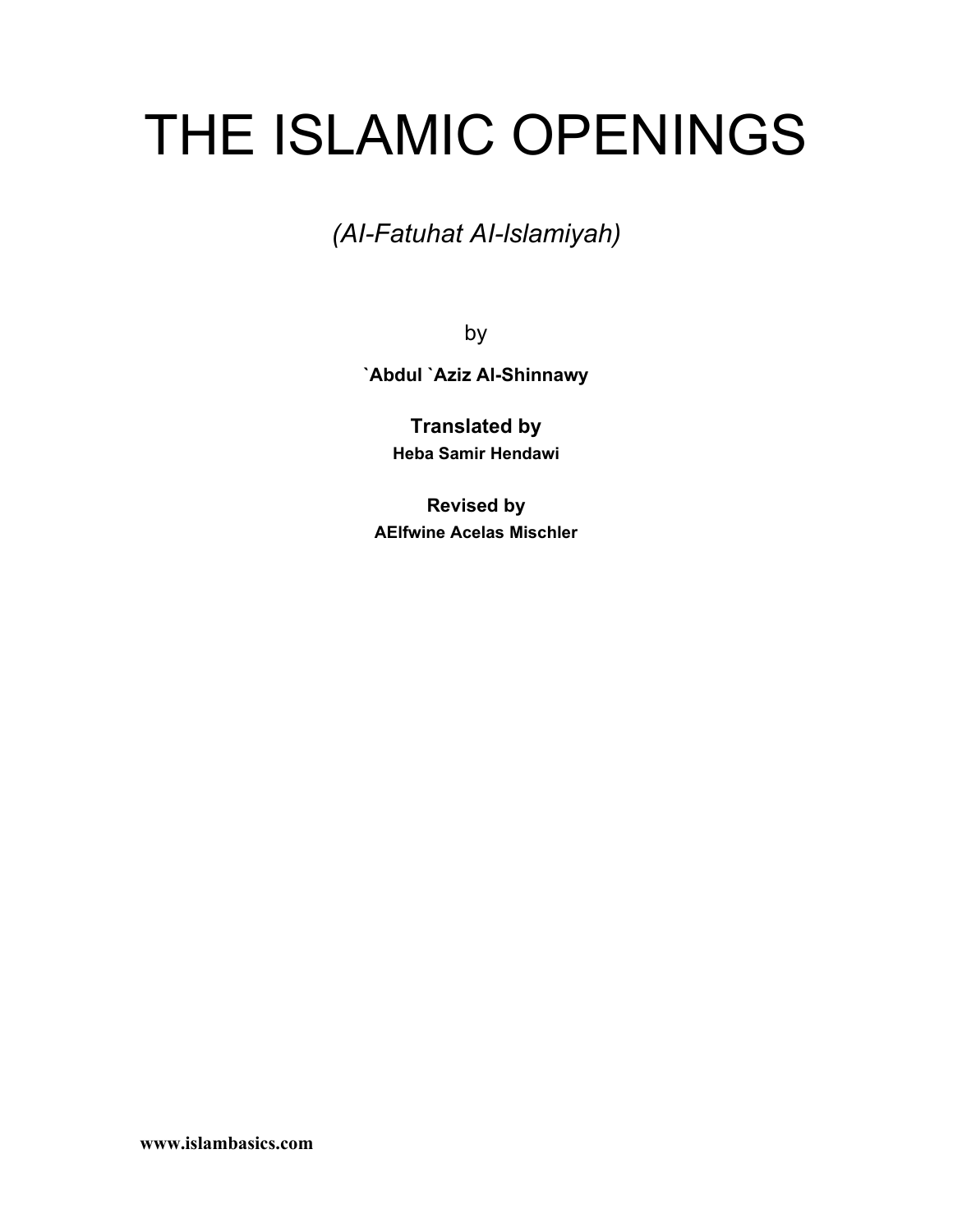# **CONTENTS**

| The Opening of Constantinople |
|-------------------------------|
|                               |
|                               |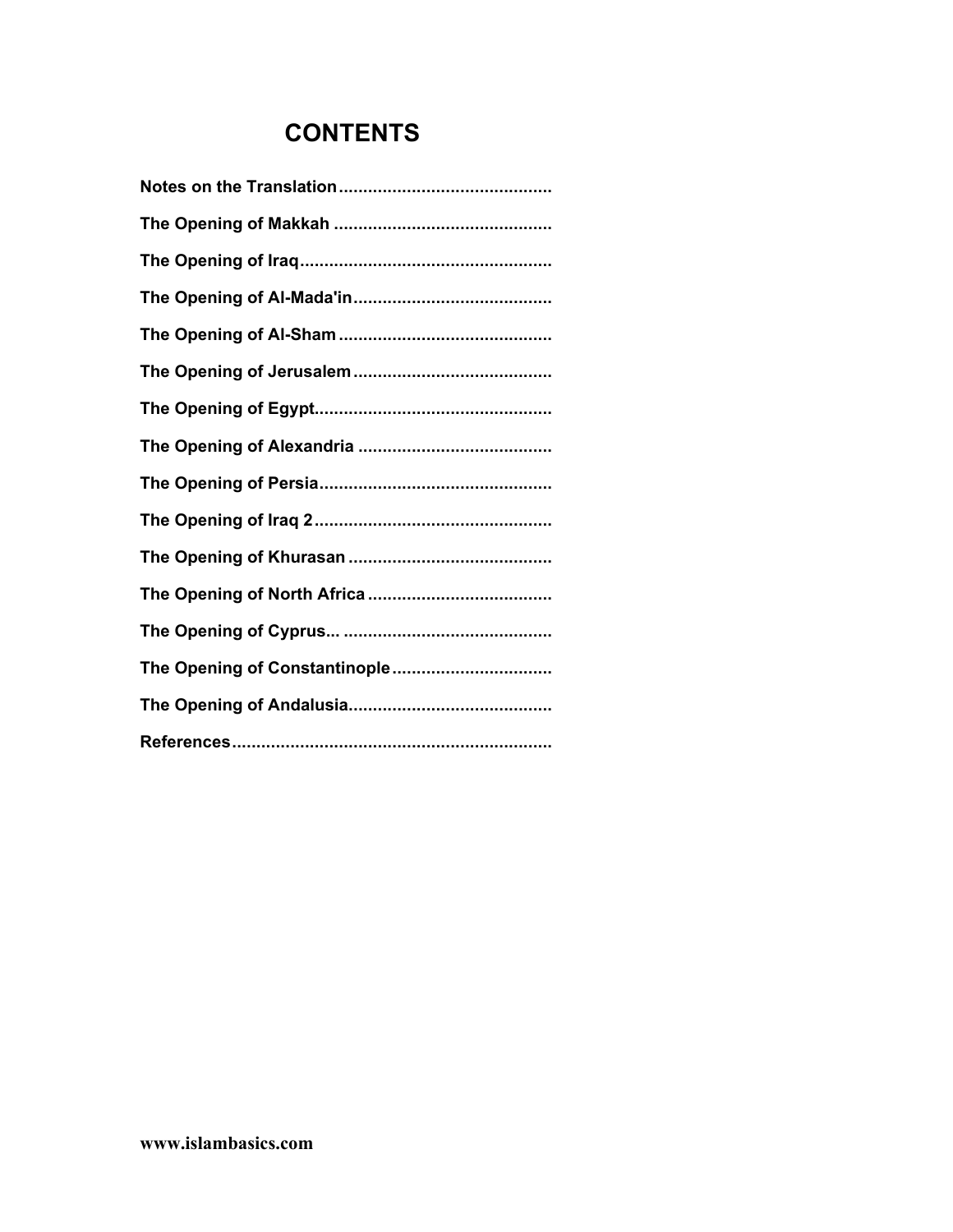# **NOTES ON THE TRANSLATION**

 We have rejected the traditional translation of *fataha* as "conquered" in favor of "opened". Thus the English title of this book is *The Islamic Openings* rather than *The Islamic Conquests.* In the military context, *fataha* is usually applied only to the actions of the Muslims in bringing Islamic rule to other lands. They opened those lands to Islam, inviting but not forcing the native people to join Islam. But when other powers conquered other nations, they did not open them, and another verb in Arabic is used for their conquests.

*Jizyah* was imposed on every non-Muslim who kept his religion. It was taken as a payment for protecting the city or country. The amount was assigned according to the financial status of the people, and it was not collected from young children, women, old men or the poor.

 This book contains many place names and personal names that are unfamiliar to the modern reader. Arabic does not write the vowels, thus making transliteration of these names difficult. Most of these names are not Arabic, so the translator cannot use Arabic morphology to determine the vowels. We have attempted to find these names in other books with limited success. Where possible, the English form of the name is used if it is likely to be familiar to the reader, but in most cases the place names herein are uncertain.

A simplified spelling for Arabic names is used throughout and the long vowels are not indicated. The character ' represents the Arabic *hamza* and represents the Arabic *'ain.*

The character ~ is to represent the Arabic words *Salla Allahu 'alaihi wa sallam* meaning "Blessings and peace of Allah be upon him."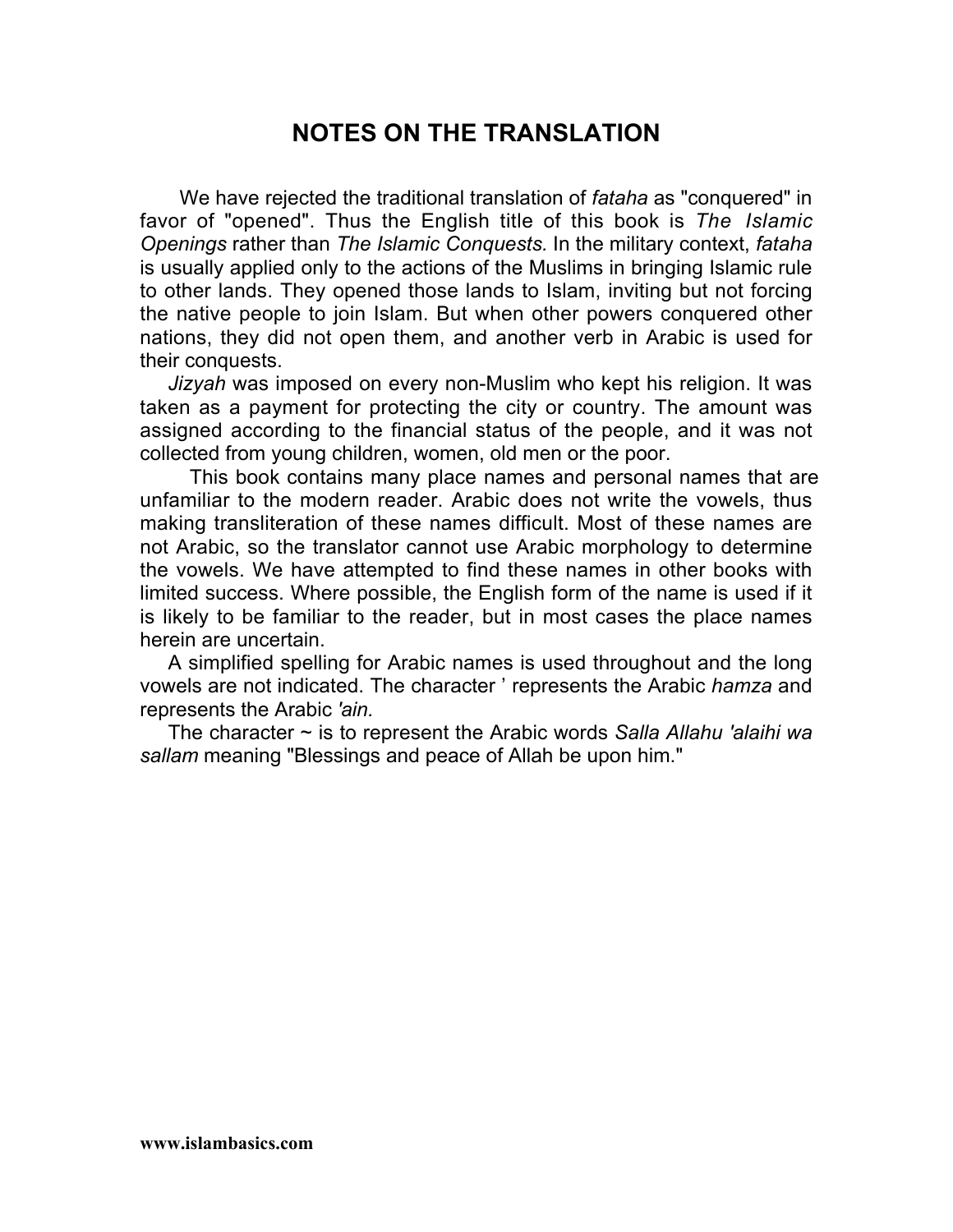# **THE OPENING OF MAKKAH**

# **A Word about the Treaty of Hudaibiyah**

When the Prophet  $\sim$  made a treaty with the Quraish in the year of Hudaibiyah which was 6 A.H., the agreement was based on a period of truce.

The one who would like to be allegiant to Muhammad is welcomed and the one who would like to be allegiant to the Quraish is free to do so. The one who goes to the Quraish from the supporters of the Prophet is not to be rejected by them, and the one who goes to the Prophet from the Quraish or from their allies is to be with the Prophet.

The members of the tribe of Kananah who were present stood up and said, "We will be with the Quraish and their agreement."

The tribe of Khuza'ah stood and said, "We will be on the side of Muhammad and his agreement."

There had been an old alliance between *'Abdul Muttalib* ibn Hashim, the Prophet's grandfather, and the tribe of Khuza'ah. Thus, `Amr ibn *Salim* ibn Hassirah of the *Khuza'*ah said, "It is not strange that I chose Muhammad, for it is the alliance set between my father and his grandfather."

Then a man of the Khuza'ah heard another man of the Kananah reciting a defamatory poem about the Prophet  $\sim$ , the possessor of the most dignified merits. He attacked and injured him.

This incident kindled the hatred and fighting between the two tribes.

The Quraish sided with the Kananah and some of them went in disguise to take revenge. Among them were Safwan ibn Umaiyah, Huwaitib ibn 'Abdul 'Uzza, 'Ikrimah ibn Abi Jahl, Shaibah ibn 'Uthman and Suhail ibn 'Amr. They pretended to have no knowledge of the accord.

They attacked the Khuza'ah at night while they were sleeping and killed many men in violation of the treaty.

Then `Amr ibn Salim of the Khuza'ah went to the Prophet  $\sim$  asking for his help. This forced the Prophet  $\sim$  to conquer Makkah.

The Quraish were afraid that the Prophet  $\sim$  would learn of their support of the tribe of Banu Bakr, for it was a clear breach of their treaty and could provoke the Muslims and cause them to invade Makkah.

Regretting what they had done, they sent Abu Sufyan ibn Harb to the Prophet  $\sim$  to renew the agreement and prolong the period of truce.

However, the Prophet  $\sim$  did not answer his plea.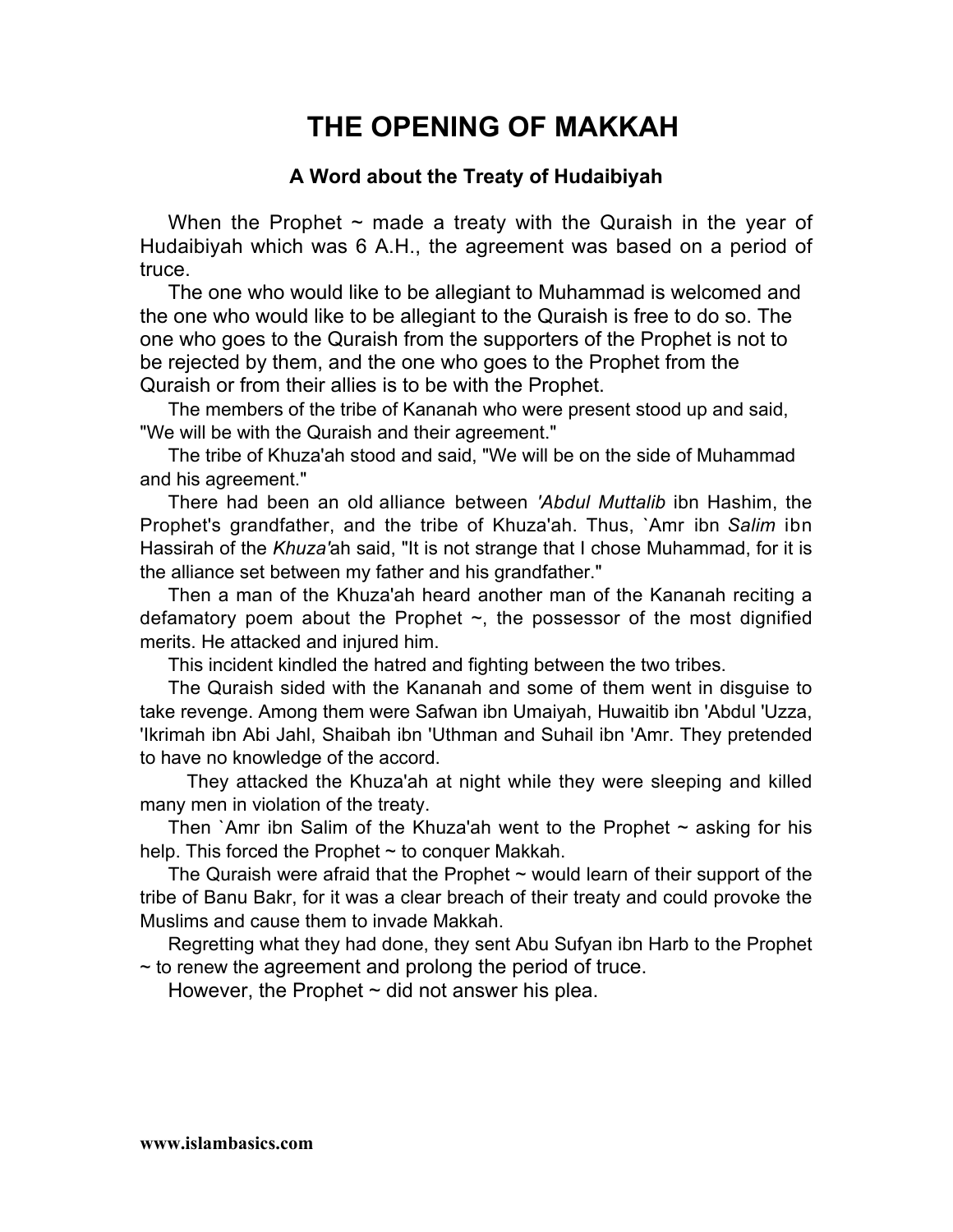#### **The Prophet Orders the Muslims to Prepare**

It was the habit of the Prophet  $\sim$  that whenever he wanted to raid somewhere, he would mention a destination other than the planned one.

So when he intended to fight the people of Makkah, he ordered the Muslims to prepare themselves for a battle and hid the destination from them.

He sent to the Bedouins and all the Muslims that were living in the surroundings: "He who believes in Allah and the Hereafter is to spend Ramadan in Madinah."

So the Arab tribes of Aslam, Ghifar, Muzainah, Ashja' and Juhainah complied and came to Madinah.

When the Muslims were ready, the Prophet  $\sim$  announced that he was heading to Makkah. Then he said, "O Allah, blind the Quraish from any spies or news till we take them by surprise in their ears and eyes so that they see us suddenly and hear us without any previous knowledge."

He assigned a group for every route to know who was passing by and he told them, "Don't let anyone that you don't know pass by you but send him back."

#### **Hatib ibn Abi Balta'ah's Message to the Leaders of Makkah**

The Companion Hatib ibn Abi Balta'ah thought that he had better send to the leaders of Makkah -Suhail ibn 'Amr, Sufyan ibn Umaiyah, 'Ikremah ibn Abi Jahl and Huwaitib ibn 'Abdul 'Uzza -a message that the Prophet  $\sim$ was marching towards Makkah. He told them, "Allah's Messenger has marched towards you in a huge army that advances as vigorously as a flood. He swore by the name of Allah that if he marched on it all by himself, Allah would grant him victory over you, for He will fulfill what He has promised the Prophet to do to you, for Almighty Allah is his Protector and Guardian. Hence, I preferred to do you a favor by writing to you."

Hatib ibn Abi Balta 'ah thought about the person through whom he could send the message to the chiefs of the Quraish. He remembered Sarah, a slave of some people of Banu 'Abdul Muttalib.

She was a singer in Makkah who came to Madinah asking the Prophet  $\sim$  for charity, for she complained of being needy. The Prophet of mercy $\sim$ urged Banu 'Abdul Muttalib to be benevolent to her, so they gave her clothes, money and provisions.

Hatib trusted Sarah, so he gave her the message and ten dinars, which contented her. She carried his message and headed to Makkah, happy with what she took from him and with an eye on the generous reward awaiting her when she delivered the message to the chiefs of the Quraish.

However, the divine inspiration told the Prophet  $\sim$  about Hatib's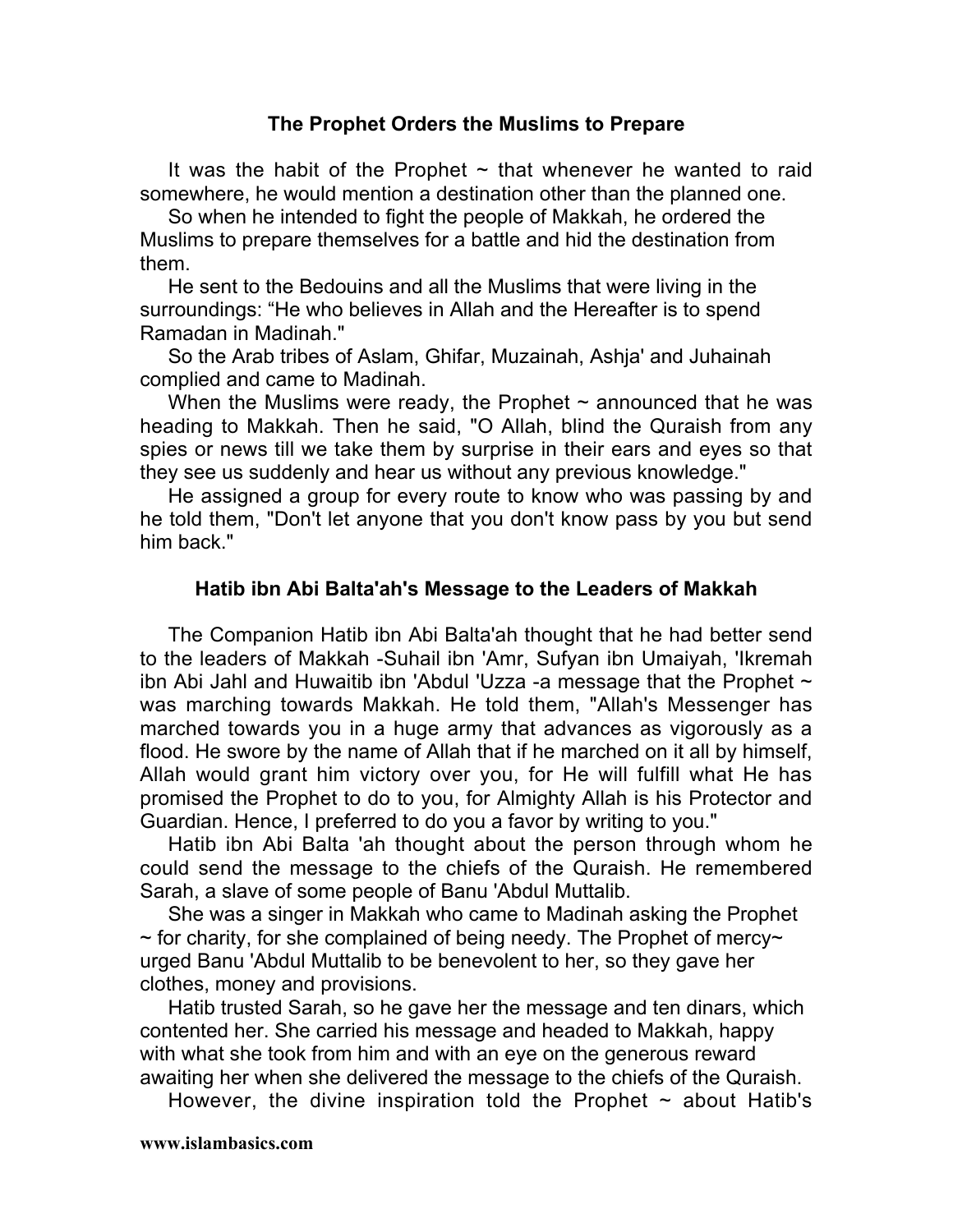message before Sarah's camel reached Makkah. The Prophet  $\sim$  told `Ali ibn Abi Talib, Al-Zubair ibn Al-'Awwam and Al-Miqdad ibn 'Amr, "Go ahead till you reach the garden of Khakh (a place between Makkah and Madinah). You will find a woman on a camel who has a message from Hatib ibn Abi Balta' ah to the unbelievers warning them of our arrangements to attack them. Take the message from her and set her free, but if she refuses (to give the message), kill her."

They went on their way and reached the place where Sarah was.

They said to her, "Where's the message?"

She said, "I have no message."

"Either you bring it out or throw the baggage off the camel."

She swore by the name of Allah that she had no message. They brought her down from her mount and searched her and her baggage, but they did not find anything. 'Ali ibn Abi Talib said, "By Allah, Allah's Prophet never told a lie, nor did we ~ay a false thing. Bring out the message or we will strip you or kill you."

When `Ali turned his back, she loosened the braids of her hair and brought the message out from them. He took the message and returned to Madinah followed by Al-Zubair and Al-Miqdad.

When `Ali delivered-the message to the Prophet  $\sim$ , he sent to Hatib ibn Balta'ah and asked him, "What is this, Hatib?"

Hatib said, "Don't be quick to judge me, Messenger of Allah!"

"Why did you do this, Hatib?"

"Messenger of Allah, I'm a stranger to the Quraish and not of their kin, while the Muhajirun (Immigrants) who accompany you have relations by which they protect their relatives and wealth in Makkah. So I thought that since I don't have any kinship with the Quraish, I could do them a favor so that they would have a reason to protect my family.

"I did this neither out of disbelief nor apostasy, nor did I accept disbelief."

The Prophet  $\sim$  said, "He spoke the truth."

'Umar ibn Al-Khattab said, "Messenger of Allah, allow me to kill this hypocrite."

The Prophet said, "He has witnessed the Battle of Badr. Who knows? Perhaps Allah has overlooked the wrongs of the people who fought in Badr and said, 'Do whatever you like for I have forgiven you. You are destined to Paradise."'

Then the verse was revealed to the Prophet:

{"O you who believe! Do not take My enemies and yours for friends, offering them friendship, while they have rejected the Truth that has come to you, and expelling the Messenger and you only because you believe in Allah your Lord. If you go forth to strive in My cause and seeking My good pleasure, *(take them not as friends)* holding secret converse of friendship with them, while I am best aware of what you hide and what you reveal, and whoever of you does that, has truly gone astray from the Right Path."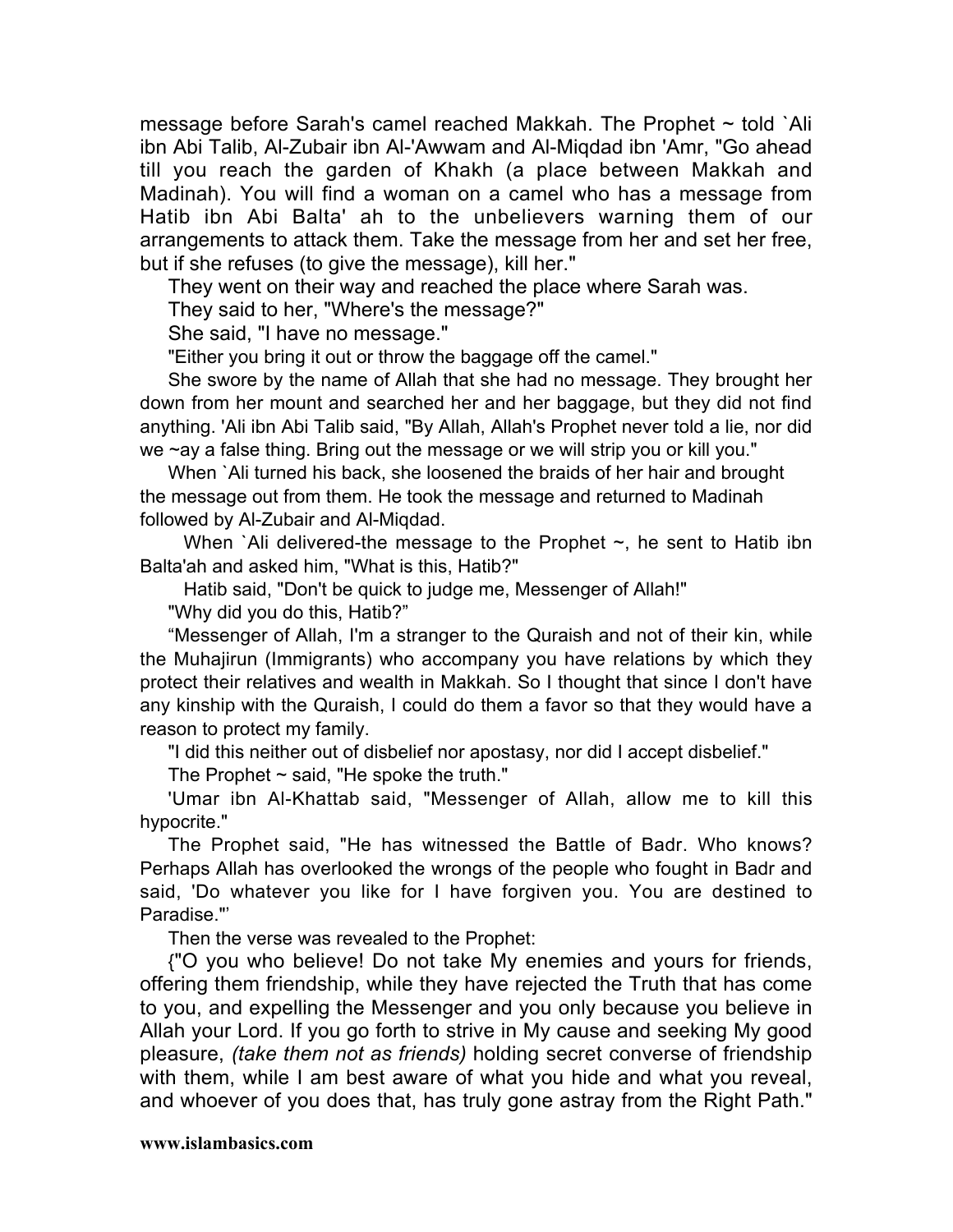If they have the upper hand over you, they will be your enemies, and will stretch out their hands and their tongues towards you with evil intent, and they wish that you may disbelieve.}(Al-Mumtahanah 60:1 -2)

# **The Islam of Abu Sufyan ibn AI-Harith**

The Prophet who was sent to all humanity  $\sim$  marched with his army from Madinah on 10 Ramadan 8 A.H. with ten thousand Muslim men. He left Abarahum Kultum ibn Al-Hassin ibn Khalaf Al-Ghifari in charge of Madinah. They were fasting, but on their way, the Prophet of mercy  $\sim$ ordered his companions to break their fast to make things easier and to relieve them.

On their way to Makkah, the Prophet  $\sim$  met his uncle Al-'Abbas ibn 'Abdul Muttalib. "You are the last of the Muhajirun and I am the last Prophet," he said to his uncle. Then the Prophet  $\sim$  ordered him to send his baggage to Madinah and to accompany him to Makkah.

The Muslim army was intercepted by Abu Sufyan ibn Al-Harith, who used to harm the Prophet with his poetry and his sword. With him were his son Ja'far and `Abdullah ibn Abi Umaiyah ibn Al-Mughirah, the son of the Prophet's aunt `Atikah bint 'Abdul Muttalib and the brother of the Mother of the Believers Umm Salamah.

`Abdullah ibn Abi Umaiyah went to his sister Umm Salamah and said to her, "O Mother of the Believers, ask the Prophet to pardon us." So she said to the Prophet ~, "O Messenger of Allah, your uncle's son and your aunt's son and your brother-in-law should not be wretched though they are your relatives." The Prophet  $\sim$  turned away from them and said, "I'm in no need of them, for my uncle's son disgraced me, and my aunt's son and brotherin-law is the one who has said such nonsense in Makkah."

On hearing these words of the Prophet, Abu Sufyan said, "By Allah, if he does not give me permission to see him, I will take my son and go away so that he can't know where I am." And then Abu Sufyan ibn Al-Harith saw `Ali ibn Abi Talib who, also being his cousin, told him, "Go to the Messenger of Allah and stand in front of his face and tell him what the brothers of Yusuf said to him. They said, {'By Allah now Allah has certainly preferred you above us, and we certainly have been guilty of sin.'} (Yusuf 12: 91)"

Abu Sufyan went to the Prophet accompanied by his son Ja'far and `Abdullah ibn Abi Umaiyah. The Prophet  $\sim$  turned his face away from them. On seeing this, Abu Sufyan ibn AlHarith changed his position to face the Prophet at the other side, but the Prophet turned his face away again, so Abu Sufyan recited verse 91 from Surah Yusuf. Then the Prophet who was sent with mercy to all humanity  $\sim$  was moved and recited from the verse after it: {... "No reproach shall this day be upon you, and Allah will forgive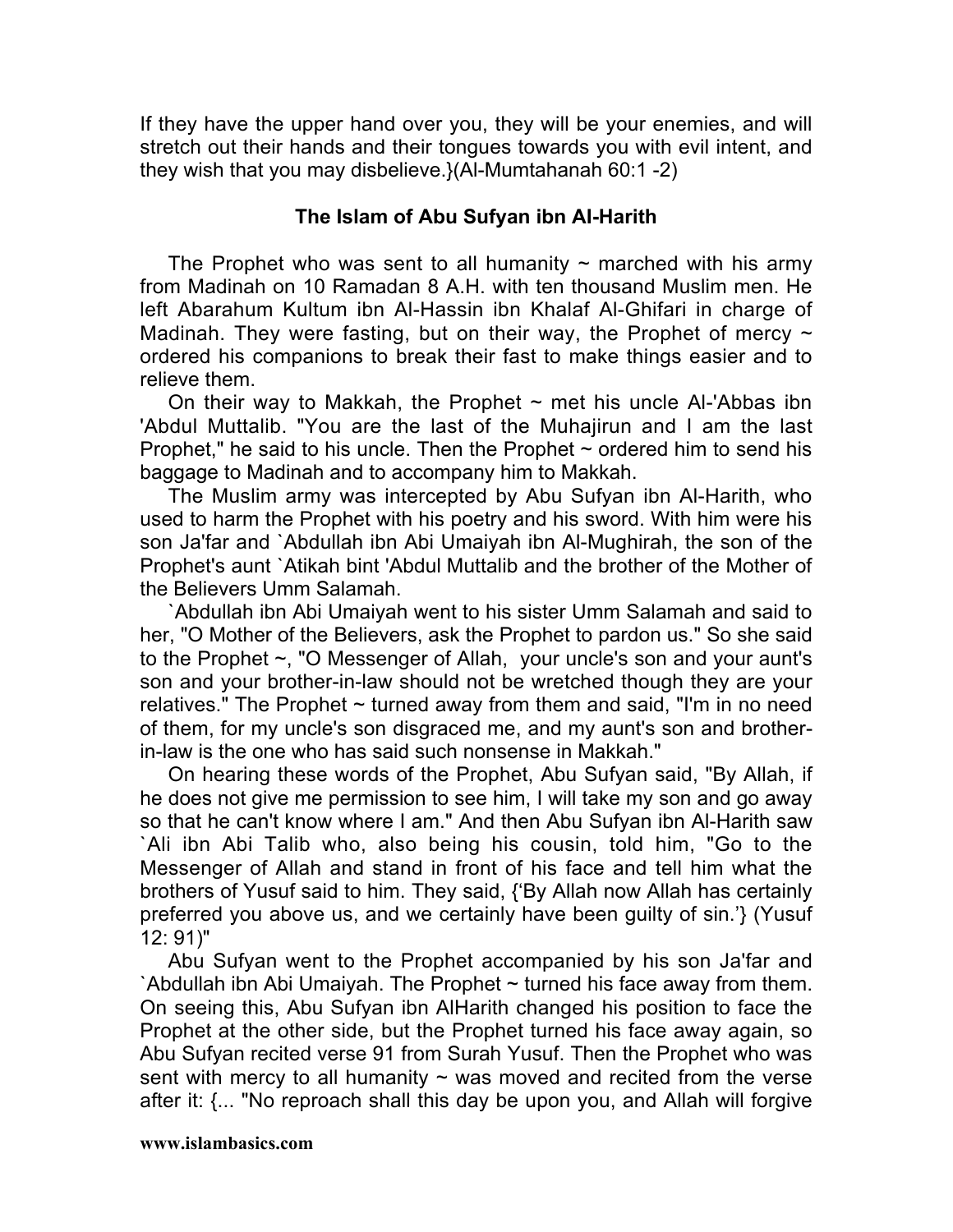you, He is the Most Merciful of those who have mercy."} (Yusuf 12: 92)

Abu Sufyan, his son Ja'far and `Abdullah ibn Umaiyah said, "We bear witness that there is no god but Allah and we bear *w*itness that

Muhammad is the Messenger of Allah*."*

And then Abu Sufyan recited a couple of his poetic verses in which he said that the day be held a banner of war so that the armies of the pagans would defeat those of Muhammad be was bewildered in darkness. But now be is guided to the truth by someone who changed his soul and directed him to the truth although be bad coerced and opposed him severely.

The Prophet  $\sim$  tapped his chest and said, "You drove me out." Abu Sufyan lowered his bead in embarrassment, feeling guilty. The Prophet  $\sim$ said, '" Ali, teach your cousin bow to make ablution and let him know what the Sunnah is, then bring him back to me."

Then 'Ali ibn Abi Talib went out with his cousin Abu Sufyan ibn Al-Harith. The Prophet  $\sim$  called to 'Ali, "Announce to the people that Allah's Prophet is pleased with Abu Sufyan ibn Al-Harith, so they should be pleased with him as well."

# **The Islam of Abu Sufyan ibn Harb**

In the city of Qadid, the Prophet arranged the troops and assigned the standards, dividing them among the tribes.

When he camped at Murr Al-Dhahran, he ordered his companions to kindle ten thousand fires and charged 'Umar ibn Al-Khattab to guard them. The Quraish had no news of the Prophet's approach, so he  $\sim$  said, "In Makkah, there are four persons of the Quraish whom I hate to see in disbelief, and I want them in Islam. They are 'Itab ibn Usaid, Jubair ibn Mut'am, Hakim ibn Hizam and Suhail ibn 'Amr."

Al-'Abbas ibn 'Abdul Muttalib felt sorry for the people of Makkah and said to himself, "What a miserable morning awaits the Quraish! By Allah, if Allah's Messenger enters Makkah by force before they come to negotiate with him, it will be fatal for the Quraish for ever after."

He rode the Prophet's white mule and moved on in the light of the flickering fires till he reached a vast area before Makkah where the Arak plant grows. He said, "Perhaps I can find some woodcutters or dairymen or anyone running an errand who can go to Makkah and tell them where the Prophet's camp is so they can go to him and settle a treaty of safety with him before he enters by force."

However, the Quraish knew about the Prophet's approach, though they did not know from which direction*.* They were shaking with fear after violating toe treaty and after the failure of Abu Sufyan ibn Harb to prolong the truce and renew the agreement not to invade them.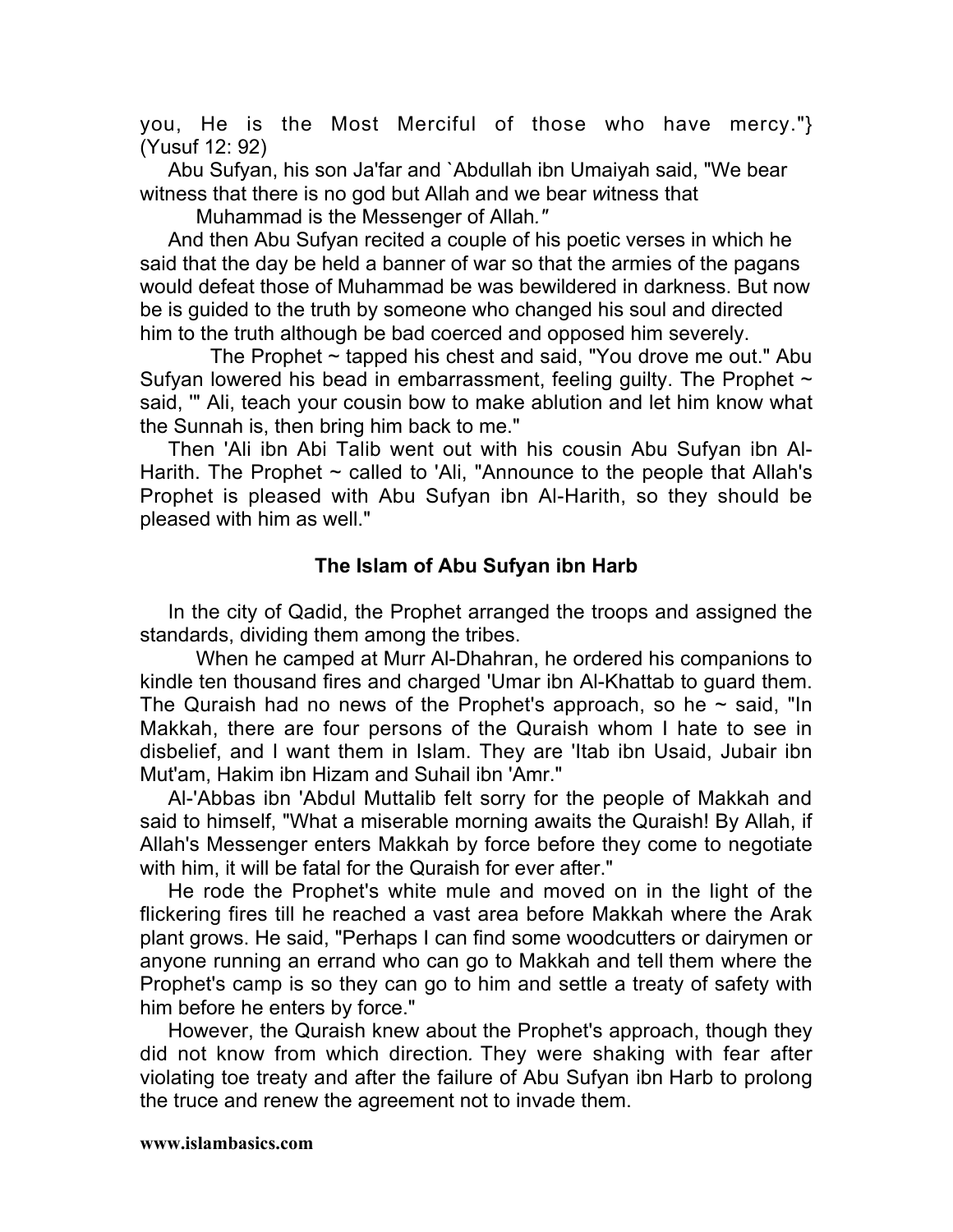They sent Abu Sufyan ibn Harb to see what was going on, and they said to him, "If you meet Muhammad, take a word of safety from him for us."

Abu Sufyan ibn Harb, Hakim ibn Hizam and Badil ibn Warqa' Al-Khuza'i set on their way aiming to bring news about the Prophet from a distance. They saw the flames and heard the neighing of horses.

Astonished, Abu Sufyan ibn Harb said, "I've never seen such fire or armies. This is the fire of the tribe of Arafah."

Hakim ibn Hizam said, "By Allah, this must be the Khuza'ah enraged by war."

Astonished as he was, Abu Sufyan replied, "The Khuza'ah are more humble and less in number to have such fires and armies.."

Suddenly, a loud voice broke the calmness of the night saying, "O Abu Hanzhalah!" Abu Sufyan turned towards the direction of the voice, which was that of his friend and comrade Al*`*Abbas ibn 'Abdul Muttalib.

"Is that you, Abul Fadl?"

"Yes!" replied Al*-'*Abbas.

Abu Hanzhalah said, "What's wrong, my most beloved friend?"

"By Allah, this is Allah's Prophet together with many people and he has decided on things that you cannot endure."

Abu Sufyan said desperately, "Oh, what a doomed morning is waiting for the Quraish! What shall we do?"

"Certainly, if he seizes power over you he will kill you. Get on the back of this mule till I take you to Allah's Messenger, where I can ask him to secure you."

The chief of the Quraish rode behind the Prophet's uncle while Hakim ibn Hizam and Badil ibn Warqa' Al-Khuza'i returned to Makkah.

Abul Fadl brought Abu Sufyan, and whenever they passed by one of the fires, the Muslims said on seeing them, "The uncle of the Prophet is on his mule." When they passed by the fire of 'Umar ibn Al-Khattab, who was on guard, he asked, "Who's there?" Then he approached Al, Abbas and when he saw Abu Sufyan ibn Harb on the back of the mule, he said, "Abu Sufyan! The enemy of Allah! All praise to Allah Who gave us power over you with no treaty or covenant."

Then 'Umar dragged Abu Sufyan to where the Prophet  $\sim$  was. The mule ran fast ahead of 'Umar. Al-'Abbas was racing with 'Umar to reach the Prophet first, for 'Umar was aiming to take the Prophet's permission to kill Allah's enemy, Abu Sufyan ibn Harb.

*Al-'*Abbas entered upon the Prophet followed by 'Umar Al-Faruq, who said breathlessly, "This is Abu Sufyan, whom Allah has given us power over without a treaty or covenant, so allow me to kill him."

*Al-'*Abbas looked at 'Umar disapprovingly then turned towards the Messenger of Allah and said, "Messenger of Allah, I promised him safety."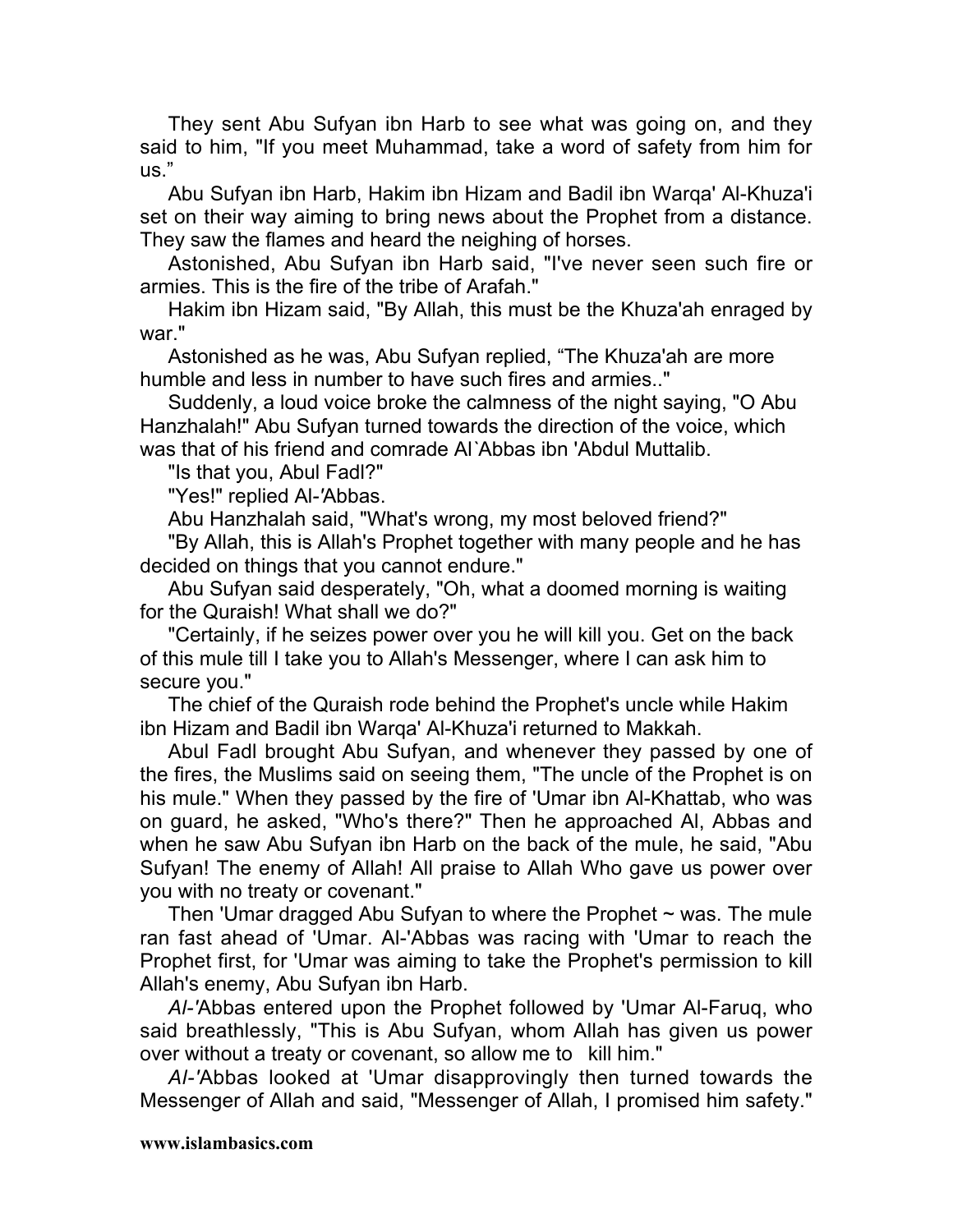Then he sat down.

`Umar repeated his demand, "Let me behead him."

Abul Fadl said angrily, "Wait 'Umar, for, by Allah, if he were one of the men of 'Udai ibn Ka'b, you would not have said that. However, you know that he belongs to the tribe of 'Abdul Manaf "

'Umar said, "Take it easy, 'Abbas. By Allah, your embrace of Islam the day you announced it was more precious to me than the Islam of *Al-*Khattab if he had ever embraced it because I knew that your embrace of Islam was more precious to Allah's Messenger  $\sim$  than the Islam of Al--Khattab, if he had ever embraced it."

The Prophet  $\sim$  said, "Take him to your tent, 'Abbas, and when it is morning, bring him to me."

Al-'Abbas returned to his tent and the next morning the Prophet  $\sim$  and his Companions made ablution.

Abu Hanzhalah said, "Oh 'Abbas! I've never seen such sovereignty before, not even the sovereignty of Persia or Byzantine."

When the Companions of the Prophet gathered to pray, Abu Sufyan wondered, "What are they up to? Were they ordered to do something?"

*Al-'*Abbas answered him, "They heard the adhan for prayer. That's why they're gathering."

On seeing the Muslims bow and prostrate like the Prophet, Abu Sufyan said, "`Abbas! They do whatever he orders them to do."

"Certainly, and by Allah, if he orders them to abstain from food and drink they will Comply."

Al-'Abbas then took Abu Hanzhalah to the Prophet of mercy  $\sim$ , who said, "Woe to you, Abu Sufyan! Isn't it high time that you knew that there is no god but Allah?" Abu Sufyan ibn Harb said, "You are worth my father and mother to me, for you are so patient, so generous, and so merciful. I thought that if there were another god with Allah I would not be in need of anything."

The Prophet  $\sim$  asked him, "Woe to you, Abu Sufyan! Isn't it high time that you knew I am the messenger of Allah?"

If Abu Hanzhalah admitted his belief in the Prophet, he would lose the leadership and authority that he had struggled for years to gain. He said, "I still have doubts in my soul about that."

Abu Sufyan sought to postpone his admission of the Prophet's prophethood, for he realized how patient and tolerant he was. Abu Sufyan thought that no one could foretell the future. Perhaps one day,

circumstances would overthrow Islam and the Muslims, and then he would be able to enjoy his supremacy over his people and save his dignity among them.

Noticing the glances of 'Umar ibn Khattab, Abul Fadl said to his friend and comrade, "Woe to you! Declare your faith and admit that there is no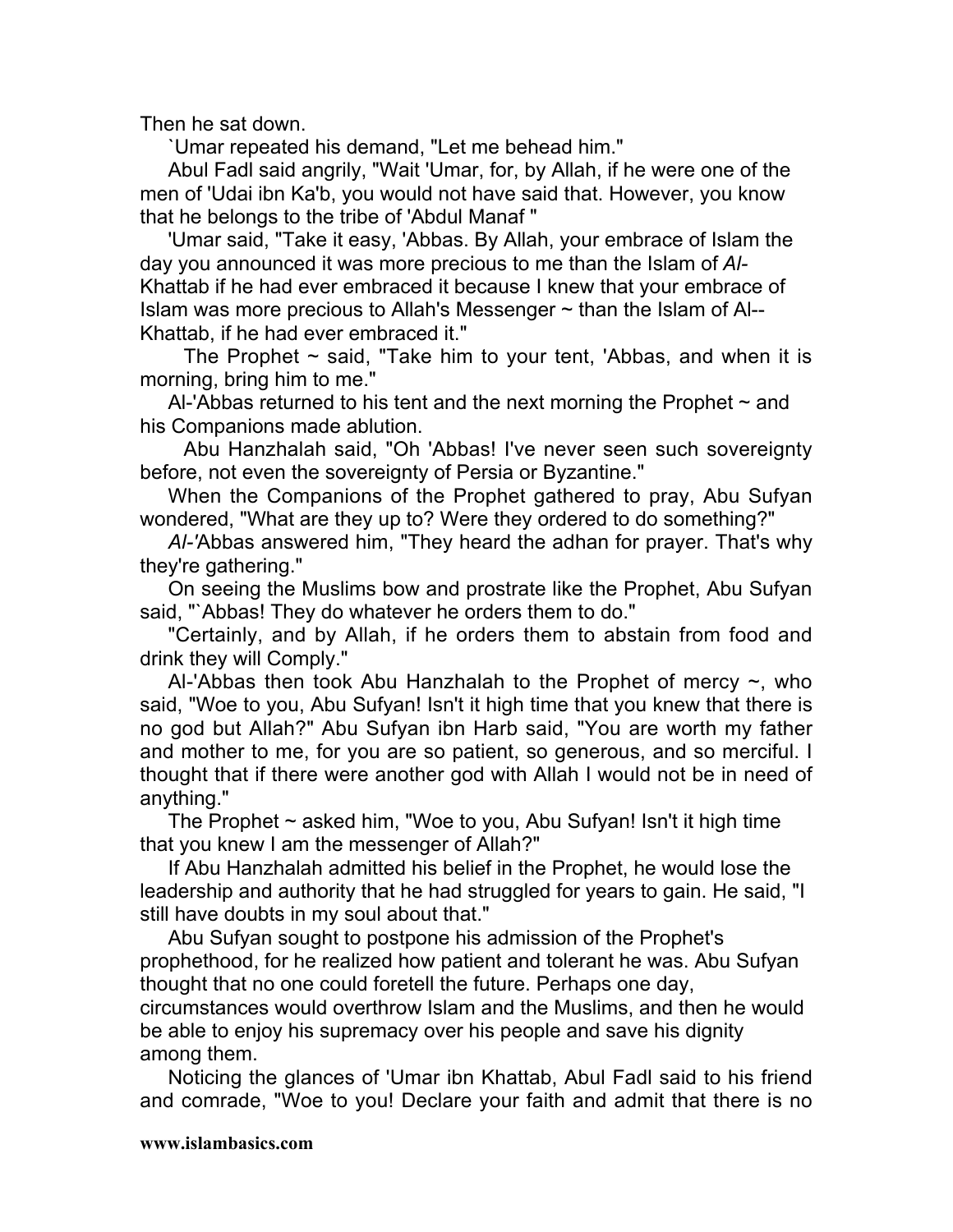god but Allah and that Muhammad is His Messenger before your head is cut off."

His head was more precious to him than all honors and leadership, and 'Umar was determined to cut it off.

Abu Sufyan said in a broken voice full of sorrow, "I bear witness that there is no god but Allah and that Muhammad is His Messenger."

Thus, Abu Sufyan's declaration of Islam was a factor that spread peace so that the Muslim army could enter Makkah without resistance.

# **Allah's Armies Pass before Abu Sufyan**

The Muslims prepared to enter Makkah, "The Mother of the Towns". The Prophet  $\sim$  said to his uncle `Abbas, "Go and hold Abu Sufyan at the narrow path of the valley so that the army of Allah passes by him and he can see them." *Al`*Abbas had a good wit and diplomatic speech, so he said, "Messenger of Allah, Abu Sufyan is proud, so give him a privilege over his people."

So the Messenger  $\sim$ , who had a good understanding of the hearts and souls, said, "He who enters the house of Abu Sufyan is safe. He who enters the house of Hakim ibn Hizam is safe.

He who enters the Sacred Mosque is safe, and he who keeps himself indoors is safe."

Al-'Abbas "Abul Fadl" took Abu Sufyan "Abu Hanzhalah" and confined him at the narrow path of the mountain where the Prophet ordered. As the tribes passed by Abu Sufyan ibn Harb, he wondered, "Who are these?"

Abul Fadl said to him, "Declare your faith."

Abu Sufyan said, "Why should I?" Then he repeated, "Who are these?" "The tribe of Juhainah."

"What do I have to do with Juhainah?"

Then the tribe of Ghifar passed by and he asked the same question. Afterwards, Sa'd ibn Hadhim passed by, and Abu Sufyan exclaimed as before. Then a select, distinguished brigade passed by.

"Oh, Abul Fadl! Who are these?"

"This is the Messenger of Allah accompanied by the Ansar (Helpers of Madinah)."

"No one can defeat such a group."

He then looked at the green brigade and shook with fear for the Quraish. He was astonished by the great army mustered by the Prophet  $\sim$ . He turned to Abul Fadl and said, "By Allah, Abul Fadl, your nephew's power has become great!"

"Oh, Abu Sufyan! It's the prophethood."

Sa'd ibn 'Ubadah carried the standard of the Prophet, and when he passed by Abu Sufyan, he said to him, "Abu Sufyan! Today is the day of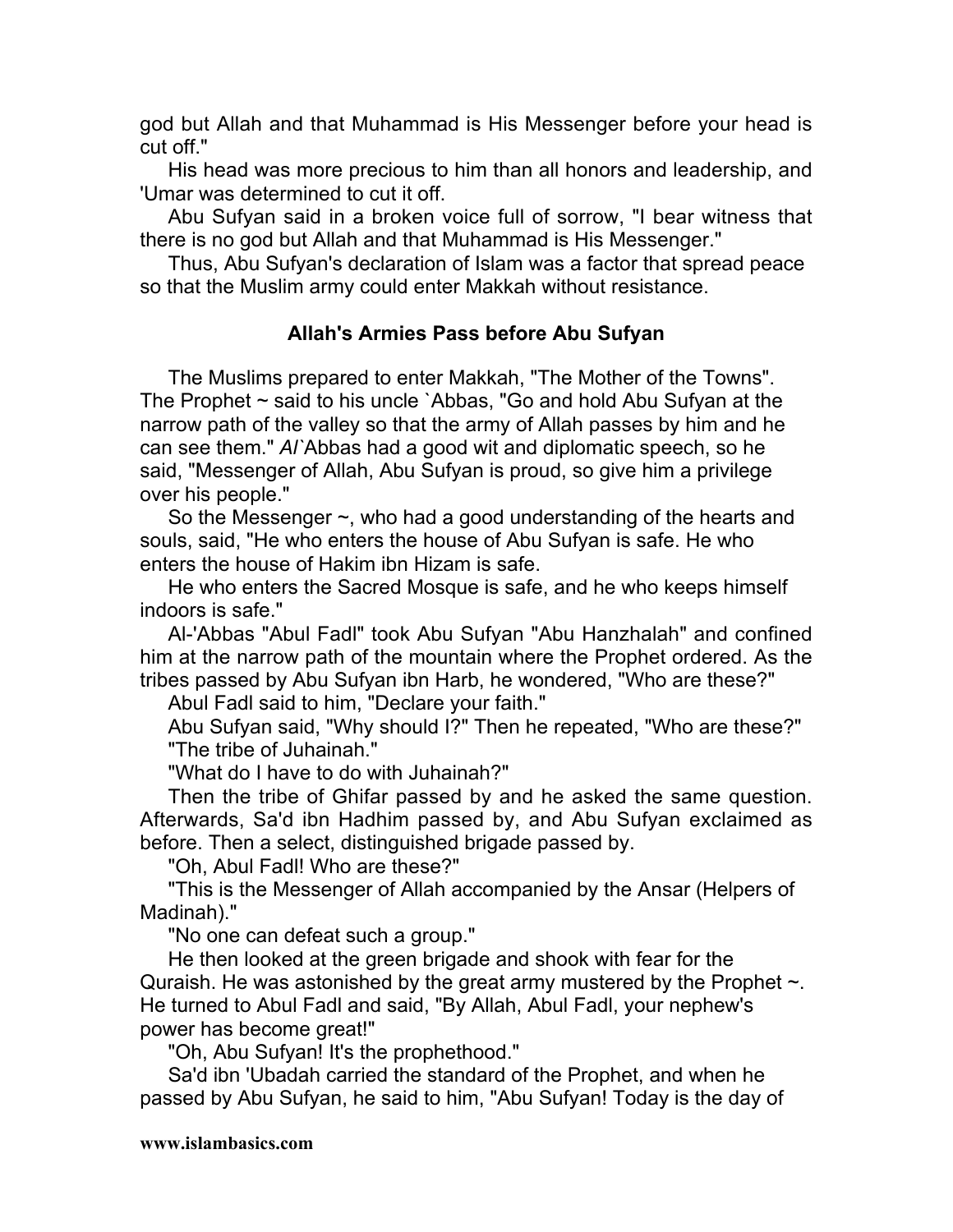the battle. Today Allah will humiliate the Quraish."

When the Prophet himself  $\sim$  passed by Abu Sufyan, the latter said, "Messenger of Allah, did you order the murder of your own kinsmen? Sa'd ibn 'Ubadah and his company said upon passing by me that he will kill us! Oh, Messenger of Allah! For the sake of Allah, I beg you to be merciful with your people, for you are the most beneficent, merciful and tender of them all."

'Uthman ibn 'Affan and `Abdul Rahman ibn 'Auf said, "Messenger of Allah, we do not guarantee that Sa'd will not attack the Quraish."

The Prophet  $\sim$  said, "Abu Sufyan, Sa'd lied. Today is the day of mercy and today Allah will honor the Quraish."

The Prophet of mercy  $\sim$  sent to Sa'd ibn 'Ubadah to have the standard taken from him and given to his son Qais ibn Sa'd ibn 'Ubadah. Sa'd refused to hand over the standard except by a clear indication from the Prophet.

The Prophet  $\sim$  sent him his turban, so Sa'd gave the standard over to his son Qais.

# **Abu Sufyan ibn Harb Advises His People**

Al-' Abbas said to Abu Sufyan, "Advise your people to secure themselves."

Abu Sufyan mounted his horse and dashed to Makkah. On entering, he shouted loudly, "People of the Quraish! Muhammad is coming to you with a tremendous army that you cannot resist. Yet he who enters the house of Abu Sufyan is safe."

His wife Hind bint 'Utbah was furious with him. Blinded with rage, she grabbed his beard and cried, "Tribe of Ghalib! Kill the crazy old man!" Then she added, "You're the worst bearer of tidings." People rushed to her and she said, "Will you fight to defend yourselves and your city?"

Abu Sufyan said sharply, "Shut up and go in your house!" Then he looked at the people and said, "Woe to you! Don't be deceived by her. He has come with a mighty army that you cannot confront. He who enters the house of Abu Sufyan is safe, and he who enters the Sacred Mosque is safe and he who keeps himself indoors is safe."

The people then dispersed.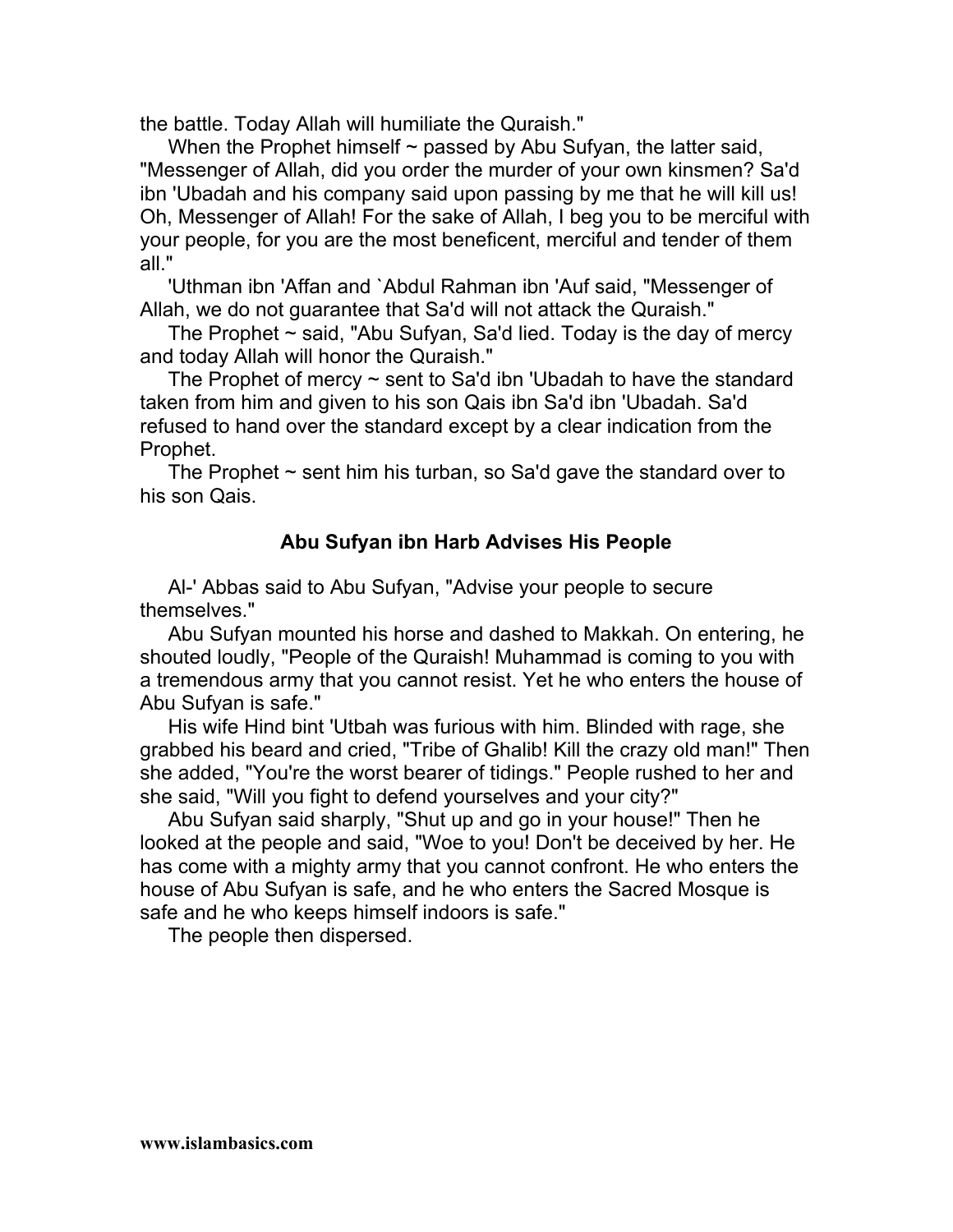#### **The Messenger of Allah Enters Makkah**

The Prophet  $\sim$  arrayed the army and its generals and troops and ordered them to meet at Mount Safa and not to fight unless they were attacked first.

The Prophet  $\sim$  entered Makkah from the north with his head lowered in awe to Allah while reciting Surat Al-Fath. He leaned his head on his camel in humbleness to Allah. He did not enter it as a triumphant blood-thirsty general who violates the people and plunders their property. He advanced with his group till he reached Hujun, where he ordered his standard to be fixed.

The left flank of the army did not face any resistance, but the right flank led by Khalid ibn Al-Walid was confronted by some young men of the Quraish. They clashed with Kba1id's men and threw spears at them, then fled to the mountains and roads. The Prophet  $\sim$  entered the Sacred Mosque and, starting from the Black Rock, circumambulated the Ka 'bah.

# **Purifying the Ka' bah of the Idols**

Three hundred sixty idols -one for each tribe of the Arabs -Were set up in the Ka 'bah.

They were fixed by lead at the base. The Prophet  $\sim$  brought a rod and struck every idol till it fell on its face while he recited {And say, "Truth has Come and falsehood has vanished, indeed falsehood is bound to vanish."} (Isra' 1 7: 81)

The idol named Hubal remained inside the Ka'bah. When it was night, the Prophet ~ said to 'A1i ibn Abi Ta1ib, "Get on my shoulders and destroy the idol." 'Ali said, "Messenger of Allah, you get on me, for it is not honorable of me to be over you." The Prophet  $\sim$  said, "No! You mount."

So the Prophet  $\sim$  sat down and `Ali got up onto his shoulders. Then the Prophet ~ stood up, raising `Ali to the top of the Ka' bah. 'Ali managed to move the idol and throw it to the ground, where it broke into pieces.

Abu Sufyan was present and reported that the Prophet  $\sim$  recited the same verse of the Qur'an as earlier.

Al-Zubair ibn Al-'Awwam looked at Abu Sufyan and said, "So Hubal was destroyed, and on the day of Uhud you were arrogant when you claimed that it is a source of blessing."

Abu Sufyan said, "Leave me alone and don't rebuke me, for if there were another god with the God of Muhammad, things would have been otherwise."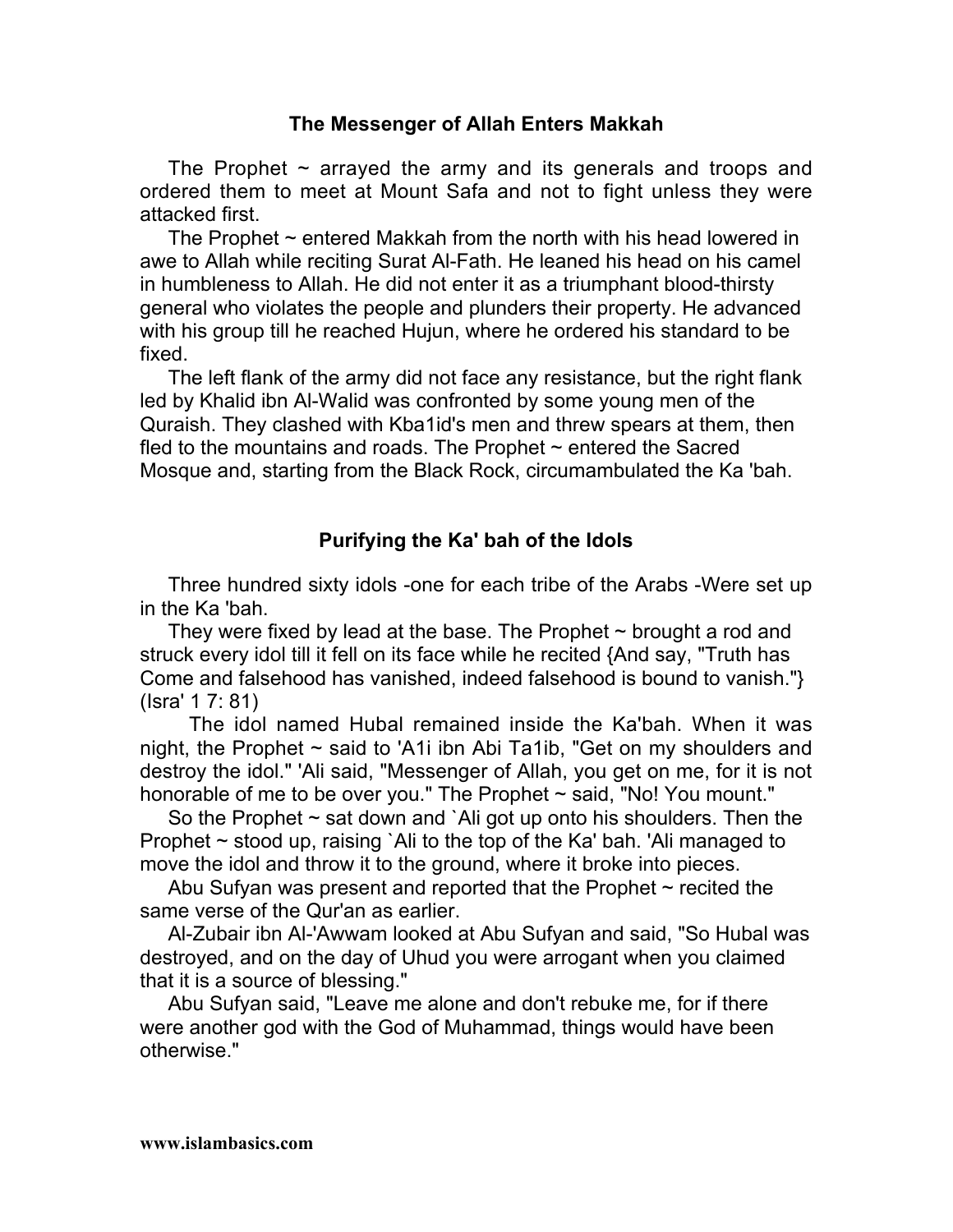#### **The Messenger of Allah Enters the Ka'bah**

After purifying the Ka 'bah of idols, pagans and filth, the Messenger of Allah ~ wanted to enter it. He sent Bilal ibn Rabah to 'Uthman ibn Abi Talhah to bring the key of the Ka 'bah.

Because it was crammed with idols, statues and pictures, the Prophet  $\sim$ did not enter it till it was emptied. When it was cleared, he entered and found remains of pictures on its walls. He ordered a bucket of water, threw the water and started to rub out the drawings with his honored hands saying, "May Allah fight the people who draw what they cannot create." (Narrated by Tiyalsi and Diya' from Usama ibn Zaid)

#### **The Free**

The Prophet  $\sim$  stood and said, "There is no god but Allah. He has no partner. He has fulfilled His promise, granted victory to His servant and defeated the allies alone.

*"People* of the Quraish, Allah has purified you from the arrogance of the Period of Ignorance and its flattering with ancestry. People are descended from Adam, and Adam was created out of mud." Then he recited

{O mankind! We have created you from a male and a female, and made you nations and tribes, that you may know one another. Surely the most honorable of you in the sight of Allah is the most pious of you. Indeed Allah is All-Knowing, All-Aware.}

(Al-Hujurat 49: 13)

The Prophet  $\sim$  placed his hands on the doorknobs and said, "What do you think I will do to you?"

They said, "Good."

One of them said, "We say it is good and believe it to be good. You are a good brother and a good nephew, though you have power over us."

The Prophet  $\sim$  said, "I will say to you what my brother Yusuf said: {... "No reproach shall this day be upon you, and Allah will forgive you, He is the Most Merciful of those who have mercy."} (Yusuf *12:* 92) Go, you are free."

Providing water for the pilgrims was the responsibility of the tribe of 'Abdul Muttalib, and *Al-'*Abbas ibn 'Abdul Mutalib was in charge of it. The Prophet ~ asked, "Where is 'Uthman ibn Abi Talhah?"

'Uthman replied, *"*At your service, Messenger of Allah!"

The Prophet said, "Take your key, 'Uthman, for today is a day of beneficence and fulfillment." Then he gave him the keys and said, "Take the keys, ibn Abi Talhah, for they will be your everlasting duty not to be taken except by a transgressor.

#### **www.islambasics.com**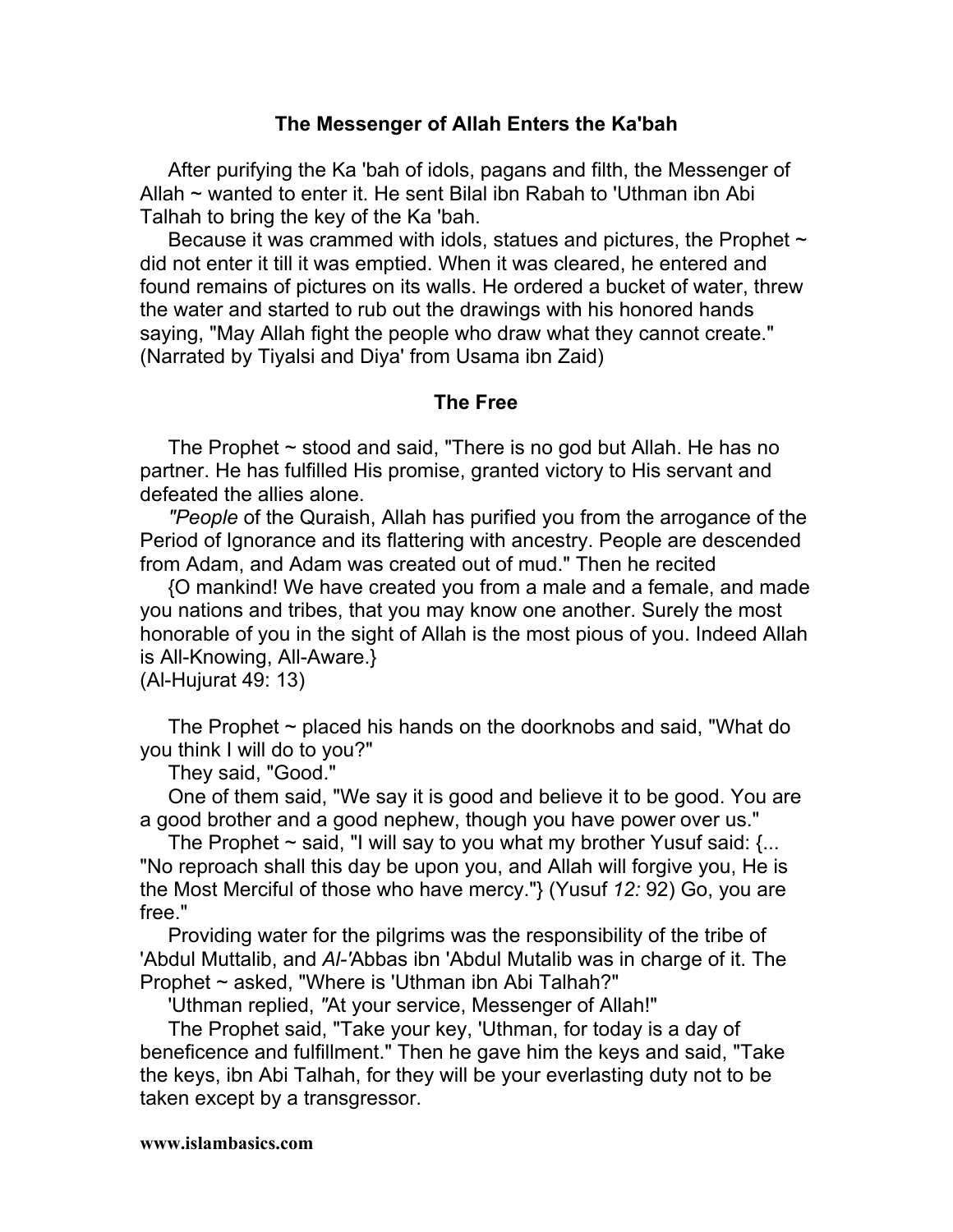Then the responsibility of providing water was given to 'Abbas ibn ' Abdul Muttalib.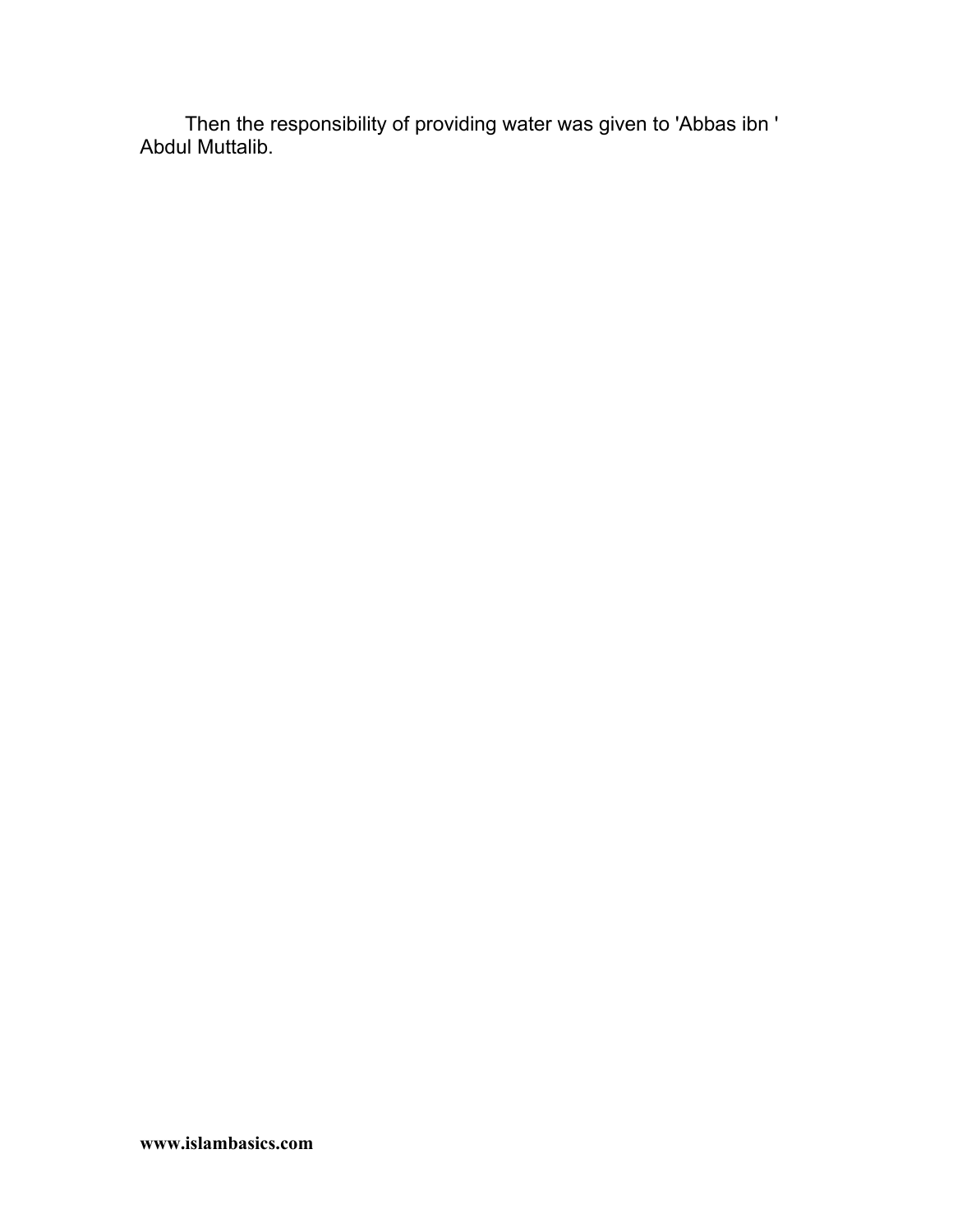# **THE OPENING OF IRAQ**

#### **Hirah**

After the first caliph, Abu Bakr Al-Siddiq, had finished fighting the apostates and those who claimed to be prophets -Musailamah the Liar, Al-Aswad Al-Ansi, Tulaihah ibn Khuwailid, Sajah and so forth -he wrote to Khalid ibn Al- Walid ordering him to march towards Iraq.

Thus, in 12 A.H., Khalid ibn Al-Walid "Abu Sulaiman" headed towards Iraq, which was under the emperor of Persia. He rested at Barnqiya, Barusma and Alis, where he made a treaty with its people. Ibn Saluba, the chief of the city, agreed to pay ten thousand dinars other than what Khusraw (the title of the Persian emperor) kept. Every person had to pay four dirhams as jizyah to Khalid. Afterwards, Khalid resumed his march till he reached Hirah. There he was received by its chieftains and its governor, Iyas ibn Qubaissah Al-Ta'i, who ruled after Al-Nu'man ibn Al-Mundhir. Khalid asked them to choose between embracing Islam, paying jizyah or fighting. They chose to pay jizyah*,* so he made an agreement for them to pay ninety thousand dirhams.

Thus, this was the first jizyah to be taken from the Persians in Islam together with that paid by the cities of Barusma, Bamqiya and Alis, the one negotiated by Ibn Saluba.

#### **The Battle of the Chains**

Khalid ibn Al-Walid sent a message to Hurmuz, the ruler of his fortified city and sea: "Embrace Islam so that you will be granted safety, or settle an agreement for yourself and your people and fulfill it through jizyah*.* Otherwise, do not blame anyone but yourself, for I have come to you accompanied by people who love to die exactly as you love to live."

On receiving the message, Hurmuz read it and wrote to Shairi ibn Khusraw and Ardashair ibn Shain. Hurmuz assembled his army and put two brothers at the head of its two flanks: Qubadh and Anushijan, sons of Ardashair the Great.

The soldiers put themselves in chains to prevent themselves from running away from the battle.

Hurmuz and his men settled to fight in a land that was near the location of the Persians and where water was available.

On hearing about their march, Khalid ibn Al-Walid proceeded with the Muslims towards the city of Kazhamah, but Hurmuz hurried to it before him. He had a very bad reputation with the Arabs, who were furious with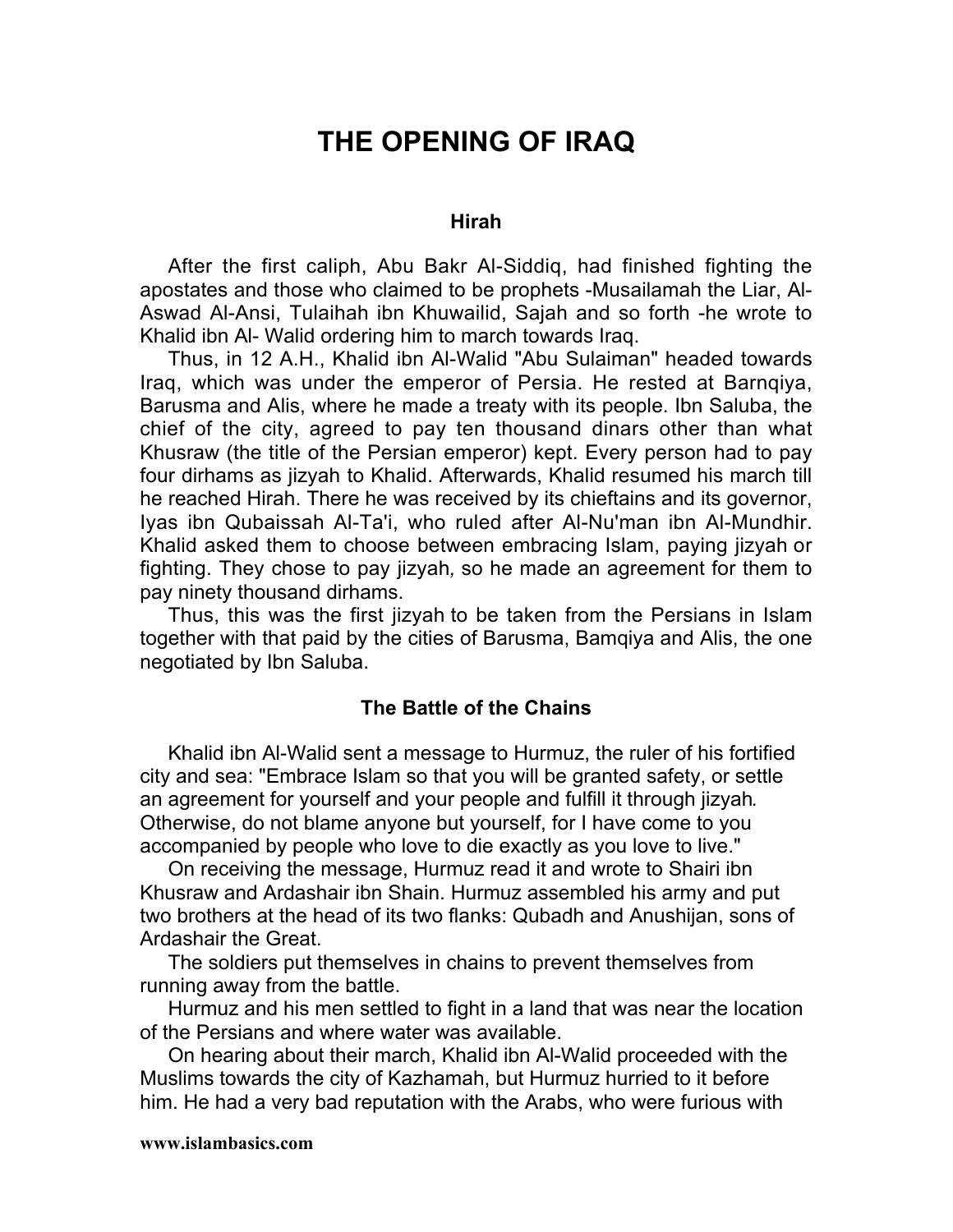him and made him a model of viciousness with their proverb "More vicious than Hurmuz".

Khalid proceeded and camped at a place without any source of water. His men asked him, "What do you have in mind?"

He replied, "Struggle for water with them, for, by Allah, water is to be the deserve of the two armies."

The Muslims unloaded their burdens and Khalid proceeded towards the Persians and confronted them. Allah, the Most Merciful and Beneficent, sent a rain cloud that burst behind the ranks of the Muslims, so they were assured and gained strength.

Hurmuz came forward and called to Khalid, asking him to fight a duel with him. He plotted with his men to betray Khalid. He called aloud, "Where is Khalid?" Khalid showed himself and went towards him on foot. Hurmuz dismounted, too, and they fought a duel. Then Khalid took hold of him and this enraged Hurmuz's guards, who attacked Khalid. Yet, this did not divert Khalid from killing Hurmuz. Al-Qa'qa' ibn 'Amr clashed with Hurmuz's guards till he forced them away from Khalid, who struggled against them.

Finally, the Persians were defeated and the Muslims pursued them till night. Among those who fled were Qubadh and Anushijan. Khalid took the spoils of Hurmuz, whose helmet was inlaid with precious jewels and was worth a hundred thousand dinars.

Khalid sent the spoils and the allotted fifth portion to Abu Bakr. Then he proceeded till he camped at the great bridge in Basrah.

Khalid ordered Al-Muthanna ibn Harith Al-Shaibani to pursue the Persian army, and he sent Ma`qil ibn Muqrin to the city of Abalah, which he opened and took booty and captives.

#### **The Battle of Madhar**

Hurmuz had written to his King, Ardashair, requesting reinforcement, so the king supported him with Al-Qarin ibn Qurbans, who left the city of Mada'in and marched to assist Hurmuz. On reaching Al-Madhar, he heard about the defeat of the Persians and those who fled from the Battle of the Chains, and about Qubadh and Anushijan. The people complained and said, "If you break off, you will never unite again. Agree to go back to fight, for this is the reinforcement of the king and this is Al-Qarin ibn Qurbans. May the gods change our situation, grant us victory over our enemy, make us pleased by their losses and get some of our possessions back from their hands."

They camped at the city of Madhar, and Qarin ibn Qurbans put Qubadh and Anushijan over the two flanks of the army. Al-Muthanna and his brother Al-Ma 'ni sent the news to Khalid, who marched with his army till they reached Madhar. They encountered Qarin and his forces, and there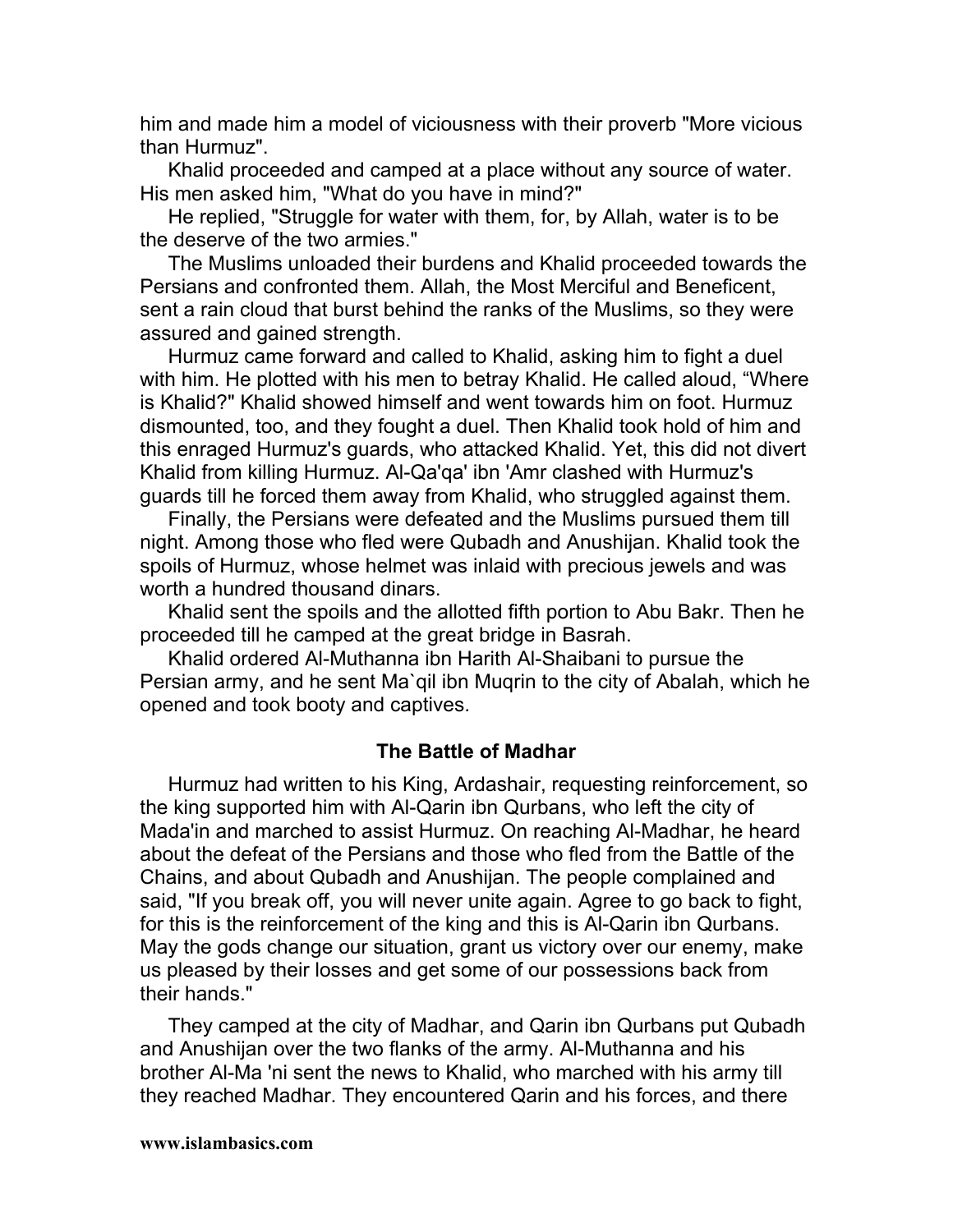was a fierce battle.

Qarin came forward and asked Khalid for a duel. Khalid and the best horseman, Ma'qil ibn Al-A'sha ibn Al-Nabbash, came forward and raced to reach Qarin. Ma`qil outdistanced Khalid, reached Qarin and killed him. `Adi killed Qubadh, while 'Asim killed Anushijan. Many Persians were killed, as well, in a fierce attack.

The Persians brought together their ships, and the water was an obstacle that prevented the Muslims from getting hold of their enemies. But for the water, the Muslims would have defeated the Persians entirely and none of them would have fled except those stripped of all their possessions arid even their clothes. Thirty thousand Persians were killed in this battle, not counting those who were drowned in the sea.

Khalid ibn Al*-* Walid stayed in the city of Madhar and distributed the spoils, which were the soldiers' garments and weapons, to those who had gained them. He also captured the families of the soldiers and those who supported them. He made a treaty with the peasants and other compliant people for them to pay jizyah*,* for he had previously asked them to do so and they had agreed. Thus, they became under an oath and enjoyed the possession of their lands. Among the captives was Habib Abul Hassan Al-Basri, who was a Christian.

#### **The Day of Waljah**

When the bad tidings reached King Ardashair and he knew about what had beset Qarin ibn Qurbans and the people of Madhar, he sent Andarzighar followed by Bahmin Jazwih in an army, ordering him to meet the former leader in the city of Waljah. The general Andarzighar had already mobilized armies from Hirah and Kuskar from the Arabs and chiefs. They camped beside the army of Bahmin Jazwih. When Andarzighar saw that the two armies were on the alert, he was satisfied and decided to march towards Khalid ibn Al-Walid.

Khalid was on a river, but when he heard about the mobilization of Andarzighar he ordered his army to leave. He ordered Suwaid ibn Muqrin to stay behind and to be in charge of Al-Hafir.

Khalid "Abu Suliman" went to those who were to be left at the lower Tigris River and warned them to be fully cautious and never to be over confident. Afterwards, he proceeded with his army towards Waljah to confront the Persian army.

When the armies clashed, they fought more fiercely than in the previous encounter till they thought that they could no longer persevere. Khalid set an ambush on two sides. Heading the first was Basr ibn Abi Raham and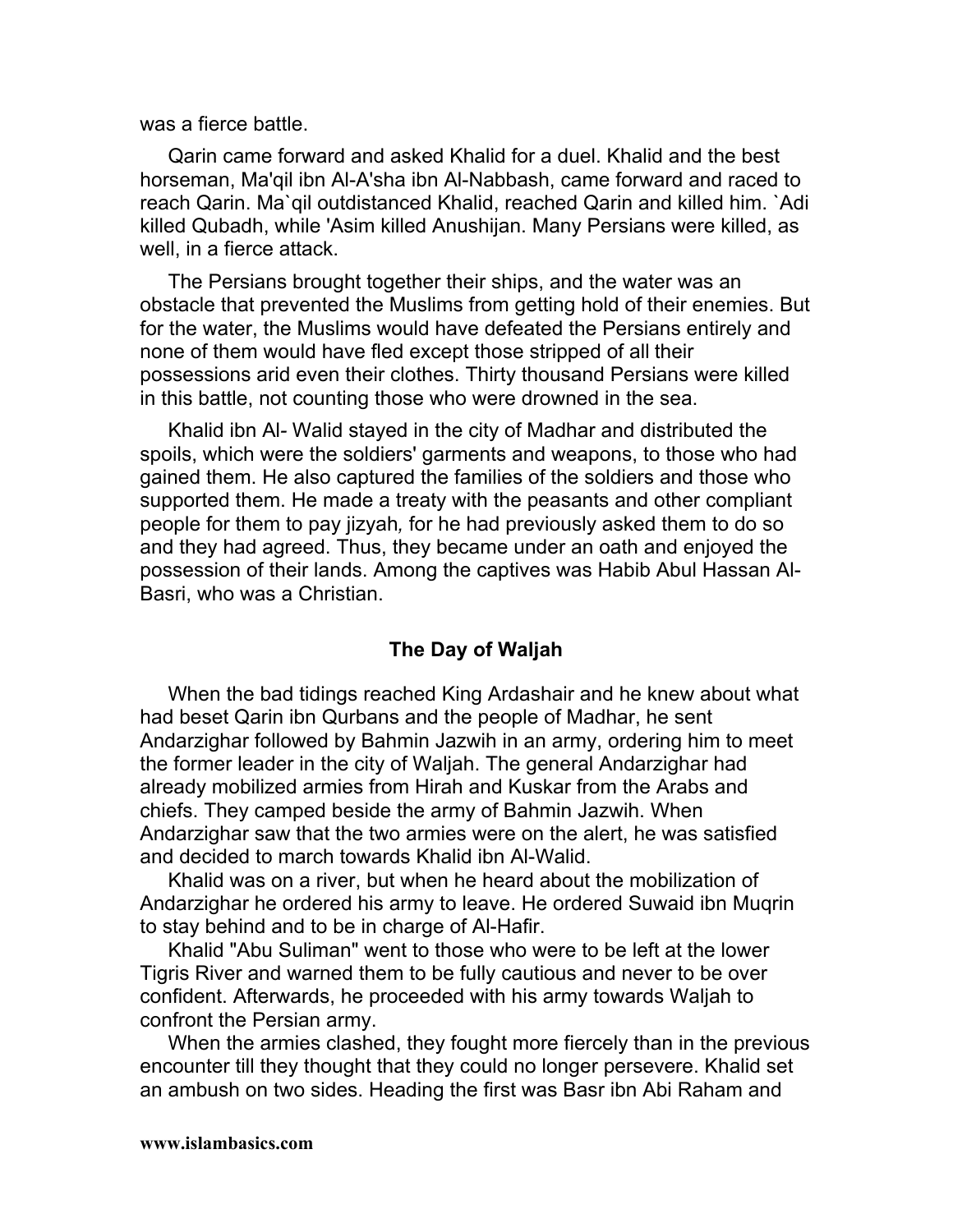the second was under Sa'id ibn Murrah Al-'Ajli. The ambush attacked from two sides, resulting in the defeat of the Persians, who were taken by surprise and fled. Khalid attacked them from the front and the ambush from behind. Subsequently, Andarzighar died of dehydration on his way.

Khalid ibn Al-Walid did not kill the peasants. He captured the children of the soldiers and those who had supported them in the fight. He called them to agree on jizyah and to settle a treaty of safety, and they submitted. Khalid, as well, fought in single combat on the day of Waljah with a Persian warrior who was as powerful as a thousand men. Khalid killed him, then leaned on him.

#### **The Incident at Alis**

On the day of Waljah, Khalid ibn Al-Walid killed many Christians of the tribe of Bakr ibn Wa'il for assisting the Persians. Many of their people were furious. They wrote to the Persians, who replied to them agreeing to meet in Alis, which was on the Euphrates River. 'Abdul Aswad Al-`Ajli was their leader.

King Ardashair wrote to Bahmin Jazwih, who was in Qisiyana, ordering him to march with his army to Alis, where many Persians and Christian Arabs were gathering. Bahmin went to Jaban and commanded him, "Stop yourself "and your soldiers from fighting the Arabs till I reach you, unless they attack first." Thus, Jaban headed for Alis.

Bahmin Jazwih headed towards King Ardashair to seek his advice and instructions. However, on finding that he was ill, he joined Jaban till they reached Alis. He arrived there in the month of Safar and joined `Abdul Aswad and the Christian Arabs of the tribes of Banu 'Ajil, Timal Lat, Khabi'a and the native Arabs of Hirah.

Jabir ibn Jubair was a Christian, so he went with `Abdul Aswad. When Khalid knew of their muster, he was ready to face them, but he was unaware of how close Jaban was to him. All he was keen on was to fight those of the local Arabs and Christian Arabs who had assembled to attack him.

Khalid reached Alis. When the armies of Jaban saw him, they said, "Shall we overtake them and show them that we're not afraid of them, then fight them later?"

 Jaban said, "If they pay no attention to you and treat you as if you are inferior to them, treat them trivially. Yet, I think they'll take you by surprise and take you from your food."

They disobeyed him and laid the tables and put the food and invited each other.

When Khalid reached them, he stopped and unloaded the baggage. He then proceeded to them accompanied by guards to protect his back. He

#### **www.islambasics.com**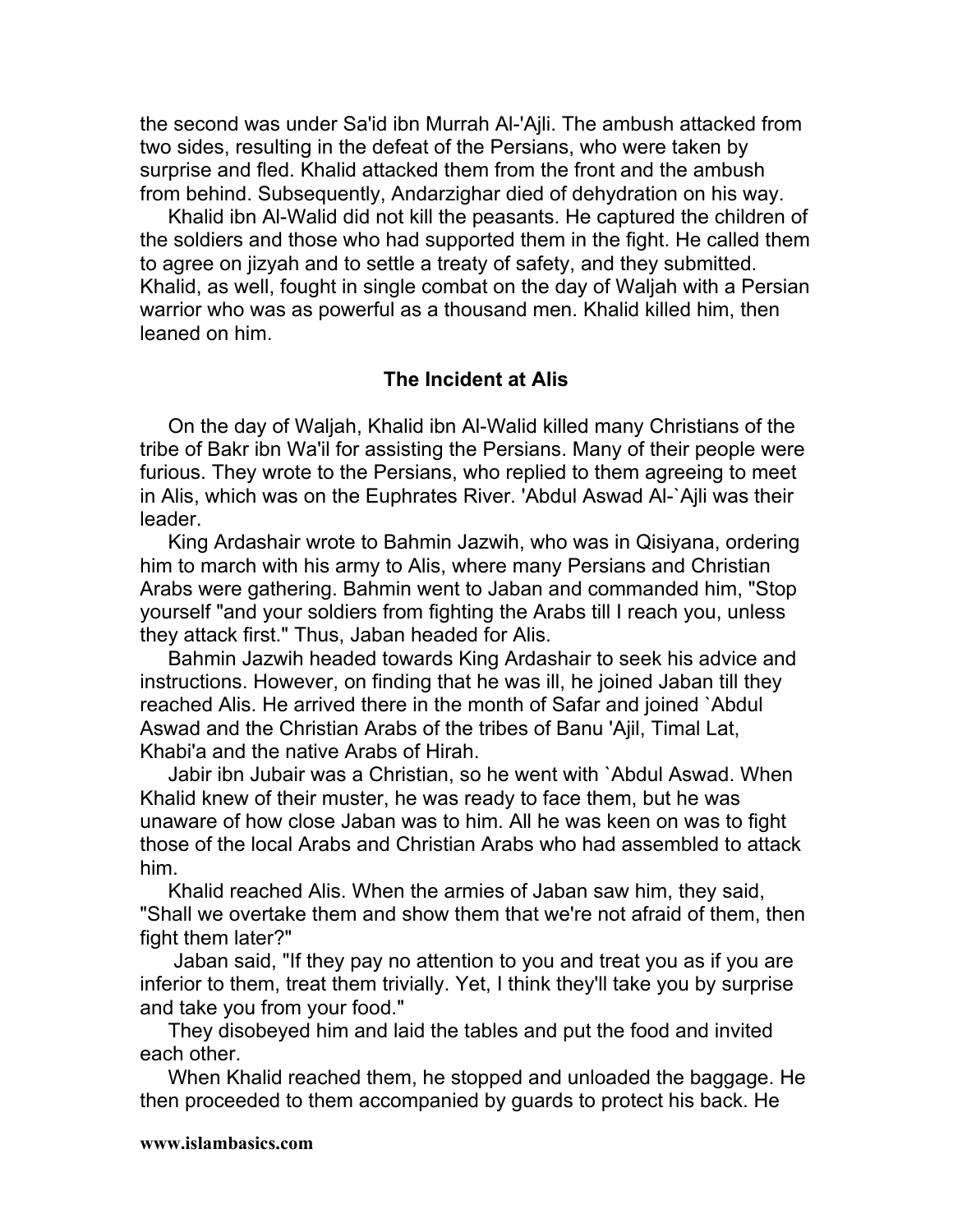called to the people, "Where is Abjar? Where is `Abdul Aswad? Where is Malik ibn Qais?" They all were silent except Malik ibn Qais, who stepped forward.

Khalid said to him, "O you unworthy creature! What gave you courage to face me among them although you have no loyalty?" Then Khalid struck him with his sword and cut off his head.

He thus prevented the Persians from the food they had not eaten. Jaban shouted at them, "Didn't I tell you? Truly, I've never before feared a general before today!" Then Jaban ordered `Abdul Aswad and Abjar to head the two flanks of the army.

The Persians and Khalid ibn Al-Walid fought fiercely. What gave the Persians the stamina and stubbornness to fight was their waiting for the arrival of Bahmin Jazwih. That is why they fought desperately against the Muslims, waiting for their destiny.

Khalid prayed, "O Allah, I swear by Your name that if You help us to get hold of them, I won't ever leave one of them alive so long as we can, till I make their blood flow like a river."

Allah fulfilled his prayer exactly as he wished. Khalid's crier shouted, "The captives! The captives! Don't kill except those who refuse." The Muslim cavalry captured the Persians. Khalid charged some men to kill them in the river, and they spent a day and a night executing their orders. They pursued them for another day till they were done with the two rivers around all sides of Alis and had killed them all.

#### **The river of blood**

Al-Qa'qa` ibn `Amr and some other men said, "Khalid, if you kill all the people on earth, their blood will not flow, for blood dries quickly. If you want their blood to flow to fulfill your oath, you have to throw water over the blood so the blood flows." Thus he did and thus it was called the river of blood.

## **Khalid and the River of Hirah**

Khalid, known as the Sword of Allah, progressed with his army to Hirah. On his way, he stopped between Al-Khumaq and Al-Najaf. He directed himself towards Al-Khumaq. However, the Persian general Azadhibah crossed the Euphrates River fleeing without a fight. He was forced to do so because he had heard of the death of King Ardashair, and his army was camping between Al-Gharbiyin and the White Palace.

Khalid's armies reached Al-Khumaq gradually while Khalid himself left to camp near the Persians between Al-Gharbiyin and the White Palace.

#### **www.islambasics.com**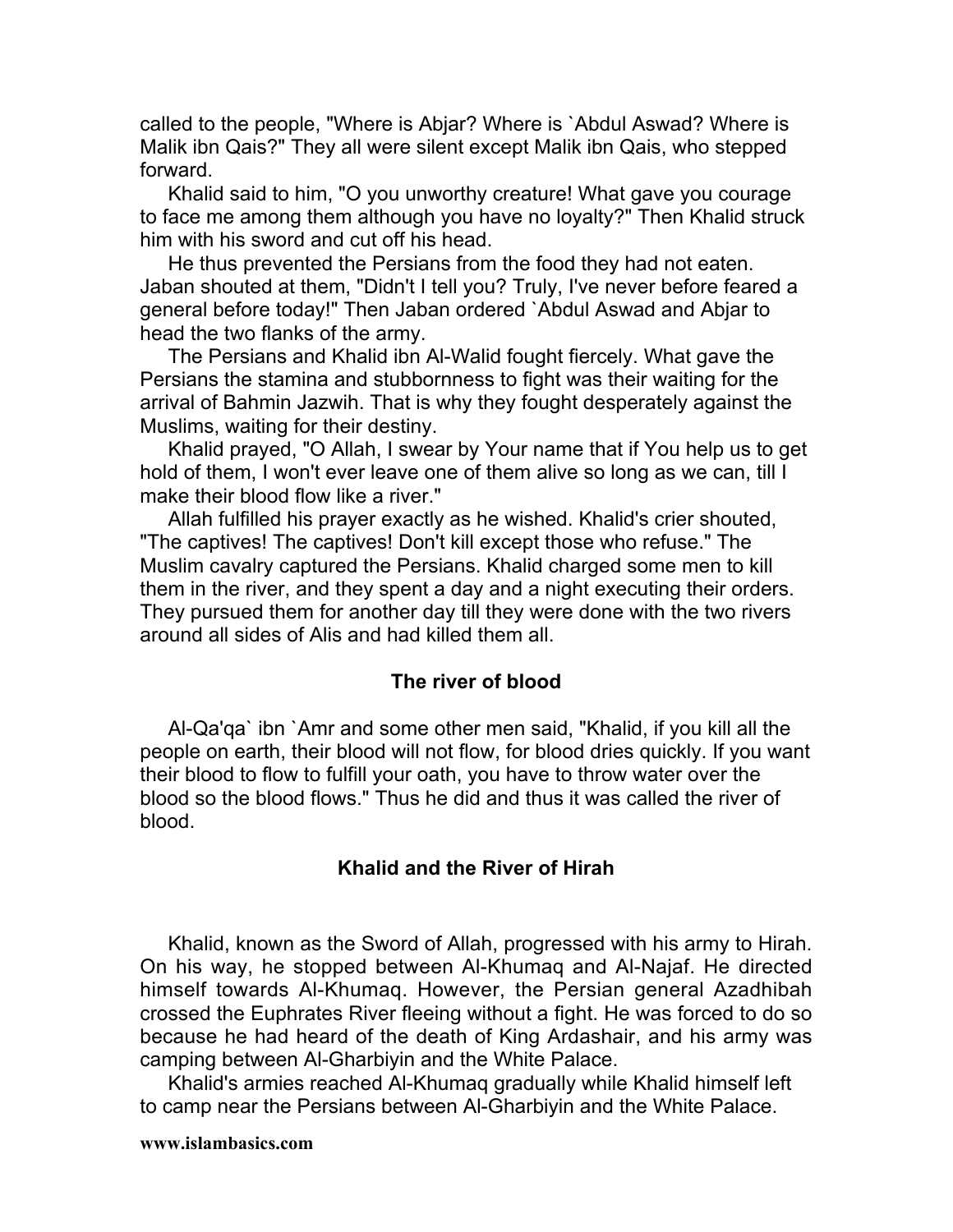The people of Hirah were fortified. Khalid, "the Unsheathed Sword of Allah", ordered his armies to besiege the people of Hirah, each in its place, to attack them later. Dirar ibn Al-Azwar besieged the White Palace in which Iyas ibn Qubaissah Al-Ta'i was seeking refuge, while Dirar ibn AI-Khattab was in charge of the Palace of 'Adsiyin, in which was `Adi, the son of the slain `Adi. The Palace of Banu Mazin, in which Akal was hiding, was besieged by Dirar ibn Muqrin Al-Mazni. Al- Muthanna ibn Harithah Al-Shaibani besieged the palace of Ibn Baqilah. His name was `Amr `Abdul Masih, but he was called Ibn Baqilah, which means legume man, because he went to his people dressed in two green garments. On seeing him they said, "You are no more than green legumes."

The Muslims asked the people of Hirah to Islam but they refused.

The first to attack was Dirar ibn Al- Azwar at the White Palace. When the morning came, he was about to take hold of it, so he asked its people to choose one of the three alternatives: Islam, jizyah or fighting. The Persians chose the third alternative. They called to each other, "Throw the pottery at them!" Dirar ibn Al-Azwar told his men, "Step aside so you don't get struck till we know what they called to each other." After a while, the top of the palace was full of people throwing heavy pots at the Muslims.

Dirar shouted, "Shoot them!"

The Muslims approached the White Palace and shot them with arrows till the roof was empty of any person. After that, they attacked everyone in their way.

Every Muslim general did the same as Dirar did to the people of the White Palace. The Muslims burst into the houses and the monasteries and killed many people. The priests and monks cried, "O you people of the palaces! No one will kill us except you." The people of the palaces said, "O you Arabs! We have accepted one of three alternatives. Fight with us and guard us till you take us to Khalid."

Iyas ibn Qubaissah and his brother went to Dirar ibn Al-Azwar while `Adi ibn 'Adi went to Dirar ibn AI-Khattab. 'Amr ibn 'Abdul Masih and Ibn Akal sought out Dirar ibn Muqrin and Muthanna ibn Harithah Al-Shaibani. The Muslim leaders sent them to Khalid ibn Al-Walid while they remained at their positions. The first to call for reconciliation was `Amr Ibn 'Abdul Masih ibn Qais ibn Haiyan ibn Harith. When the chief Persians reached Khalid, he met them separately. He started with the men of `Adi ibn 'Adi and said to them, "Woe to you! Who are you? Are you Arab or Persians? If you're Arab, why do you bear a grudge against the Arabs? And if you're Persians, why are you indignant to justice and fairness?"

'Adi ibn 'Adi replied, "We are Arabs of deep roots and others of no Arab roots."

"If so, why do you defy us and hate us?"

"The proof to what we say is that our only language is Arabic." Khalid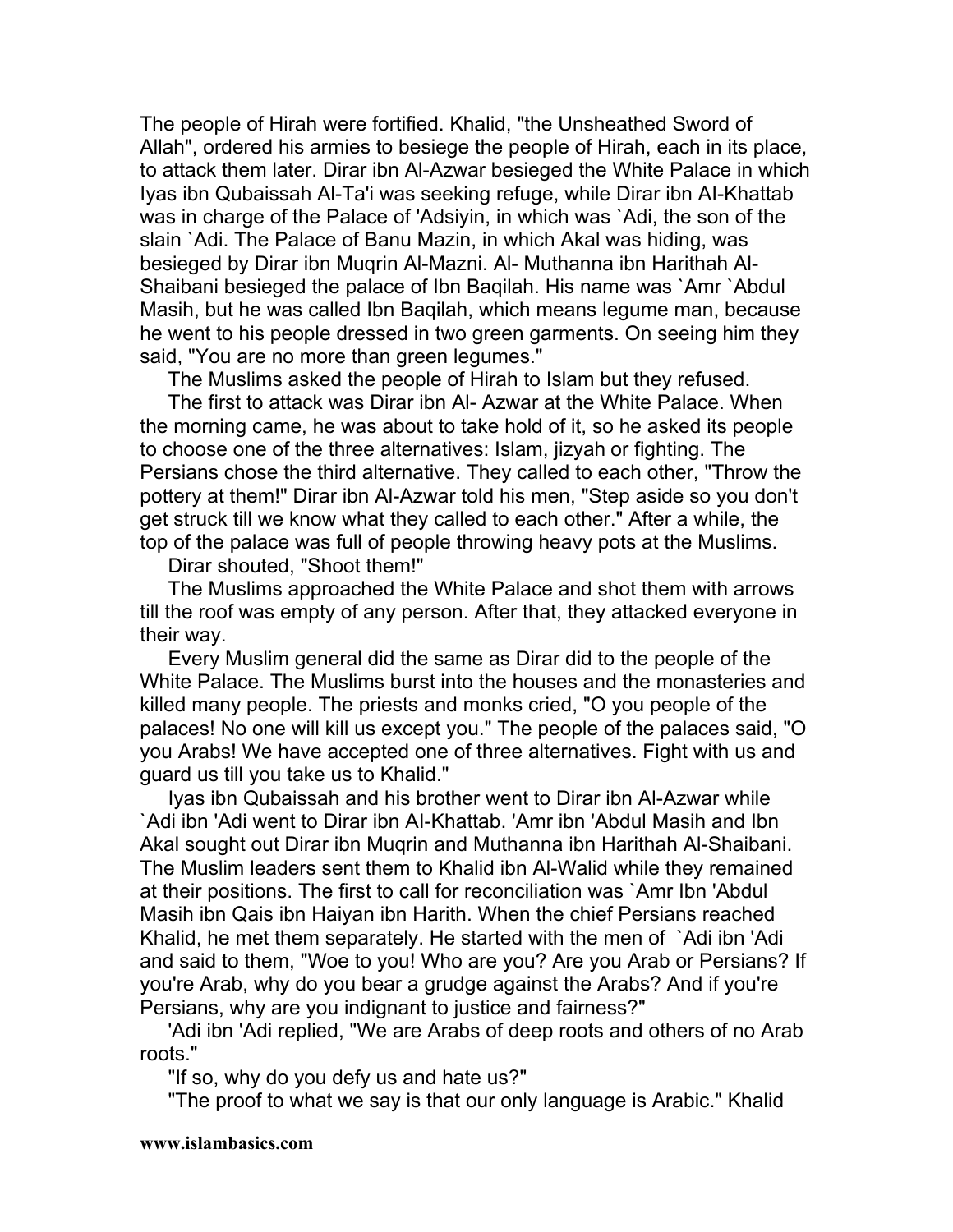said, "This is right." Then he added, "Choose one of three alternatives: join our religion so you will enjoy the rights we have and undergo what we undergo if you emigrate from this place. If you stay here, you will have to pay jizyah, or else there will be the third choice to fight. For, by Allah, I came with people who are more keen to die than you are keen to live."

"We choose to pay jizyah*."*

Khalid, the "Sword of Allah", said, "Woe to you! Disbelief is a deceiving desert. The fool of all fools is the one who goes into it and meets two leaders, an Arabic one whom he neglects and another Persian whom he seeks for a guide and treads on his way." They agreed with Khalid to pay one hundred thousand ninety.

The other people sought the same reconciliation as 'Adi ibn 'Adi and brought many precious gifts to Khalid. 'Amr ibn 'Abdul Masih had a small bag with him. Khalid took the bag and emptied its contents into the palm of his hand, asking, "What is this, 'Amr?"

"Truthfully, it's poison."

"Why did you bring it with you?"

"I feared you would be the opposite to what I have found, and I came to you fearless, for death is preferable to me than any harm that I could bring to my people and my fellow men in my village."

"No soul shall die unless its time has come to an end. In the name of Allah, the best of all names, the Lord of the heavens and earth, no illness shall harm as long as His name is mentioned, the All-Merciful, the Ever-Merciful." Khalid then put the poison in his mouth and swallowed it.

At this sight `Amr said, "Truly, you Arabs will get what you aim for." He said to the people of Hirah, "I've never seen such a promising issue as I saw today."

Afterwards, Khalid prayed the prayer of conquest, which was eight consecutive rakahs.

#### **The Battle of Anbar or the Eyes**

Khalid proceeded accompanied by Al-Aqra `ibn Habis Al-Tamimi till they reached the city of Anbar. They found that its people were fortified under the leadership of Shirzad, the ruler of Sabat.

The people cried, "This is an evil morning for Anbar!"

Khalid arrived at Anbar and went around the trenches. Fighting broke out and he said to his archers, "I see people who have no experience in there, so shoot at their eyes, and nothing but their eyes."

The Muslims shot arrows all together, and consequently the people of Anbar had a thousand gouged eyes on that day. That is why it was called the Battle of the Eyes.

On seeing this, Shirzad sent to Khalid, calling for a pact that did not satisfy

#### **www.islambasics.com**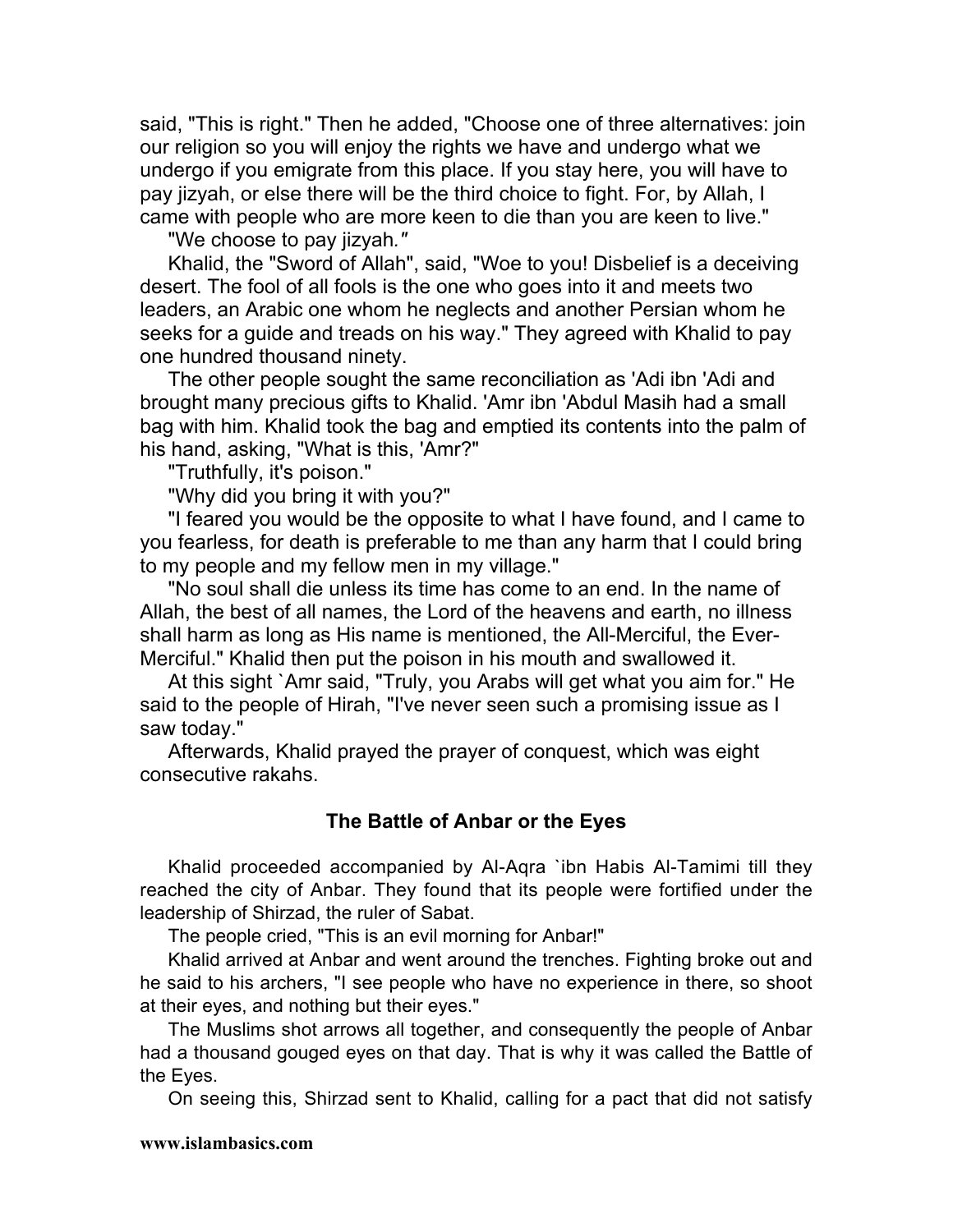him. So, Khalid sent Shirzad' s messengers back, and at the narrowest place in the trench he slaughtered the army's horses and threw the carcasses into the trench, crossed and struck. The two armies clashed and the victory went to the Muslims.

Shirzad sent to Khalid, agreeing to his terms on the condition that he allow Shirzad to betake himself to a safe place along with some cavalry without any luggage or money. Khalid accepted and Shirzad left. Khalid concluded a treaty of safety and conciliation with the people of Anbar.

Khalid then resumed his march in the lands of Iraq till he reached Al-Farad, which lies on the borders of Al-Sham, Iraq and the Arab Peninsula. On his way he passed by many cities and villages. In each he had more success than the previous one. Some of the cities agreed on jizyah*,* while others fought desperately till Allah's wrath afflicted them with a defeat at the hands of the Muslims. No one survived death except those who were quickly defeated like a stroke of lightning.

#### **The Battle of Qadisiyah**

'Umar sent Sa'd ibn Abi Waqqas to Iraq accompanied by Al-Nu'man ibn Muqrin. No sooner had Sa'd reached Qadisiyah than he learned that Yazdigird, the Persian emperor, had mobilized a massive army under the leadership of Rustom. Sa'd wrote to 'Umar, who replied, "Don't be upset by what afflicts you. Seek Allah's aid and depend on Him. Send wise negotiators to call the Persian emperor to Allah. May Allah make their call a means to weaken the Persians."

Sa'd ibn Abi Waqqas sent a delegation of the wisest men including Al-Nu'man ibn Muqrin, Bisr ibn Abi Rahm, Hamlah ibn Huwaiyah, Hanzhalah ibn Al-Rab'i, Furat ibn Haiyan, 'Adi ibn Suhail, 'Utarid ibn Hajib, Al-Ash'ath ibn Qais, AI-Mughirah ibn Zararah ibn Al-Nabbash Al-Asadi, `Amr ibn Ma'di Karib and others.

They left the Muslim camp and headed towards Yazdigird. People gathered looking at them on their horses. Yazdigird brought an interpreter and said to him, "Ask them: Why did you come? What makes you invade us and be enchanted by our land? Is it because we were busy and paid no heed to you that you dare to defy us?"

Al-Nu'man ibn 'Amr ibn Muqrin said to his companions, "If you wish, I can speak on your behalf, or if someone likes to speak I will give him the priority."

They said, "Speak on our behalf."

Al-Nu'man proceeded. "Allah was merciful to us, so He sent us a Messenger to guide us to the right and forbid us from evil. In return, Allah promised us the goodness of this life and the Hereafter. Our Messenger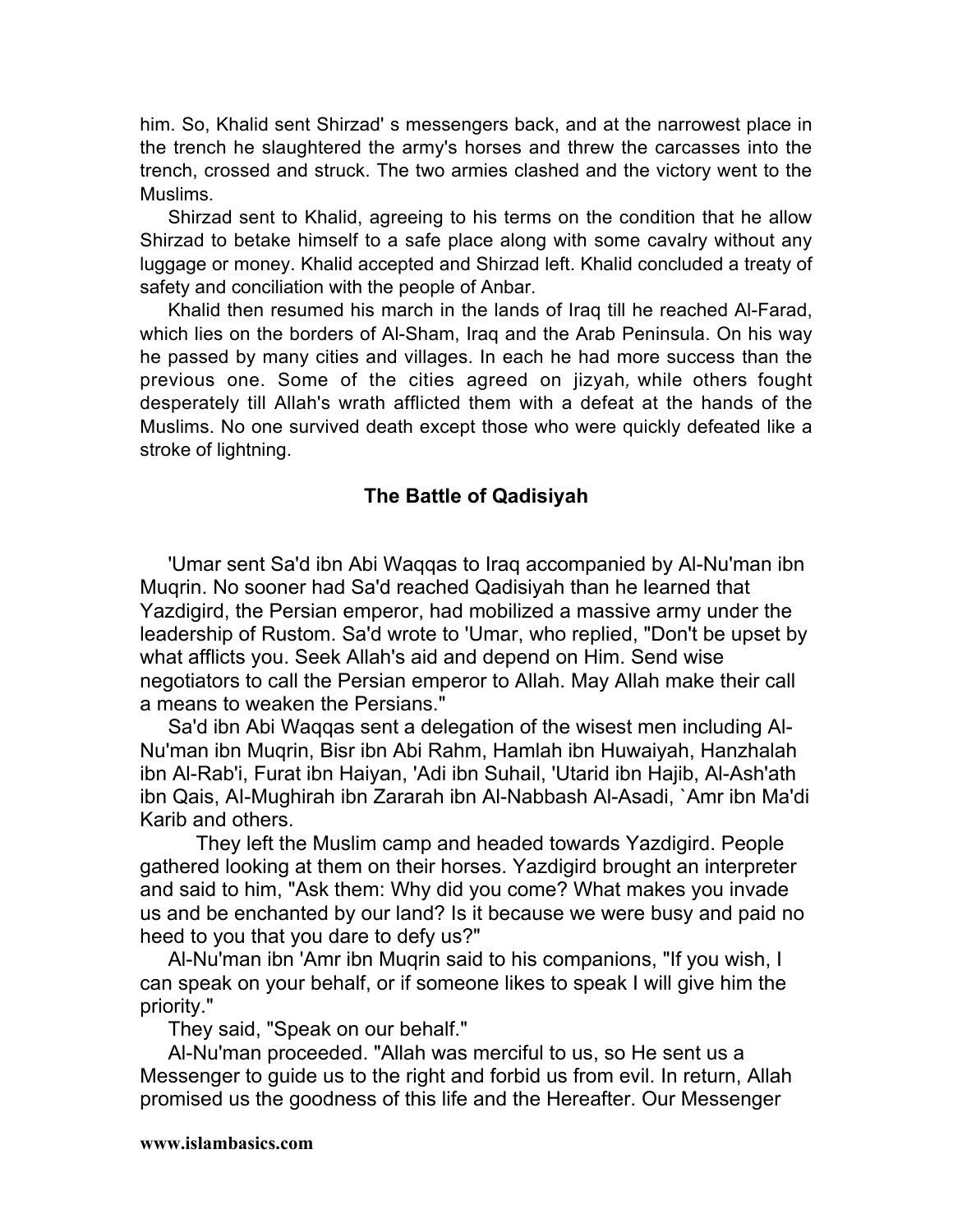asked every tribe and they divided into two parties, one that tried to be closer to him and obey him and one that rejected him. Then, he was ordered to start with those Arab tribes that had rejected him. So he started with them and they agreed either willingly or unwillingly. Those who agreed unwillingly benefited, and those who agreed willingly had additional benefits. Thus, we all realized the goodness of his message compared to the hostility and aversion that we had been suffering. Then, he ordered us to start with the neighboring nations to call them to justice. We, therefore, call you to our religion, for it is a religion that deems good things as good and censures all sorts of evil. If you refuse, one bad thing -which is jizyah will be better than another that is worse. If you embrace our religion, we will leave Allah's Book with you and make sure that you judge by its laws, and we will go back and leave you, your affairs and your land. If you pay jizyah*,* we will accept it and be your guardians, or else we will have to fight you."

Yazdigird said, "I have never known a nation that was more miserable, fewer in number or more hostile to each other than you. We used to ask the villages of the outlying districts to attack you and they were successful in saving us our sweat, for you did not dare to approach Persia. If some kind of arrogance has touched you, do not be deceived and forget who we are. However, if it is poverty and need of money that motivate you, we will allocate some sustenance to be added to your harvest, be generous to you, grant you clothing and assign a king to rule you kindly."

When the Muslim delegation finished talking, Yazdi gird concluded, "Go back to your general and tell him that I will send him Rustom to bury him with you in the dust in the trench of Qadisiyah."

#### **The advance of Rustom's army**

After this event, Rustom could wait no more, so he mustered an army of a hundred twenty thousand warriors preceded by elephants. Advancing slowly but steadily, he crossed the Euphrates River near the city of Babylon, then proceeded towards Hirah till he was visible to the Muslim army. He camped on the opposite bank of the river. He called to the people of Hirah saying, "O you enemies of Allah! You were jubilant when the Arabs invaded our lands and were their spies on us and supplied them with money."

The people of Hirah averted his evil by assigning `Amr ibn `Abdul Masih to be their spokesman. He replied to Rustom, "As for your claim that we were jubilant at their coming, what did they do? What did they do to make us happy? They claim that we are their slaves. They do not believe in our religion and they assure us that we will be doomed to hell. As for your claim that we were their spies on you, what forces them to take us as spies? For your people fled from them and left their villages, thus nothing stopped them from anything they wanted to do and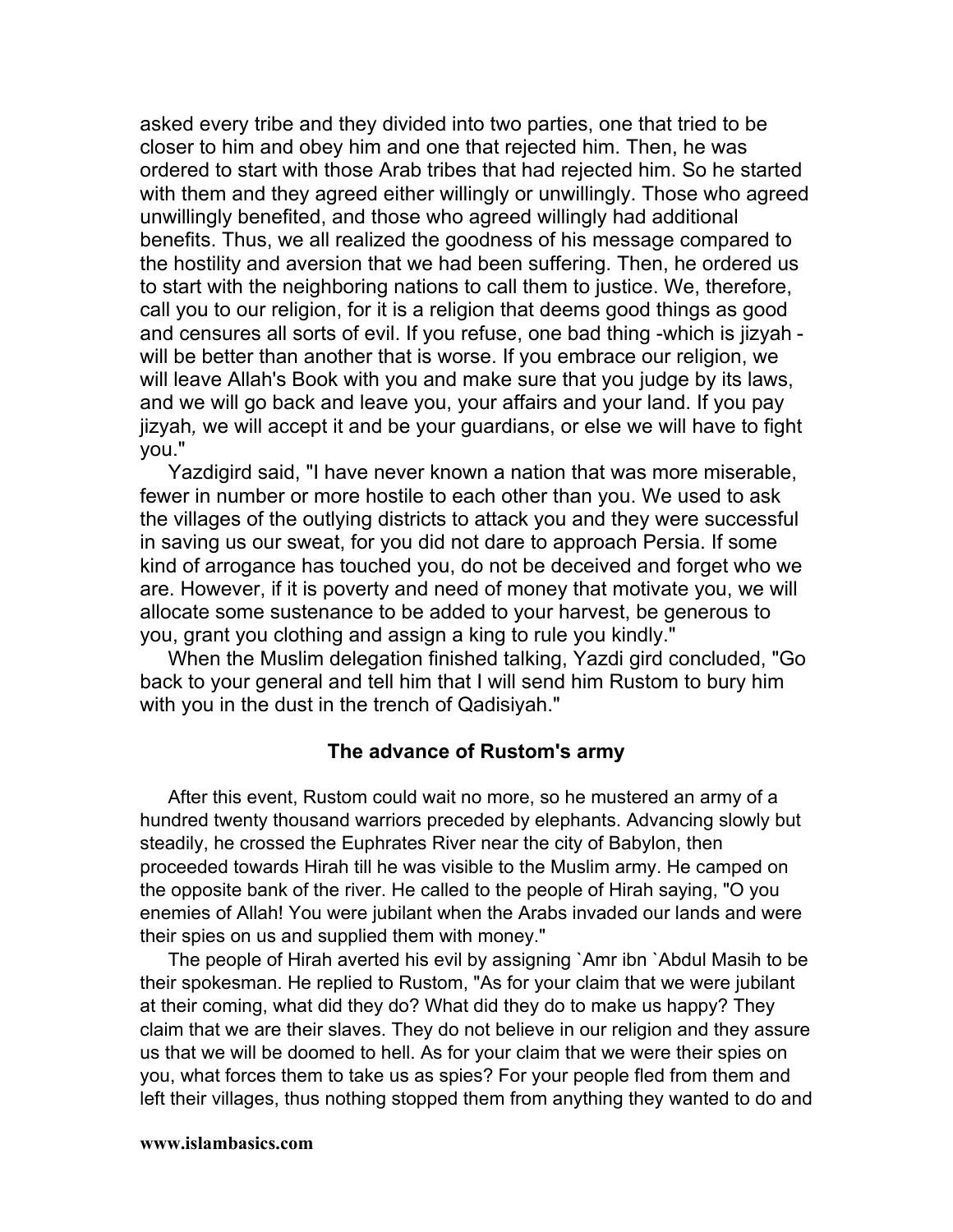if they liked, they would have taken hold of everything everywhere. And as for your accusation that we assisted them with money, we conciliated with them by this money to save our souls when you did not protect us from being taken as captives or fighting and being killed."

Rustom said, "Right you are."

Rustom assigned Al-Hurmuzan over the right flank of the army, Mahran ibn Bihram Al-Razi over its left flank, and Al-Bairazan over the rear.

## **Rustom tries to avoid fighting**

Rustom was a courageous and dauntless warrior, yet he was an astrologer. He saw that the Persian fortune was ill -starred and that their welfare would be misery. Thus, he wrote to his brother telling him about what he saw: "I foresaw the secrets of the planets and gathered the hidden consequences and saw the palace of the Sassanid sovereign empty and the seal of their dominion passing and inclined to obliteration. On the other hand, the sun, moon and Venus were ascendant to the Arabs, for their fortune will be goodness and superiority. ...When you receive this letter of mine, collect your money, fortunes, and cavalry and go to Azerbaijan and seek refuge there you have to protect the king, for he is the only survivor of his ancestors."

Rustom camped on the Atiq River and observed the Muslims. Then he sent to one of their generals saying, "You are our neighbors and once a group of you was under our sovereignty and we treated them well and granted them protection and have them many privileges." He intended conciliation by reminding the Arabs of the Persians' good deeds towards the Arabs who bordered on them. His efforts at reconciliation failed.

The Muslim general replied, "What you mentioned is right, yet our condition is not like that of our fellows. We did not come to you seeking earthly grace. On the contrary, all that we seek and care about is the Hereafter." Rustom assembled the Persian men and mentioned this to them, so they were kindled by rage and arrogance.

#### **The negotiations of Rustom and the Muslims**

Sa'd ibn Abi Waqqas sent Rab'i ibn 'Amir to Rustom. The Persians prepared to meet the messenger by laying down carpets and placing a golden couch with cushions made of golden cloth for Rustom, who was dressed in his best attire of colored woolen garments. Rab'i ibn 'Amir arrived on his horse holding his sword and spear, with his hair in four plaits, and wearing shabby clothes*.*

They said to him, "Drop your sword!"

He replied, "I did not come to you to drop my sword at your command!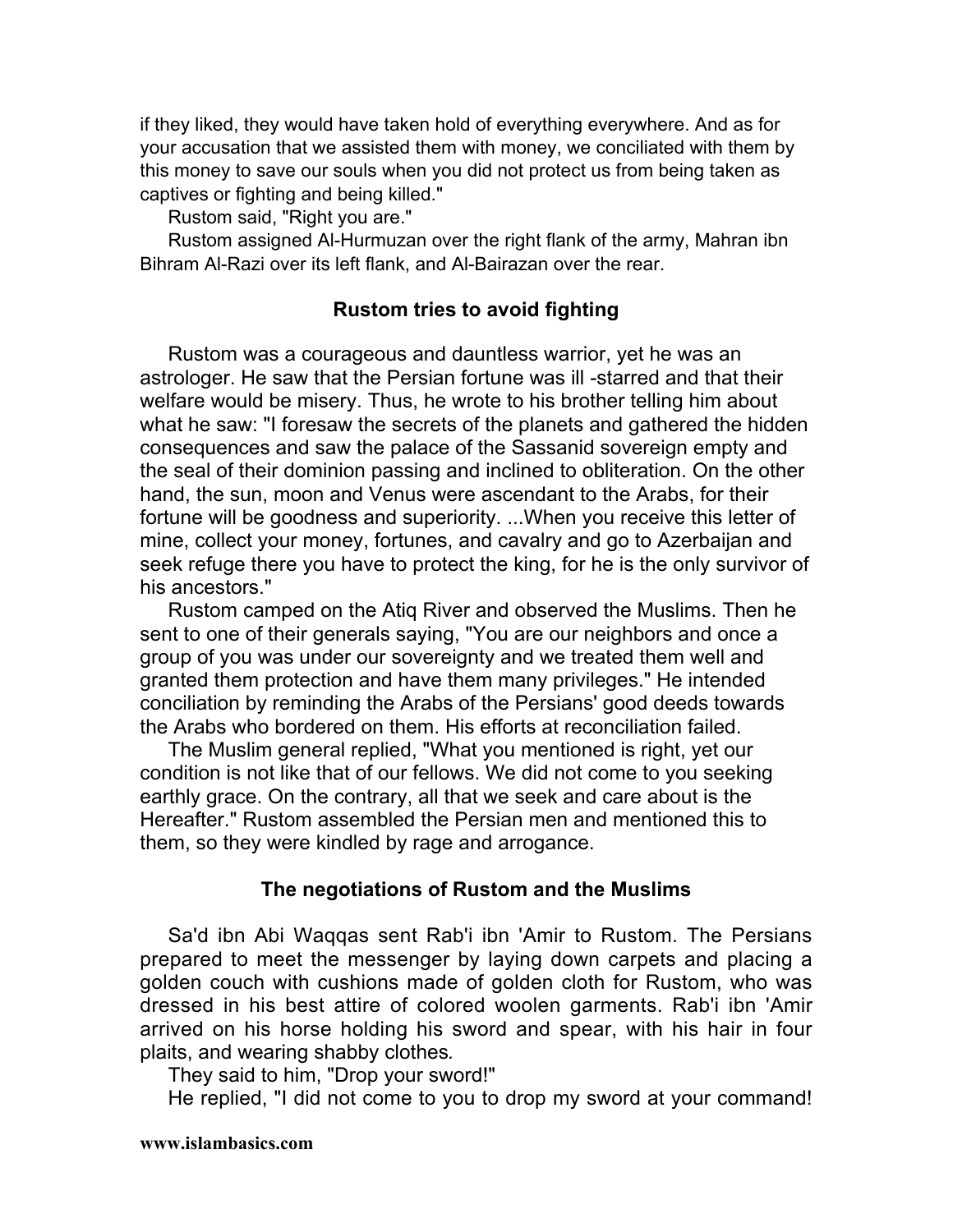You are the ones who asked me to come."

They told Rustom what he said, and he said, "Let him in."

Rab'i ibn 'Amir proceeded leaning on his spear and walking steadily, leaving no carpet or cushion unspoiled or untorn. On reaching Rustom, he sat on the ground and fixed his spear.

He was asked, "Why do you do this?"

Rab'i replied, "We do not like to sit on your ornaments.

'Abud, Rustom's translator and one of the people of Hirah, said to him, "Why did you come to us?"

Rab'i replied, "Allah sent us. He ordered us to turn those whom He wants from worshiping creatures to worshiping the Creator of the creatures and from the narrowness of life to its vastness and from the injustice of religions to the fairness of Islam. Allah sent us with His religion to His creatures so that we would call them to Him. If any accept this from us, we will accept it from them, go back and leave them and their lands. Whereas, if any refuse, we will fight till we meet Allah's promise."

Rustom asked, "What is Allah's promise?"

"Paradise for those who die fighting the rebellious and triumph for those who survive."

"Now we have heard your talk, give us a respite so that we can think it over, and you do as well."

"Agreed. How many days would you like, one or two?"

"Enough time to write to our counselors and chiefs," Rustom answered. He wanted to delay.

Rab'i said, "The practice of our Prophet  $\sim$  and the attitude of our generals is that we do not let our enemies take hold of us and that we give them no more than three days of respite on the encounter. We will, thus, give you three days respite, so consider your condition and choose one of three choices after the respite is over. Either Islam, and in return we will leave you and your land; or jizyah*,* so we will accept and grant you safety and if you are in need of us, we will assist you; or fight on the fourth day if you do not attack earlier. I guarantee this on behalf of my companions and on behalf of all whom you see."

Rustom asked, "Are you their master?"

"No, but the Muslims are like one whole body, they are parts of each other, they support each other, (like the organs of one body)."

## **The Persians cross the Euphrates**

The three days passed and the respite came to an end, so Rustom asked the Muslims, "Will you cross to us or we to you?"

Sa'd ibn Abi Waqqas replied, "You cross to us."

At night, Sa'd sent messengers to the Muslims to be on the alert in their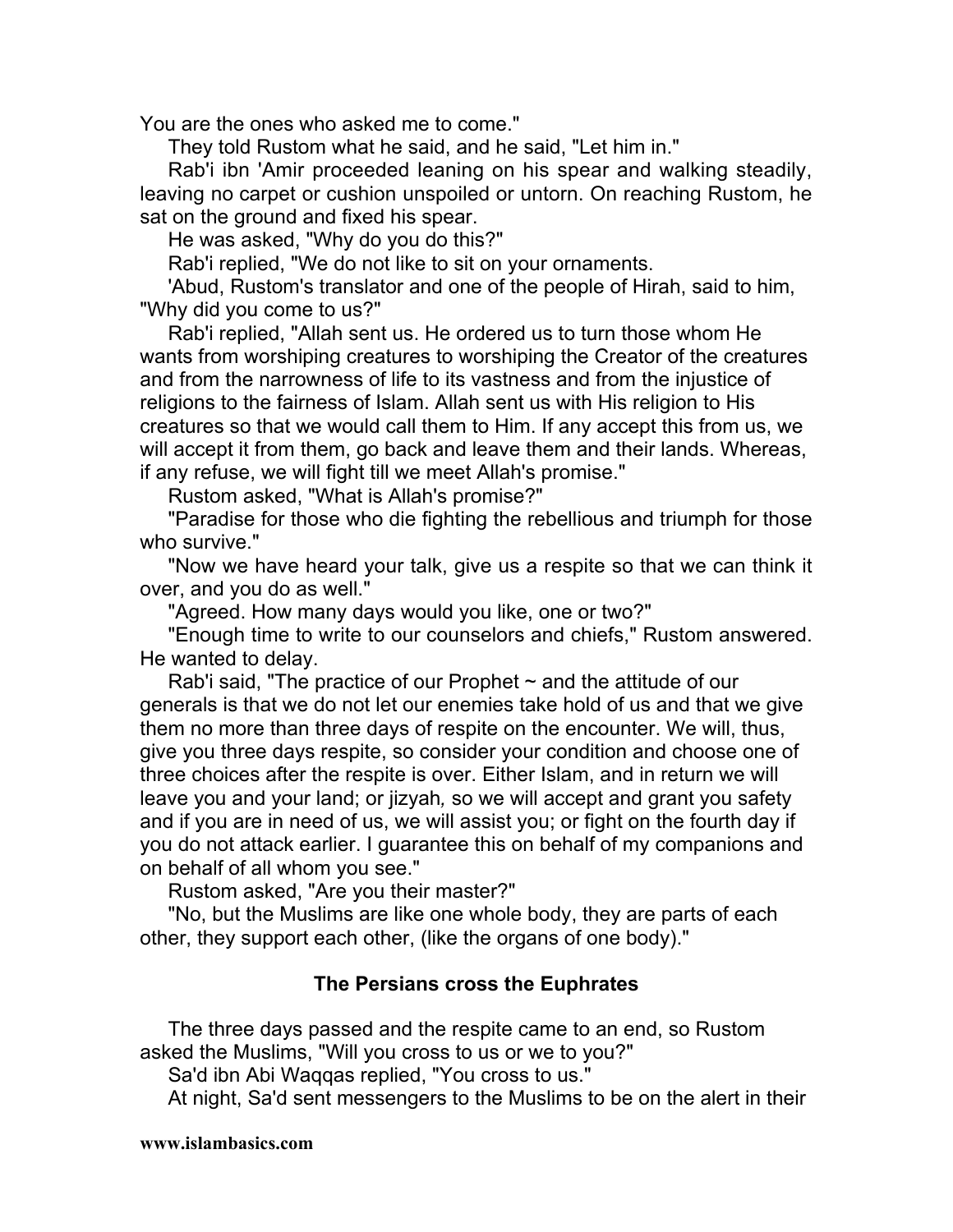positions. Rustom's army spent the night filling in the river opposite to Qadis by throwing in wood, mud and so forth till they had built a bridge, which they crossed with their loads and reached the bank of the Euphrates, where they camped.

Rustom put on two shields and his armor and took his weapons. He ordered his horse to be brought to him, mounted it and said, "Tomorrow, we will crush them mercilessly."

A man said, "If Allah wills." Rustom said, "Even if He doesn't will."

#### **Measures to start the battle**

The Persians started to arrange their lines. Rustom sat on his throne in the center surrounded by eighteen horses loaded with boxes and men and seven or eight elephants loaded as well.

Jalinus was between Rustom and the right flank, while Al-Bairazan was between him and the left flank.

Yazdigird assigned men on the way between him and the Euphrates whose duty was to tell him the tidings of the battle.

The Muslims took their positions. Zahwah ibn 'Abdullah, 'Assim ibn 'Amr Al-Tamimi and Shurahbil ibn Al-Samit were in charge, with all the Muslims mixed in the center and both flanks. A voice cried out to the Muslims, *"*Envy is only in jihad to raise Allah's word. O people! Envy each other and compete in jihad!"

## **Sa'd Ibn Abi Waqqas Falls III**

Sa'd ibn Abi Waqqas was afflicted with furuncles and sciatica, which prevented him from mounting a horse or camel, or even sitting. Therefore, he watched the people from his palace and at his chest was a cushion on which he leaned. He threw down pieces of leather on which were written his orders to Khalid ibn 'Arfatah, who stood below.

Sa'd wrote to the people, "I assign Khalid ibn 'Arfatah to be my lieutenant, though nothing prevents me from being in his place except my pains. Thus, obey him, for he orders you according to my word and follows my decisions."

When they heard this, they were relieved and accepted his words and agreed to his decisions. They urged each other to obey and accepted his excuse.

Sa'd said, "O people, keep your positions till you pray Zhuhr. After you have finished your prayers, I will say 'Allahu Akbar,' so repeat after me and be ready. On hearing the second cry of 'Allahu Akbar,' put on your shields. At my third cry, repeat 'Allahu Akbar,' and may your cavalrymen motivate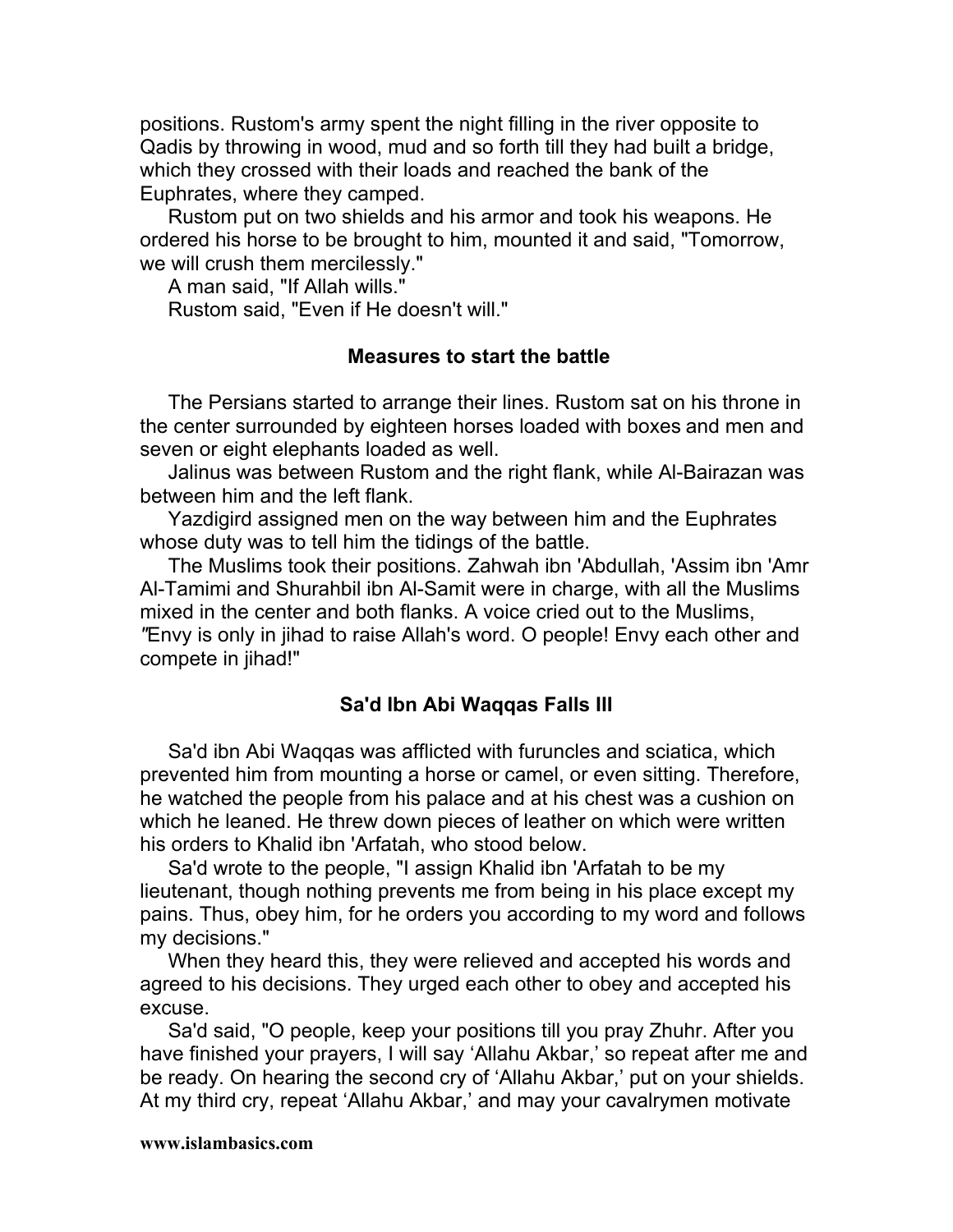the others. When I cry 'Allahu Akbar' for the fourth time, advance all till you mingle with your enemies and say, 'There is no power nor might except with Allah. "'

#### **The first day: the Day of Armat**

When Sa' d cried 'Allah Akbar' the third time, the group of intrepid ones started the attack and was met by their Persian counterparts, with striking and stabbing between them.

Ghalib ibn 'Abdullah Al-Asadi advanced and was faced by Hurmuz, who was one of the king of Persia and was crowned. Ghalib took him prisoner and brought him to Sa'd, then went back to resume the battle against the Persians. `Amr ibn Ma'di Karib encountered a Persian who defied him. 'Amr broke his neck, put his sword on his throat and cut down, then threw him down.

#### **The elephants vex the Muslims**

The elephants had twenty men on each of them. Thus they were movable fortresses. These elephants attacked the Muslim army and disordered the ranks, then aimed at Banu Bajilah and frightened their horses, thus jeopardizing the whole tribe, which was near destruction.

Sa'd sent to Banu Asad saying, "Protect Banu Bajilah and the people with them." Tulaihah ibn Khuwailid Al-Asadi rushed with some of his men and said, "You were called after the lion *[asad]* to be as fierce as it is. Be tough and do not weaken; attack and do not retreat or flee."

He was urging them to fight and be calm.

They stabbed the elephants and hit those on their backs till they hindered them from progressing further. A high-ranking Persian faced Tulaihah ibn Khuwailid Al-Asadi and they fought until Tulaihah killed him. Al-Ash'ath ibn Qais urged the tribe of Kindah to fight and struggle, so they attacked the Persians that were in their way and forced them out of their positions.

#### **The Persians gather against Banu Asad**

The whole Persian party, including Dhul Hajib and Al-Jalinus gathered against Banu Asad. The battle turned against Banu Asad. The elephants attacked the right and left flanks of the Muslim army and charged against the cavalry as well.

Sa'd cried 'Allahu Akbar' for the fourth time and sent to `Assim ibn `Amr ordering him to trick the elephants so that they could avoid their harm and lessen the threat to those of Banu Asad and others who were combating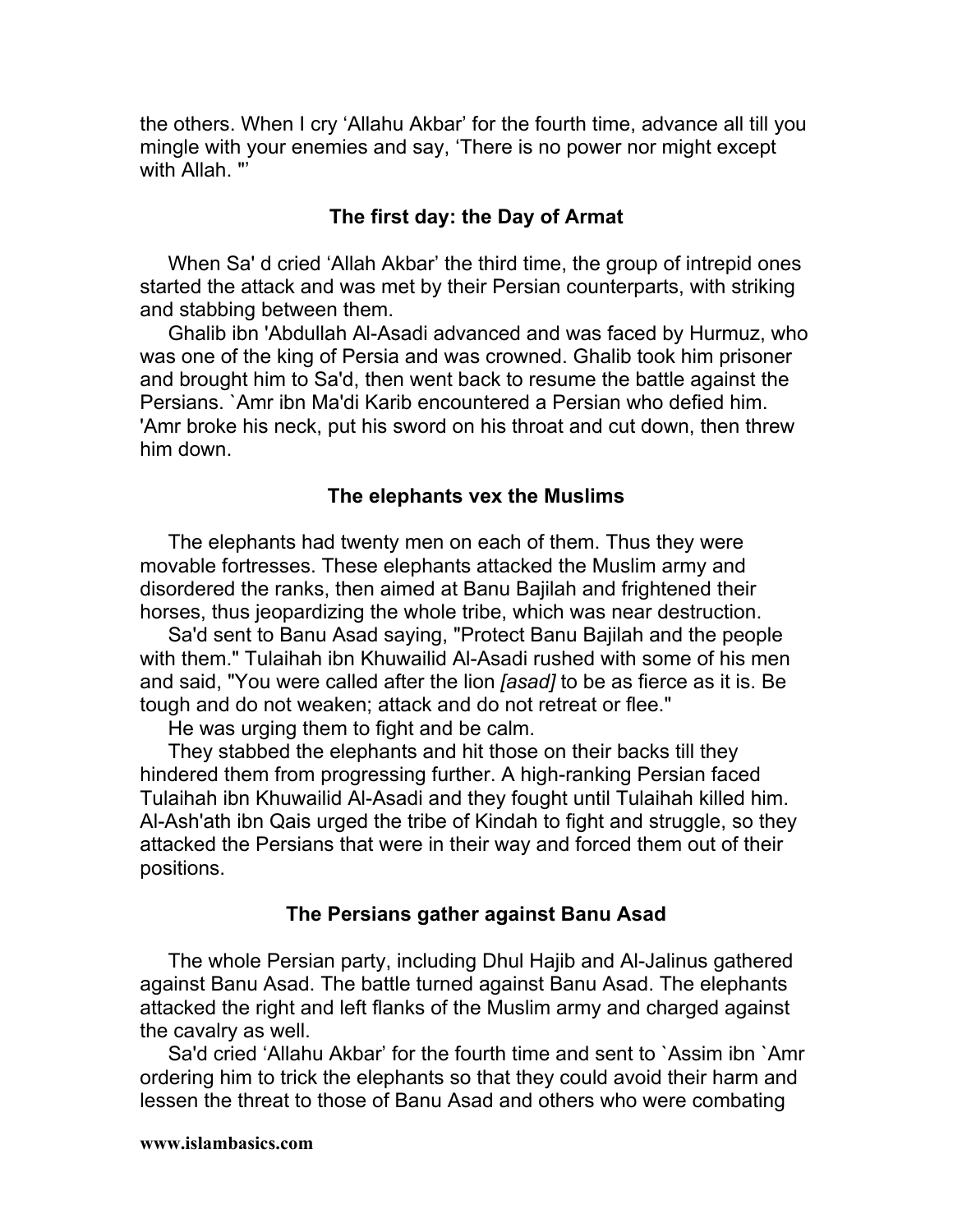them.

The Muslim archers shot at the elephants while others cut their tails and the belts and ropes that held on the boxes. The elephants yelled in pain and all of them lost their loads, and no man remained on their backs. Both armies clashed and Banu Asad were somewhat relieved. The Persians were forced back to their former positions.

# **The second day: The Day of Aghwath**

On the morning of the second day, the Muslims carried their martyrs to 'Udhaib for burial. They also carried the injured ones and left them under the care of the Women to nurse them.

The happy news of the opening of Damascus arrived, for it had been opened a month before Qadisiyah. Extra cavalry joined them from Ash-Sham, for Caliph 'Umar sent to 'Ubaidah ibn Al-Jarrah asking him to order the people of Iraq to join the battle. Thus, he mobilized them and they were six thousand men under Hashim ibn 'Utbah ibn Abi Waqqas. In the van was Al-Qa'qa' ibn `Amr Al-Tamimi.

Al-Qa'qa' ibn 'Amr encouraged the Muslims to fight saying, "Do as I do." He then advanced towards the Persians and said, "Is there anyone who wants to fight a duel?" Dhul Hajib Bahman Jadhweh accepted the challenge and Al-Qa'qa' succeeded in killing him. The Muslims Were jubilant at the death of Dhul Hajib. Al-Qa`qa` called to Al-Bairazan, "Is there anyone who wants to fight a duel?"

Two men come to him, Al-Bairazan and Al-Bandawan. Al-Qa`qa` clashed swords with Al-Bairazan, killing him, while Al-Harith ibn Zhibyan fought with Al-Bandawan, putting his life to an end. Al-Qa`qa` cried to the Muslims, "O you assembled Muslims! Encounter them with your swords, for people harvest by them!" The Muslims killed many Persians.

One Persian came forward and asked to fight a duel. A-A`raf was surrounded by the Persians cavalry, who defeated him and took his weapons. However, He threw the dust into their faces till he returned safely back to the Muslims. The two armies continued the struggle till midnight. The night of Armath was called the Night of Calm, while the night of Aghwath was called the Night of Darkness.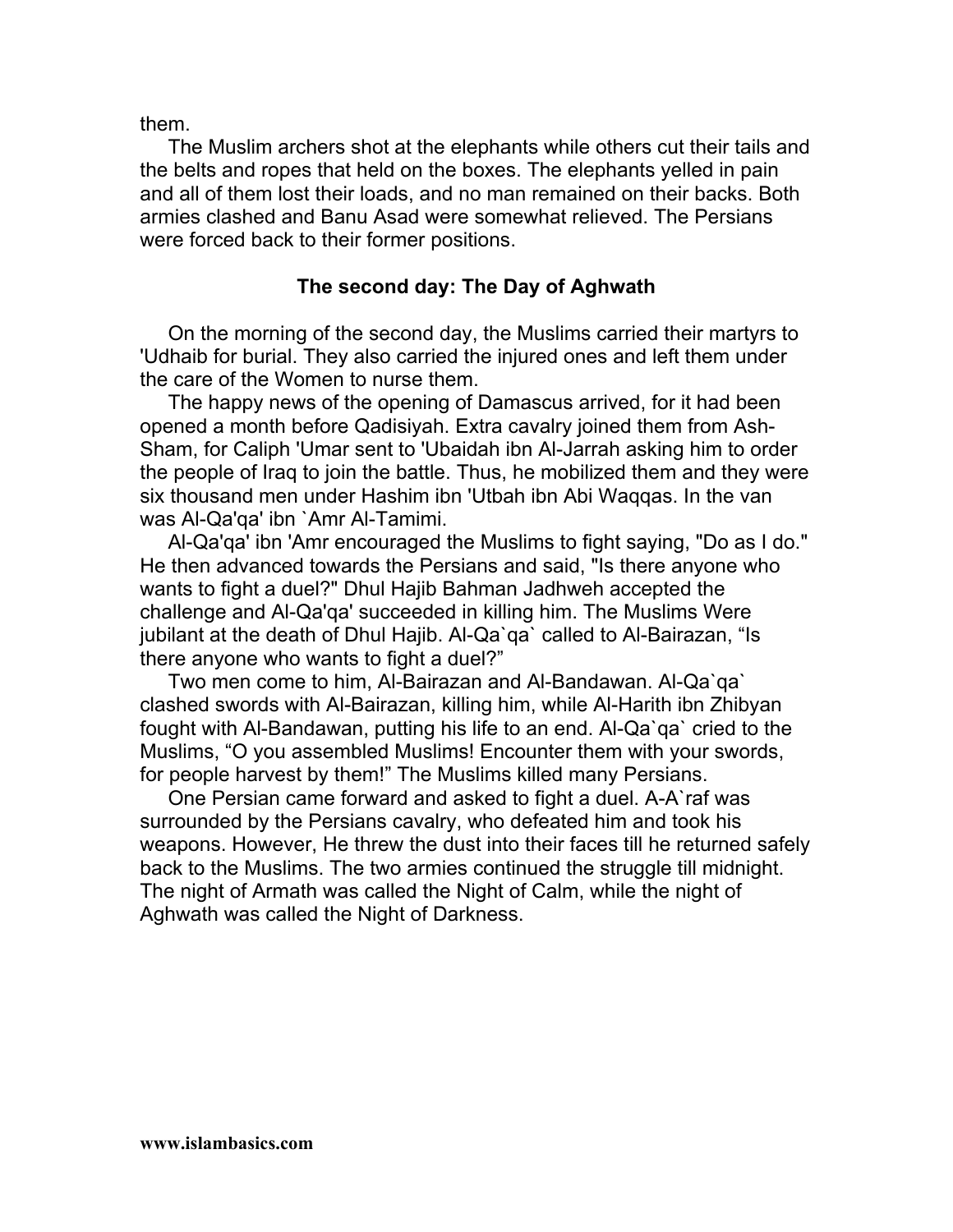#### **Abu Mahjan AI-Thaqafi leaves his prison to fight**

Abu Mahjan Al-Thaqafi had been imprisoned and chained in the palace. However, he begged Salma, the wife of Sa'd ibn Abi Waqqas, to free him so that he could take part in the battle against the Persians, promising that he would return to his jail and chains at night. He kept on begging and pleading with her till she was forced by his insistence to accept. Salma set him free. Abu Mahjan took Sa'd's horse Al-Balqa' and rode out of the back door of the palace. When he was near the Persian right flank, he cried, "Allahu Akbar," then attacked the left flank, flashing his spear while the people were astonished at him, unaware of his identity.

On top of his palace, Sa'd ibn Abi Waqqas saw the man and said, "If Abu Mahjan weren't in prison, I'd have said that's him and that's Al-Balqa'." Some Muslims said, "This must be Khidr [the servant of Allah who was mentioned in Surat Al-Kahf]."

When it was midnight and the Muslims and Persians ceased fighting, Abu Mahjan returned to the palace and put the chains round his leg as he had promised. Salma talked to her husband Sa'd and told him about l\f1ahjan and his devotion. Sa'd called for him and set him free and did not blame his wife for what she had done. Two thousand Muslims were killed and injured, while there were ten thousand Persian casualties on the day of Aghwath.

#### **The third day: the Day of 'Amas**

On this day, the Muslims carried their deceased to the graves for burial, and the injured were left in the care of the women to nurse and aid them. Al-Qa'qa' ibn 'Amr spent the night talking to his fellows and said, "When the sun rises, attack a hundred by a hundred. If Hashim ibn 'Utbah arrives with the reinforcements, things will be better. Otherwise, renew the enthusiasm of the people and remind them of their aims."

When the sun rose, the companions of Al-Qa'qa' ibn 'Amr advanced as he had planned with them. On seeing them, he cried "Allahu Akbar!" and the Muslims repeated it and cried, "The reinforcements have arrived!"

The two armies fought. By the time Al-Qa`qa`'s last group attacked, Hashim ibn 'Utbah ibn Abi Waqqas had arrived with seven hundred men. The Muslims told him about Al-Qa`qa`'s plan and what they had done in the previous two days.

Hashim ibn 'Utbah arrayed his men seventy by seventy, including Qais ibn Hubairah ibn `Abd Yaghuth, who was well known as Qais ibn Al-Makshuh Al-Muradi. He organized the ranks till he mingled with the army and reached its center.

#### **www.islambasics.com**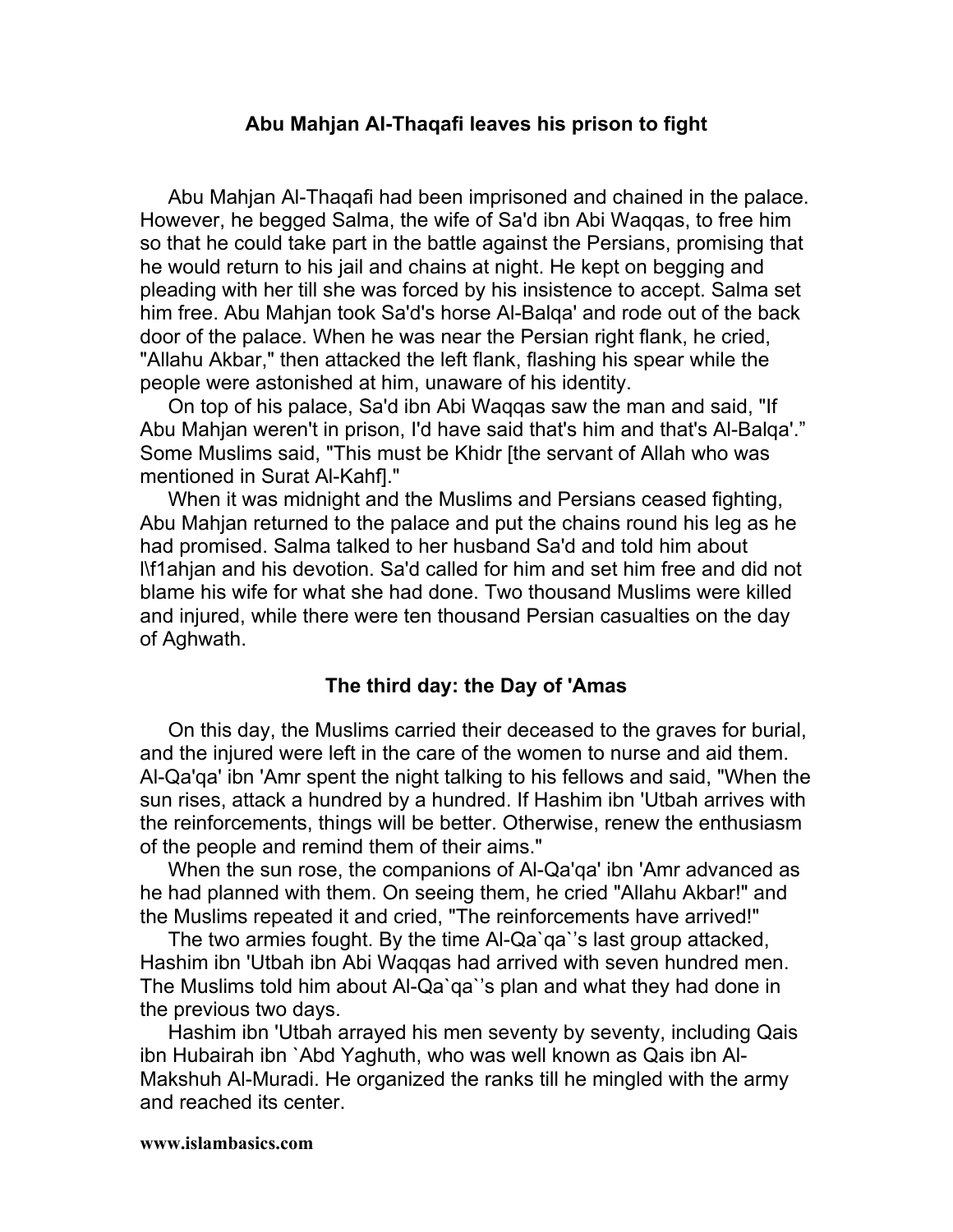He shouted together with the Muslims, "Allahu Akbar!" and added, "Start the attack by chasing then shooting." He rushed upon the disbelievers, assaulting them till he broke through their lines and reached the riverbank. Then he returned to his former position.

The Persians' elephants attacked, guarded by infantrymen at their rear to prevent the Muslims from cutting their tails or bands. They fought till midday, and the battle was severe for both the Muslims and the Persians. Yazdigird sent more reinforcements from the armies that remained with him to strengthen the Persian army. If not for the plan of Al-Qa'qa' on the first two days till the arrival of the aid of Hashim ibn 'Utbah and his companions, the Muslims would have been defeated and ruined.

#### **The Persian elephants flee**

Sa'd ibn Abi Waqqas overlooked and managed the battle from the top of his palace. When he observed the elephants torturing the Muslims and attacking fiercely like the day of Armath, he consulted with some Persians who had declared their Islam. They suggested attacking the elephants' eyes and trunks. Sa'd thus sent to Al-Qa'qa' and `Assim ibn `Amr Al-Tamimi telling them to focus on the white elephant. He sent to Al-Hammal and Al-Ribbiyil to attack the scabby elephant. These two were the biggest and the leaders of the other animals.

Al-Qa'qa' and `Assim attacked the white elephant fiercely, throwing their spears at its eyes. The animal bellowed, shook its head and fell to the ground, causing all the men who were on its back to fall down as well. Then it lowered its trunk, and Al-Qa'qa' struck it so that it fell on its side and crushed all those who were on its back.

As for Al-Hammal, he asked Al-Ribbiyil, "Choose whether to strike the trunk of the scabby elephant while I stab its eyes or the other way round, you hit its eyes and I strike its trunk."

Al-Ribbiyil chose to strike the trunk, so Al-Hammal attacked the scabby elephant and stabbed its eyes. The elephant knelt down and Al- Ribbiyil struck and cut its trunk so that the elephant ran away terrified till it jumped into the river. The other elephants followed their leader, broke through the lines of the Persians, crossed the river after it and reached AI-Mada'in with their boxes on them, killing all those who were on their backs.

#### **The night of Qadisiyah**

It was also called the Night of Growling. It was called so because the Muslims abstained from talking and only uttered growls.

After the elephants had fled, the Muslims were face to face with the Persians. The Muslims advanced towards the Persians having their backs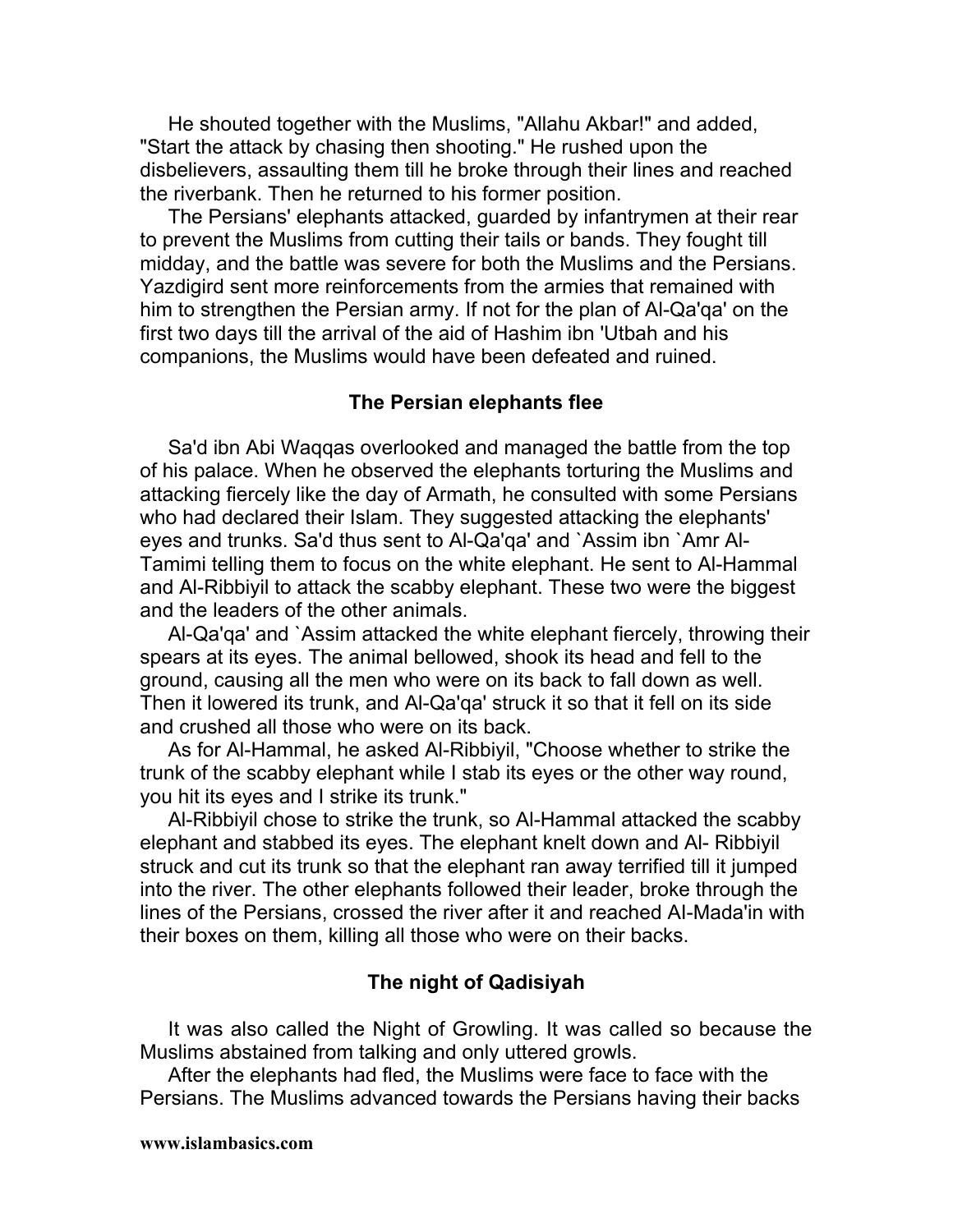guarded by their cavalry. They fought fiercely from the beginning of the day till the night. Both armies persevered and both came out on an equal footing save for the sounds of the heroes fighting. Due to these sounds it was called the Night of Growling.

Sa'd ibn Abi Waqqas sent to Tulaihah ibn Khuwailid and `Amr ibn Ma'di Karib and said to them, "Go to Makhda -a ford in the river -below the soldiers and guard it lest the enemy should cross through it and surprise us." Tulaihah and 'Amr headed out to execute the order. However, Tulaihah said to 'Amr, "What about crossing the river and surprising the Persians from behind?"

'Amr said, "No, we would be better to cross from below."

They went apart, and Tulaihah charged upon the armies from behind the river while `Amr descended upon them and they both attacked their enemies.

Al-Qa'qa' ibn 'Amr marched towards the Persians without taking the permission of Sa' d, who prayed, "Allah, forgive him and grant him victory, for I permit him though he did not ask for my permission.

Then Sa'd said, "When I say 'Allahu Akbar' three times, attack and say 'Allah Akbar' as well."

However, they did not wait and Banu Asad attacked, followed by Najiliyah, then the tribe of Kindah. Then the chiefs advanced, for because of the Arab's boldness, they could not hinder them in the battlefield, but they rushed forward determinedly.

Sa'd ibn Abi Waqqas waited quite a long period between each cry in order to give them enough time to prepare themselves and to be ready, yet they could not wait. When he cried, "Allahu Akbar" for the third time, they advanced together, mingled with the Persians and faced the night after `Isha' Prayer.

The Arabs and the Persians fought a battle such as they had not experienced before and the news of the battle was cut from both Sa'd and Rustom. Sa'd kept on praying Allah to grant victory to the Muslims.

By the first rays of the sun in the morning, the victory of the Muslims was proved by the voice of Al-Qa'qa' chanting:

We have killed a lot of people Nearly four hundred fifty-one We fought desperately and after They were killed, I prayed to Allah And stayed cautious and alert.

The Muslims did not sleep at all that night.

In the morning, Al-Qa'qa' walked among the people saying, "Defeat is after an hour for those who attack them now; Thus, wait for an hour, then attack, for victory comes with patience, so prefer patience to fear."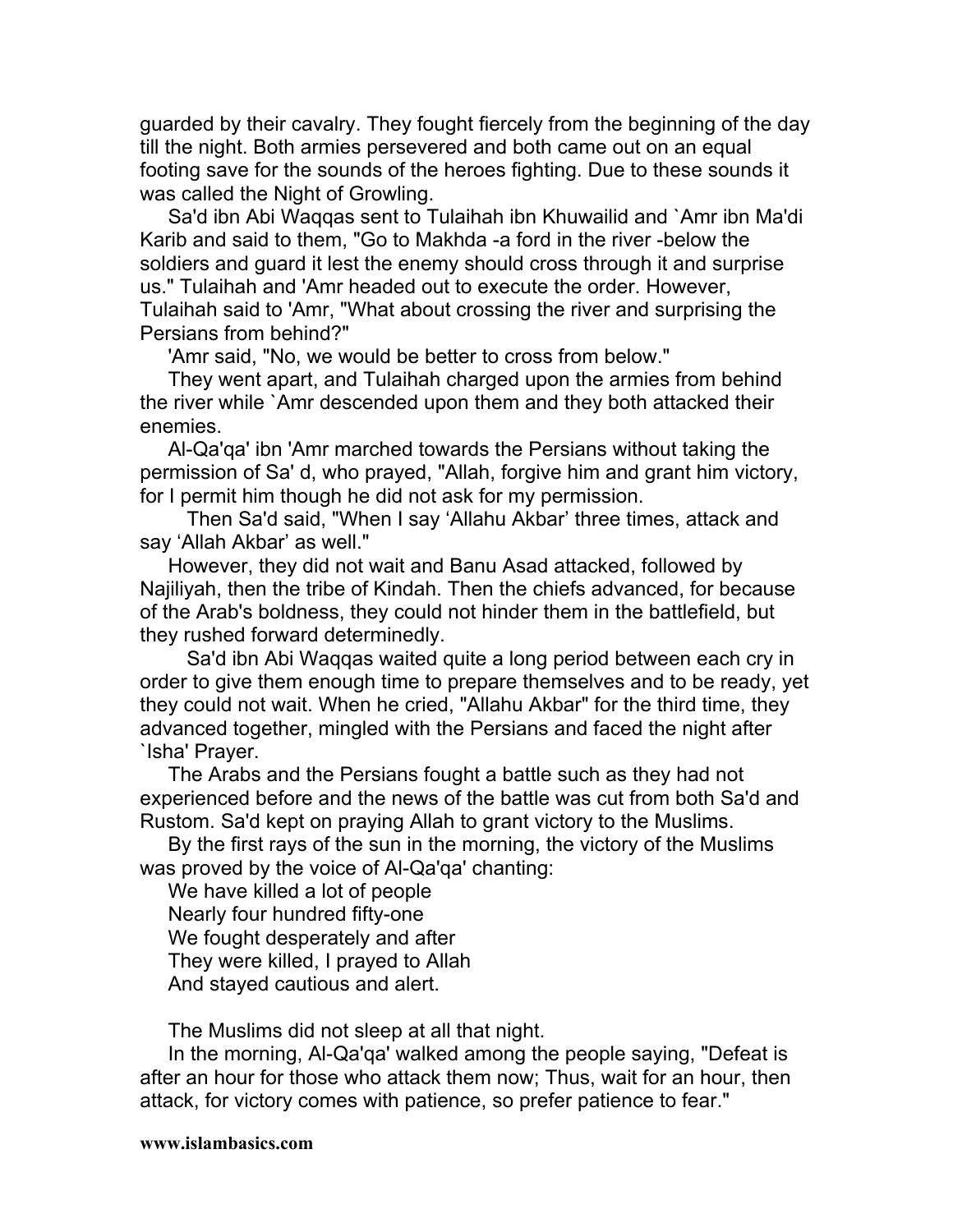Some of the leaders gathered to him, then they proceeded straightaway to Rustom till they mingled with his guards by the morning. At midday, a windstorm blew and took away Rustom's tent and throne and threw them into the river. Al-Qa'qa' ibn 'Amr and his group reached the throne, and when the fierce wind blew away the tent, Rustom ran away and hid behind a loaded pack mule. Al-Qa'qa' saw Rustom, and so did Hilal ibn 'Ullafah, who struck and cut the ties of the baggage on the mule. The load fell onto Rustom, who ran away towards the river and threw himself in. Hilal ibn 'Ullafah saw and pursued him, dragged him out of the river by his leg, then struck his forehead with his sword till he killed him. Afterwards, he carried him and threw him under the feet of the mules. Hilal then mounted on Rustom' s throne and yelled, "By the name of the Lord of the Ka'bah, I have killed Rustom."

Consequently, the center of the Persian army became disrupted, and this led to their defeat. Al-Jalinus mounted a hill and cried to the Persians, "Cross the river!" However, the Muslims pierced them with spears.

Sa'd ibn Abi Waqqas sent to Hilal ibn 'Ullafah asking him, "Where is your 'fellow'?"

Hilal replied, "I threw him down at the feet of the mules."

"Go get him!" Sa'd said.

Hilal went and brought the body of Rustom. Sa'd said, "Strip him as much as you like." Hilal took his spoils, which were the shields and armor, and did not leave anything on him.

Dirar ibn AI-Khattab took the Persian standard, but he was given thirty thousand dirhams in exchange for it. Some Muslim cavalrymen pursued the Persian soldiers, and Zahrah ibn 'Abdullah chased Al-Jalinus, who lagged behind to protect their backs. They fought and Zahrah succeeded in killing him and taking his possessions. The Muslim army clashed with the Persians between Al-Khararah and Al-Sielhain to Najat till the night. Afterwards, they retreated and the Muslims stayed in Qadissiyah. There, the Persians were afflicted with a grave defeat that eliminated the Persian glory and abolished the existence and features of one of the greatest nations of that time.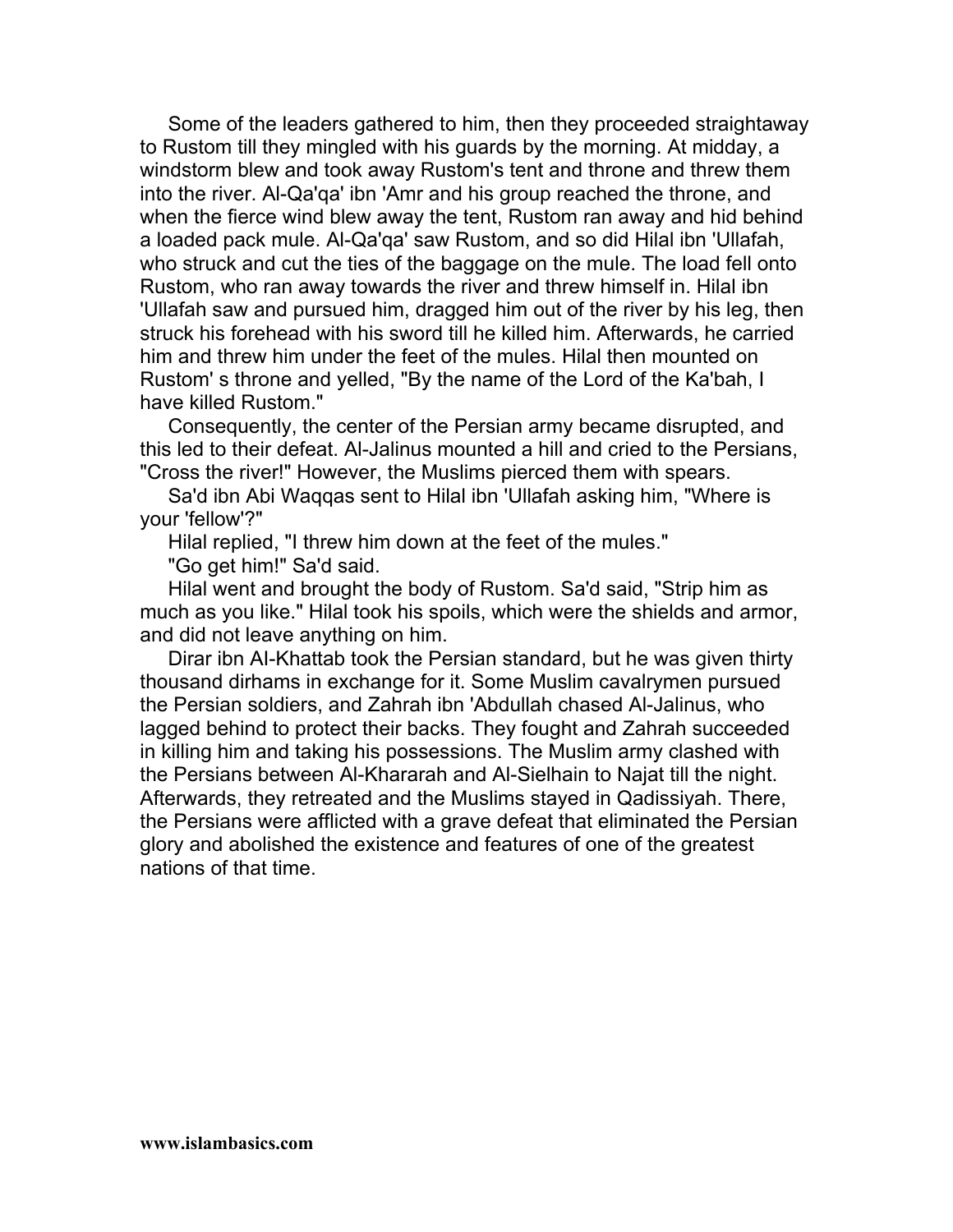# **THE OPENING OF AL-MADA'IN**

After Allah the Most Powerful had granted victory to the Muslims in Qadisiyah and afflicted the Persians with the most ugly defeat they had ever known in history, many events followed. The most important and wellknown was the opening of Mada'in.

# **The Day of Pers**

The fighting between the Muslims and the Persians ceased for two months so that the Muslims could have some rest after the Battle of Qadisiyah and prepare themselves properly to resume the fight. During this period of time, Allah the Almighty cured Sa'd ibn Abi Waqqas of the furuncles and sciatica that had afflicted him before the Battle of Qadisiyah.

Sa'd led the Muslim army till it reached Pers, a place in Babylon, where there were relics of King Bukhtanassir and also a high hill called the castle of Pers.

Sa'd assigned' Abdullah ibn Al-Mu'tim to head the army together with Zahrah ibn Huwaiyatah and Shurahbil ibn Al-Samit. They encountered and fought with a group of Persians, who fled to Babylon. The Persian general Bu'bahri was struck by Zahrah's sword so he threw himself into the river and died of his wounds. Bistam, the chief of Pers, came and reconciled with Zahrah, made pontoon bridges for him and told him that the Persians were gathered in Babylon.

## **The Day of Babylon**

Sa'd ibn Abi Waqqas resumed his march with his army till they arrived at Kufa, the famous city in the land of Babylon in Iraq. He was accompanied by Hashim ibn 'Utbah. He had inforn1ation that the Persians had gathered and assembled their army under the leadership of Al-Fairuzan to face Zahrah ibn Huwaiyah. Sa'd proceeded with his generals towards Babylon.

The two parties clashed. After a short round of engagement in the battle, Allah the Almighty afflicted the Persians with defeat. Al-Hurmuzan fled to Ahwas, which he took possession of, then he proceeded to Nahawand, where were the treasures of Khusraw, which he also plundered.

Sa'd stayed in Babylon for some days, then went to Kutha, a town in Iraq in the land of Babylon that was the birthplace of Prophet Ibrahim and where he was thrown into the fire. He visited the house where Prophet Ibrahim (peace be upon him) had been imprisoned. He looked in wonder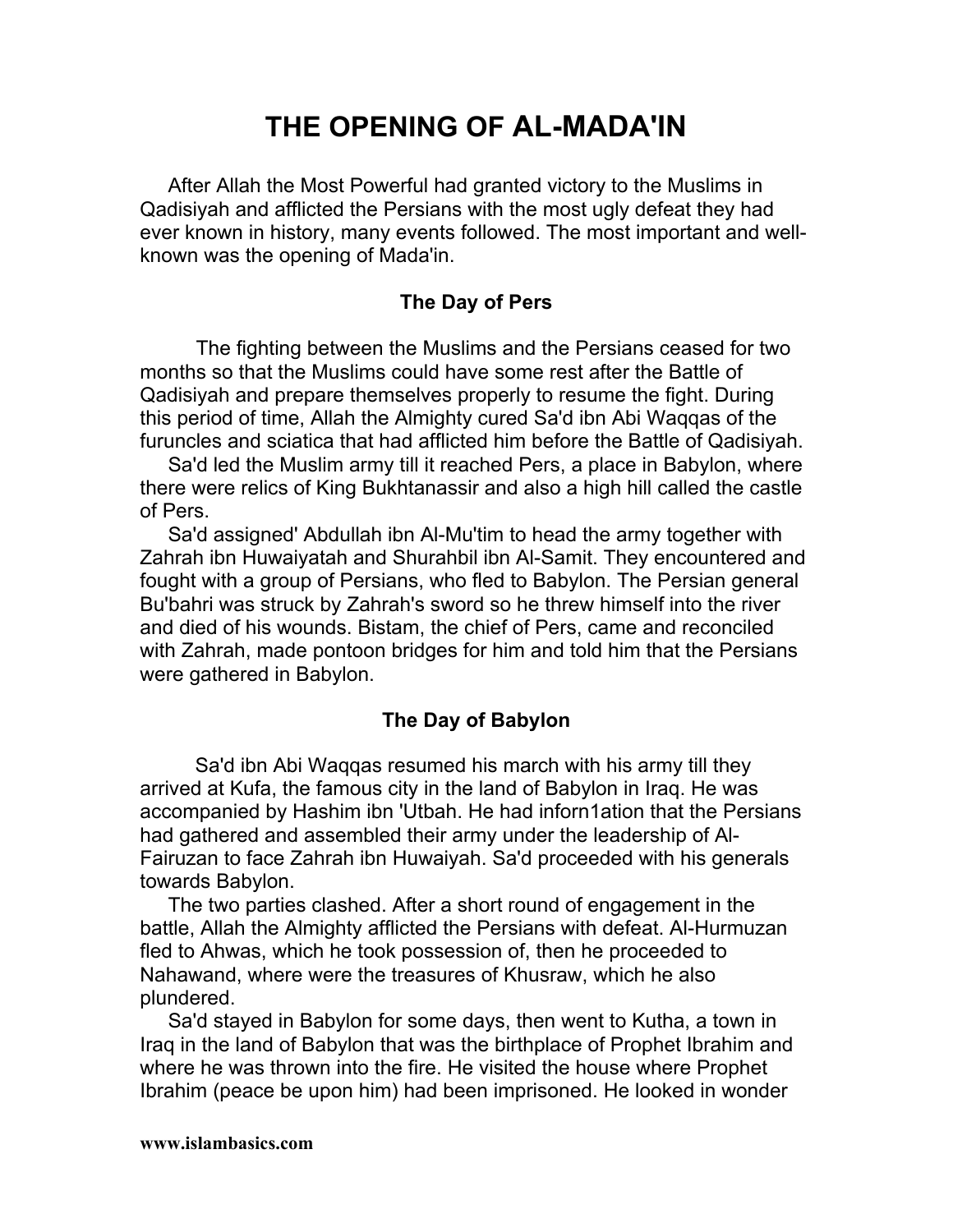and astonishment, and prayed for the Seal of the Prophets  $\sim$  and for Ibrahim and all the prophets (peace be upon them all). He then recited the words of the Qur'an that mean {... such are the days that We alternated among the people...} (Al Imran 3:140)

Mada'in, which means "cities", was so called by the Arab's because it consisted of seven cities, some of which were on the western side of the Tigris River and some on the eastern side. It was twenty-five miles from Baghdad. It was the Persian capital city and the residence of the emperors, who called it Aktisighun.

Sa'd ibn Abi Waqqas ordered Zahrah ibn Huwaiyah to precede him to Bahrasir. When Zahrah arrived there, he was met by Shirzad, the ruler of Sabat, who agreed to pay jizyah.

Zahrah resumed his advance till he was met by a Persian brigade under the leadership of Buran, Khusraw's daughter. After a fierce struggle, the Persians were defeated. Sa'd ibn Abi Waqqas marched towards Bahrasir. When the Muslims saw the great palace of Khusraw, Dirar ibn Al-Khattab exclaimed, "Allahu Akbar! The palace of Khusraw! This is the fulfillment of the promise of Allah and His Messenger!"

When Dirar cried "Allahu Akbar!" the Muslims repeated after him and whenever a brigade of the army arrived, they did the same. Then they entered the city.

In the month of Safar, the Muslims entered Bahrasir. Beforehand, Sa'd ibn Abi Waqqas had besieged the city for some days. Then he sent the cavalrymen to raid on all those who had no pact with the Muslims. They captured a large number of peasants, so Sa'd sent to Caliph 'Umar asking him what to do with them. The Commander of the Faithful 'Umar replied, "Those peasants who came to you through those who had a treaty with you are captives. But as for those who fled but you succeeded in capturing, you are free to do what you like with them." So Sa'd freed them all.

#### **The siege of western Mada'in**

The siege was so hard day after day on the people of western Mada'in that they had nothing to eat except cats and dogs. However, they were bold and withstood the hardship of the siege. Afterwards, they crossed the Tigris to eastern Mada'in.

Sa'd let the people have suitable residences and stayed in Bahrasir for some days in the month of Safar, 16 A.H., with the aim of crossing the river. Yet he was cautious. One of the disbelievers came to him and told him about a ford in the river that led to the heart of the valley, but Sa'd hesitated and refused.

Unexpectedly, there was a flood in the Tigris River, and Sa'd had a vision that the Muslims' horses were easily and safely crossing. He thus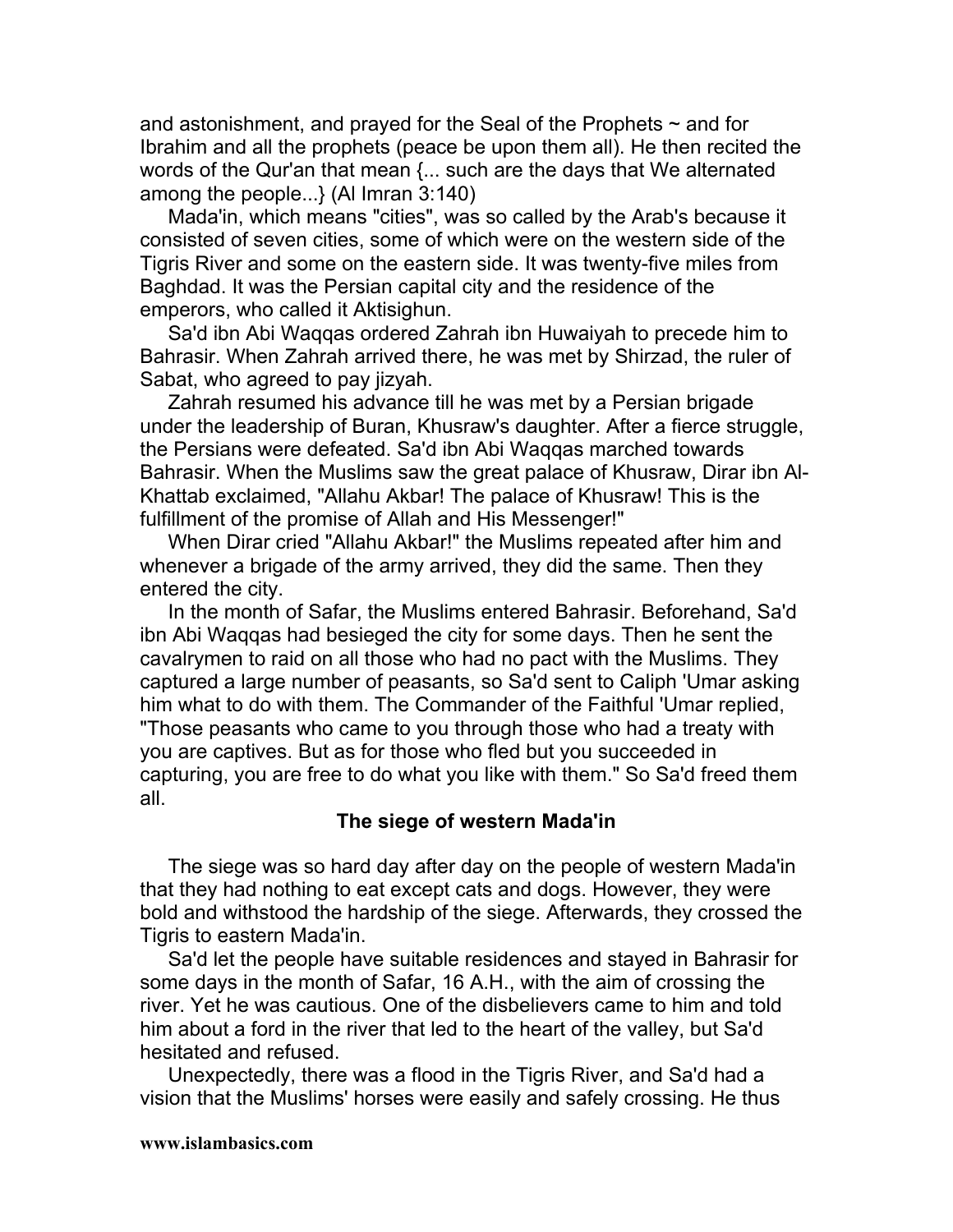made his decision to cross. Another Persian came to him saying, "What hinders you? If three days pass, Yazdigird will take everything in Mada'in."

So Sa'd renewed his decision to cross the river. He gathered the people and spoke to them, encouraging them to cross saying, "Who will start and guard the ford for us so that when other people attack they will not be stopped by the Persians?"

'Assim ibn 'Amr, the intrepid, went to execute the mission with six hundred brave men whom Sa'd put under his leadership. 'Assim led them till he stood on the bank of the Tigris and said, "Who will come with me to protect the ford, Al-Farad, from your enemy and to guard you till you cross?" Sixty men were chosen, including `Assim ibn Wallad and Shurahbil and other strong and courageous ones. 'Assim ibn 'Amr divided them into two groups: one group riding mares and the other riding stallions.

They plunged into the Tigris to cross it, followed by the rest of the six hundred men. The first to arrive at the other side of the river were 'Assim Al-Taim, Al-Kalaj, Abu Mafzar, Shurahbil, Hajjal Al-`Ajli, Malik ibn Ka'b Al-Hamadani, and a youth from the tribe of Banu Al-Harith ibn Ka'b.

When the Persians saw what they were doing, they prepared many horses to face those preceding Sa'd ibn Abi Waqqas and then they rushed into the Tigris. The horses were forced back and were checked by 'Assim ibn 'Amr in Al-Sur'an near Al-Farad who said, "The spears! The spears! Throw them and focus on the eyes."

The two parties confronted each other and fought. The Muslims targeted the eyes and killed the majority, and the surviving Persians were one-eyed. The Muslims rushed one after the other into the Tigris.

The Muslims then took the Persians by surprise, breaking their plans and preventing them from their treasures. They entered Al-Mada'in in Safar 16 A.H. and looted what remained in the palaces of Khusraw.

#### **It was said**

When Sa'd opened Bahrasir and resided there, the Persians went to Mada'in, where they took ships and brought them together, leaving nothing for Sa'd, who failed to find a ship. The Tigris River overflowed and its water turned black and gushed with foam due to the flood. Sa'd was told that Yazdigird was planning to take the fortunes and goods from Mada'in to Hulwan and that if he did not reach him within three days, any further effort would be of no avail.

Sa'd delivered a speech on the banks of the Tigris. He praised and thanked Allah, then said, "Your enemies sought refuge with this river from you, for you cannot arrive at them by it. Yet, they can assault you if they like by attacking you from their ships, for nothing behind your backs threatens you. I perceive that you had better start to fight against the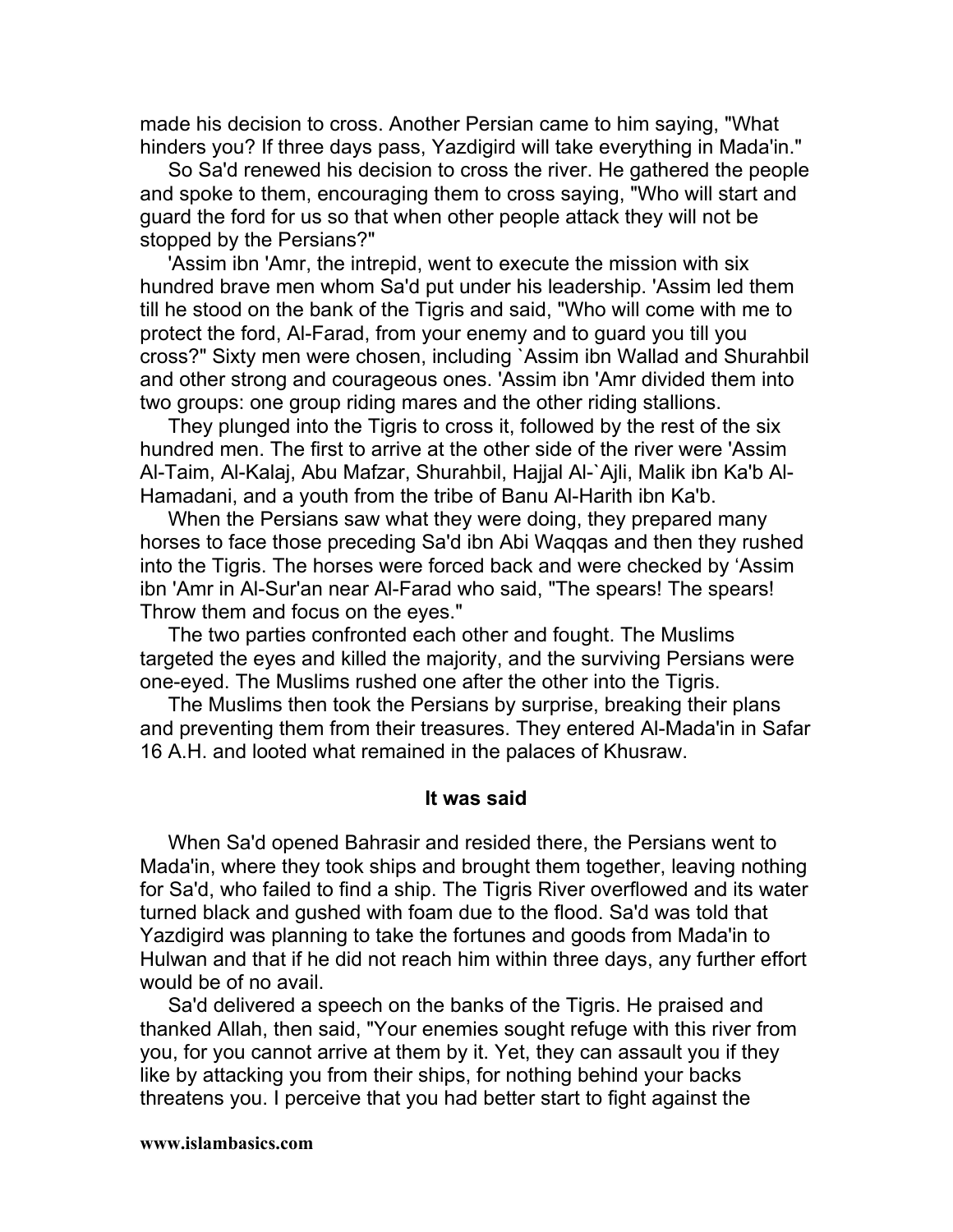enemies by your good wills before this life seduces you, for I have decided to cross this water to them."

They all replied, "May Allah determine the good decision for you and us. Do this!"

Hence, Sa'd ordered the people to cross saying, "Who will start protecting the ford of the river for us…" -he meant the opposite bank of the river -"so that people may cross safely?"

`Assim ibn `Amr and about six hundred bold men volunteered and Sa'd made `Assim their leader. As they stood at the edge of the river, `Assim said, "Who will volunteer to cross with me before the others so that we can protect the ford from the other side?" Sixty bold men answered him. The Persians were standing on the other side of the river.

A Muslim advanced while the people were hesitant to cross. He said, "Are you afraid of this trivial thing?" Then he recited the Qur'anic verse meaning {And no soul can die except by Allah's permission. The term is preordained…} (Al-Imran 3:145) Then he plunged into the river followed by the people.

The sixty were divided into two groups, one on stallions and the other on mares. When the Persians saw the Muslims floating on the water they said, "Madmen! Madmen!" Then they added, "Truly, you are not fighting human beings but demons."

They dispatched some cavalrymen to confront the first group of Muslims to prevent them from getting out of the water. 'Assim directed them to focus on the eyes. They stabbed the eyes of the Persians' horses and they ran away, the Persians unable to curb them. 'Assim and his men chased them till they forced them out on the other side of the river.

Thereupon, Sa'd waded into the river with the rest of the army when he saw that the other side was safely guarded by the Muslims. Sa'd ordered them to say upon entering the water, "From Allah we seek aid and on Him we depend. Allah is our Protector and Guardian. There is no might or strength without Allah, the Most Powerful, the Great."

Then he plunged into the river together with the Muslims, and no one lagged behind. They went through the river as if they were walking on solid ground. This was due to the assurance and security they felt and due to their belief in Allah's promise, victory and assistance to Sa'd, the uncle of the Prophet and one of the ten Companions to whom was promised Paradise. The Prophet  $\sim$  had also prayed for Sa'd saying, "Allah, fulfill his demands and grant him victory."

On this day, Sa'd prayed for safety and victory for his army. The Muslim army, therefore, did not lose anything during the process of crossing except a wooden cup.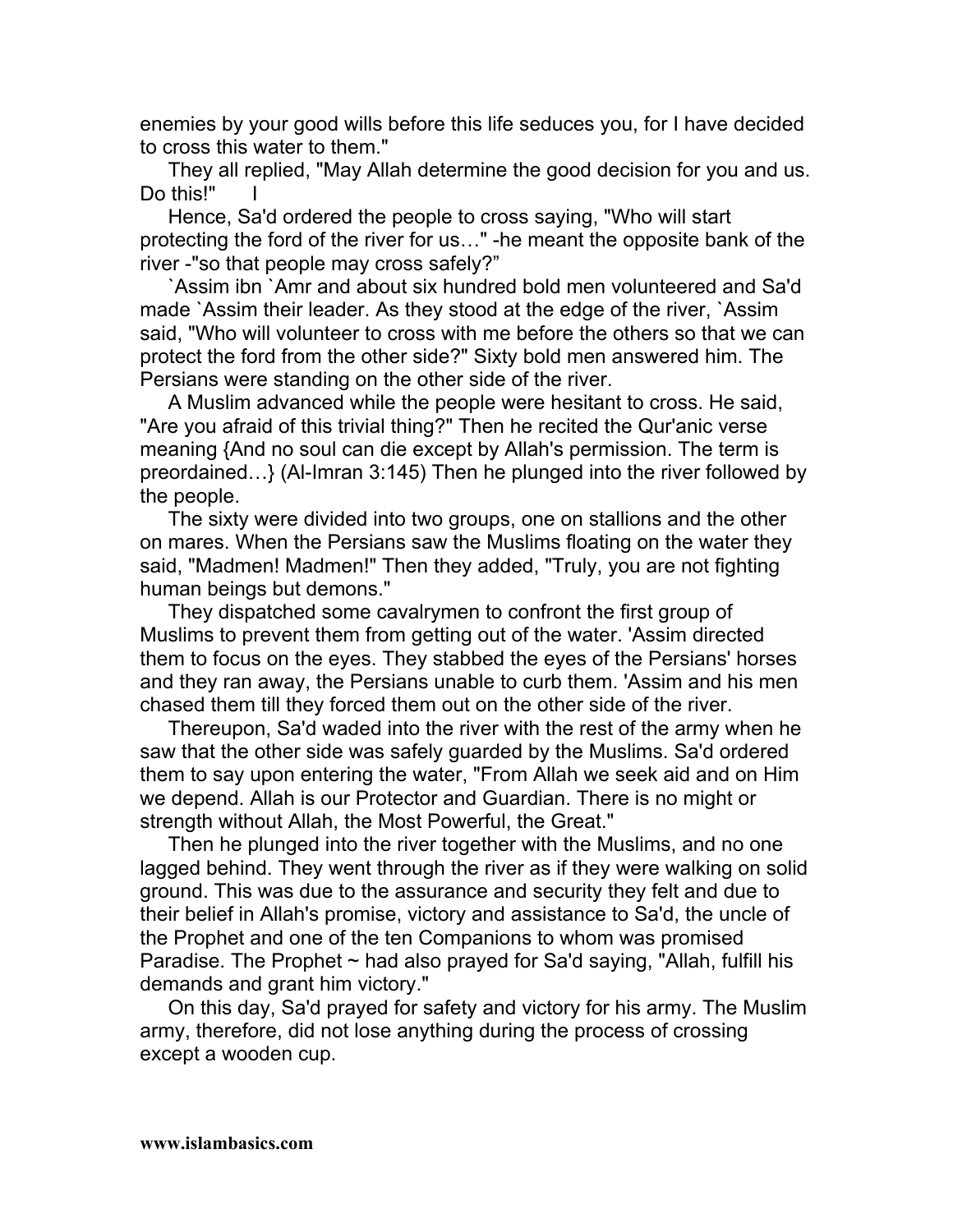### **Entering AI-Mada'in**

When the horses got out of the water, they shook the water off their manes and, neighing, charged after the Persians till they arrived at Al-Mada'in. However, they found it empty of its people and what fortunes, luggage and possessions they could take. Left behind were cattle, clothing, belongings, pots, and precious perfumes and oils. Khusraw's safe had contained three billion dinars. The Persians took what they could and left the rest, which was estimated to be nearly half the amount.

The first brigade to enter Mada'in was the Brigade of Horror followed by the Mute Brigade. When Sa'd ibn Abi Waqqas arrived, he called the people of the White Palace for three days, taking the Companion Salman Al-Farisi, who was of Persian origin, to be his spokesman. On the third day, they departed the palace and Sa'd resided in it, taking Khusraw's reception room *-iwan* -as a mosque.

When Sa' d entered the White Palace, he recited Allah's words meaning {How many were the gardens and the water springs that they left behind. And sown fields and fine dwellings, and pleasant things wherein they took delight! Thus We bequeathed it on another people.} (Al-Dukhan 44: 25-28)

Then he advanced to the center of the hall and prayed the Prayer of Opening, which consisted of eight rak'ahs*.* He prayed the Jum'ah Prayer in the palace in Safar 16 A.H. This was the first Jum'ah Prayer in Iraq.

#### **The spoils**

Sa'd ibn Abi Waqqas assigned `Amr ibn Muqrin to be responsible for collecting the spoils and ordered Salman ibn Rabi'ah Al-Bahili to be responsible for the division and allocation. Everything that was in the palaces, mansions, houses and markets was gathered and registered. He added what the pursuers brought, for at the time of defeat the people of the city plundered the treasures and fled everywhere. Everyone who ran away with something was tracked down by the Muslims and deprived of his load. They also found Turkish domes full of baskets sealed with lead. They thought they were full of food but discovered that there were golden and silver pots. One would wander selling gold and silver similarly. They also found plenty of camphor, which they thought was salt and used it in baking, but they found it bitter tasting.

The pursuers with Zahrah ibn Huwaiyah chased a Persian group to the bridge of Nahrawan. They crowded over it and when a mule fell into the water, they ran down after it. This action caused the Muslims to realize that there was something important on the mule.

The parties struggled until the Muslims took the mule, on which they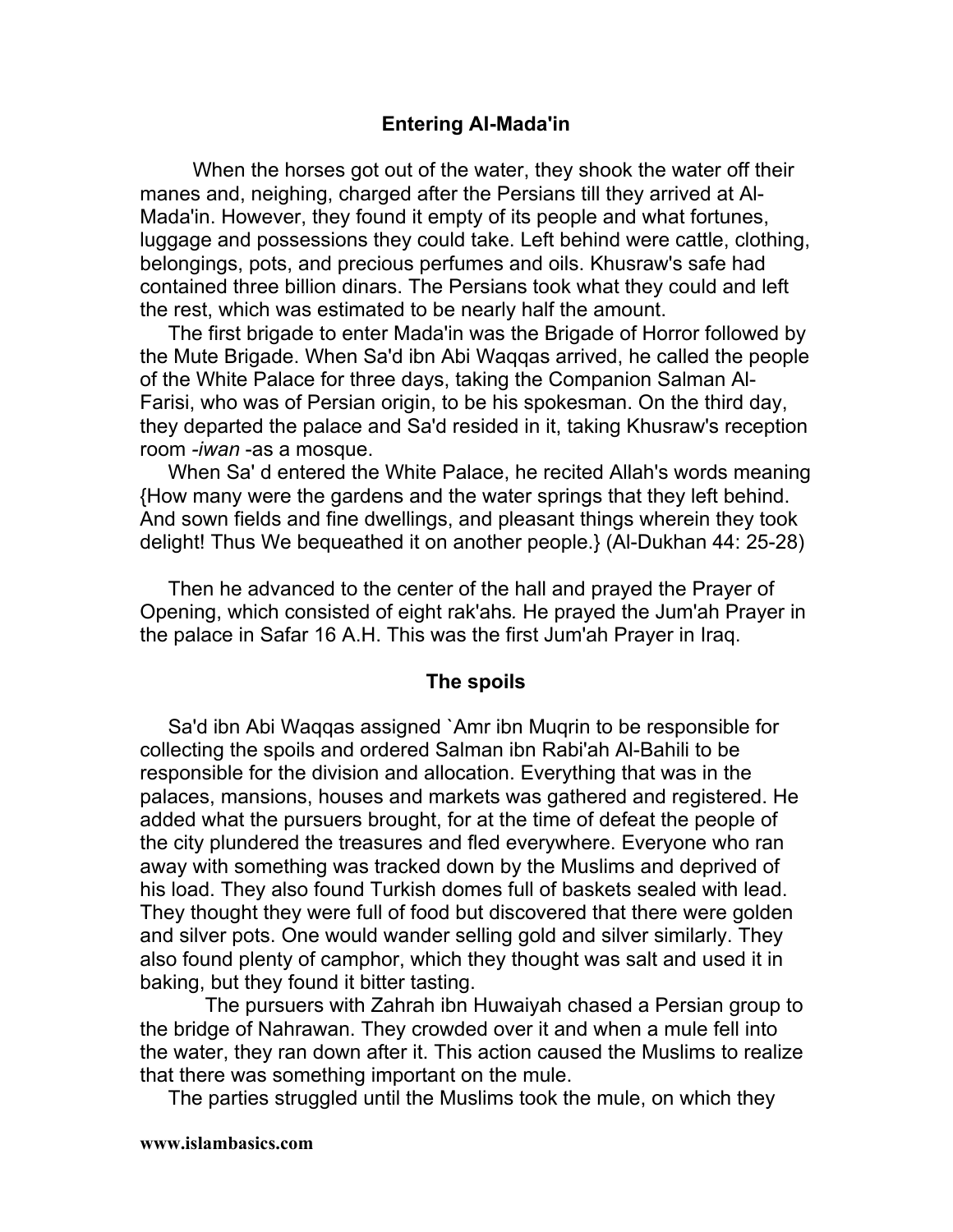found Khusraw's trinkets: his clothing and wardrobe, his sash and his shield, which was decorated with jewels and which he used wear on parade.

Al-Kalaj or Al-Kalakh followed two mules led by two Persians, whom he killed. He took the mules to the one registering the spoils and said to him, "Wait till we see what you've got!"

He unloaded the two mules and found Khusraw's crown, which was studded with precious jewels. On the other mule were two baskets containing Khusraw's clothes that he used to wear. They were of silk brocade and gold thread and inlaid with jewels. There were other garments that were not made of silk yet were adorned with jewels, too.

AI-Qa'qa' ibn 'Amr followed another Persian, whom he killed and took two bags from. In one of them, he found five swords. In the other he found six swords and shields, including Khusraw's shields and armor, the shields of Heraclius; Khaqan, the Turkish king; Daher, the king of India; Bahram Jarbin; and Al-Nu'man.

Al-Qa'qa' brought all these to Sa'd, who gave him the liberty to chose from the swords. He chose the sword of Heraclius and was given the shield of Bahram. The rest was carried back by the Mute Brigade.

'Ismah ibn Khalid Al-Dabbi took two men riding two donkeys to the one responsible for the spoils. On one of them were two baskets. One basket contained a golden horse with a silver saddle and on its mouth and neck were rubies and emeralds inlaid in silver, as well as a bridle. In addition to this was a silver camel with a golden saddle and cushions and a golden rein. All these were inlaid with rubies and on it was a golden statue of a man studded with jewels. Khusraw used to put this work of art on the cylinder of his crown.

Sa'd ibn Abi Waqqas sent one fifth of the spoils to the Commander of the Faithful `Umar ibn Al-Khattab. When he saw the booty and Khusraw's sword, belt and ornaments, he said, "Those who have brought this to me are truly honest men." `Ali ibn Abi Talib said to him, "You are honest so your people embraced honesty as well."

# **Opening Tikrit**

The Companion Sa' d ibn Abi Waqqas sent the armies to Tikrit, which was guarded by a Byzantine army together with the tribes of Iyad, Taghlib, Al-Namr and Al-Shaharijah, which were Christian tribes headed by Al-Antaq. 'Umar had written beforehand to Sa'd telling him to send 'Abdullah ibn Al-Mu'tim at the head of an army marching to Tikrit. He also ordered that the vanguard be led by Rab'i ibn Al-Atkal and the cavalry by `Arfajah ibn Hurthumah.

`Abdullah ibn Al-Mu'tim advanced to Tikrit and besieged it for forty days.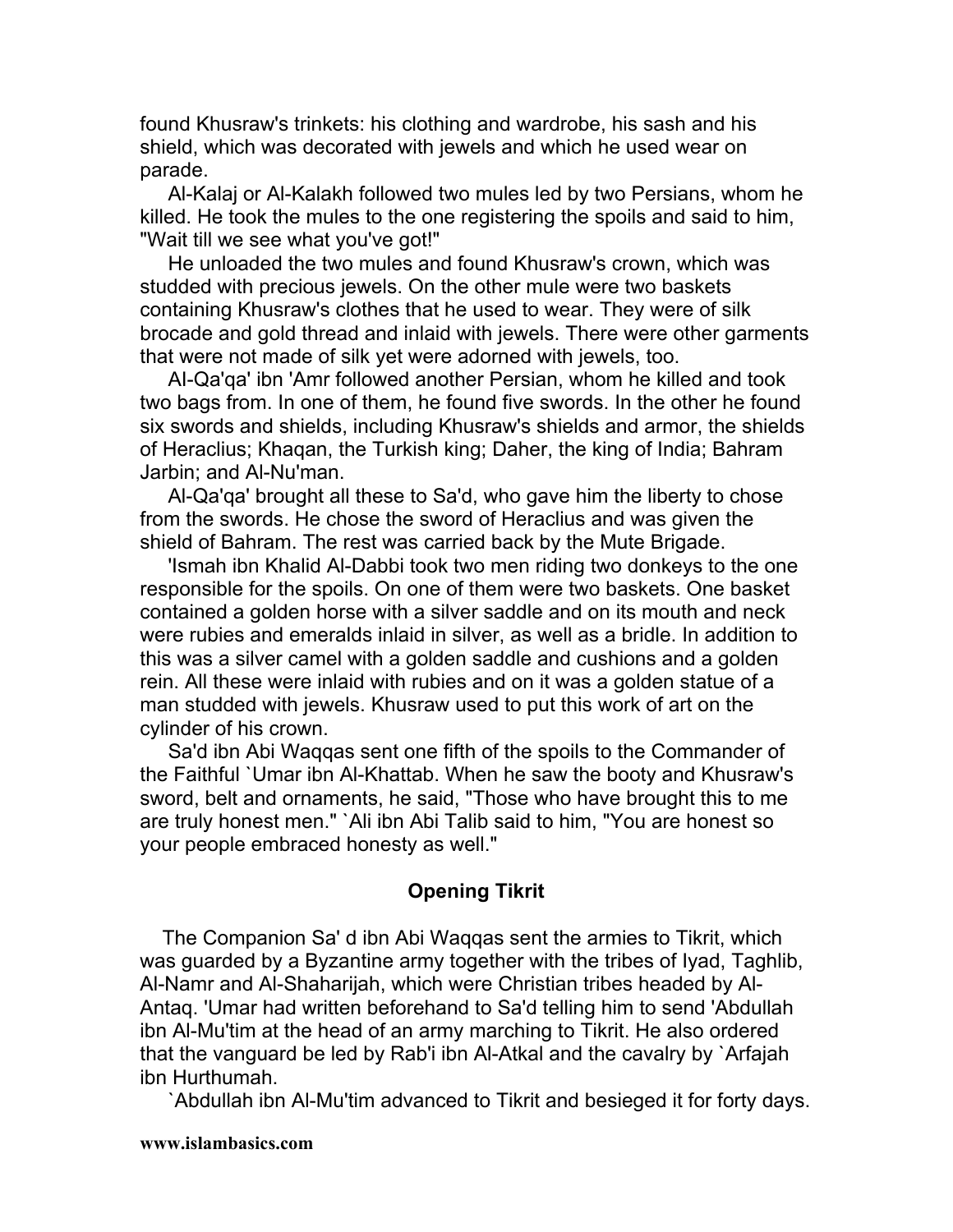He asked the Arabs that were allied with the tribe of Antaq to assist him. They agreed and did not conceal anything from him.

When the Byzantines realized that the Muslims had the upper hand, they left their leaders and carried their possessions to the ships. The tribes of Taghlib, Iyad, and Al-Namr sent news of this to 'Abdullah ibn Al-Mu'tim and asked him to grant them safety, telling him that they were on his side.

'Abdullah sent to them, "If you are truthful, embrace Islam." They acceded and embraced Islam.

'Abdullah sent to them, "When you hear us callout 'Allahu Akbar', know that we have taken the gates facing the trench, and you take the gates facing the Tigris and say 'Allahu Akbar', killing as many as you can."

When they heard the cries of `Abdullah and his men, they headed towards the gaps that lay behind the Tigris, killing all the Byzantines. None survived from the people of the trench except the nomad tribes.

'Abdullah ibn Al-Mu'tim sent Al-Rab'i ibn Al-Atkal to the two fortresses of Ninevah –the town of Prophet Yunus (peace be upon him) –and to Mosul. Ninevah was the eastern fortress while Mosul was the western fortress. Rab'i ibn Al-Akfal broke through the two fortresses, and the people agreed to pay jizyah and were bound to a treaty.

#### **Opening Masibdhan**

Sa'd ibn Abi Waqqas had information that Adhin ibn Al-Hurmuzan had mobilized a large number of Persians and marched with them to the plains. Sa'd wrote to the Commander of the Faithful telling him of these arrangements. 'Umar replied, "Send to them Dirar ibn Al-Khattab with his army. Let Ibn Al-Hudhail Al-Asadi and 'Abdullah ibn Wahb Al-Rasi be in the vanguard and the marquees on the two sides of Ibn Al-Hudhail Al-Asadi.

Dirar ibn Al-Khattab ibn Muharib ibn Fahr set out with his army as 'Umar had ordered, with Ibn Al-Hudhail in the vanguard, till they reached the plain of Masibdhan.

The two armies confronted each other at Hunduf, a small town near Baghdad between Badhraya and Wasit. They engaged in a tough battle. Dirar ibn Al-Khattab struck Adhin's neck, killing him.

Dirar and his army then resumed their advance till they reached Al-Sairawan. He took Masibdhan by force, so its citizens fled to the mountains seeking refuge. Dirar called them to embrace Islam and they submitted. He remained in.

Masibdhan till Sa'd moved from Mada'in to Kufa, where he stayed. Sa'd sent to Dirar asking him to be with him in Kufa. Dirar went to Sa'd, leaving Ibn Al-Hudhail Al-Asadi in charge of Masibdhan.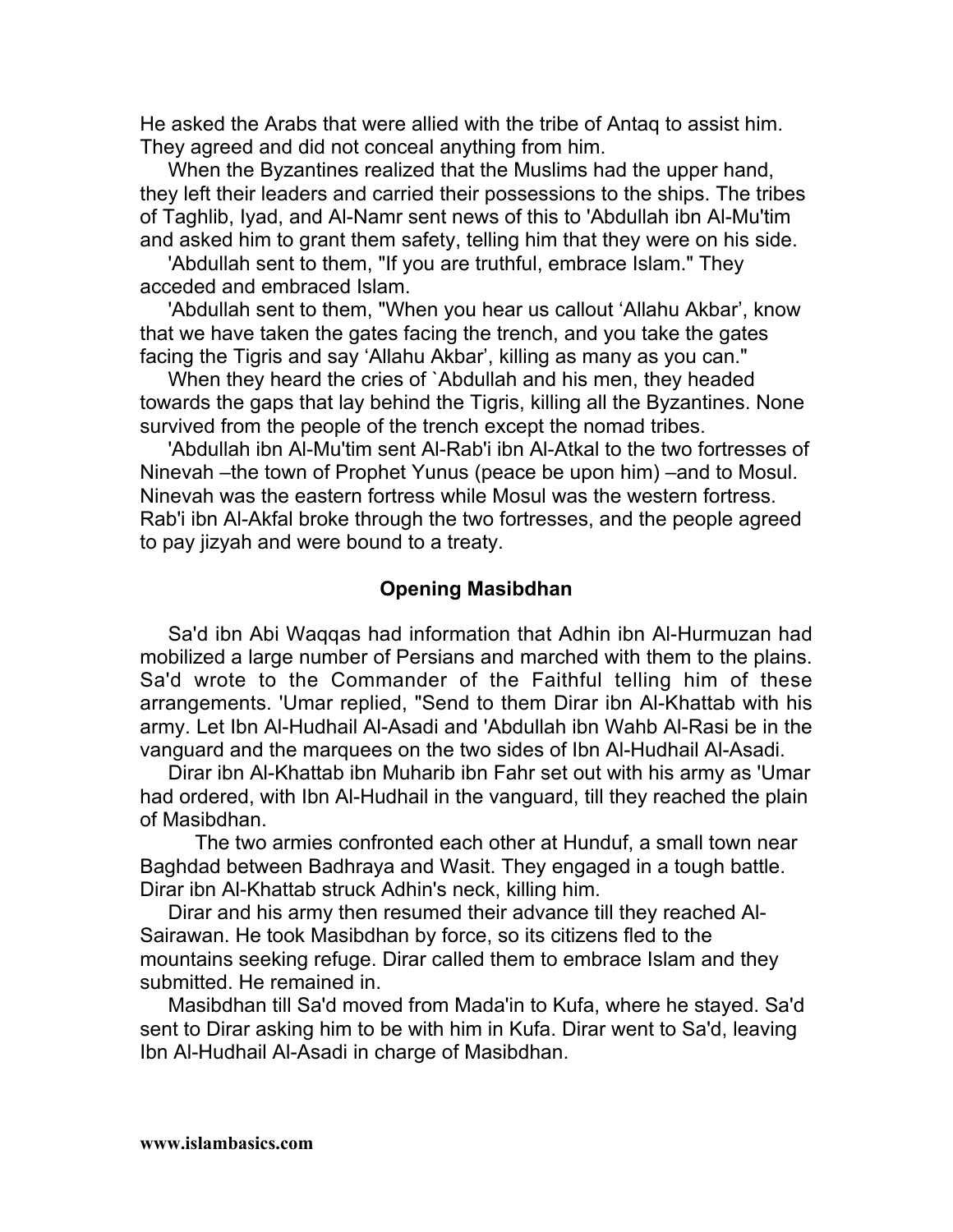# **Opening Qarqisiya'**

After Hisham ibn 'Utbah had arrived in Mada'in from Jalula', news reached the Muslims that the people of Jazirah [the area of Iraq between the two great rivers] had gathered and united to aid Heraclius against the people of Horns. They had, as well, sent their army to the people of Hit, a town which lay in a lowland on the Euphrates River. It was near Baghdad above Al-Anbar and was famous for its massive palm trees and conveniences of life.

Sa'd wrote to 'Umar telling him of this. 'Umar replied, "Send to them 'Umar ibn Malik with an army. Over the vanguard assign Al-Harith ibn Yazid Al-Amiri, and on the two flanks put Rab'i ibn `Amir and Malik ibn Habib."

`Umar ibn Malik marched with his army towards Hit, and Al-Harith ibn Yazid advanced till he reached a slope of a valley at Hit and saw that the enemy had fortified themselves with a trench.

When 'Umar ibn Malik saw how the people were fortified in the trench, they surrounded them for a long time and the leader of the siege was Al-Harith ibn Yazid.

Meanwhile, 'Umar ibn Malik proceeded with half his army to block the way of the Persians and to cut the aid and reinforcements from them till he faced them at Qarqisiya'.

'Umar ibn Malik fought a fierce battle with the enemies for a long time till he opened Qarqisiya' by force. Then they accepted to bargain and pay jizyah*.*

Beforehand, 'Umar ibn Malik had written to Al-Harith ibn Yazid: "Call them and if they accept, give them the liberty to leave. Otherwise, dig a trench around theirs and let its opening be in front of you." The people accepted and the soldiers joined those of 'Umar ibn Malik. The Persians then returned to their homelands. This was how the Muslims succeeded in opening Iraq, whose people gradually entered the religion of Allah in huge numbers.

The Commander of the Faithful 'Umar ibn Al-Khattab sent to Sa'd ibn Abi Waqqas, "Build a city such that no river or bridge separates it from 'Umar."

Sa'd ibn Abi Waqqas chose Kufa, which lay between Hirah and the Euphrates and enjoyed land and water and where plants and herbs grew. He also accomplished the building of Basra, whose establishment had a great effect on the rule of caliph. The majority of citizens were of Arab origin, for Kufa was the abode of the Arab tribes coming from the south, while Basra was the abode of those coming from the north.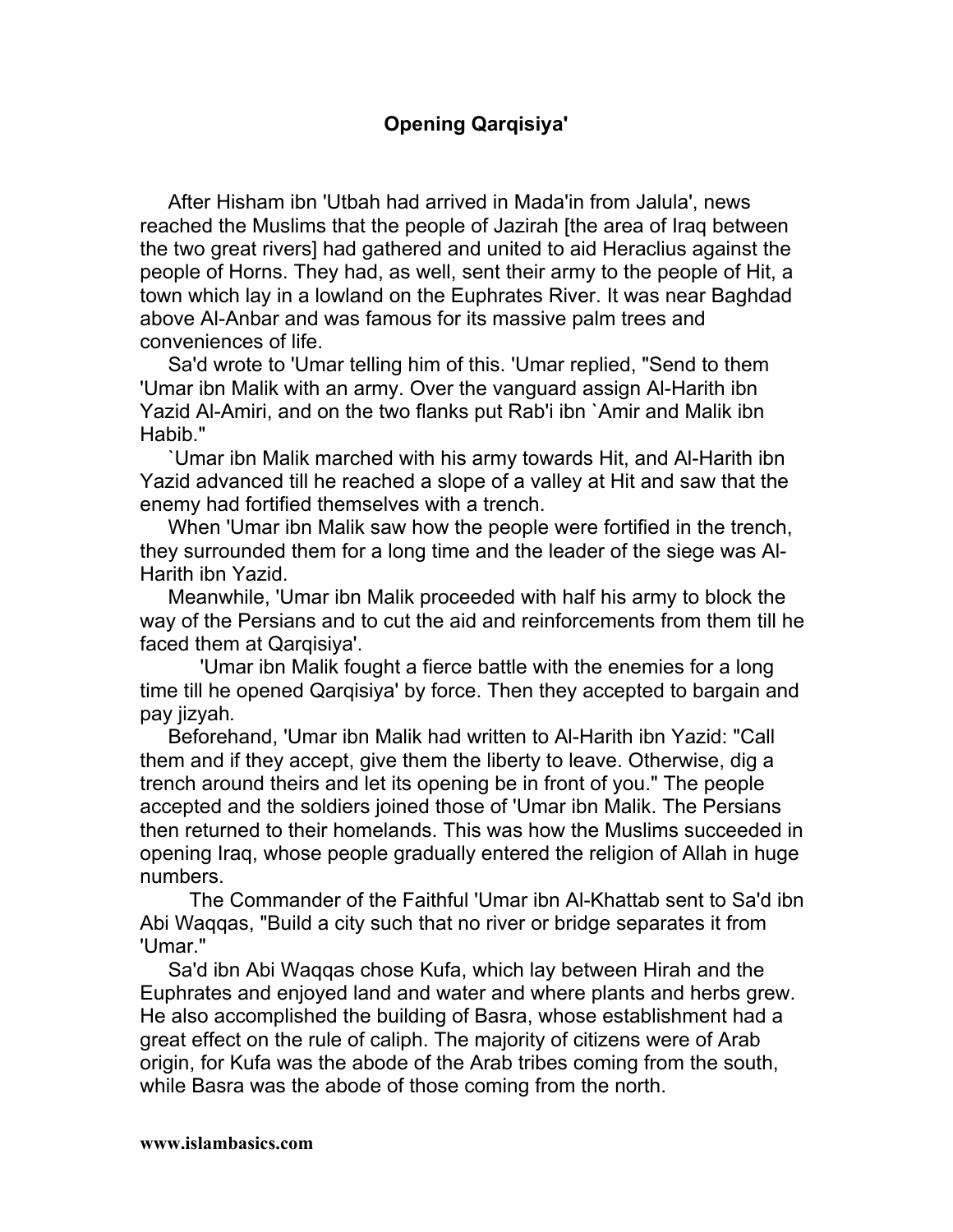# **THE OPENING OF AL-SHAM**

### **Description**

Al-Sham (Greater Syria) is bordered by the Euphrates River on the northeast and by Egypt on the southwest. It extends from the mountains of Tai' in the southeast to the Mediterranean and the Anadol Mountains in the northwest.

#### **Major cities**

Its major cities are Damascus, Jerusalem, Nabulus, Homs, Hemah, Halab, Amman, Beirut, Askalan, Gaza, Saida; Sur, Tripoli, Ba'labek, Manbaj and Al-Ma'rah.

#### **Features**

Al-Sham is a vast land with an abundance of blessings. It is full of gardens, farms and fields. Fruits are abundant and cheap, and there is generous rain and snow.

Al-Sham is a blessed and sacred land that Allah destined to be the place of revelations, the birthplace of prophets and a refuge for godly men.

Prophet Muhammad ~, the illiterate Arab of the Quraish, stood one day on the minaret, looked towards Al-Sham and said, "O Allah, soften their hearts. Soften their hearts." (Narrated by Ibn `Asakir from Jabir.) He  $\sim$  also said, "You will win victory over Al-Sham and be defeated for its sake and you will take hold of a fortress on its sea called Anafah, wherein Allah will send twelve thousand martyrs on the Day of Resurrection." (Narrated by Al-Tabarani in Al-Kabir and by Ibn 'Asakir from Abi 'Umamah.)

A man said, "Choose for me, Messenger of Allah." The Prophet  $\sim$ answered him, "I choose Al-Sham for you, for it is the place of the best Muslims, and Allah's choicest are from its cities, and Allah chose His elite from its people. If anyone refuses, may he be ruined and suffer from his own disloyalty, for Allah the Almighty promised to grant me victory over Al-Sham." He added, "Commit yourself to Al-Sham, for it is the best land of Allah wherein are the elite, the best of His servants." (Narrated by Ibn' Asakir.)

Zaid ibn Thabit reported: When we were with the Prophet  $\sim$  writing down the Qur'an on animal skins, he said, "Blessed be Al-Sham." They said, "Messenger of Allah, why is it blessed?" He replied, "Because the angels of Allah spread their wings over it." (Narrated by ibn Abi Shaibah, Imam Ahmad and Al-Tirmidhi.)

The Mother of the Faithful 'A'ishah reported: One day, the Prophet  $\sim$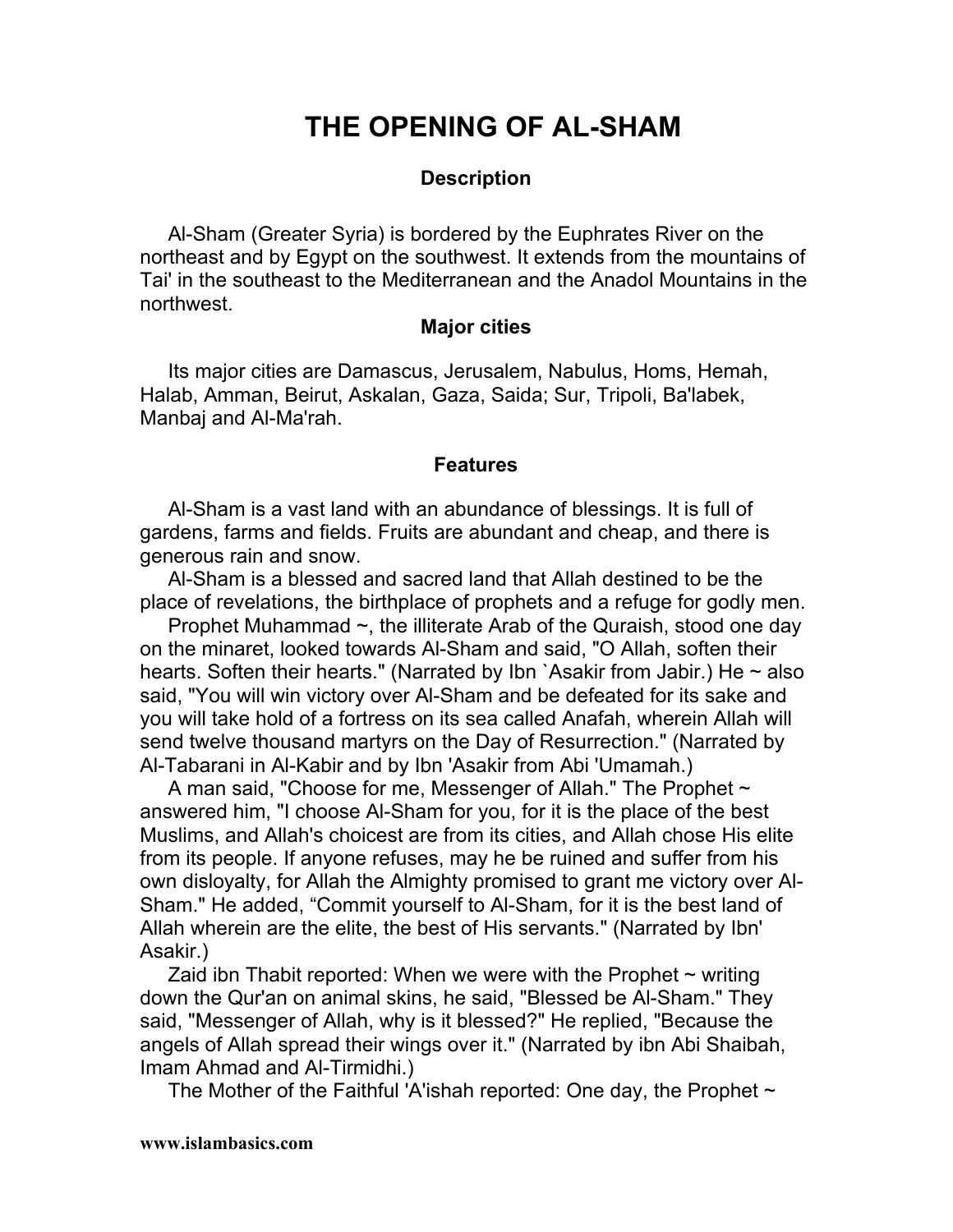woke up terrified saying, "To Allah we belong and to Allah we return." I asked him, "What is wrong? May you be dearer to me than my father and mother!" He answered, "The pillar of Islam was taken from behind my head so I missed it so much. Then I looked and found it fixed in the heart of Al-Sham. A voice told me, 'Muhammad! Allah chose Al-Sham for you for and His servants. He destined it to be a source of honor to you, a gathering place for your Resurrection, power and reputation. If Allah bestows grace on someone, He lets him live in Al-Sham and grants him some of its blessings. If He is wrathful on someone, He gets an arrow from His quiver that is hung in the center of Al-Sham and shoots him with it so that he will not be happy in this life or in the Hereafter." (Narrated by Ibn `Asakir.)

# **Agricultural products**

The trees of Al-Sham include pine, oak, poplar, olive, palm, walnut, and almond. Grapevines and raspberries grow there, as well as figs, apricots, pears, peaches, plums, oranges, lemons and pomegranates.

Other crops are wheat, oats, lentils, chickpeas, beans, corn and sesame.

# **Opening Damascus**

'Abdul Rahman ibn Ziyad ibn An'am heard 'Amr ibn Jabir Al-Hadrami saying that he had heard the Messenger of Allah  $\sim$  say, "He who takes Damascus as his residence has survived."

'Abdul Rahman ibn Ziyad asked `Amr ibn Jabir, "Is this saying narrated from the Prophet?" 'Amr ibn Jabir Al-Hadrami replied, "Do you think I narrated on my behalf?" (Narrated by Ibn `Asakir.)

The truthful Prophet  $\sim$  said, "Truly, Al-Sham will be opened to you, so commit yourselves to a city called Damascus, for it is the best city in Al-- Sham. The center of the believers is on a piece of its land called Ghuta, which is their stronghold." (Narrated by Ibn Al-Najjar from Jubair ibn Nafir.)

## **Damascus: the stronghold of AI-Sham**

After Allah the Almighty had granted victory to the Muslims in the Battle of Al-Yarmuk, Abu 'Ubaidah ibn Al-Jarrah assigned Bashir ibn Ka'b ibn Abi Al-Himiari to be the governor of Al-Yarmuk. Afterwards, he advanced till he reached Safar, where he learned that the Byzantine army was in Fihl, a place in Jordan, and that reinforcements had arrived from Horns to help the people of Damascus. Abu 'Ubaidah was thus confused whether to start by opening Damascus or Fihl. He wrote to the Commander of the Faithful 'Umar asking for his advice.

#### **www.islambasics.com**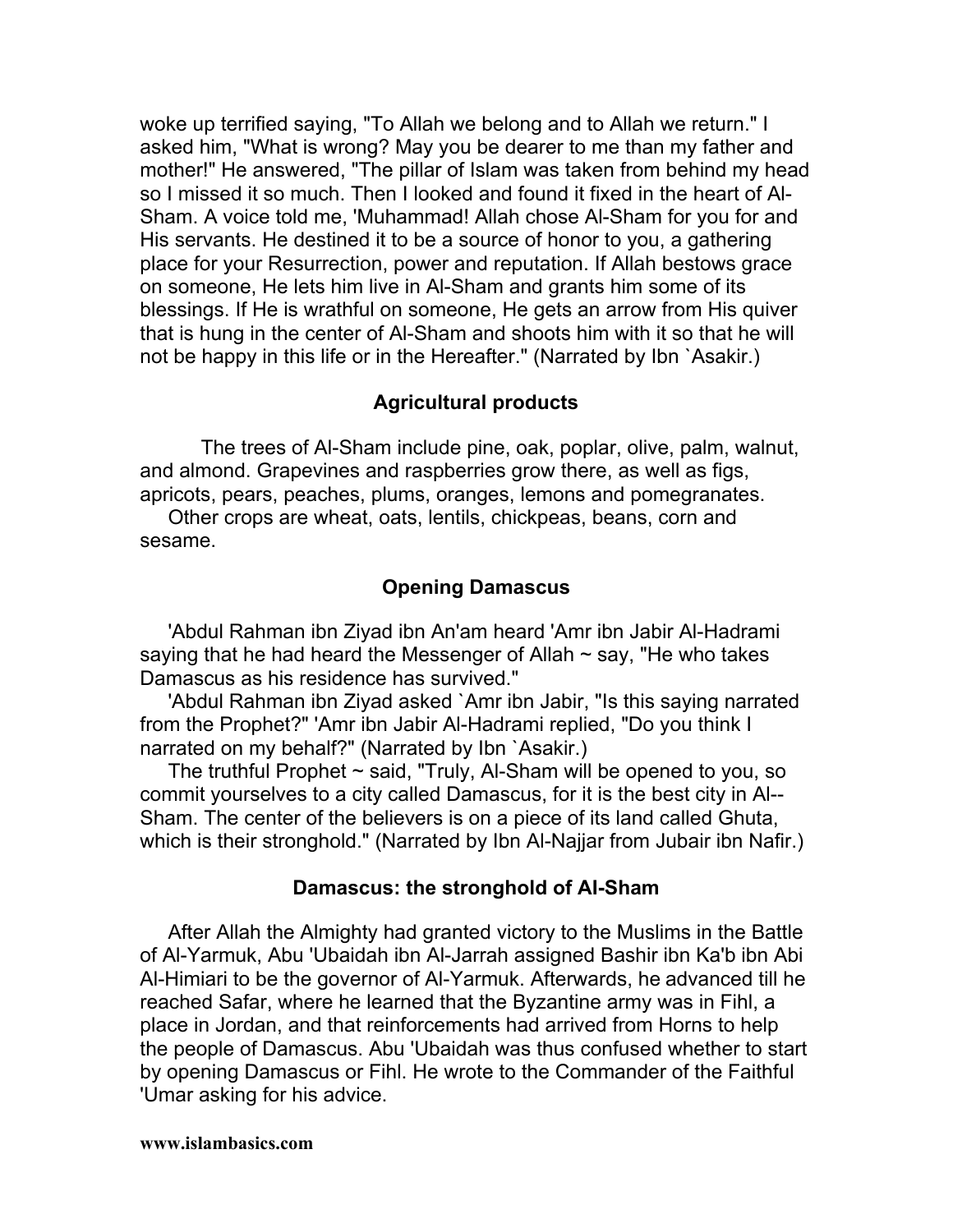'Umar replied, "Start by Damascus and begin the fight, for it is the fortress of Al-Sham and the center of sovereignty. Distract the people of Fihl from you by cavalrymen directed towards them and the people of Palastine and Horns as well. If Allah helps us to open it before Damascus, this would please us. Otherwise, if it will not be opened until Damascus is opened, charge someone over Damascus to rule it, leave it and head towards Fihl, you and the rest of the generals raiding it. If Allah grants you victory, you and Khalid go to Horns and leave Shurahbil and `Amr to be in charge of Jordan and Palestine."

Consequently, Abu 'Ubaidah sent to Fihl ten generals of his army. They were: Abu Al-A'war Al-Salmi, 'Abd 'Amr ibn Yazid ibn 'Amir Al-Jarshi, 'Amir ibn Khath `amah, 'Amr ibn Sa'aq ibn Ka'b, Saifi ibn 'Ulbah ibn Shamil, 'Amr ibn Al-Habib ibn 'Umar, Libdah ibn ' Amir ibn Khath'amah, Bishr ibn 'Ismah, and 'Umarah ibn Makhash, who was assigned as their leader. 'Umarah marched with them from Safar till they reached a place near Fihl.

When the Byzantines realized that the Muslim army was heading towards them, they caused the water to gush out all around Fihl, making the land muddy. The Muslims were troubled by this action. The first to be besieged in Al-Sham were the people of Fihl, then those of Damascus.

Abu 'Ubaidah ibn Al-Jarrah sent Dhul-Kala' with some soldiers camp in a place between Homs and Damascus as a protective measure. He also sent `Alqamah ibn Hakim and Masruq with an army to camp between Damascus and Palastine. Khalid ibn Al-Walid advanced with `Amr ibn Al- `As and Abu 'Ubaidah ibn Al-Jarrah over his two flanks. The cavalry was under the command of 'Iyad and the infantry under Shurahbil.

#### **The Siege of Damascus**

Abu 'Ubaidah ibn Jarrah and Khalid ibn Al-Walid marched towards Damascus, which was ruled by Nastus ibn Nastus. The Muslims besieged Damascus and surrounded it completely. Abu 'Ubaidah surrounded it from one direction, 'Amr

ibn Al-`As from another, and Mazid from a third position. Meanwhile, Heraclius was in Homs.

The Muslims besieged Damascus for seventy nights. It was a difficult siege, for the Muslims frequently approached and attacked them with arrows and mangonels while the citizens of Damascus sought refuge within and pleaded for aid and reinforcements from Homs. However, Dhul-Kila` and his army were between Damascus and Homs. When the cavalry of Heraclius came from Homs to reinforce Damascus, the cavalry of Dhul-Kila` attacked them and prevented them from reaching Damascus. They camped on their way.

Hence, the people of Damascus still suffered and waited for support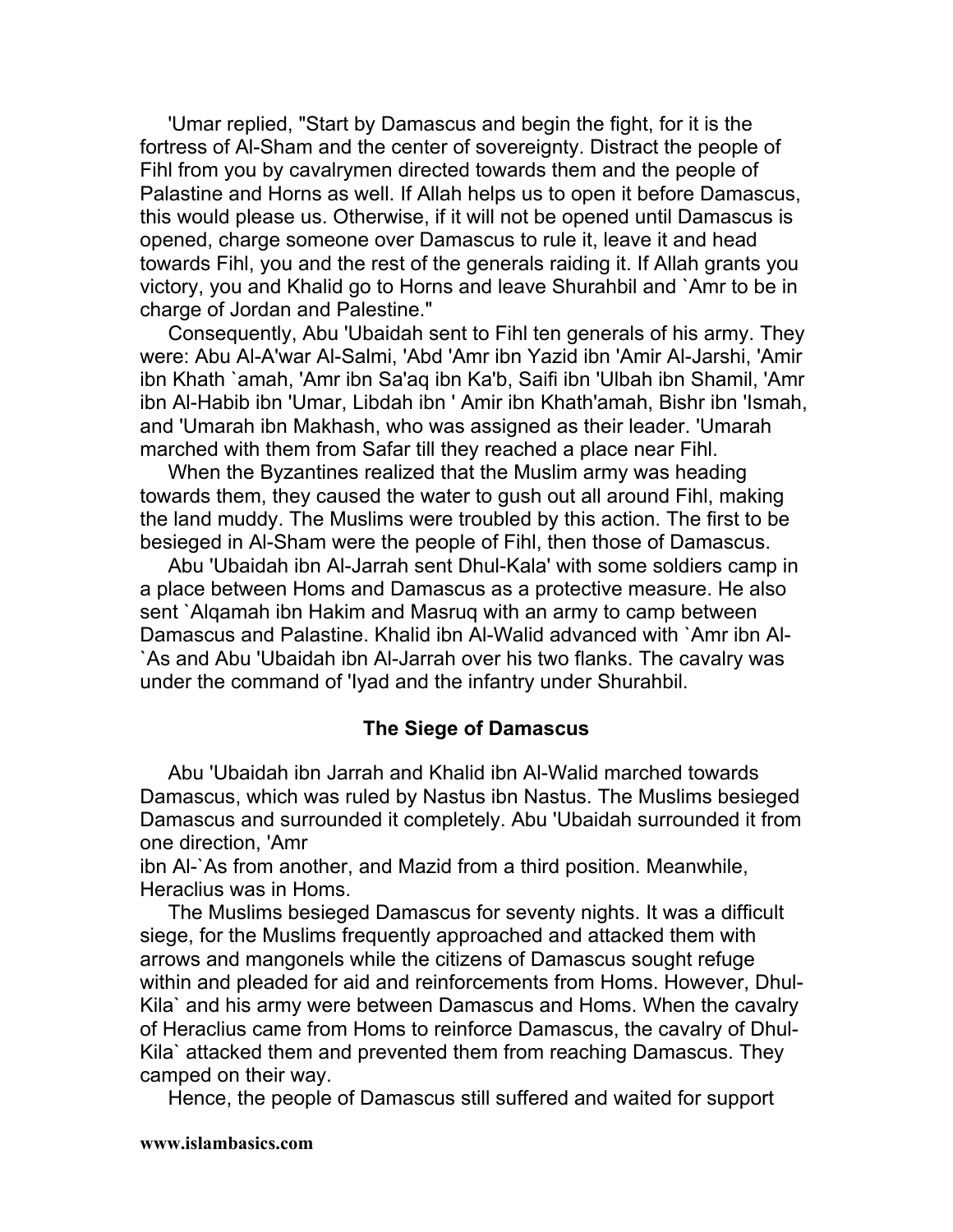and reinforcements. When they realized that the aid of Heraclius could not reach them, they became weak and feeble, and the Muslims' hope to get hold of them increased. During this time, a son was born to the Patriarch of Damascus. The people were jubilant and feasted, neglecting their positions. However, no Muslims noticed this except Khalid ibn Al-Walid.

Khalid was sleepless; he never slept or let anybody sleep. He was on the alert, sending his spies to pick up information for him. He knew that the people of Damascus were drinking a lot of wine and were drowned in recklessness and joy. He made up his mind to attack the city walls that were opposite to him at night till he opened the city by force.

When the Byzantines reil1ized this, they hurried to the gates that were opposite to Abu 'Ubaidah, opened them for him and said, "Enter and save us from the people of that side!" The people of each gate signed an agreement.

Khalid ibn Al-Walid entered by force and met the leaders at the center of Damascus. He was fighting and pillaging, while the others were tolerant and peaceful. Thus, the people of Damascus reconciled with Khalid, so the city was opened through an agreement. Abu `Ubaidah sent to 'Umar telling him of their success. 'Umar then wrote to 'Ubaidah ordering him to send the army of Iraq to Iraq to join Sa'd ibn Abi Waqqas. The opening of Damascus was in the month of Rajab 14 A.H.

#### **Opening Fihl**

After Abu 'Ubaidah ibn Al-Jarrah succeeded in opening Damascus, he assigned Yazid ibn Abi Sufyan to rule it. He marched to Fihl, putting Khalid ibn Al-Walid over the vanguard and Shurahbil ibn Hasanah -who was ill charge of the town of Harb in Jordan -was the general over the people. Over the flanks were Abu 'Ubaidah and 'Amr ibn Al-`As, over the cavalry was Dirar ibn Al-Azwar, and over the infantry was 'Iyad ibn Ghanam.

The citizens of Fihl had left it and camped with their army in Bisan, a city ill Jordan in the basin of Sham Al-Ghur Huran and Palastine. Shurahbil ibn Hasanah camped in FihI separated from the enemy by water and mud.

Abu 'Ubaidah wrote to Commander of the Faithful 'Umar telling him of the situation. The Muslims were thinking about residing in Fihl peacefully without fighting till they heard from 'Umar. They were unable to advance towards the enemies because of the mud.

The Byzantines, under the command of Saqallar ibn Mikhraq, advanced and attacked the Muslims, who were cautious and alert at all times.

They fought fiercely day and night. When it grew dark, the Byzantines retreated and fled after Saqallar and Nastus were badly injured and captured together with their horses by the Muslims. It ended with the defeat of the Byzantines in Fihl.

#### **www.islambasics.com**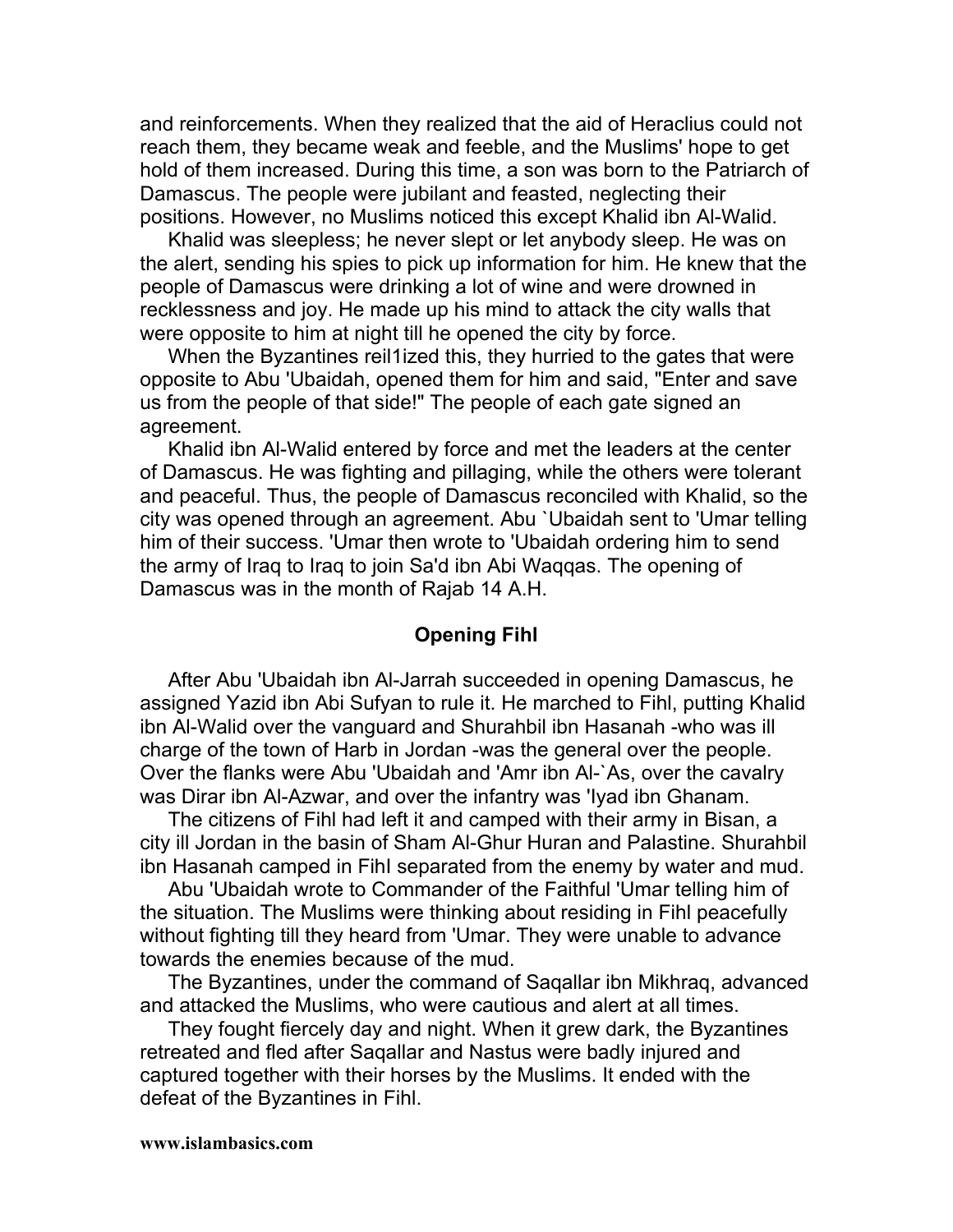## **Opening Bisan and Tabariyah**

Shurahbil ibn Hasanah and 'Amr ibn Al-`As headed towards Bisan, while Abu Al-A'war Al-Salmi and the generals advanced towards Tabariyah.

The towns of Jordan heard about what had happened in Damascus, the death of Saqallar and Nastus, and the defeat of the Byzantines in Fihl and Raghda.

The Byzantines encountered the army of Shurahbil ibn Hasanah and they fought fiercely before fleeing. The rest of the Byzantines conciliated on the same terms as Damascus, and Shurahbil accepted.

The people of Tabariyah agreed to the same terms as the people of Bisan on the condition that they share the houses with the Muslims. They would leave half the houses for the Muslims and join together in the others. 'Umar, the Commander of the Faithful, was informed of the success.

## **Opening Horns**

The city of Horns lay between Halab and Damascus and it was enclosed by a wall. At its southern extreme was a fortified castle on a high hill. The people of Jazirah had sent to the Byzantine king begging him to send armies to Al-Sham and promising to help him. He agreed to their demand.

After Abu 'Ubaidah was granted victory in FihI and had allotted the spoils, he heard about the Byzantines' plans, so he marched with Khalid ibn Al-Walid and his army towards Homs. Abu 'Ubaidah consulted Khalid, who advised, "We fight the Byzantines till the coming of the reinforcements."

Some others suggested fortifying themselves. Abu 'Ubaidah objected to Khalid's opinion and favored to be fortified in trenches around Homs and wrote to 'Umar telling him that the Byzantines were facing him. The people of Homs said, "Keep to your city for they (the Arabs) are bare-footed. If they are afflicted with cold, their feet will be hurt."

When it was winter, the Byzantines lost toes to the severe weather, but no toe fell from a Muslim's foot. When the winter ended, an old Byzantine called his fellowmen to conciliate with the Muslims, but they refused. Another man suggested the same thing but failed as well. The Muslims attacked crying, "Allahu Akbar!" This caused many houses to collapse and many walls to crack. They cried, "Allahu Akbar!" for the second time and much more damage afflicted the Byzantines.

The people of Homs asked the Muslims for a treaty. The Muslims wondered what had changed their minds, yet they agreed and conciliated with them on the same terms as Damascus.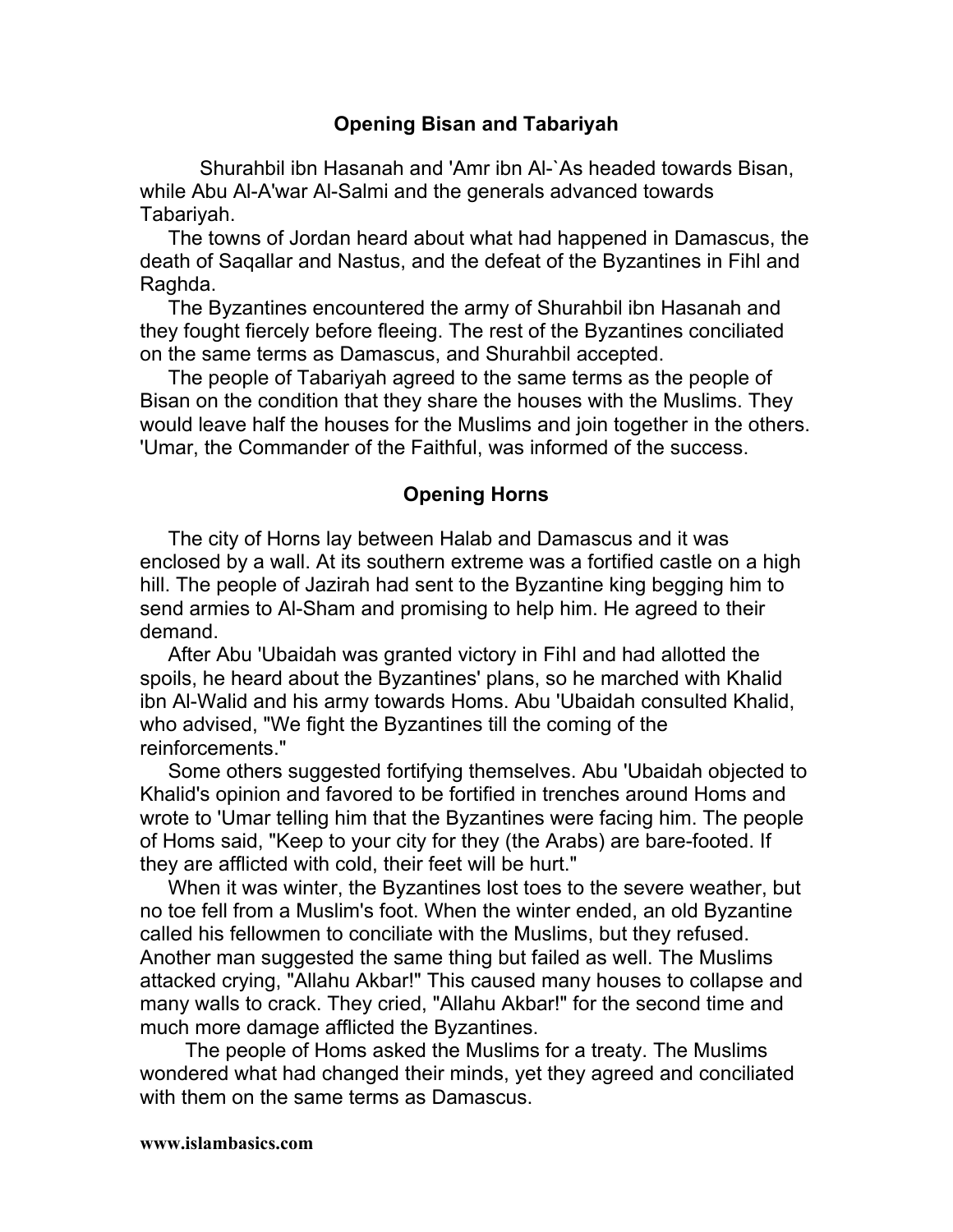Abu `Ubaidah sent one fifth of the spoils with 'Abdullah ibn Mas'ud to 'Umar and made the Companion 'Ubadah ibn Al-Samit the governor of Homs.

#### **Opening AI-Jazirah**

'Umar wrote to Sa'd ibn Abi Waqqas, "Allah has granted the Muslims victories in Al-Sham and Iraq, so send the army present with you to Al-- Jazirah." The name means "the island" and it was so called because it was located between the Tigris and Euphrates Rivers. It was the homeland of the Mudar and Bakr tribes. It had many towns and various castles. Among its cities were Harran, Al-Riqqah, Ra's Al-`Ain, Nasibin, Mosul and others. 'Umar added, "Let the leader be one of three: Khalid ibn 'Arfatah, Hashim ibn 'Utbah or 'Iyad ibn Ghanam."

When the message of the Commander of the Faithful 'Umar reached Sa'd ibn Abi Waqqas, he mobilized an army including Abu Musa Al-Ash'ari, 'Umar ibn Sa'd ibn Abi Waqqas, and 'Uthman ibn Abi Al-`As ibn Bishr Al-Thaqafi, with 'Iyad ibn Ghanam as the leader.

'Iyad and his army arrived at Rahta', whose people negotiated with him and settled a treaty. The people of Harran agreed to jizyah*,* too. 'Iyad sent Abu Musa Al-Ash'ari to Nasibin. He also directed 'Umar ibn Sa'd ibn Abi Waqqas to Ra's Al-`Ain with some cavalry to protect the rear of the Muslims from the Byzantines.

'Iyad himself marched with the rest of the army towards Dara, a city on a mountainside between Nasibin and Mardin. It had once been the camp of Dara the son of King Dara the son of King Qubadh, who fought with and was killed by Alexander and whose daughter Alexander then married. 'Iyad camped there and fought slightly, then opened it while Abu Musa opened Nasibin. Everything the Muslims had taken by force from Al-Jazirah was returned to the people. Thus, Al-Jazirah was the easiest to open.

#### **Opening Antioch**

Abu `Ubaidah marched to Antioch, which some armies of Qunsurin had overtaken. When he reached Mahrawiyah, which was two leagues from Antioch, he was confronted by a group of the enemy, whom he succeeded to disperse and send fleeing to the city. He surrounded the city, then its people agreed with him to pay jizyah and to be evacuated. Some of them departed while others remained, and he granted them security. However, they broke the pact and he fought them till he opened it again.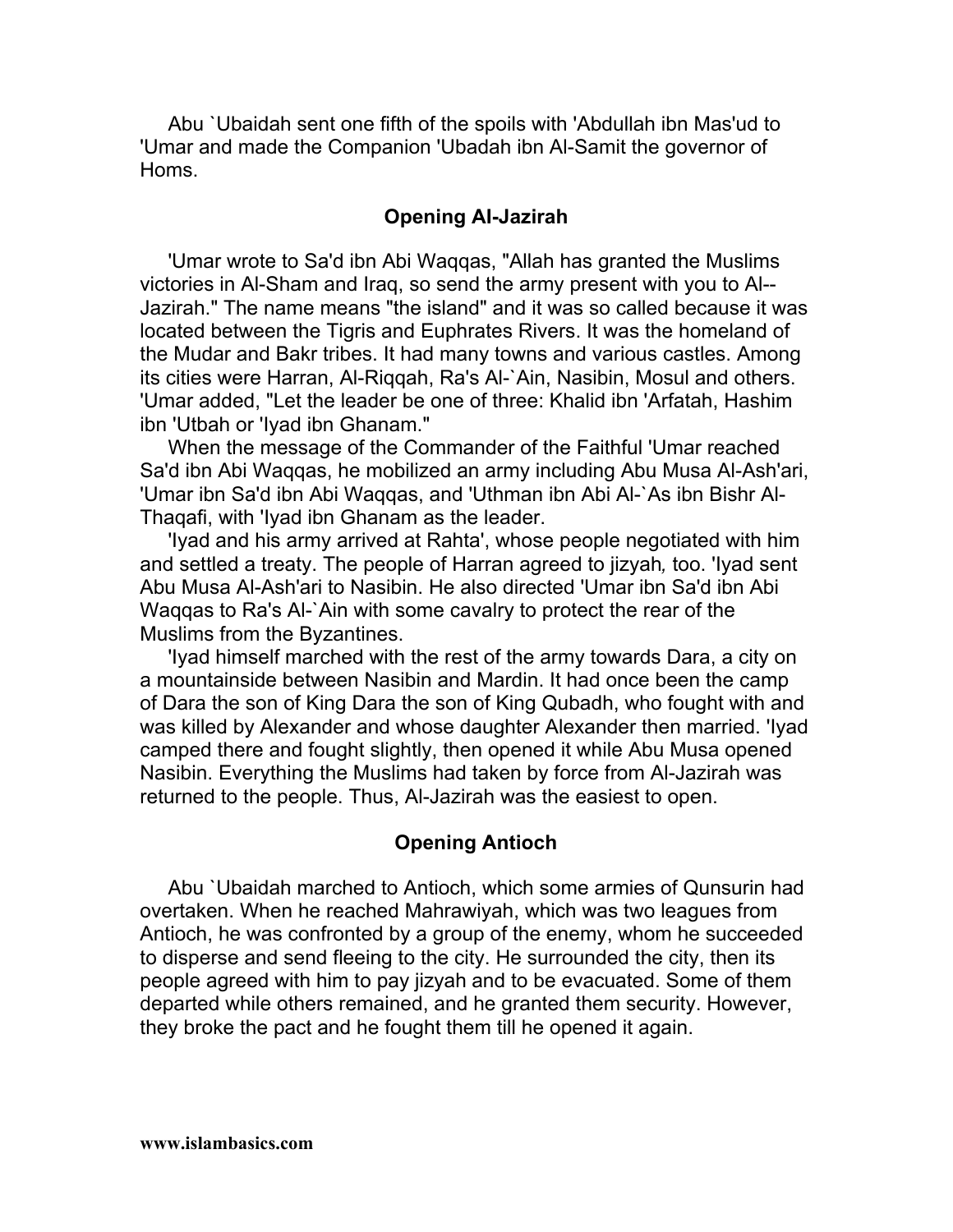## **Opening Halab**

When Abu `Ubaidah had opened Qunsurin and made peace with its people on the same conditions as Horns, he proceeded towards Halab. Then he received the news that the people of Qunsurin had violated the treaty and betrayed, so he sent some armies to teach them a lesson.

Abu `Ubaidah then resumed the march with his army till he reached the borders of Halab, where he camped. Various groups of the Arabs went to him and reconciled with him to pay jizyah*,* then later declared their Islam.

Then he attacked Halab with 'Iyad ibn Ghanam Al-Fahri as the leader of his army. The citizens fortified themselves and the Muslims laid siege to them. After a while, the people of Halab were unable to endure the siege and asked to be secured and reconciled with the Muslims, asking for the safety of their souls, city, churches and forts.

It was said that Abu `Ubaidah did not see any of its citizens because they had moved to Antioch and sent to him asking for reconciliation. When Abu `Ubaidah reconciled with them, they returned to their city. As for its castle, it was besieged by the Muslims for four months or more. Some Muslims were killed on the way to it. Abu 'Ubaidah wrote to Caliph 'Umar:

In the name of Allah the Most Merciful, the Ever Merciful. To the servant of Allah, the Commander of the Faithful 'Umar ibn Al-Khattab from his governor in AI-Sham, Abu 'Ubaidah. Peace be upon you. I thank Allah and pray for His Messenger ~. Commander of the Faithful, Allah -glory be to Him- has opened through our hands the city of Qunsurin and the army of Nabibin launched several raids on the cities. Allah opened Halab for us through reconciliation, yet its castle was hard for us to assail. It has many people in it together with the patriarch, who schemed against us several times, killing many of our men who were thus rewarded with martyrdom, and may Allah punish him rightly. We tried to trick him but failed, and I have thought about retreating and lifting the siege and going to the cities between Halab and Antioch. I am waiting for your reply. Peace be upon you and on all the Muslims.

'Umar replied:

I have received the letter sent by your messengers and I was pleased at what I heard of the openings and the victory over your enemies as well as those who achieved martyrdom. As for what you mentioned about going to the cities between Halab and Antioch, retreating from besieging the castle and its inhabitants, I perceive this to be a wrong decision. How could you leave a man whose residence you have approached and taken hold of his city? The retreat will cause all the others to think you failed before him and did not face him. This will certainly defame you and give him fame and good reputation. Besides, this action will give an opportunity for those who

#### **www.islambasics.com**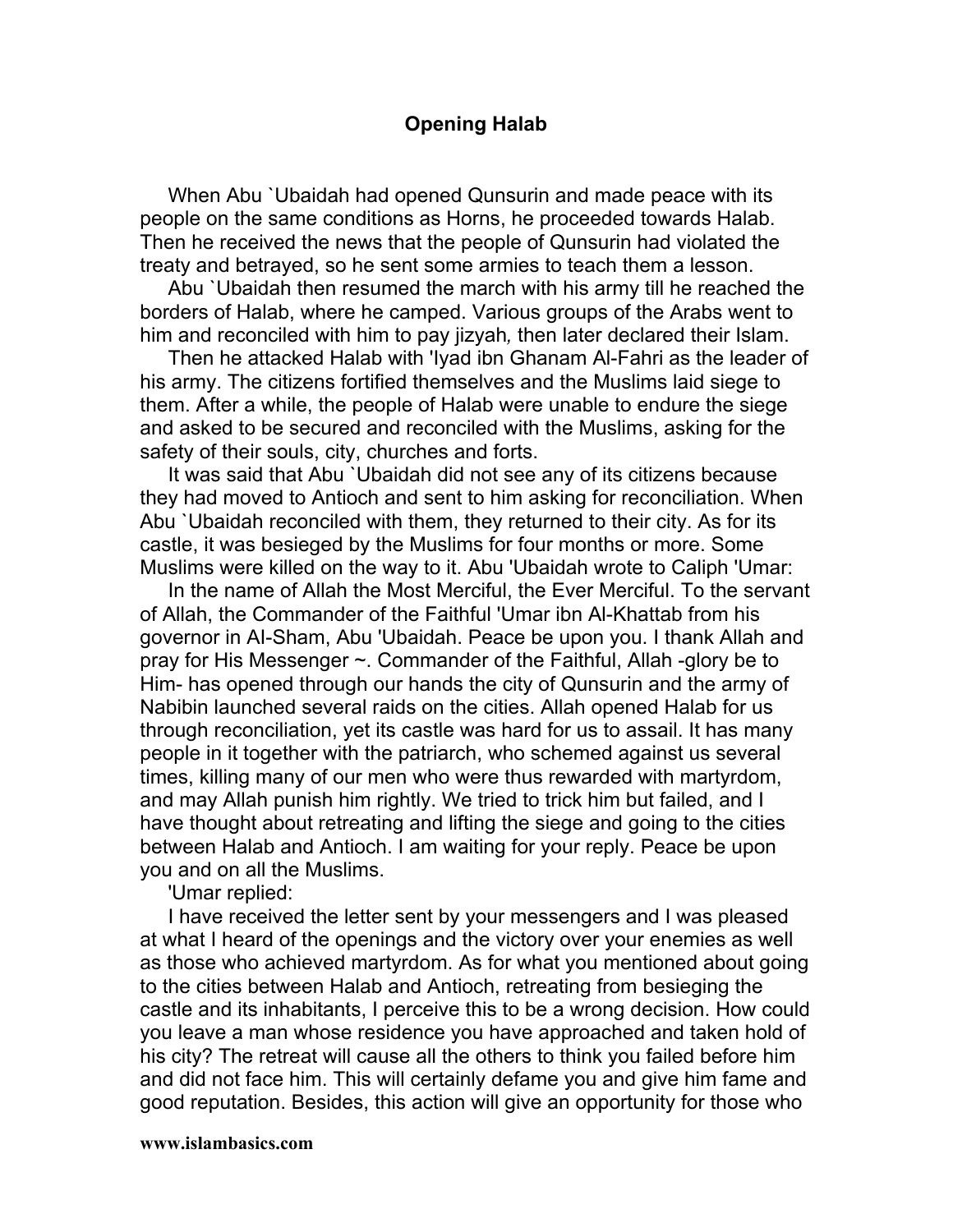are keen to get hold of you and give the Byzantine leaders and common people a chance to infringe upon you, and the spies will go back and write to their kings about your weak position. Or leave him till Allah helps you to kill him or till he surrenders to you- Allah willing- or till Allah passes his judgment, for he is the best judge.

So spread your cavalry in the plains, the dangerous places, the narrow places, the wide places, the mountains and the valleys. Launch raid after raid. If any demand conciliation, accept it from them, and if any ask for peace, grant them peace. May Allah be our guardian for you and the Muslims. I will send this letter of mine with a group of Hadramaut and the others, as well as some chiefs from Yemen of those who dedicated themselves to Allah and are seeking jihad for Allah's sake. They are cavalrymen and bold Arabs and the reinforcements will reach you one after the other*,* Allah willing. Peace be upon you.

'Umar sealed the letter and gave it to 'Abdullah ibn Qurt and Jadah ibn Jubair, the two messengers of 'Ubaidah to 'Umar. The reinforcements reached Abu `Ubaidah and among them was one of the servants of Banu Tariff who was of the ruling family of Kindah called Damis. He was known as The Man of Horrors, a name that he deserved. He was black, very tall and a bold warrior widely known in the land of Kindah.

When Damis saw how the castle was fortified, he pondered to find a means to enter the stronghold.

Finally he determined to climb the fortress with some Muslims, so he did. They found the gate guards asleep, so they killed them. Then they proceeded to the second gate, whose guards were also asleep. They killed the guards, thus opening the two doors and permitting the army to enter. They fought hard. Khalid entered the castle with his advancing army, and also Dirar ibn Al-Azwar got in.

When the Byzantines saw the Muslim army, they realized that they would not endure to fight them, so they dropped their weapons saying, "Help! Help!" and stopped fighting. Thus, the Muslims restrained themselves.

Meanwhile, Abu 'Ubaidah came with the Muslim soldiers. Khalid ibn Al-Walid said, "Abu 'Ubaidah ibn Al-Jarrah, the Byzantines plead for peace and we have stopped assaulting them till you come and issue your orders."

Abu `Ubaidah asked them to embrace Islam and some of their chiefs did. Consequently, Abu 'Ubaidah gave them their possessions and people back.

He spared the peasants from death or capture. He took oaths from them to be like the people who set an agreement or accepted to pay jizyah*.* This meant that they had to keep their promises and respect the agreement. Then he let them go out of the castle

The Muslims kept discussing Damis and his schemes and treated his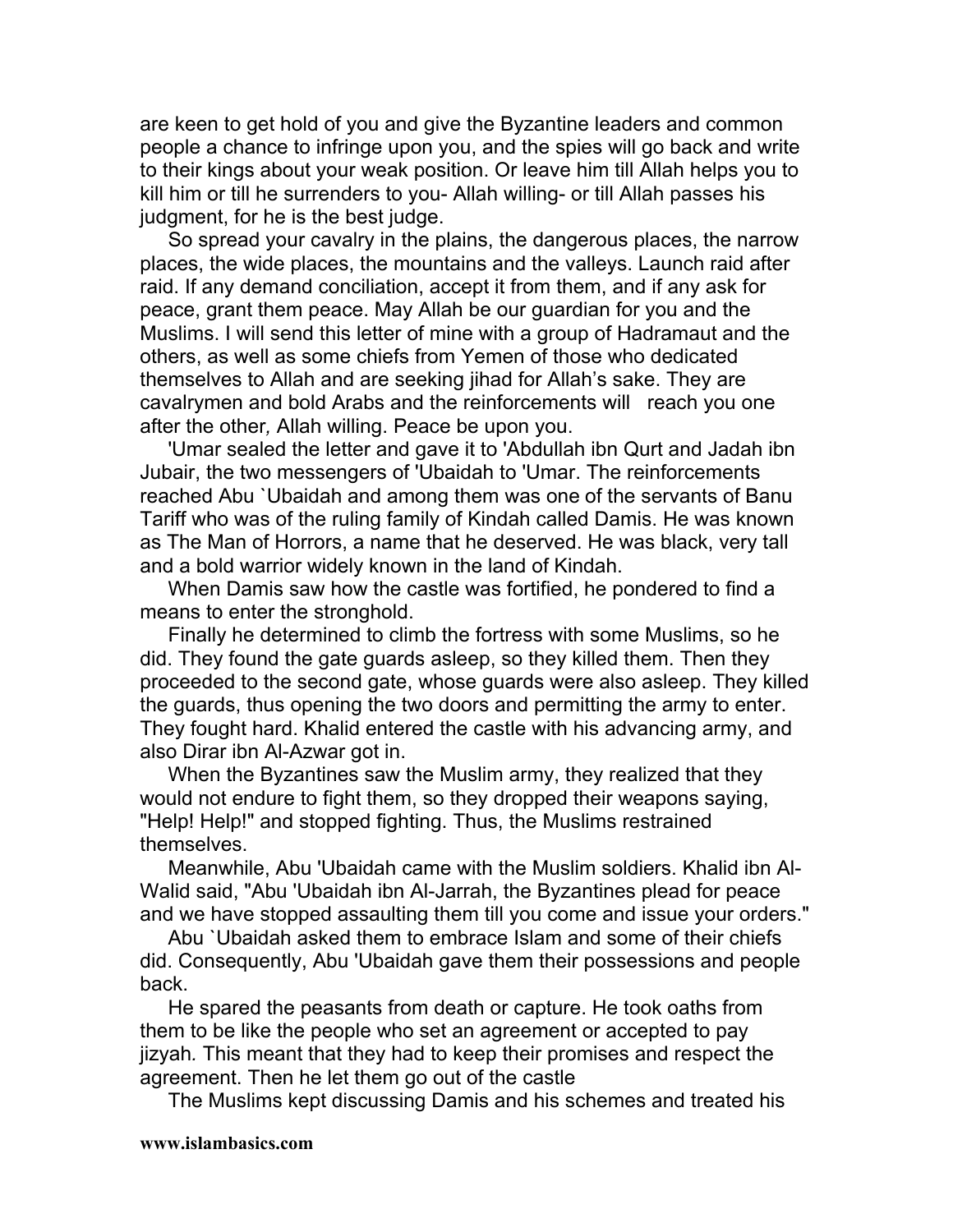wounds till they healed. Abu 'Ubaidah rewarded generously from what Allah had bestowed on them.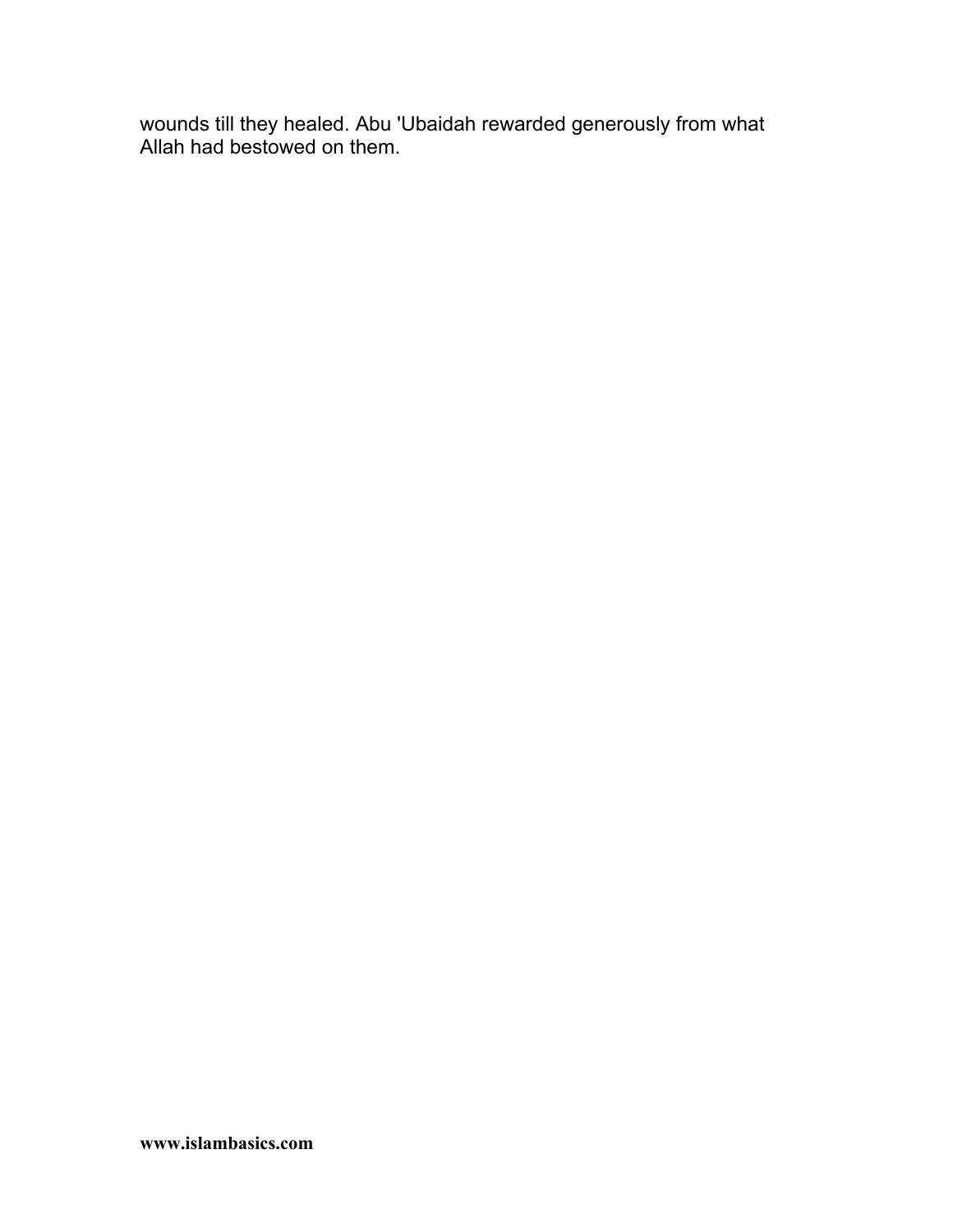# **THE OPENING OF JERUSALEM**

It was previously called Iliya'.

Dhul Isba' said, "Messenger of Allah, if we live after you are deceased, where do you order us to go?" The Prophet  $\sim$  said, "Go to Jerusalem, perhaps Allah will give you offspring that go back and forth to it." And in another wording, "Perhaps you will have children who go to that mosque and come from it." And in another wording, "Perhaps you will have children to go to that mosque and come." (Narrated by Ibn Zinjawih and Ibn Nafi', Al-Tabarani in Al-Kabir*,* and by Ibn Al-Najjar.)

Abu Dhar Al-Ghiffari said, "Messenger of Allah, which is better, the prayers in this mosque of yours or the prayers in (the mosque) of Jerusalem?" The Prophet ~ said, "Prayers in my mosque are better than four prayers in Jerusalem, though it is the best place to pray, for it is the land of Resurrection. A time will come when if a man can see Jerusalem through the loop with which he hangs his whip [i.e. it is very close to him], it will be better for him than all the pleasures of this world."

Maimunah, the servant of the Prophet, said, "Tell us about Jerusalem, Messenger of Allah!" He  $\sim$  said, "The land of Resurrection and gathering. Go to it and pray there, for prayers in it equal a thousand prayers in any other mosque." Maimunah asked, "What if one can't go to it?" The Prophet  $\sim$  answered her, "The one who cannot go to it can dedicate lamp oil to be lit in it, for the one who donates is like the one who prays." (Narrated by Abu Dawud, Imam Ahmad, and Ibn Zinjawih from Maimunah the servant of the Prophet.)

#### **Dispatching the Army to Jerusalem**

Abu 'Ubaidah ibn Al-Jarrah sent seven armies, each headed by a general. He assigned five thousand horsemen to each and a banner for each leader. Thus, the total army was thirty-five thousand cavalry. The generals were Khalid ibn AlWalid, Yazid ibn Abi Sufyan, Shurahbil ibn Hasanah, Al-Mirqal ibn Hashim ibn 'Utbah ibn Abi Waqqas, Qais ibn Hubairah Al-Muradi, Al-Musaiab ibn Najiyah Al-Fazazi and 'Urwah ibn Muhalhil ibn Zaid Al-Khail.

The cavalrymen of Shurahbil were from Yemen. Abu 'Ubaidah ordered Al-Mirqal ibn Hashim to go to the fort and he went by himself.

The seven generals each marched on his own. Every day, a general marched with his army scheming to terrify and puzzle the enemy. The first to advance with the banner was Khalid ibn Al-Walid, who cried, "Allahu Akbar! Allahu Akbar!" when he attacked.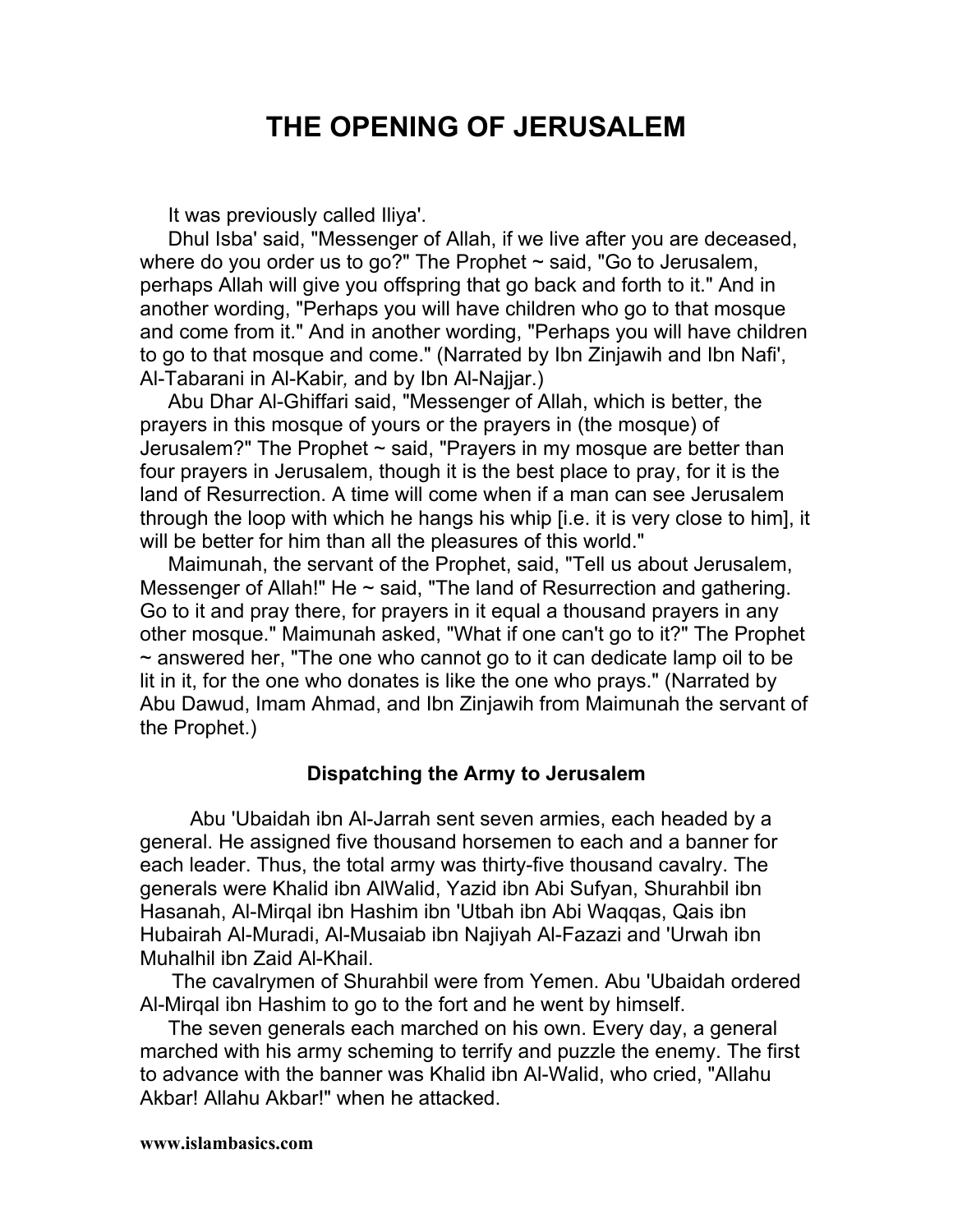The army of Khalid raised their voices crying, "Allahu Akbar!" When the people of Jerusalem heard the tumult of their voices, they were terrified and puzzled. They mounted the walls of the city to look and, discovering that the Muslims were small in number, they underestimated and belittled them. The Byzantines thought that these were all the Muslims. Khalid and his army were camping near Ariha.

On the second day, Yazid ibn Abi Sufyan proceeded. On the third day Shurahbil ibn Hasanah advanced, followed on the fourth day by Al-Mirqal ibn Hashim. The fifth day witnessed the coming of AI-Musaib ibn Najiyah, and on the sixth came Qais ibn Hubairah. Finally, on the seventh day came 'Urwah ibn Al-Muhalhil ibn Zaid Al-Khail from the road to Ramlah.

#### **The March**

The armies camped at Jerusalem for three days without any fight or assault. The Muslims did not see or talk to any of the Byzantines. However, the citizens fortified their walls with mangonels, swords, leather shields and armor of the best kinds. Al-Musaib ibn Najiyah reported: We never before went to any city of Al-Sham and saw such finery and such arrangements like those of Jerusalem. We never surrounded any people but they were pleading to us because of the terror and horror that they felt except those people of Jerusalem, for we camped near them for three days, yet none of them talked to us or moved."

On the fourth day one of the Bedouins said to Shurahbil ibn Hasanah, "O general! Those people seem as if they are deaf or dumb or blind. Let's march towards them."

When it was the fifth day, after the Muslims had performed the Fajr Prayer, the first general to mount his horse to talk to the people of Jerusalem was Yazid ibn Abi Sufyan. He drew his sword and approached their wall. He took a translator with him to interpret their speech. Yazid stood facing their wall so that they could hear him talking, but they were silent when he said to his translator, "Tell them, the leader of the Arabs tells you: What about answering the call to Islam and to the word of faith 'there is no God but Allah and Muhammad is the Messenger of Allah.' On that account Allah will pardon your previous sins and you will thus save your souls. If you refuse and do not comply, reconcile with us on behalf of your city, as did other people than you, who were more powerful than you. If you refuse both alternatives, you will be doomed to ruin and Hell will be your dwelling."

The translator advanced and said to them, "This general calls you to one of three choices: entering Islam, jizyah or war." One of the priests replied, "We will not quit the religion *of* honor. Killing us is better to us than this."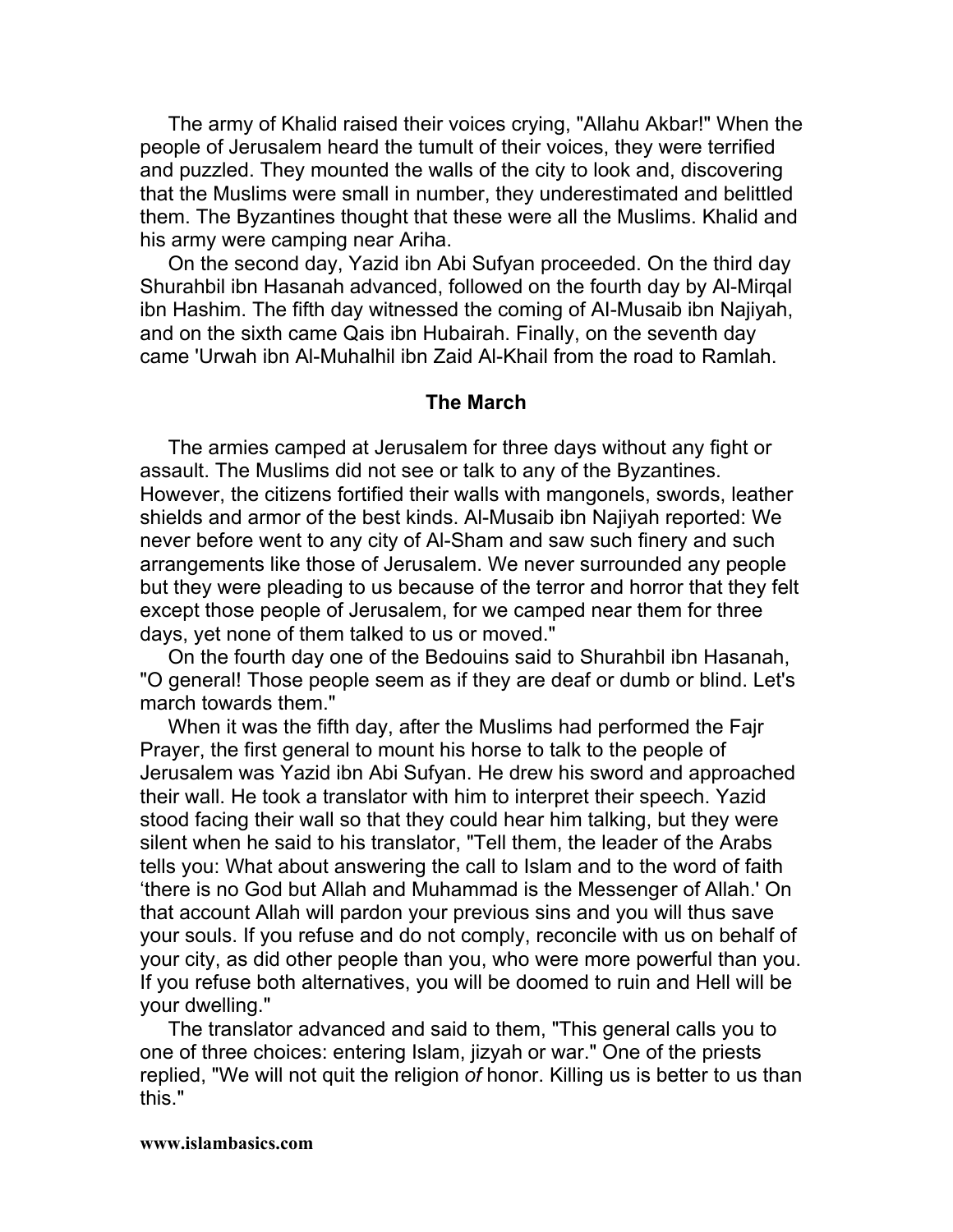Yazid ibn Abi Sufyan returned to the other generals of the army and told them the priest's answer, then said, "What causes us to wait?"

They said, "Abu `Ubaidah did not order us to attack or fight those people. We will write to the 'Guardian of the Nation' Abu 'Ubaidah." So Yazid wrote to him about the reply of the people, asking him what the next step was.

Abu 'Ubaidah replied ordering them to advance and telling them that he would follow them soon after that letter.

When the generals read the message of Abu 'Ubaidah, they were pleased, hopeful and waited for the morning. Each one of them wanted the opening to be done by his own hands and enjoy praying in Jerusalem and looking at the relics of the prophets (peace be upon them all). When Fajr was announced, the people performed the prayers and Yazid recited Allah's words that mean

{O my people, enter the Sacred Land which Allah has destined for you to enter, and do not turn back or you will be losers.} (Al-Ma'ida 5: 21)

When the prayers were done they cried "To arms! To arms! Horses of Allah, ride!"

The first to launch the attack were the men of Himyar and Yemen. The Muslims fought resolutely as if they were fearless lions. The people of Jerusalem observed the Muslims excited to fight them, so they shot them with arrows, which the Muslims caught on their leather shields. The fighting lasted from morning till sunset. When the sun set, the two parties retreated to their former positions and the Muslims prayed the prayers that they had missed during the day.

#### **The Arrival of Abu 'Ubaidah**

The Muslims spent the night restoring their condition, eating and taking some sleep and rest. In the morning, the archers advanced and showered arrows on the people of Jerusalem while praising Allah and pleading to Him. The battle continued this way for several days, and on the eleventh day, Abu `Ubaidah arrived with his troops, and his standard was held by his servant Salim. The cavalrymen surrounded him from all sides with their banners. The women and money came as well. The people were jubilant and their excitement in praising and thanking Allah terrified the citizens of Jerusalem. Patriarch Sophronius went to the wall that was in the direction from which Abu 'Ubaidah had come, but the wall was so high. A man who accompanied the patriarch cried out, "O you Muslims! Cease the fight so that we can ask you and clarify some issues."

The Muslims ceased. A man spoke to them in good Arabic, "You had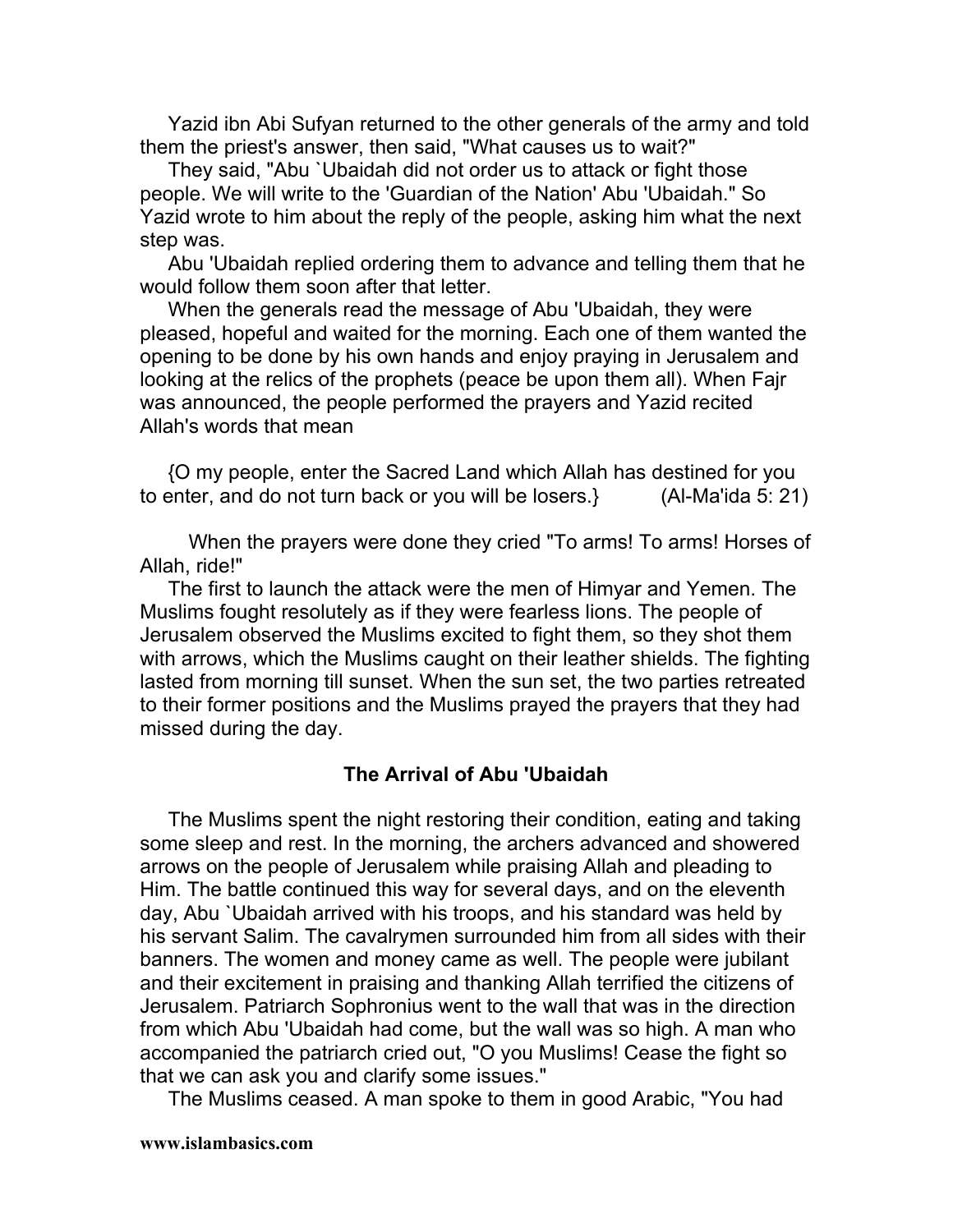better know that the characteristics of the man who will open this city of ours -Jerusalem -and all of our lands are known to us. If we find these characteristics in your general, we will surrender to you and stop fighting. Otherwise, we will never surrender and we will resume the fight."

On hearing this, some of the Muslims went to Abu 'Ubaidah and told him what they heard. Abu 'Ubaidah approached the Byzantines. Patriarch Sophronius looked at him and said, "He is not the man meant." Then he looked at his army and cried, "Rejoice and fight for the sake of your city, religion and women!" Then they resumed the battle. Sophronius returned without speaking even a single word to Abu 'Ubaidah. The Muslims were harsh in their fight against the Byzantines.

The battle was fierce day after day till four whole months passed away. The Muslims endured very cold weather, snow and heavy rain. When the people of Jerusalem realized how firmly the Muslims encircled them, they went to Patriarch Sophronius and told him of their hardships and asked him to negotiate with the Muslims and learn their demands.

The patriarch climbed the wall with them, overlooking the place where Abu 'Ubaidah was. One of the Byzantines cried, "O you Arabs! The Patriarch of Christianity and the executor of its laws have come to talk to you, so let your leader come forward." Abu 'Ubaidah was told what they said and replied, "I will go to him."

He then went with some generals, fellows and a. translator and stood by the patriarch. The Byzantine translator said, "What is it that you want from us in such a holy city that the one who schemes against it will expose himself to God's wrath?"

Abu 'Ubaidah said, "Yes, it is an honorable city from which our Prophet rose to Heaven. We deserve it more than you do, and we will fight you till Allah helps us to dominate it, as He did to other cities."

The patriarch asked, "What do you want from us?"

Abu 'Ubaidah answered, "One of three: first, to admit that there is no God but Allah and that Muhammad is His servant and messenger. If you declare so, you will enjoy the rights we have and be liable to judgment as we are."

"It is a great declaration and we would utter it except that we do not believe that your Prophet Muhammad is a messenger. This choice we will not select. What is the second one?"

"You reconcile with us on behalf of your city, paying jizyah whether you like it or not, as other people of Al-Sham did."

"It is recorded in our book that the one who will open this city, Jerusalem, is a Companion of Muhammad called 'Umar known as Al-Faruq, who distinguishes between right and falsehood. He is known to be a firm man who does not fear the blame of anyone in things concerning Allah. We, however, do not see his characteristics among you."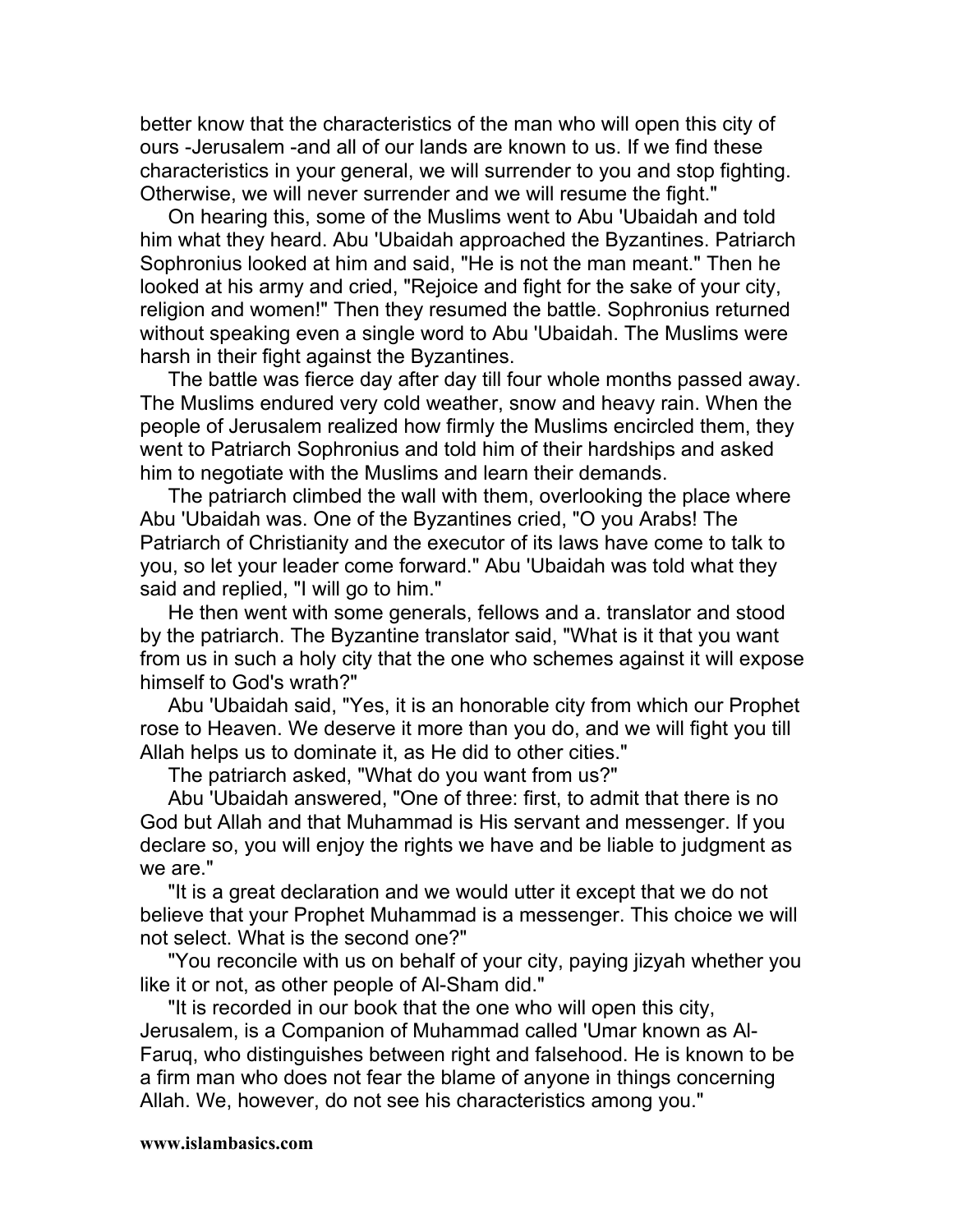When Abu 'Ubaidah ibn Al-Jarrah heard this, he smiled and said, "We have opened the city by the Lord of Ka'bah." Then he drew nearer and asked, "Can you recognize the man if you see him?"

The patriarch answered, "Certainly, how can I mistake him while I have full knowledge about his merit, life and office?

Abu 'Ubaidah said, "He is our caliph and the Companion of our Prophet. I swear to this by the name of Allah."

"If it is as you say, you have thus realized the truthfulness of our talk. Save our blood and send to your caliph to come. If we see him and recognize him, and ascertain his characteristics and merits, we will open the city for him without any troubles or sorrow and we will pay jizyah."

"I would prefer to fight, or shall we cease the battle?"

"O you Arabs! Can't you stop your harshness? How can we tell you that we believe you and demand a cessation of fighting and you aim at nothing but fighting?"

Abu `Ubaidah said, "Yes, because this is more worthy to us than life, for it is the way by which we ask for the pardon and forgiveness of our Lord." He then ordered the fight against the people of Jerusalem to cease and the patriarch left.

## **Abu 'Ubaidah's Message to 'Umar**

Abu 'Ubaidah wrote a message to *'*Umar, the Commander of the Faithful:

In the name of Allah the Most Merciful, the Ever Merciful. To the servant of Allah, the Commander of the Faithful 'Umar ibn Al-Khattab from the general assigned by him, Abu 'Ubaidah ibn Al-Jarrah. Peace be on you. I thank Allah the One and Only God and pray for His Prophet Muhammad~. It is worth mentioning Commander of the Faithful, that we have remained four months fighting against the people of Jerusalem. Every day we attacked them and they attacked us. On that very day on which I wrote this letter, their patriarch, whom they highly regard, came to us and said that they have in their books that none will open their city except the Companion of our Prophet who is called 'Umar. He added that he knows his characteristics and description, which are recorded in their books. He asked us to stop the bloodshed. So, come to us yourself and rescue us. May Allah open this city to us by your own hands.

He signed and sealed the message and then Maisarah ibn Masruq Al-Abasi took it to deliver it to 'Umar.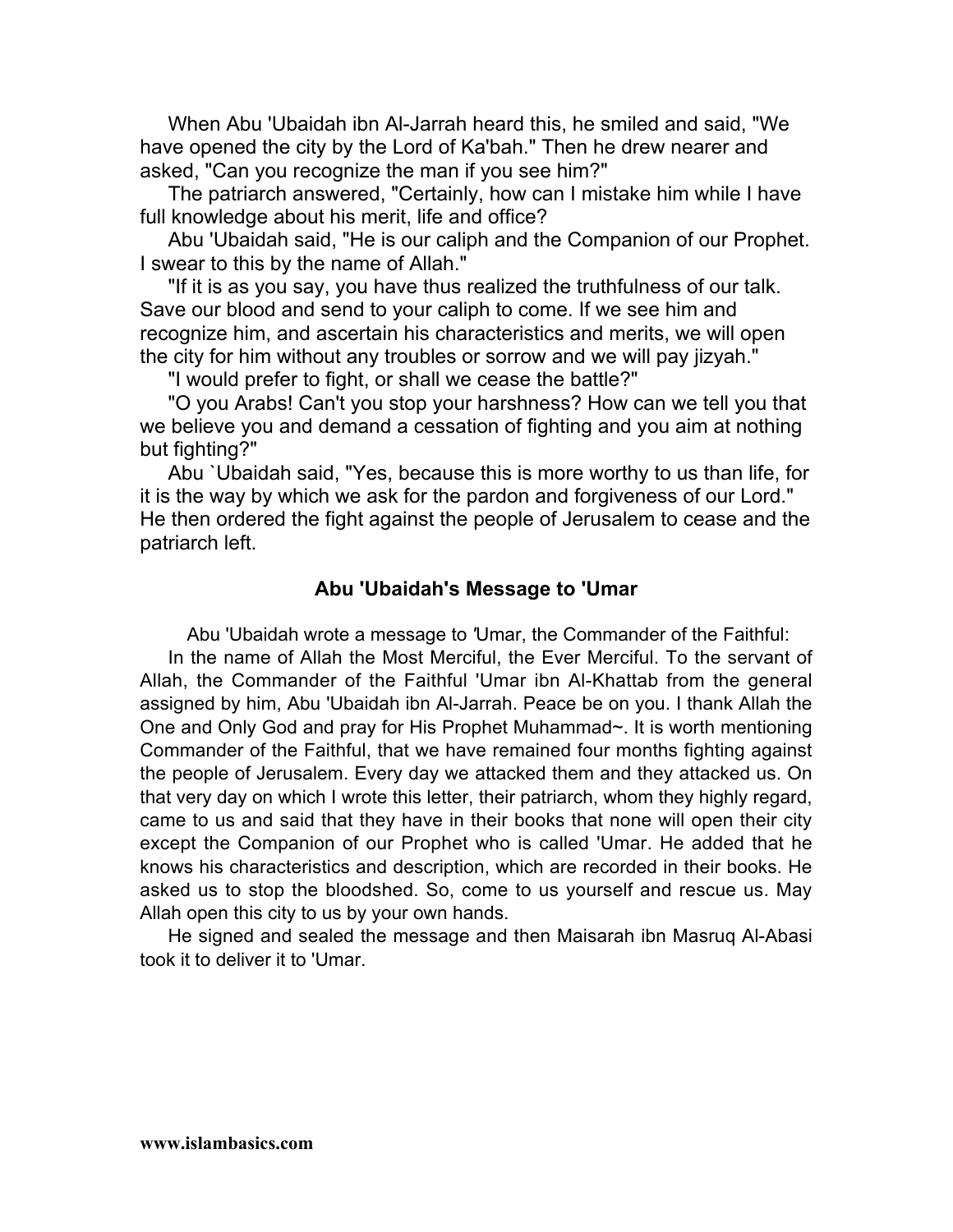## **The Caliph Consults His Companions**

When 'Umar received Abu 'Ubaidah's message, he consulted his companions. 'Uthman ibn 'Affan said, "Commander of the Faithful, do not go to Al-Sham. I suggest resuming the battle."

'Ali ibn Abi Talib held the opposite view. "Commander of the Faithful, go, and may you be accompanied by grace and blessings."

'Umar took `Ali' s advice and ordered the Muslims to march with him. 'Umar then went to the Prophet's mosque and prayed four rak'ahs*,* then he went to the Prophet's grave and greeted him and Abu Bakr. He then assigned `Ali to be his successor in Madinah.

Afterwards, 'Umar left Madinah seen off by its people. He rode a red camel, and on its back were two sacks, one containing fine flour and the other containing dates. In front of 'Umar was a waterskin and behind him a bag containing some bread.

'Umar headed towards Jerusalem. Whenever he rested somewhere, he did not leave it unless he prayed Fajr. When he finished he looked at the Muslims and said, "All praise to Allah Who dignified us through Islam and honored us through faith and distinguished us by His Prophet  $\sim$ . He the Almighty led us to guidance after error, united us on the word of piety though we had been enemies, removed any hatred from our hearts, granted us victory over our enemy, gave us sovereignty in our land, and made us brothers, loving and caring about each other. So thank Allah, you servants of Allah, for these countless blessings and manifest gifts, for Allah multiplies for those desirous who strive more for what He has and he completes His blessings on those who thank Him."

#### **'Umar Arrives at AI-Sham**

When Abu 'Ubaidah knew that 'Umar was approaching Al-Sham, he went to welcome him together with some of the Muhajirun and Ansar. When they reached 'Umar, he looked at Abu 'Ubaidah, who was dressed in his armor, with a garment made of silk and cotton and holding his bow while riding his camel. When they saw each other, they stopped their camels, dismounted and approached each other. Abu `Ubaidah stretched out his hand to sake hands with `Umar, then they embraced each other. The Muslims then came one after the other to greet 'Umar, then they all rode their camels and horses. 'Umar and Abu 'Ubaidah went ahead talking together till they reached Jerusalem. When they arrived there, 'Umar led the Muslims in the Fajr Prayer.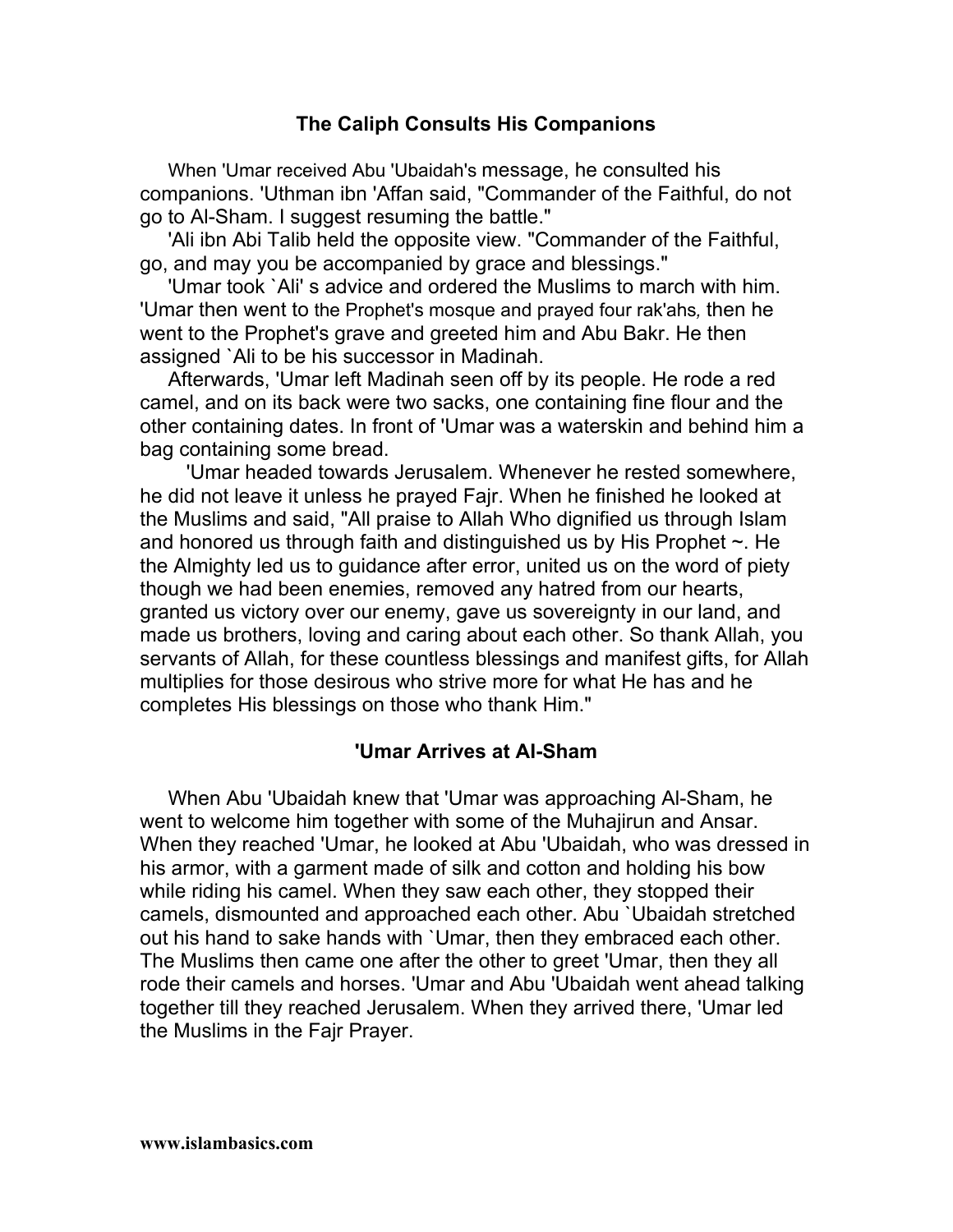## **'Umar's Humbleness and Austerity**

'Umar rode his camel wearing a garment with fourteen patches, some of which were of skin. The Muslims said to him, "Commander of the Faithful, what about riding a horse instead of your camel and wearing good white clothes instead of these patched ones?" 'Umar accepted the suggestion and wore white clothes. Zubair ibn Al-`Awwam reported: I perceived the clothes were Egyptian and were worth fifteen dirhams.

'Umar put on his shoulder a linen scarf that was neither new nor old. A gray work horse that had once belonged to the Byzantines was brought to him. When 'Umar rode it, the horse started to sway with 'Umar on its back. Seeing this, 'Umar dismounted quickly saying, "Raise me from my fall! May Allah raise you from your falls on the Day of Resurrection, for your leader was about to be ruined by the vanity and conceit that penetrated his heart. I heard Allah's Messenger say, 'He shall not enter Paradise who has pride in his heart that weighs even a speck of a dust. "(Narrated by Muslim from Ibn Mas'ud.) 'Umar then hit the horse's face and said, "May the one who taught you such vanity be a failure." Then he added, "Your white garment and the swaying horse could have ruined me."

'Umar took off the white garment and put on again his patched and shabby clothes. He then headed towards 'Aqaba to leave from there to Jerusalem.

The Commander of the Faithful 'Umar Al-Faruq encountered a group the Muslims wearing silk garments. He ordered dust to be thrown in their faces and their garments to be tom off. He then proceeded till he, reached Jerusalem. He looked at it and said, "Allahu Akbar! O Allah, let this opening be an easy one and grant us victory and sovereignty from You."

Then he went on and was met by the tribes, chiefs and others till he rested in the place where Abu 'Ubaidah had once camped. A woolen tent was pitched for him, wherein he sat on the dusty ground, then stood and prayed four rak'ahs.

#### **'Umar Goes to Meet the Patriarch**

When the Commander of the Faithful reached Jerusalem, the Muslims cried out loudly, "There is no god but Allah! Allahu Akbar!" The clamor was heard by the people of Jerusalem. The patriarch exclaimed, "What is the cause of this tumult?" He was answered, "'Umar, the Commander of the Faithful has come from Madinah to Jerusalem."

The next day, 'Umar led the Muslims in the Fajr Prayer and then said to Abu 'Ubaidah, "Proceed to the people and inform them of my arrival."

Abu `Ubaidah advanced and cried to them, "O people of this city! Our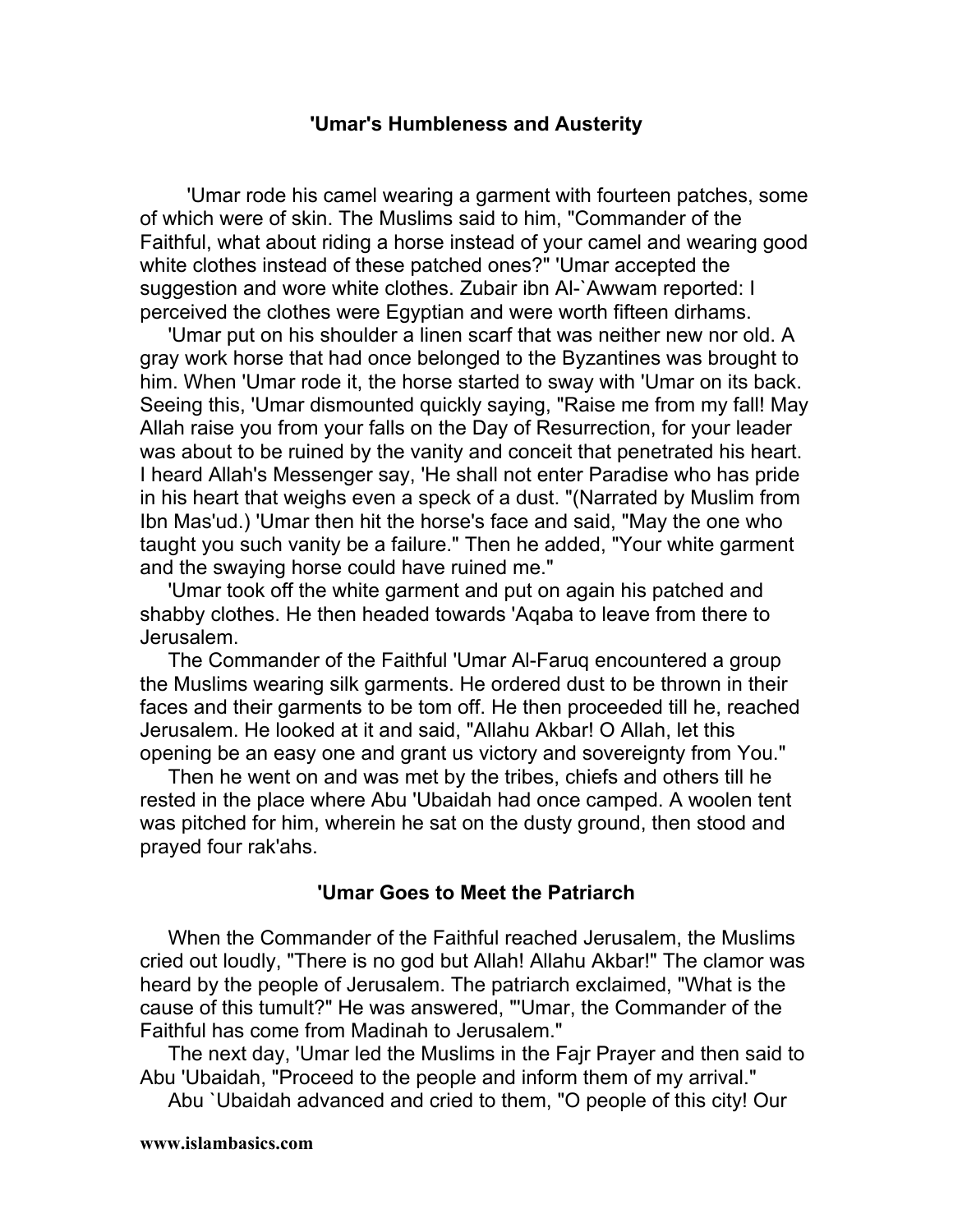leader has come, so what will you do regarding your claims?"

The patriarch left his church with a crowd, mounted the wall and looked at Abu 'Ubaidah, who said, "The Commander of the Faithful, who has no leader above him, has come." The patriarch asked to see him.

'Umar was determined to go but was stopped by his companions who said, "Commander of the Faithful, will you go alone by yourself without any arms except this patched attire? We are worried about you lest they should betray or deceive and harm you."

'Umar replied with the Qur'anic verse meaning

{Say, "Nothing will happen to us except what Allah has preordained for us, He is our Protector, in Allah let the believers put all their trust.} (Taubah 9: 51)

## **The Companion of Muhammad ibn `Abdullah**

'Umar's camel was brought to him and he mounted it dressed in his patched garment. This was due to his humbleness (May Allah be pleased with him) for he was capable of wearing the best and richest attire and to ride the best sort of horses and to be adorned with the most exclusive ornaments. However, he abstained from all this, taking as his example the honorable Prophet ~ who led to all goodness. Again we say that 'Umar had his only patched garment and he bound his head with a piece of a cotton cloth. No one accompanied him but Abu 'Ubaidah, who walked by him till 'Umar Al-Faruq approached the wall and stood by it.

The patriarch looked at him and recognized him to be the one meant, then he said to the people of Jerusalem, "Conclude an agreement and treaty with him, for truly, this is the Companion of Muhammad ibn 'Abdullah." Consequently, they opened the door and hurried towards 'Umar, asking him for an agreement of safety.

On seeing this, 'Umar praised Allah, humbled himself to Him and bowed down on the saddle of his camel as much as its hump allowed him. Then he dismounted and said to them, "Go back to your city and you will be given a treaty of security if you ask for it and agree to pay jizyah." The people returned to their city without closing its gates. 'Umar returned to his troops and spent the night among them.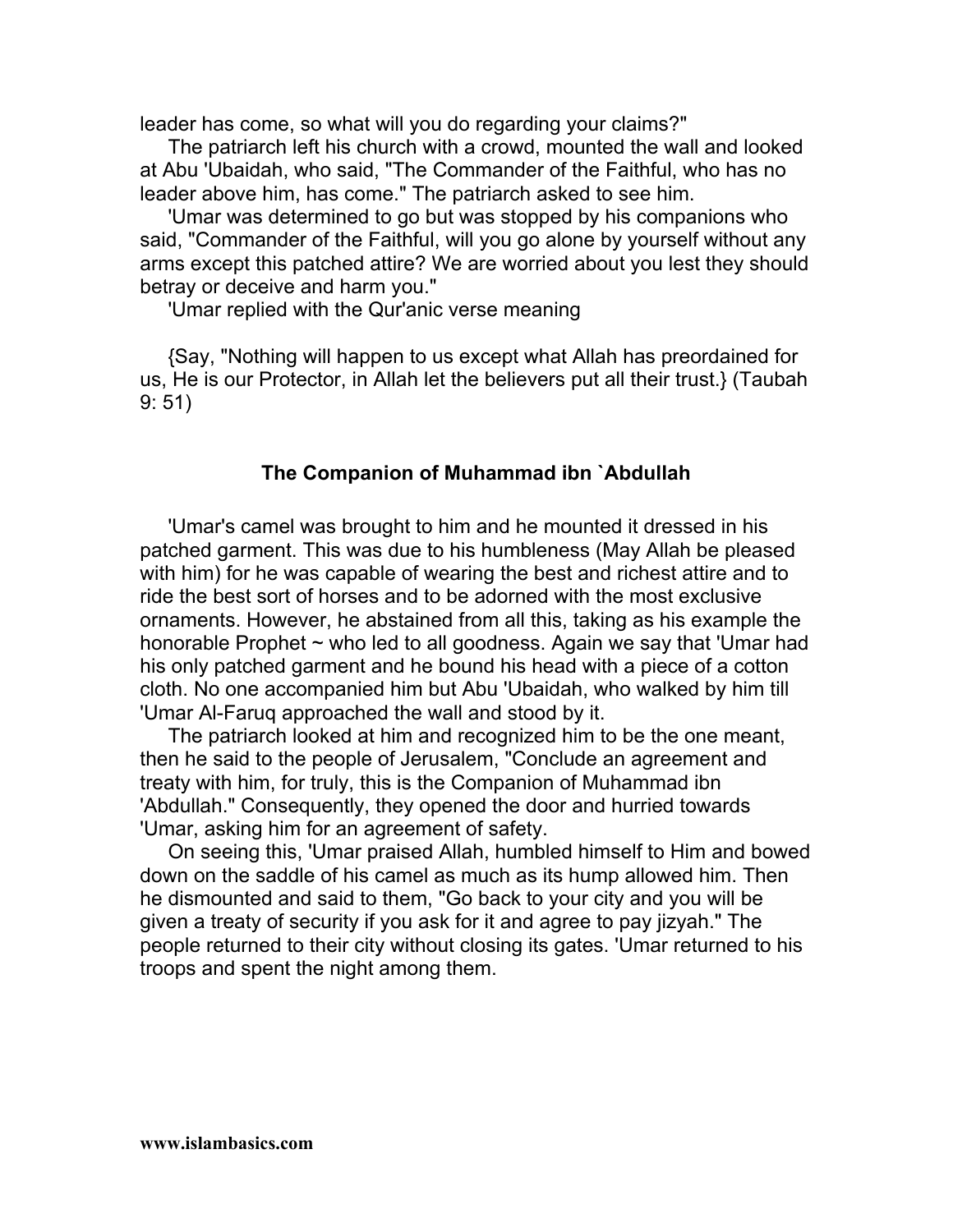## **'Umar ibn AI-Khattab in Jerusalem**

On entering Jerusalem, 'Umar said, "Here I am, Allah, at Your service!" (Narrated by Ibn Rahwih and Al-Baihaqi from `Abbad ibn `Abdullah ibn Al-Zubair)

The next day, 'Umar entered Jerusalem fearing nobody and nothing. It was Monday and he stayed in Iliya' till he prayed Jum'ah Prayers. Till Friday he designated a *mihrab* [to show the direction of the Qiblah] at the eastern side, which is the place of his mosque. He prayed with his companions the Jum'ah Prayer, and the Muslims did not take anything of the possessions of the natives. 'Umar stayed in Jerusalem for ten days.

Afterwards, he departed to Madinah, the city of Allah's Messenger ~, after having concluded a treaty with Jerusalem agreeing to pay jizyah*.* He marched with the troops that accompanied him to Jabiyah, where he stayed for some time. He divided Al-Sham into two zones. Abu 'Ubaidah was in charge of the zone from Huran to Halab and what followed it. He ordered him to advance towards Halab and to fight its people till Allah granted him victory and allowed him to open it. Palestine, Jerusalem and the coasts were under Yazid ibn Abi Sufyan.

He concluded the treaty with "The witnesses to this are Khalid ibn Al-Walid, 'Amr ibn Al-'As, 'Abdul Rahman ibn 'Auf and Mu'awiyah ibn Abi Sufyan. Registered and done in the fifteenth year of Hijrah."

Afterwards 'Umar asked Ka'b Al-Akbar, the chief Rabbi, "Where do you think I can pray?"

He answered him, "If you would take my word, pray behind the dome; thus you will have all Jerusalem in front of you."

"Umar said, "You have surpassed the Jews.

No, I will pray where the Prophet  $\sim$  prayed."

He advanced towards the Qiblah and prayed. Then he spread his garment and collected the garbage in it and the people followed him. (Narrated by Imam Ahmad in Al-Diya ' Al-Maqdisi in the selection from 'Ubaid ibn Adam.)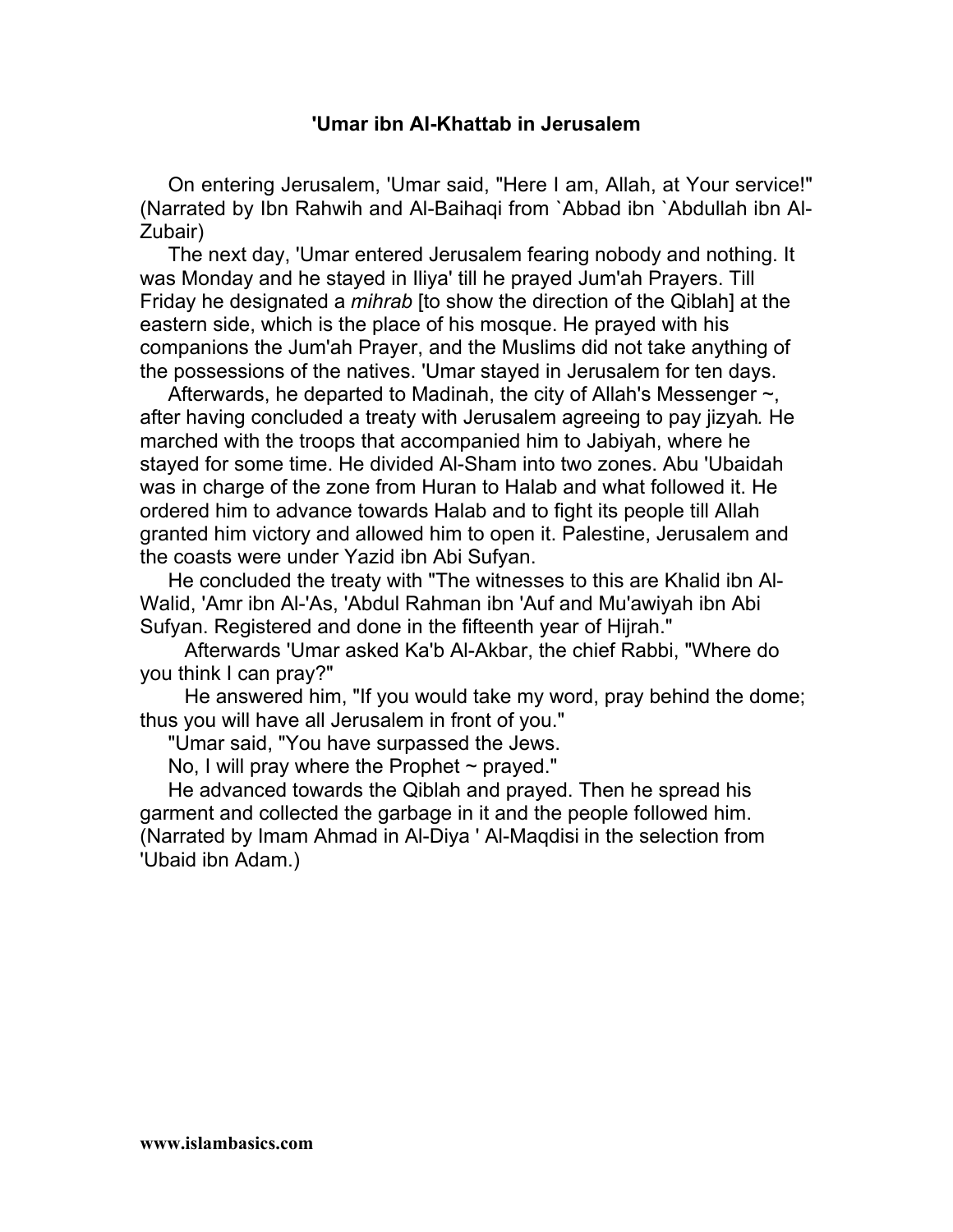# **THE OPENING OF EGYPT**

### **The Condition of Egypt under the Byzantines**

Generally speaking, Egypt suffered from severe poverty because its harvest and other products were sent to the cities of the Byzantine Empire. This was done by its rulers so that they could have the full satisfaction of the supreme sovereign, the Emperor. He was satisfied so long that the Egyptians were deprived of these blessings and harvest.

The Egyptians were ready for any kind of rebellion against the Byzantine rulers, who imposed taxes and unfair tributes in addition to forcing them to follow their doctrines and believe in a certain religion. Thus, the Egyptians were fed up and could not endure the Byzantine domination any more. Finally, some divisions took place within the Byzantine state, splitting it internally into numerous sects and parties.

#### **'Amr ibn AI-'As Asks Permission to Open Egypt**

'Amr used to go to Egypt for trade before Islam, so he knew how its people suffered from poverty and weakness. In addition, he had full knowledge of its resources and crops.

So When 'Umar came to Al-Sham to open Jerusalem, 'Amr ibn Al-'As came to him and said, "Commander of the Faithful, permit me to advance on Egypt, for if we open it, its harvest and fortunes will be a Source of power and help to the Muslims. This is because the Egyptian land is the richest land and its People are now too feeble to fight or struggle. "

On hearing this, 'Umar felt uneasy and said, "This could jeopardize the Muslims."

He said so because the Muslims had not yet established themselves in the cities that they had opened. In addition, their troops were distributed here and there in Al-Sham, Iraq, Armenia and so forth. Added to this, many of them had died of the plague of `Amwas. 'Umar was hesitant because he did not want to entangle the Muslims in a new battle when they had not recovered yet from those of Al-Sham.

However, 'Amr was persuasive and excellent in expressing himself. He mentioned that Artabun, the cunning Byzantine general, had fled to Egypt when he realized the intentions of the people of Jerusalem to reconcile with the Muslims. He added that the king was certainly mobilizing the army to resume the struggle against the Arabs. 'Amr convinced 'Umar that the public interest required the invasion of Egypt to hamper the Byzantines from mobilizing their troops.

'Amr asked his commander 'Umar, "Didn't you hear the saying of Allah's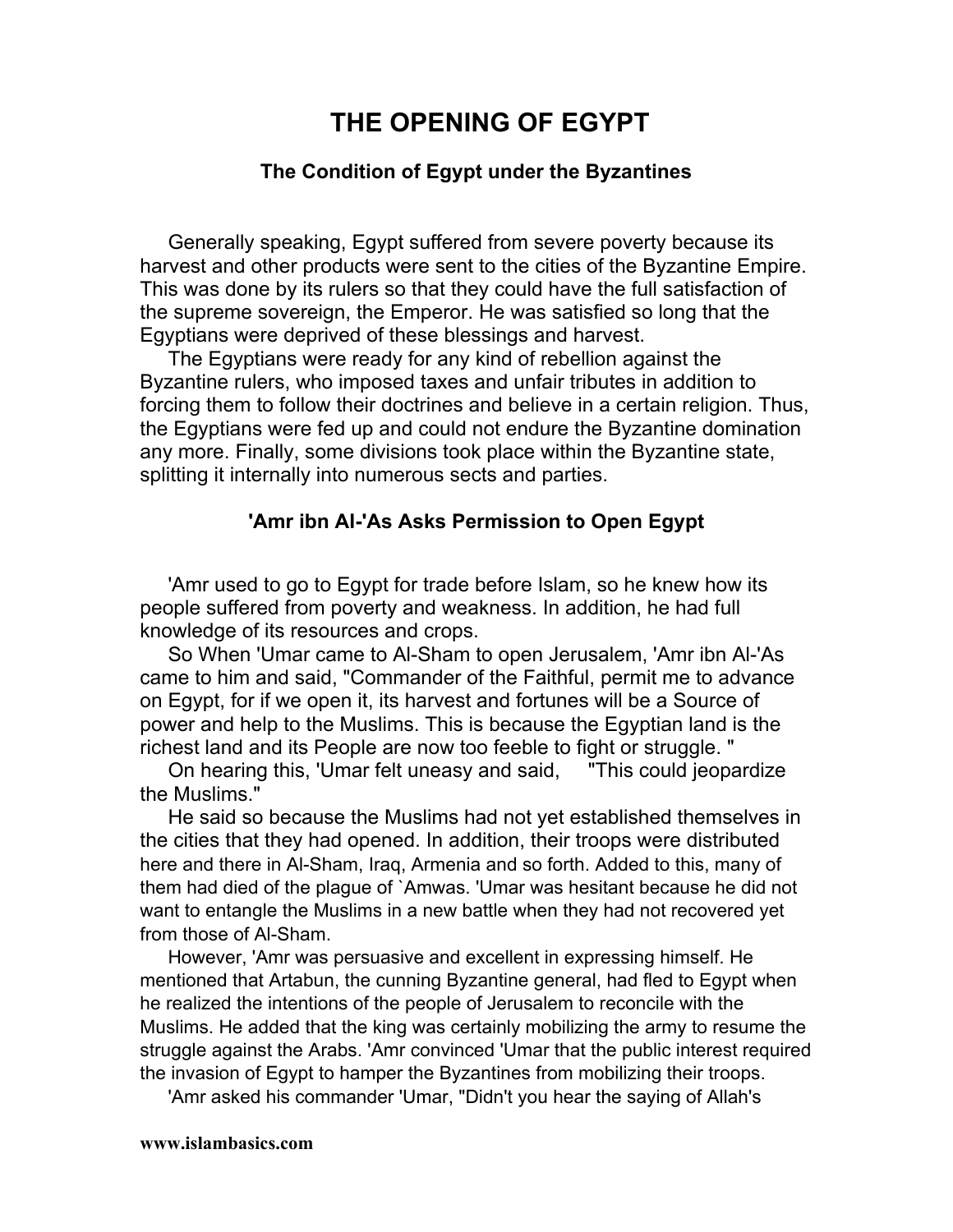Messenger in which he said, 'If Allah helps you to open Egypt, adopt many soldiers from it, for they are the best soldiers on earth. `Abu Bakr said, 'Why are they the best, Messenger of Allah?' He answered, 'because they and their wives are tightly bound to each other till the Day of Resurrection."' (Narrated by Ibn 'Abdul Hakam in Fath Misr and by Ibn 'Asakir from 'Umar.)

Abu `Abdullah `Amr ibn Al-'As kept on persuading 'Umar about the opening and planning for it. He suggested marching towards Egypt with an army of four thousand only. 'Umar assented and gave him the permission, telling him that he would send to him a final message bearing his opinion on his way to Egypt.

#### **`Amr ibn AI-'As Advances towards Egypt**

After 'Umar had approved `Amr's plan, he mustered four or five thousand soldiers, saying to him "March forth, for I have asked Allah's guidance regarding this issue. My message will reach you soon, Allah willing. If you receive a message from me in which I order you to turn away from Egypt before entering it or any of its lands, you have to obey the order and discontinue the march. If you enter it before you receive my message, go ahead and seek Allah's aid and pray to Him to grant you victory."

`Amr marched with the troops in the middle of the night and none of the Muslims discovered the departure. 'Umar had previously consulted with the senior Companions. 'Uthman ibn 'Affan saw that this was a grave issue and mentioned that `Amr was apt to be rash and audacious.

After talking with them, 'Umar was once more hesitant. He feared that his message might not reach `Amr until after he had already entered Egypt. Hence, his return would badly affect the reputation of the Arabs and of Islam. He thus wrote to him, "If you receive my message before entering Egypt, return; or else, proceed. May Allah bless you."

#### **The Shrewd 'Amr**

'Umar's message reached `Amr ibn Al-'As when he was in Rafah. Guessing that the message was an order to stop the advance, 'Amr used his wit and did not receive the message till he reached Arish.

Only then did he summon the messenger of the Commander of the Faithful, take the message and read it. Then he asked his men, "Are we now in Egypt or Palestine?"

"We are in Egypt," they replied.

'Amr continued, "So, we shall resume our plan as the commander ordered us." 'Amr opened Arish easily with no effort, for its fortresses were not strong and the guards were few.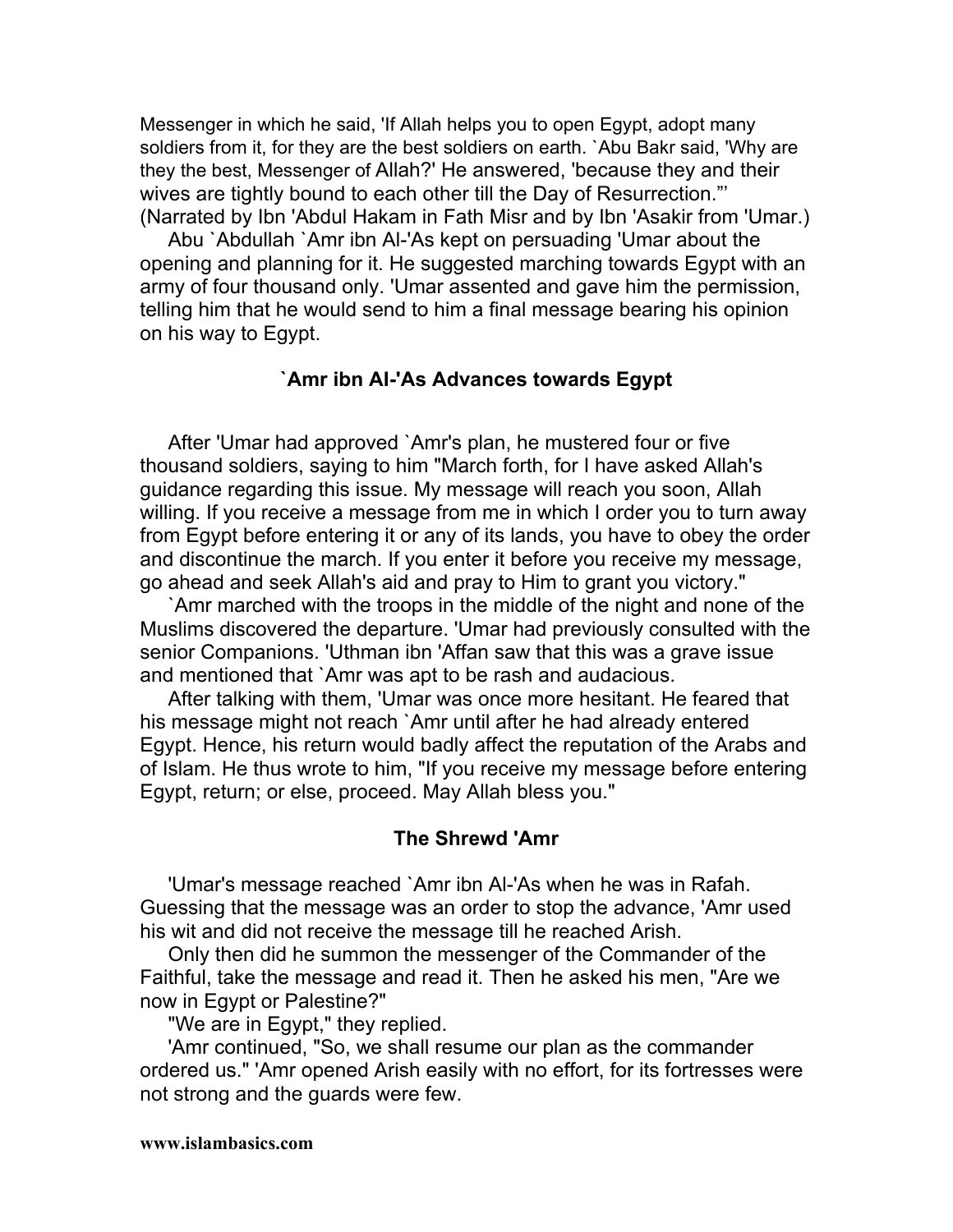## **Opening Suez (AI-Farama)**

The city of Farama was the first city where the Muslims fought with Byzantines. It was fortified, but `Amr besieged it for a month. Then the Muslims opened it by force, killing and capturing many Byzantines while the others fled. The historians Al-Maqrizi and Abul Mahasin narrated that the Christians of Farama helped the Muslims against the Byzantines in that battle.

#### **Opening Bilbis**

After Allah had granted them victory in Farama, 'Amr ibn Al-'As advanced to Sanhur and Tanis, then Bilbis, which was a fortified city in which the Byzantines posted an immerse army under the command of the Byzantine general Artabun, who previously had been the general of Jerusalem.

'Amr sent to the commander, telling him to choose between Islam, jizyah or war. He gave him a respite of four days to send his reply. However, the cunning Byzantine chose betrayal and conspiracy over forwardness and honesty. On the second day of the respite, he took the Muslims by surprise, but Allah the Almighty granted victory to His servants, who succeeded in killing a thousand and capturing three thousand. Among the captives was the daughter of Al-Muqauqis, who ruled Egypt under the orders of Heraclius. 'Amr returned her to her father unharmed and dignified. Al-Muqauqis highly regarded this action of `Amr.

The city of Bilbis remained under siege for a month till the Muslims opened it and the Byzantines were badly defeated.

#### **The Battle of 'Ain Shams**

'Umar ibn Al-Khattab sent reinforcements of more than eight thousand men, thus increasing the Muslims in might and main. 'Amr camped with his army at `Ain Shams with the target of dragging the Byzantines away from their forts to the open. He split his troops into three divisions.

One division camped at `Ain Shams under his leadership. Another was at Umm Danin, and the third was in the hills facing the castle under the leadership of Kharjah ibn Hudhafah. Thus, the Byzantine army was surrounded by two divisions of the Muslims -a plot that they were ignorant of in order for the third to swoop down on them when the orders were issued.

#### **www.islambasics.com**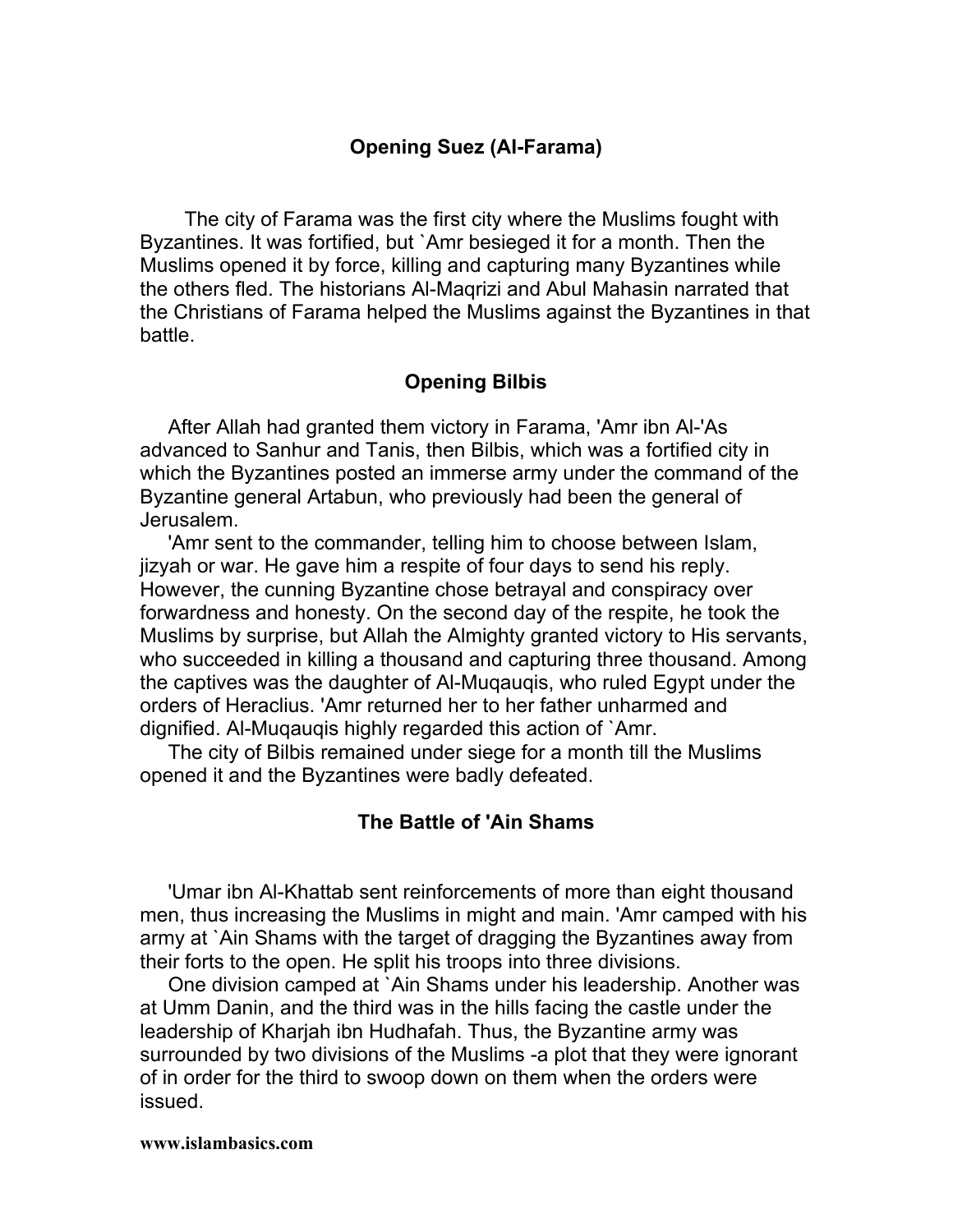The Byzantine army had more than twenty thousand soldiers under their general, Theodore. The leaders of the cavalry were Teodisius and Anastasius. Theodore marched with his cavalrymen and infantry towards the Muslim army.

The two armies confronted each other in the location of 'Abassiyah midway between `Ain Shams and Umm Danin. They fought hard, for each army sought to conclude the battle in its favor.

While the battle was proceeding desperately, the third division of the Muslim army led; by Kharjah ibn Hudhafah, which had been lying in wait behind the hills, attacked. They pounced on the rear of the Byzantine army like a raging storm.

The enemy was thus hemmed in on both sides. They were confused, distracted and terrified. They fled to Umm Danin but were assaulted by the Muslims camping there, so they were stunned at the surprise. Some Byzantines sought refuge in the castle by land while others fled by boats to the fort of Babylon, but many of them were killed. The Muslims took hold of Umm Danin again and killed all of its guards except for three hundred who succeeded in escaping to the fort of Babylon.

#### **From `Ain Shams to Fustat**

Some guards of Umm Danin fled by boats till they reached Niqius, a town between Fustat and Alexandria. The Muslims seized the riverbanks to the north and south of the fort and moved their camp from `Ain Shams to Fustat.

When the tidings of the Muslim victory reached the Byzantines, the Byzantine army evacuated Fayum at night and marched towards Abwat, from which they fled by boats to Kariun without telling the people of Abwat that they had abandoned Fayum to their enemies, the Muslims.

When `Amr knew this, he sent an army to occupy Fayum and Abwat. The battle of `Ain Shams lasted for fifteen days till Fayum was opened. This was in the year 19 A.H.

#### **Opening the Fort of Babylon**

Al-Muqauqis, the patriarch and ruler of Egypt under Emperor Heraclius, and the general of his army, Theodore, sat in the fort of Babylon, which was called the Palace of Candles because at the beginning of every month, many candles were lit in it. When the sun penetrated one of the towers, candles were lit that night on the top of the castle so that people would know that the sun had moved from that tower to another one. This fort and castle lay opposite the city of Manf, which was the residence of Al-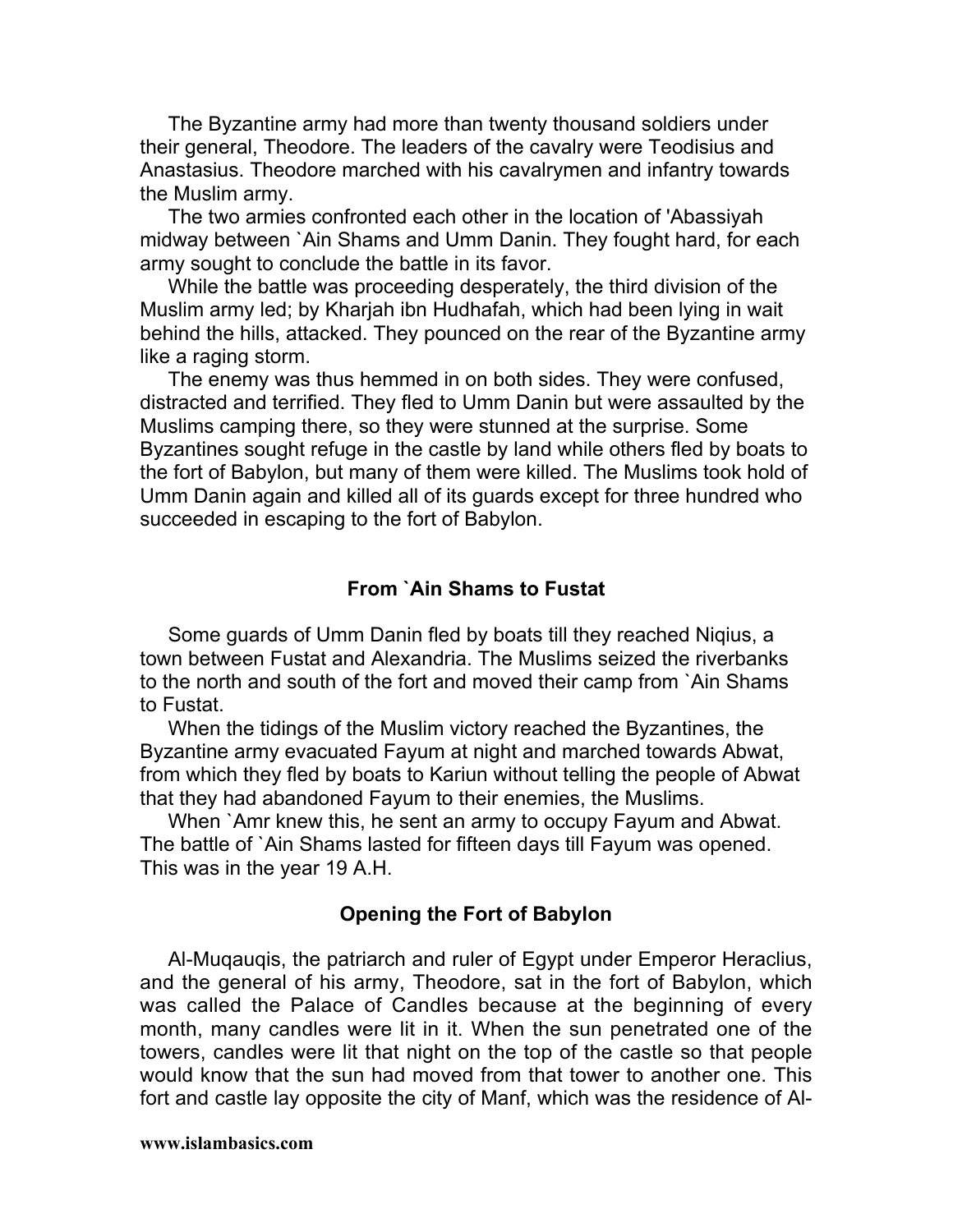Muqauqis overlooking the Nile and facing the island of Rudah. Manf was a fortified city that was hard to defeat because it was near the capital. The Byzantines stayed in it for a long time accompanied by the distinguished army.

'Amr ibn Al-'As and his troops camped in front of the fortress and besieged it for seven months. During the siege, Al-Muqauqis sent his messengers to 'Amr asking for a reconciliation. 'Amr gave him the choice of Islam, jizyah or fighting. Al-Muqauqis chose to pay jizyah and wrote to Heraclius asking for his permission. Heraclius, however, objected and was furious with him and rebuked him severely. After that, he summoned him to Constantinople, then banished him.

'Amr ibn Al-'As then wrote to 'Umar ibn Al-Khattab telling him that Allah the Almighty had granted them victory and opened Egypt for them. He told him as well that he reached Fayum and Abwat. He also asked for reinforcements because he concluded that the remaining army was not sufficient.

'Umar reinforced him with four thousand men. At the head of each thousand was a man who was equal to a thousand by himself. These four vigorous men were Al-Zubair ibn Al-'Awwam, Al-Miqdad ibn *'*Amr*,* 'Ubadah ibn Al-Samit and Muslimah ibn Mukhlid. In his message to *'*Amr*,* 'Umar said, "You had better know that you have twelve thousand soldiers and these twelve thousand will not be defeated because of their small number."

When the opening of Fort Babylon was slow, Al-Zubair ibn Al-'Awwam said, "I sacrifice my soul to Allah and I hope this may help the Muslims."

'Amr ibn Al-'As was besieging the fort of Babylon. Then one night they climbed its walls and fought with its soldiers in a difficult encounter. The first to climb was Al-Zubair ibn Al-'Awwam. He placed a ladder on the side facing Suq Al-Hamam, then climbed and ordered the Muslims to storm into the fort when they heard him cry, "Allahu Akbar!" and saw him holding his sword. Hearing his exclamation of "Allahu Akbar", the Muslims repeated after him from outside the fort. The Byzantines inside were certain by these voices that the Muslims had already broken into the fort, so they fled. Thus, Al-Zubair, the disciple of Allah's Prophet, entered with his companions and opened the gates. The Muslims at once rushed in and opened it by force.

However, 'Amr made an agreement with them that they would depart from the fort within three days. The Byzantines had to go to the Nile carrying enough food that could last with them for some days. The fort and the arms and weapons it contained were the gain of the Muslims. Afterwards, 'Amr demolished the towers and walls of the fortress.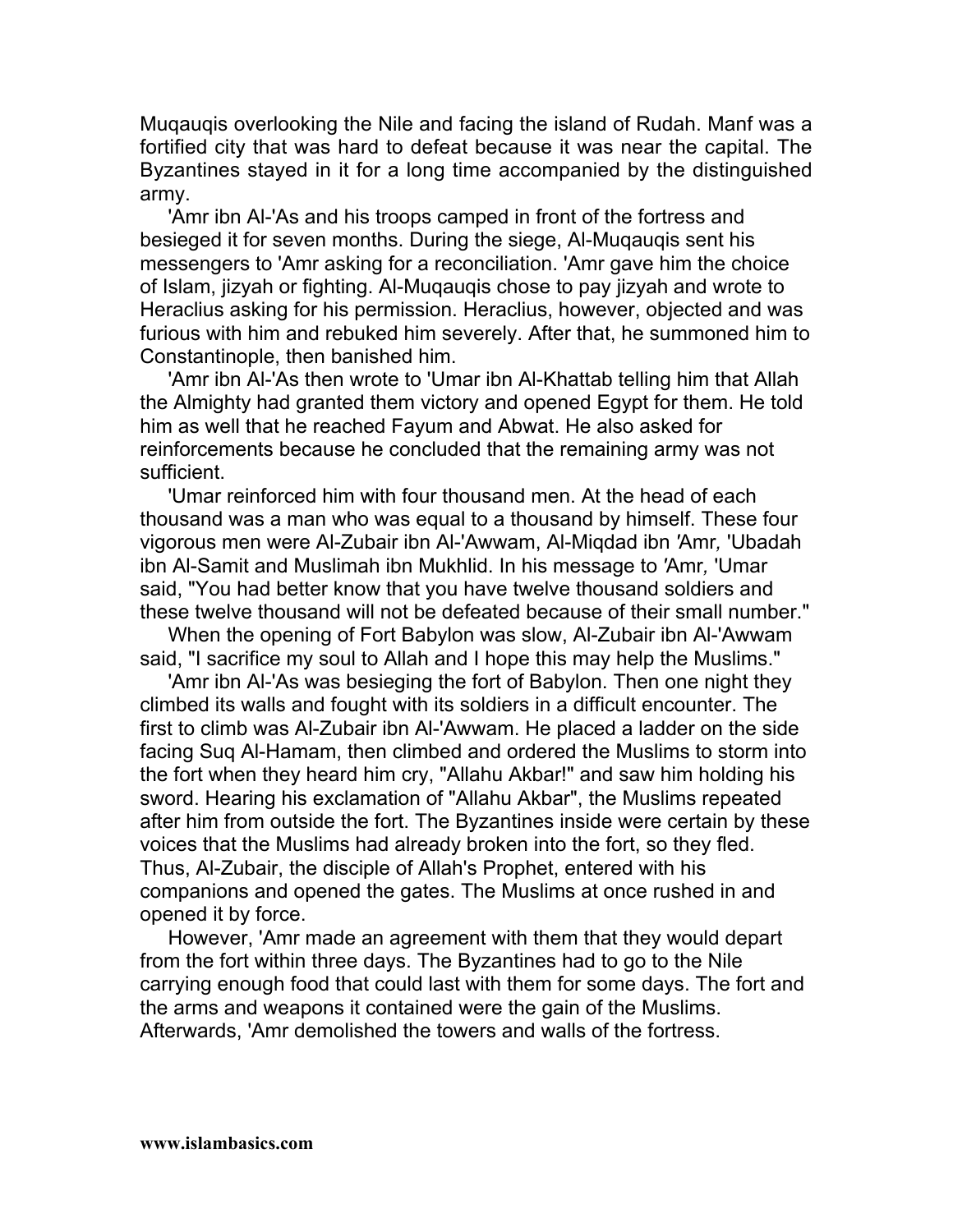# **THE OPENING OF ALEXANDRIA**

#### **`Amr ibn AI-'As Advances to Alexandria**

'Amr ordered his army to march towards Alexandria. Thus they would pass by Niqius, a city on the branch of the Nile called Rashid. It had enjoyed fame since the time of the Pharaohs for its strategic importance.

'Amr determined to proceed with the army via the western branch of the Nile or the desert to prevent the troops from facing any obstacle that would hinder their progress. Besides, the eastern bank of the Nile was full of canals in the delta.

Meanwhile the Byzantine general, Theodore, had put the army that was in Niqius under the command of Domentianus, who had a large fleet of ships arranged to defend this city.

When the Muslims drew near, this commander fled in fear by boat to Alexandria. It was said that he was feeble and cowardly. When the guards realized that their commander Domentianus had betrayed them, the soldiers of Niqius dropped their weapons and rushed into the river terrified, aiming to reach the boats. None of them thought of anything but to save his own soul and flee to his home. At that time, the Muslims had no choice but to attack them, killing and injuring. They thus succeeded in entering Niqius smoothly without strong confrontation. 'Amr stayed in Niqius for some days.

Before resuming the march to Alexandria, `Amr sent a company led by Shuraik ibn Sumai to pursue the Byzantines. 'Amr then proceeded with his troops till they reached Dilinjat, from which he moved with his army northward to Damanhour. He encountered the Byzantines in Sultais, which was six miles south of Damanhour. The Muslims attacked the Byzantines severely, and they fought till the enemy fled, allowing `Amr to get hold of Damanhour easily.

## **Seizing Kariun**

Again the two armies encountered each other in a severe battle that lasted for not less than ten days in Kariun. 'Abdullah ibn 'Amr ibn Al-'As was in the van of the army, carrying their standard, and was badly injured.

Kariun was the last in a chain of forts that lay between Babylon and Alexandria. Although the Byzantines had fortified it, it was less in might and arms than the two forts of Babylon and Niqius, but in spite of this, the battle against it was one of the hardest that the Muslims had. This was due to the reinforcements that reached the Byzantines from Constantinople,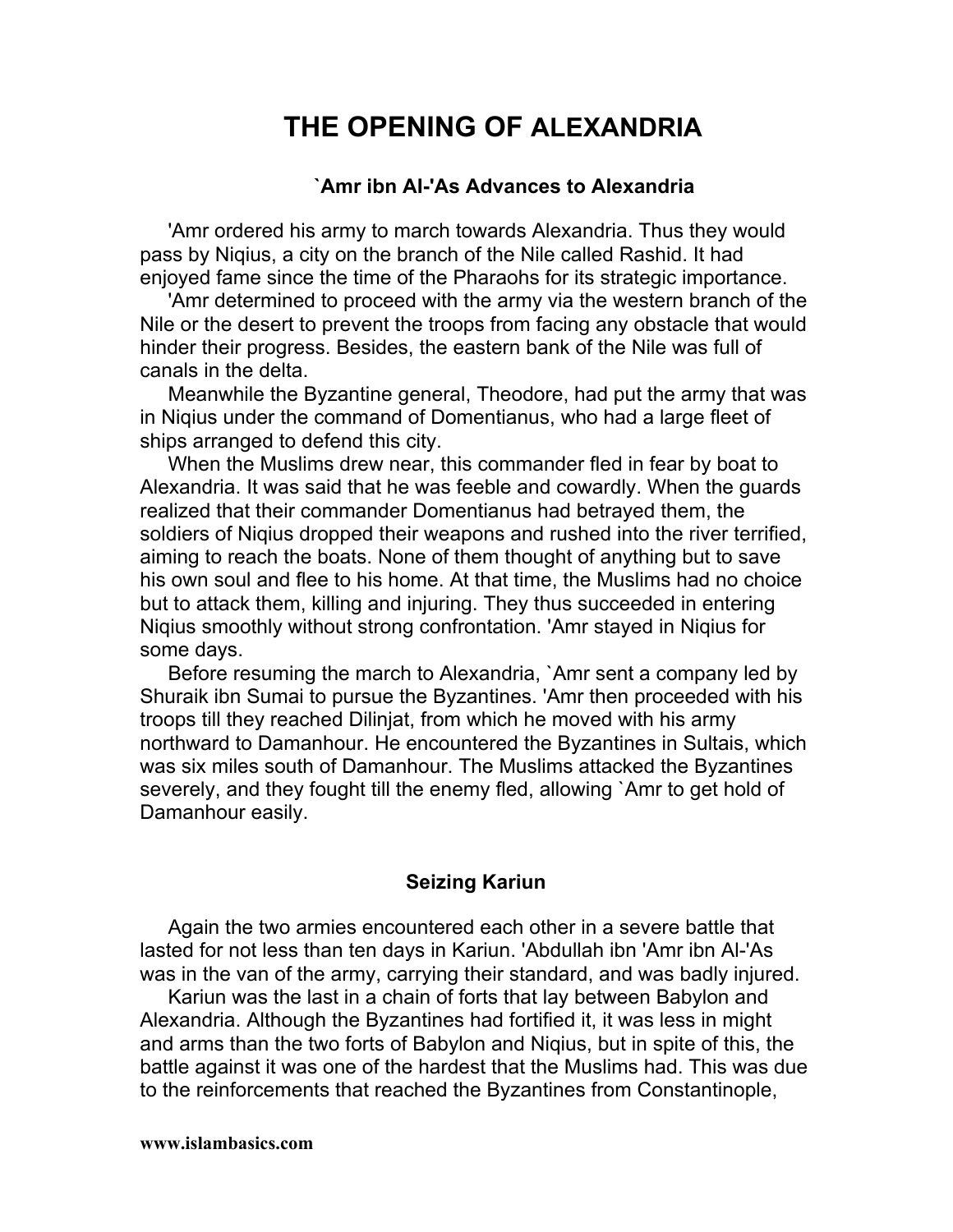which were led by Theodore himself.

Then, 'Amr led the Muslims, in the Prayer of Fear. Fortunately, the Muslims were victorious, and `Amr seized the city and fort and expelled the Byzantines from Kariun after a great number of Muslims and Byzantines were killed.

#### **The Way to Alexandria**

After they had seized Kariun, the way to Alexandria became easy, so 'Amr ordered his troops to have some rest to relieve the toil that they had suffered from in the Battle of Kariun.

Later, they resumed the march to Alexandria, advancing from the southeast. The city had fifty thousand soldiers and its walls were fortified. The Byzantines also had a large fleet of ships, but the Muslims had not a single one. In addition, they lacked the powerful weapons needed to wreck the fortified wall of Alexandria. The Egyptian Copts helped the Muslims to get aid, but they did not join them in fighting the Byzantines.

The fighting broke out between the Muslims and the Byzantines and the Muslims stormed into the fort of Alexandria. Thus the severe fighting moved into the fort itself. However, the Byzantines struggled with all their might till they forced the Muslims out of the fort.

#### **`Amr Captured by the Byzantines**

No Muslims remained inside the fort except four men who became separated in the fort and were locked inside. One of them was `Amr ibn Al- 'As and another was Muslimah ibn Mukhlid. The Byzantines hemmed them in and prevented them from following the rest, but they were ignorant of their names or rank among the Muslims.

When `Amr -who was known for his cunning -and his companions realized this, they sought refuge in a vault in the baths of the fort. They entered it and locked themselves in. One of the Byzantines was ordered to speak to them in Arabic, so he said, "You have become our captives in our hands, so surrender and do not imperil your lives." When `Amr and his group refused, the Byzantine said, "Your colleagues have captured some of us, so we will make an agreement with you to let you go in exchange for our men and we will not kill you."

'Amr refused this demand as well and with such stubbornness that the Byzantine said, "Do you accept a decisive solution?"

They asked, "What is it?"

"A duel between one of our men and one of yours. If our man defeats yours, you will be our captives and will deliver yourselves. If your man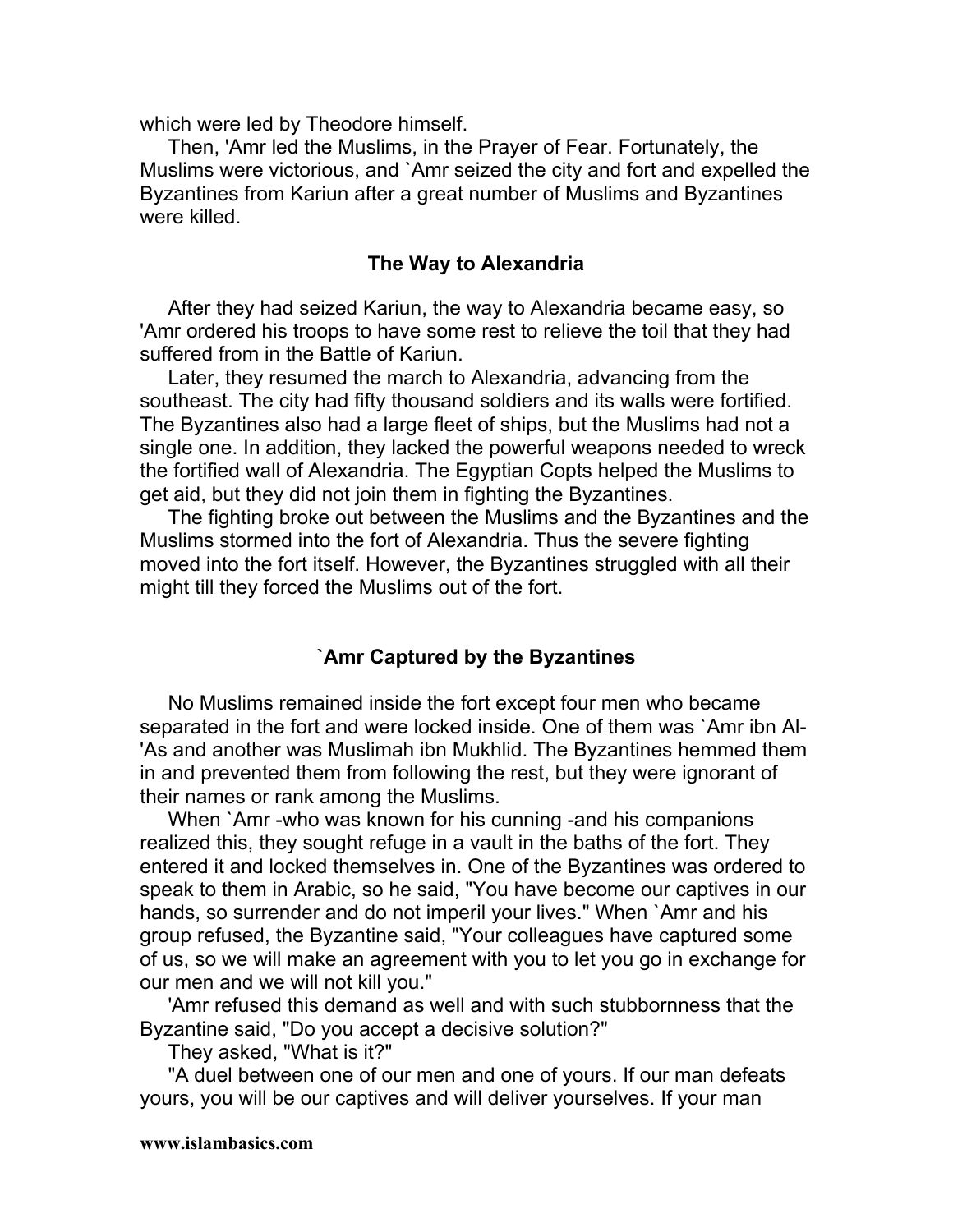defeats ours, we will give you your freedom and let you go to your colleagues."

The two parties accepted this and made an agreement.

The next day, a Byzantine man who was known to be tough and strong advanced saying, "Let one of you confront our man."

'Amr wanted to go, but Muslimah ibn Mukhlid refused saying, "You're the general and the army's basis is bound to you, and their hearts cling to you and are assured by your safety. If you're slain, it'll be a disaster for all of us. Stay where you are and I'll take your place, Allah willing."

`Amr said, "Go ahead, for perhaps Allah will grant you victory."

Muslimah fought fiercely with the Byzantine for an hour, then Allah granted him victory and the Byzantine was killed. 'Amr and his group exclaimed, "Allahu Akbar!"

The Byzantines fulfilled their promise and opened the gates for them, still ignorant of their identities. If they had known that among their captives was `Amr, the commander of the opposing army, they would certainly have acted differently. Later, when they were told of that fact, they regretted after it was too late and blamed themselves for their reaction. Thus, Alexandria was opened by the hands of `Amr ibn Al-'As.

## **Mu'awiyah, the Bearer of Good News**

`Amr ibn Al-'As, the one who liberated Egypt from the Byzantines, sent Mu'awiyah ibn Khadij to 'Umar ibn Al-Khattab with the good news of the great triumph and blessed opening.

Mu'awiyah said to 'Amr, "Abu `Abdullah, won't you send a written message with me?"

`Amr answered, "What is the importance of a letter? Aren't you, an Arab man, able to deliver the message, especially that you were present and witnessed events?"

Mu'awiyah ibn Khadij reached Madinah at noon. He dismounted his camel by the door of the mosque. While he was sitting, a maid came out of the house of the Commander of the Faithful, 'Umar, and saw him pale and weary after a long journey.

She approached and asked, "Who are you?"

"I am Mu'awiyah ibn Khadij, the messenger of `Amr ibn Al-'As to 'Umar, the Commander of the Faithful."

She left him, then came back walking hurriedly so that he heard the rustle of her dress on her legs. She approached him and said, "Stand up and answer the Commander of the Faithful, for he has called for you."

Mu'awiyah followed her. When he entered, he found 'Umar putting on his garment with one hand and fastening his clothes with the other. He

#### **www.islambasics.com**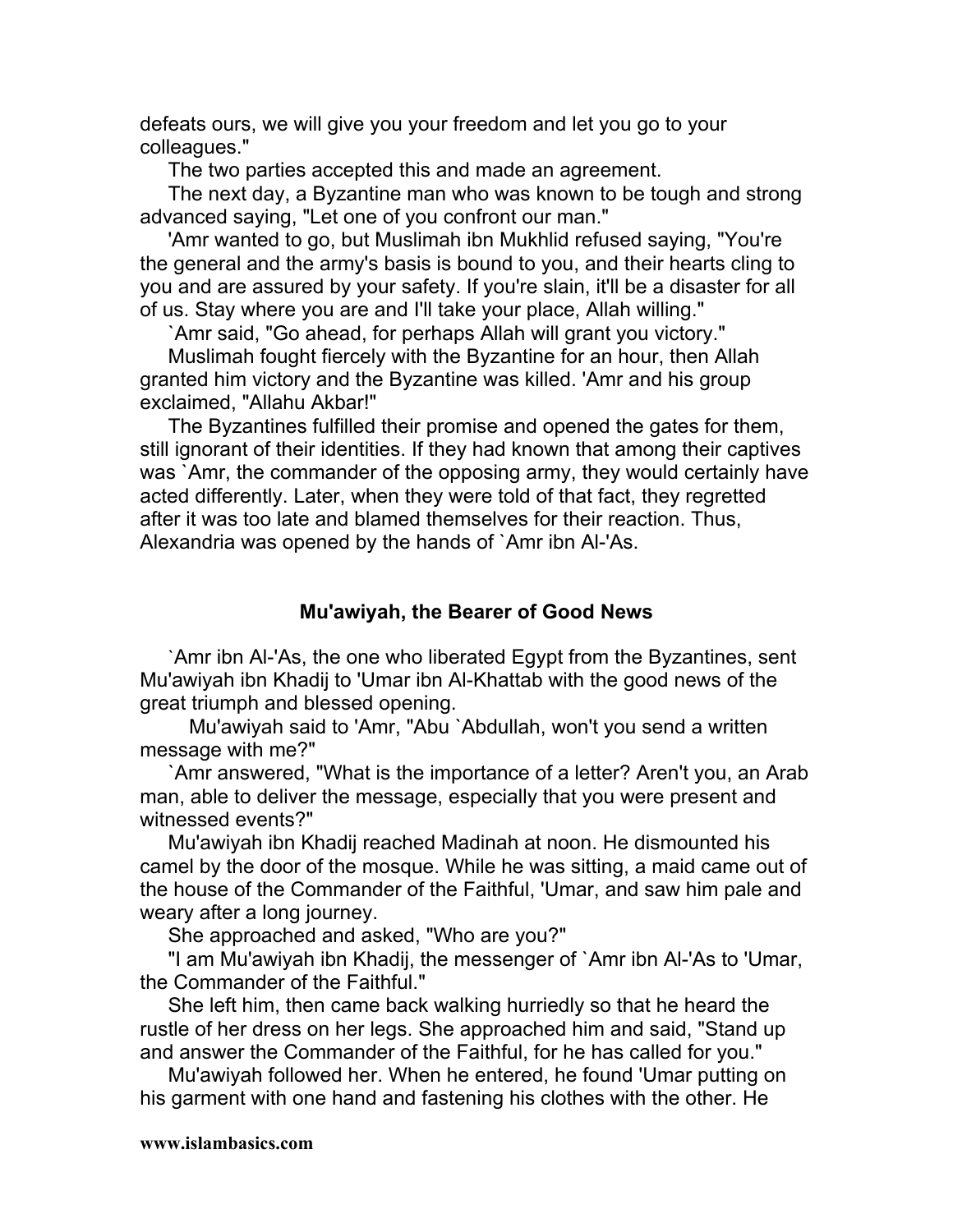asked Mu'awiyah, "What's the news?"

He replied, "Commander of the Faithful, Allah has granted us the opening of Alexandria."

'Umar went with Mu'awiyah to the mosque and said to the muezzin, "Call the people to gather to prayers."

The Muslims gathered, then 'Umar said to Mu'awiyah, "Stand and inform your fellows." Mu'awiyah stood and informed them about the opening of Alexandria.

'Umar then performed the prayers, went into his house, directed himself towards the Qiblah, prayed to Allah and supplicated to Him. He then sat down and asked the maid if there was any food. She brought some bread and oil.

'Umar said, "Eat."

Mu'awiyah ate small quantities because he was shy and embarrassed. 'Umar said, "The traveler likes food. If I could eat, I would have eaten with you."

Mu'awiyah ate, still embarrassed. Then 'Umar called for his maid and asked if there were any dates. She brought a plate of dates, and 'Umar told Mu'awiyah to eat. Again he did so shyly.

'Umar asked him, "What did you say, Mu'awiyah, when you came to the mosque?"

"I thought that the Commander of the Faithful was taking a nap."

"What a bad guess and saying. If I slept during the day I would harm my subjects and if I slept during the night I would harm myself. How can I sleep then, Mu'awiyah, for these two reasons?"

# **`Amr Thinks of Taking Alexandria as His Capital**

`Amr wanted to have Alexandria as the seat of government, but 'Umar did not consent to this and wrote to him, "Do not let the Muslims be in a place that separates them from me by a sea or a river."

`Amr asked his companions, "Where shall we reside?"

They replied, "Let us return to Fustat."

So they returned to Fustat (within present day Cairo). He then wrote to 'Umar, "I have opened a city, which I cannot describe except by saying that I captured four thousand baths and forty thousand Jews who pay jizyah."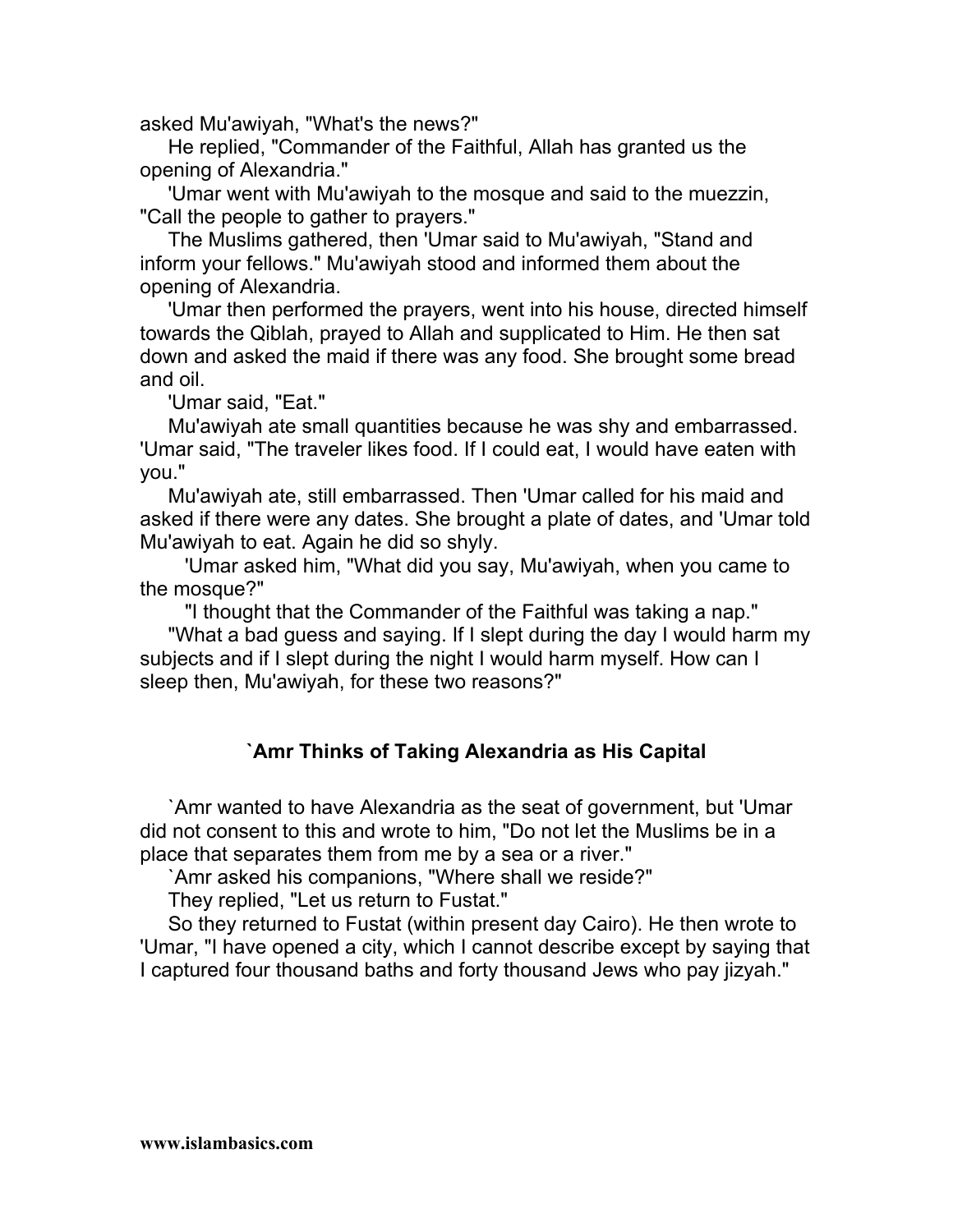## **Opening Dumiyat**

'Amr ibn Al-'As sent the Companion Al-Miqdad ibn Al-Aswad in a company to fight Al-Hamuk, one of the uncles of Al-Muqauqis, who had mobilized troops in Dumiyat to fight the Muslims.

The two armies clashed and the son of Al-Hamuk was killed.

Al-Hamuk asked for the advice of his council. One of them suggested making an agreement with the Muslims. Al-Hamuk was angry with him, rejected his advice and killed him, it was said. Al-Hamuk had an impious and disloyal son called Shata who lived in a house near the walls of the city. He went out at night and directed the Muslims to the weak spots of the city, and thus the Muslims seized it.

Al-Hamuk was ready to fight, but he did not realize the situation until the Muslims were on the walls crying, "Allahu Akbar!" When his son Shata saw the Muslims on the walls of Dumiyat, he and some of his fellows joined them. Realizing the betrayal of his own son, Al-Hamuk was shocked and too feeble to confront him, so he asked for reconciliation from Miqdad, and the Muslims seized Dumiyat. Miqdad was left in charge of it and sent the good news to 'Amr.

Shata, after embracing Islam, went to Burulis, Dumirah and Ashmun, where he mustered the people and brought them as reinforcements to the Muslims. He marched with them to open Tunis and fought hard till he was killed as a martyr. His body was carried to and buried outside Dumiyat.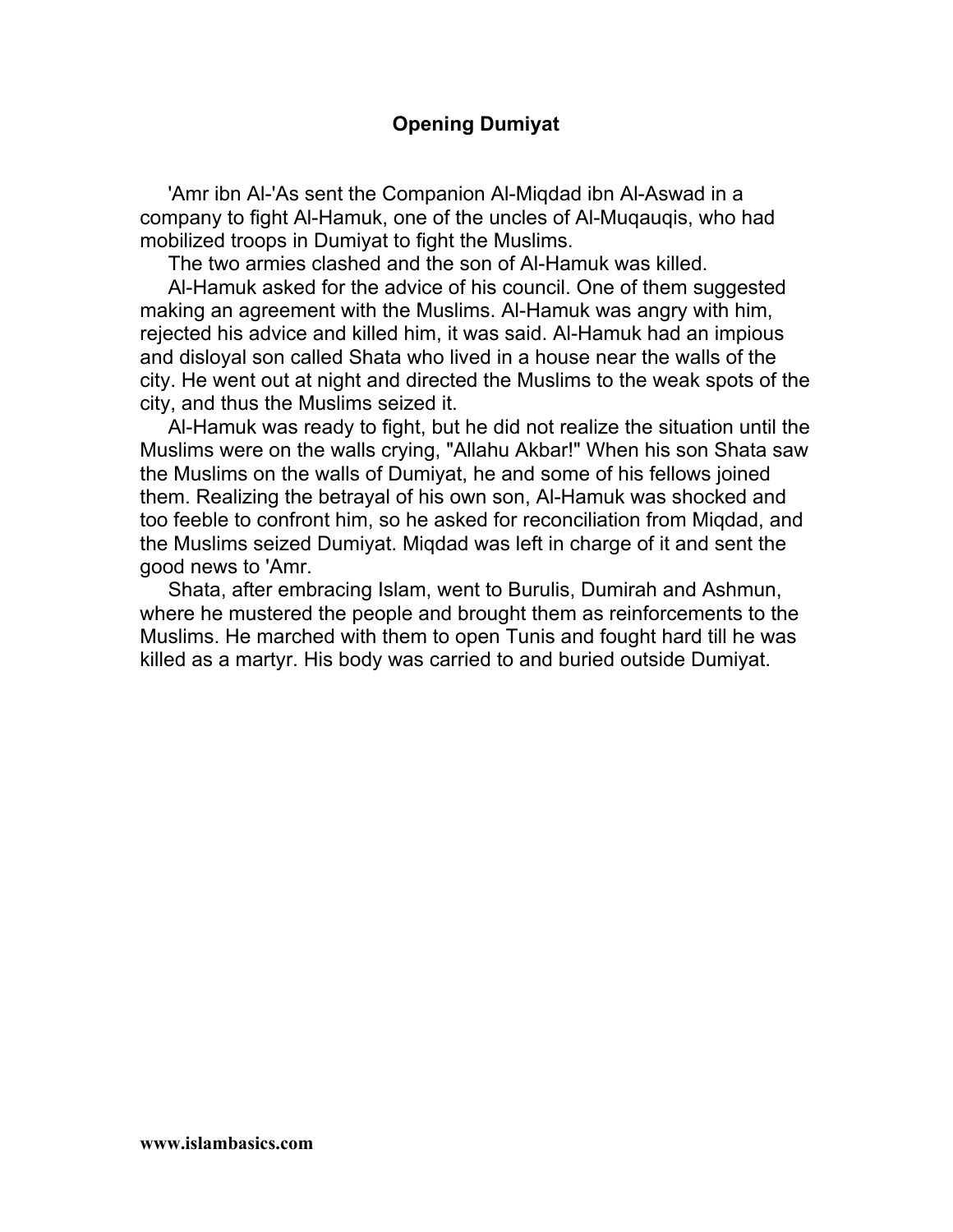# **THE OPENING OF PERSIA**

## **The Reasons behind the Opening**

Al-'Ala' ibn Hadrami was a Companion of the Prophet whom the Prophet  $\sim$  appointed to govern Bahrain. When the Prophet  $\sim$  died, Al-`Ala' was still the governor of Bahrain, and the first caliph, Abu Bakr, approved of this, as did 'Umar after him. AI-' Ala' was known for his military strategies in the battles against the apostates.

This Companion then wanted to compete with Sa'd ibn Abi Waqqas and accomplish a distinguished deed, especially after Sa'd's great victories in Al-Qadisiyah. So he talked to 'Umar ibn Al-Khattab about opening some parts of Persia through Bahrain. 'Umar objected to the idea because he was worried and anxious about the Muslims. However, Al-'Ala' disobeyed his caliph, underestimating the consequences thereof. He called on the people of Bahrain, urging them to fight Persia. They hastened to him and presented themselves. He divided them into groups, then sent them by ship to Persia without the permission of his commander. 'Umar did not give permission .to anyone to raid by sea. Yet, these troops crossed the sea to Persia and went to Istukhur, a city that held the treasures of the Persian kings before Islam. It lay on a rocky hill near the Bandamir River. There, the Persians confronted them and blocked them from reaching their ships. Realizing this, the Muslims fought desperately and defeated them, yet their ships were sunk. They headed to Basra but had no means of returning by sea, and this was what 'Umar had feared. Later, the Muslims found Shahrak before them. He took them unawares and blocked their way, so they camped in their places and refrained from fighting.

When this bad news reached 'Umar and he knew of Al-'Ala's rash act that jeopardized his army, he was furious and discharged him and threatened to punish him. He ordered Sa'd ibn Abi Waqqas to be his commander and ordered AI, Ala' to follow Sa'd.

'Umar wrote to 'Utbah ibn Ghazwan, the governor of Basra, to send some troops to save the army that Al-'Ala' had wrongly sent to Persia. 'Utbah at once mobilized twelve thousand soldiers under the command of Abu Sabrah ibn Abi Rahm. He marched with his army till he reached Shahrak, who was surrounding the army of Bahrain. They fought and defeated him thoroughly, thus saving their Muslim brothers. Then they returned to Basra and the people of Bahrain returned home through Basra.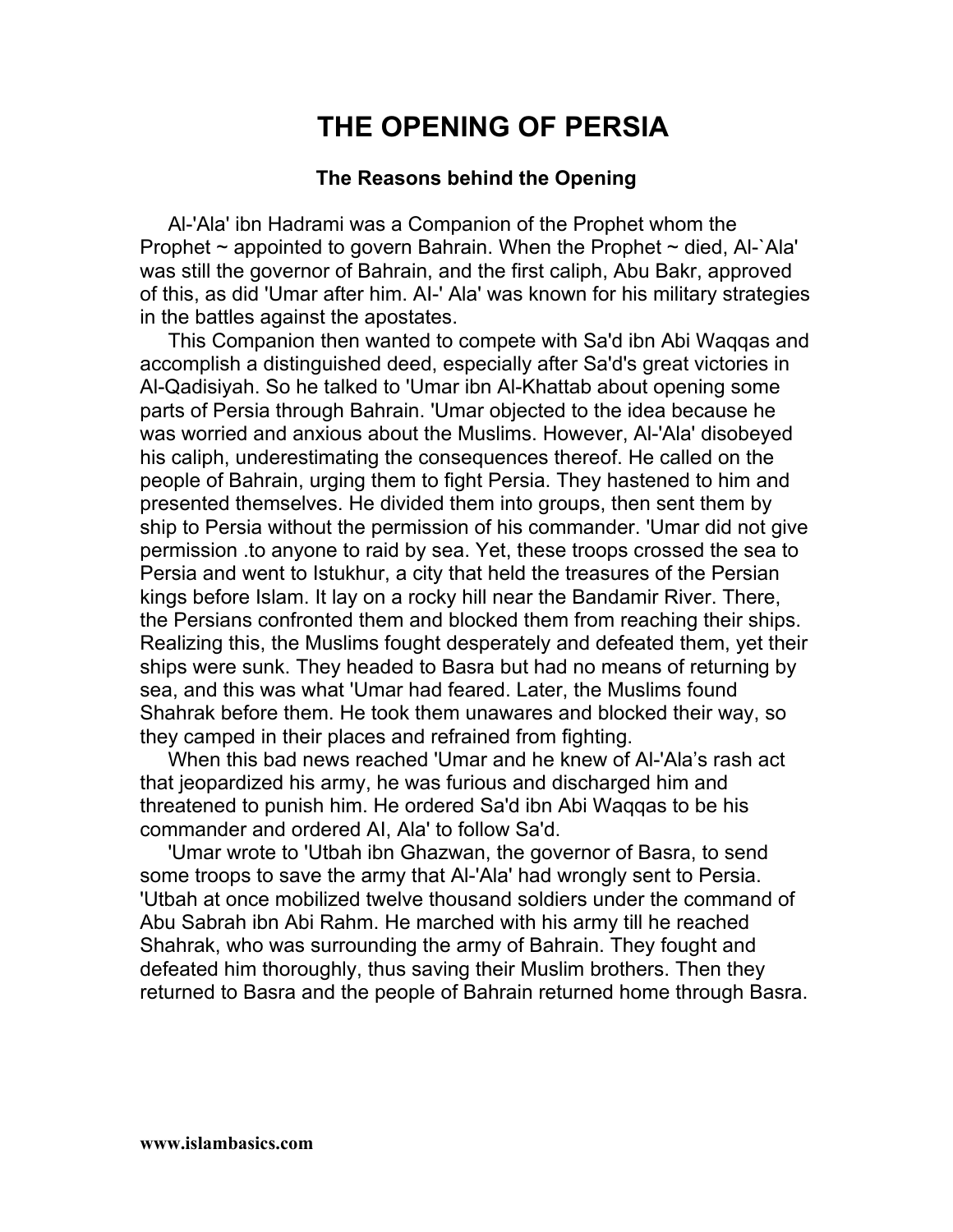### **The Defeat of AI-Hurmuzan**

After the triumph of the Muslims in the Battle of Al-Qadisiyah, Al-Hurmuzan was forced to go to Khuristan, which he seized after killing its citizens. Afterwards, he raided on the people of Misan and Distmisan. Misan was an area famous for its abundant villages and palm trees that lay between Basra and Waset, while Distmisan was a place between Waset, Basra and Ahwaz. Al-Hurmuzan raided on these two places via two routes: through Munadhir -near Bukharistan -and the Tairi River.

'Utbah ibn Ghazwan, the governor of Basra, sent to Sa'd ibn Abi Waqqas asking for reinforcements. The latter sent Na'im ibn Muqrin and Na'im ibn Mas'ud. He ordered them to come from above Misan and Distmisan till they reached a position between the two cities and the Tairi River, i.e., from the direction of Ahwaz.

'Utbah directed Sulma ibn Al-Qain and Harmalah ibn Muritah -both of whom were Muhajirun -to camp on the borders of the land of Misan and Distmisan midway between them and Munadhir. They invited their cousins Ghalib Al-Wa'ili and Kulaib ibn Wa'il Al-Kulaibi, who came out to them.

Sulma and Harmalah said to them, "You are our kin. On such-and-such day, fight against Al-Hurmuzan, for one of us will fight at Munadhir and the other by the Tairi River. We will kill the assaulting troops, then afterwards we will come to you, and nothing, Allah willing, will keep us from Al-Hurmuzan."

The two men returned and responded to the sons of their uncle Ibn Malik, as did their people. They were residing in Khuristan, one of the provinces of Persia, to the west of which lay Baghdad. It had vast fields and meadows in which were bred large numbers of cattle before Islam. Its people knew and trusted them.

On the night planned, Al-Hurmuzan was camping between Delth and the Tairi River~ Sulma ibn Al-Qain was leading the people of Basra and Na'im ibn 'Amr ibn Muqrin was leading the people of Kufa.

The two parties fought, then the Muslims were reinforced by Ghalib and Kulaib.

Al-Hurmuzan was informed that Munadhir and the Tairi River were now under the control of the Muslims. He was thus terrified and weakened, together with his army. Consequently, they were defeated and fled.

The Muslims pursued them and the other vanquished Persians till they reached a river called the Dujail. There were two Dujail Rivers. One ended above Baghdad between Tikrit and faced Al-Qadisiyah. The other was a river in Ahwaz winding through the land of Asbahan to the Persian Sea. They seized the surrounding land and camped opposite to the market of Ahwaz, while Al-Hurmuzan crossed the river that separated the two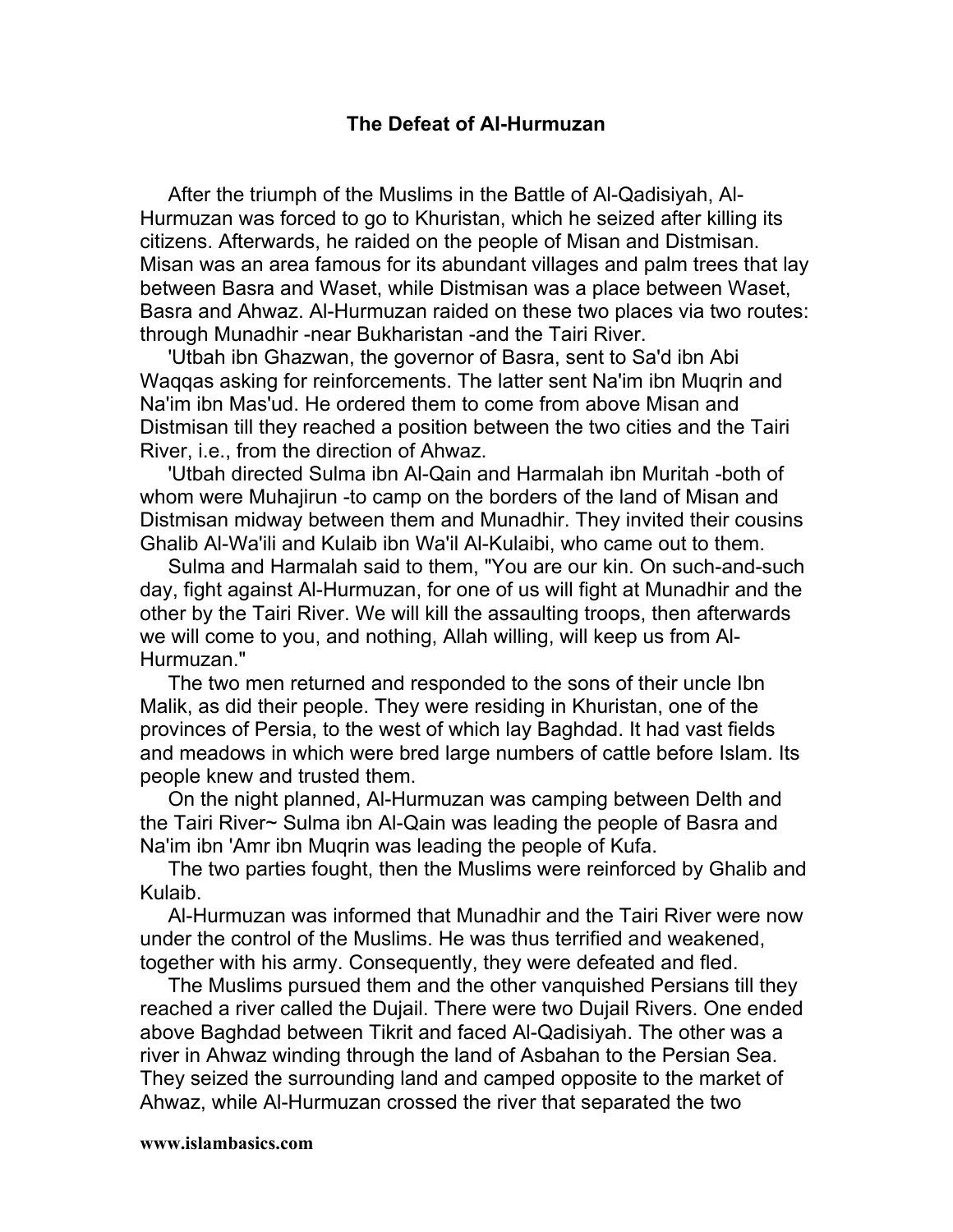armies.

Seeing the power and firmness of the Muslims and their pursuit of the fleeing Persians, Al-Hurmuzan requested to reconcile with them.

'Utbah ibn Ghazwan agreed with him: "To Al-Hurmuzan, the joy of the soul, will be the banks surrounding the Tairi River and Munadhir and what he succeeded to seize of the market of Ahwaz, and it will not be taken from him." Then 'Utbah stationed Sulma ibn Al-Qain in Munadhir and Ghalib Al-Wa'il was the ruler. Harmalah ibn Muritah was stationed at the Tairi River and Kulaib ibn Wa'il Al-Kulaibi was the ruler.

## **Yazdigird Fights the Muslims Again**

After Al-Qadisiyah, Yazdigird fled to Merv, where he stayed urging the Persians to fight against the Muslims. They were moved and their zeal was ignited to fight. They exchanged messages with the people of Ahwaz, pledging to protect, defend and help. News of these arrangements reached Harqus ibn Zuhair, Sulma ibn Al-Qain and Harmalah ibn Muritah, so they wrote to the Commander of the Faithful asking for advice.

`Umar wrote to Sa'd ibn Abi Waqqas ordering him to send a large army under the command of Al-Nu'man ibn Muqrin to Ahwaz. He advised him to be swift and to beware Al-Hurmuzan.

He also wrote to 'Abdullah ibn Qais known as Abu Musa Al- Ash'ari, the governor of Basra, to send a huge army to Ahwaz led by Sahl ibn `Adi, the brother of Suhail ibn 'Adi. And with him he was to send Al-Bara' ibn Malik brother of Anas ibn Malik, the servant of the Prophet -as well as Majza'ah ibn Thaur, Arjafah ibn Hurthumah and others.

The people of Basra and Kufa were led by Abu Sabrah ibn Abi Rahm, who was a Companion of the Quraish. He had embraced Islam a long time before and had witnessed the battles of Badr, Uhud, Al-Khandaq, and other events with the Prophet  $\sim$ , who had made him the brother in faith of Salmah ibn Waqsh.

Al-Nu'man ibn Muqrin advanced with the people of Kufa to Ahwaz on mules, for they avoided horses. He left Harqus ibn Zuhair, Sulma ibn Al-Qain and Harmalah ibn Muritah behind and marched towards Al-Hurmuzan, who was in Ramhurmuz. He encountered Al-Hurmuzan's army in Abek -a place in the region of Ahwaz with villages and fields. They fought and Al-Hurmuzan was defeated and fled to Tustur.

Al-Nu'man ibn Muqrin proceeded to Ramhurmuz, where he camped.

Afterwards, the army of Basra and Kufa, along with the other generals, assembled and besieged Al-Hurmuzan in Tustur in trenches. All the armies were led by Abu Sabrah ibn Abi Rahm. They besieged the Persians for more than a month and assaulted them. They attacked eighty times and it was a tough battle between the two.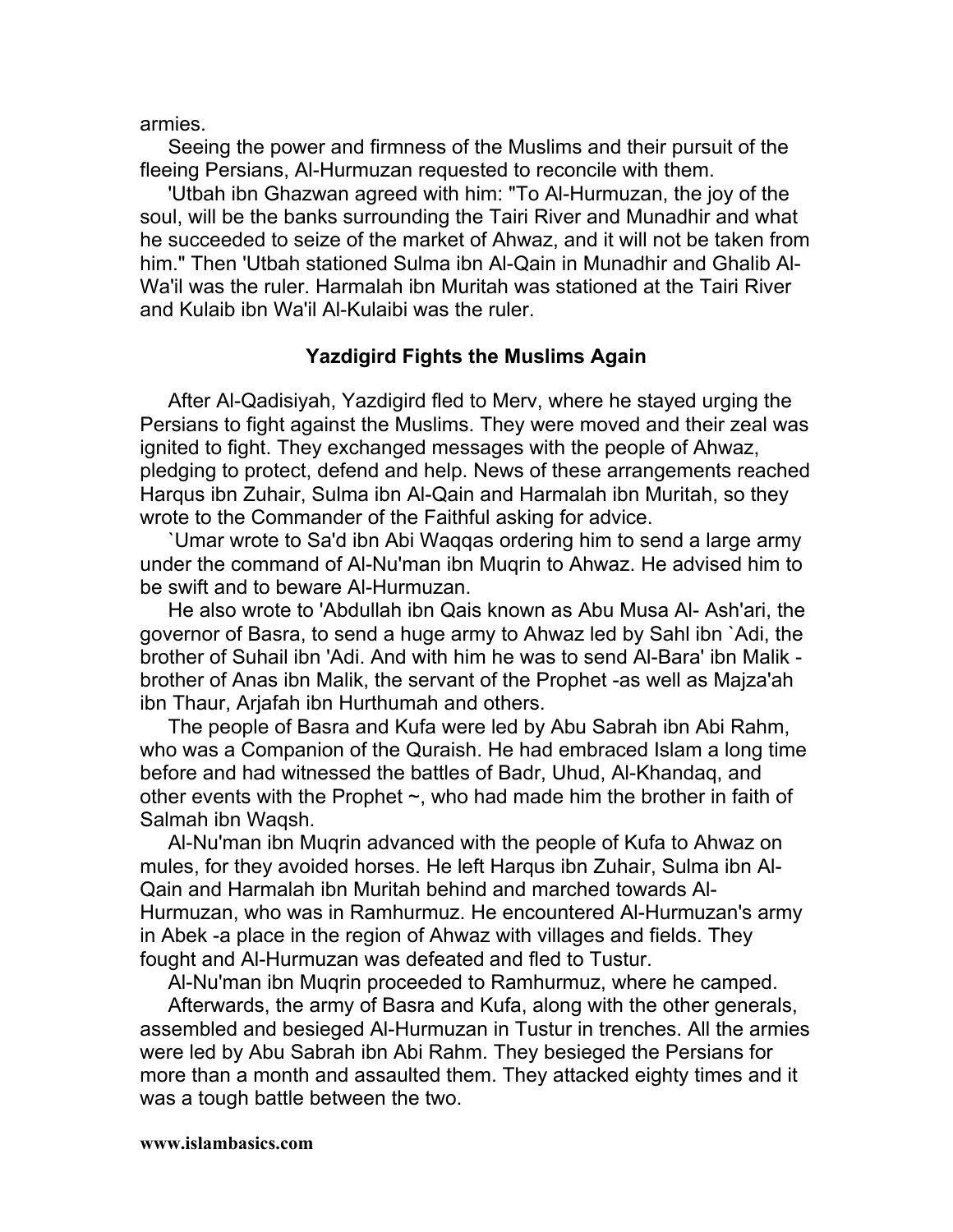Finally, the Muslims broke through the trenches of the Persians and entered their cities after a hard struggle. Al-Hurmuzan sought refuge in the castle but when he realized that the Muslims had blockaded all the ways, he called to his fellows and soldiers, "I give you my hand to yield to the sovereignty of 'Umar to do whatever he likes to me." The Muslims captured and chained him and seized Tustur. They then sent the vanguards of the army to fight the Persians who were in the cities surrounding Tustur. In this battle, Al- Hurmuzan killed Majza'ah ibn Thaur and Al-Bara' ibn Malik and many other Muslims. `Abdullah ibn Qais returned to Basra at the order of 'Umar.

# **AI-Hurmuzan Captive in the City of Allah's Messenger**

Abu Sabrah ibn Abi Rahm sent Al-Hurmuzan with a detachment of his troops to 'Umar ibn Al-Khattab. When they reached Madinah, they dressed Al-Hurmuzan in his silk garments with gold ornaments and his ruby-inlaid crown so that 'Umar could see him in this form. They did not find 'Umar in his house but inquired and learned he was in the mosque.

When the group entered the mosque with Al-Hurmuzan, they found 'Umar in a nook lying asleep on his burnoose with his stick in his hand. On seeing this, Al-Hurmuzan wondered aloud, "Where is 'Umar?"

The Muslims pointed at him and said, "Here he is."

Al-Hurmuzan was astonished. "Where are his guards and chamberlains?" Still unable to believe, he added, "He must be a prophet."

They said, "No, but he lives like the prophets."

Disturbed by the noise of the speakers, 'Umar sat up, looked at Al-Hurmuzan and asked, "Is this Al-Hurmuzan?"

"Yes, Commander of the Faithful."

'Umar gazed at him and at his attire and said, "I pray to Allah to forbid us from Hell and I seek His aid. Thanks be to Allah, Who by Islam has humiliated this person and the likes of him."

'Umar looked round him and said, "O Muslims! Adhere to this religion and follow the quidance of your Prophet  $\sim$  and do not be tempted by life with its allurements, for it is deceiving."

'Umar then ordered them to take off all the ornaments and the rich attire that Al-Hurmuzan was wearing and to dress him in ordinary clothes.

Afterwards, he asked him "Why did you violate the treaty several times?"

Al-Hurmuzan replied, "I'm afraid you'll kill me before I tell you."

'Umar assured him, "Nothing will be done to you till you tell me."

Al-Hurmuzan asked for some water and it was brought to him. He seized the cup with shaking hands and said, "I'm afraid to be killed while I'm drinking."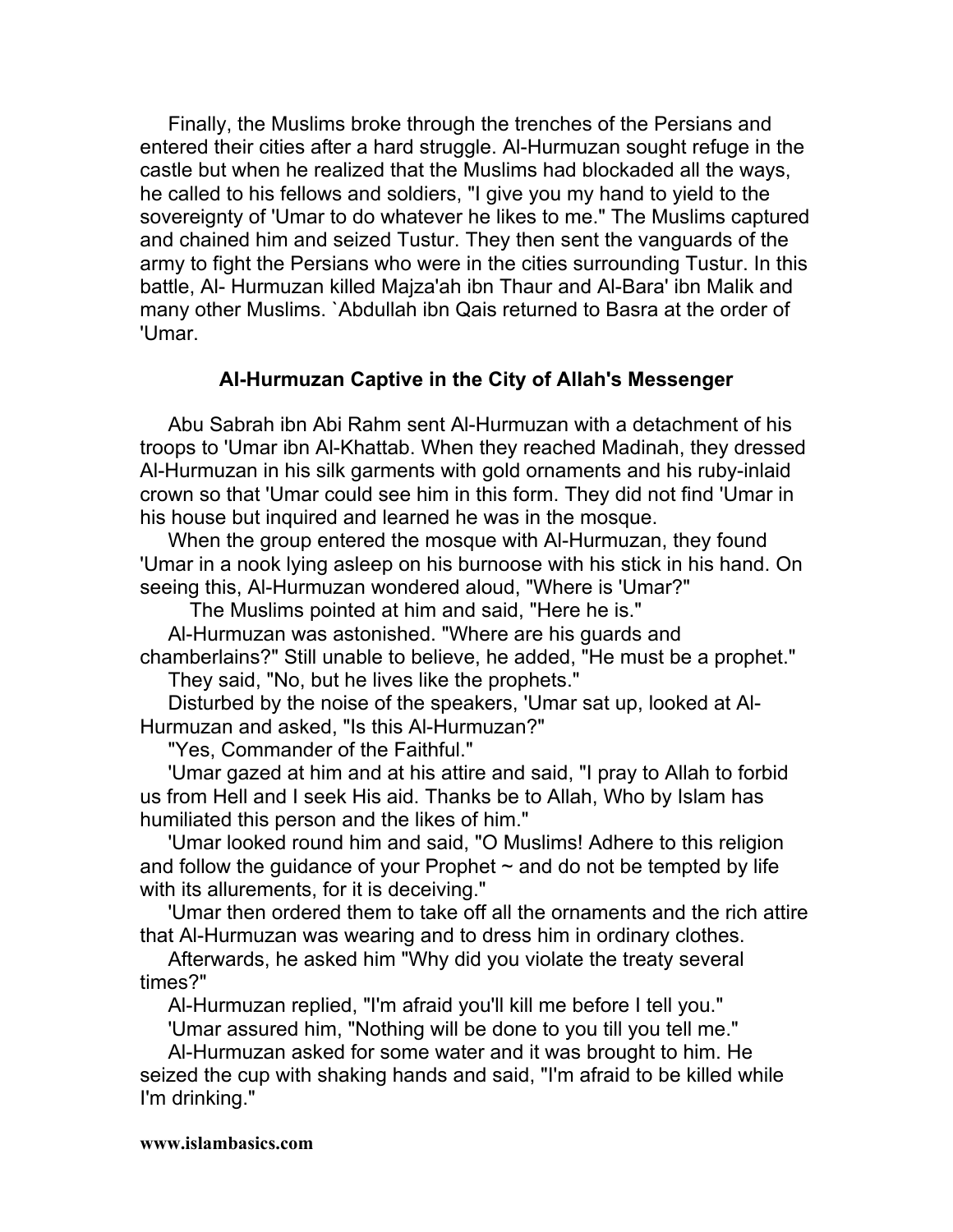'Umar told him, "Nothing will be done to you till you drink it."

Al-Hurmuzan spilled the water on the ground without drinking.

'Umar said, "Bring him another and don't let him suffer from killing and thirst."

Al-Hurmuzan said, "I didn't need any water, I just wanted to feel secured by it."

"I'll kill you."

"But you secured me."

"You're a liar."

Arias ibn Malik said, "Excuse me, Commander of the Faithful, he's right. You secured him."

'Umar said angrily, "What are you saying, Anas? I secured the killer of Majza'ah ibn Thaur and Al-Bara' ibn Malik? I swear by Allah that if you don't find a way out for yourself, I'll punish you."

Anas said, "You told him, 'Nothing will be done to you till you tell me' and 'Nothing will be done to you till you drink it.'"

The Muslims around 'Umar said, "Yes, you did."

'Umar went to Al-Hurmuzan and said, "You deceived me. By Allah, I am not to be deceived by any except a Muslim."

Al-Hurmuzan declared his faith, saying, "I bear witness that there is no god but Allah and that Muhammad is His servant and messenger."

Consequently, when Al-Hurmuzan declared his belief in Islam, 'Umar ordered some money of about two thousand dirhams for him and made him reside in Madinah.

# **Opening Sus**

'Umar ibn Al-Khattab received several messages stating that the Persians were gathering in Nahawand. Thus, he gave the permission for the Muslim armies to advance in Persia.

Abu Sabrah camped in Sus, a town in Khuzastan, and Al-Muqtarib ibn Rabi'ah took his place in governing Basra.

Al-Muqtarib ibn Rabi'ah's real name was Al-Aswad ibn Rabi'ah, but he once came to the Messenger of Allah ~, who asked him, "What brought you near?" He replied, "I approach to be your companion." This was why he abandoned his name "Al-Aswad" and called himself "Al-Muqtarib", which means "The Approacher".

Yazdi gird had gathered the Persians in Nahawand, which was a great city.

Al-Nu'man ibn Muqrin, along with his troops from Kufa and Sabrah, besieged the people of Sus while Razin ibn 'Abdullah ibn Kulaib Al-Faqimi besieged the people of Yasapur, a city in Khuzastan built by Sapurin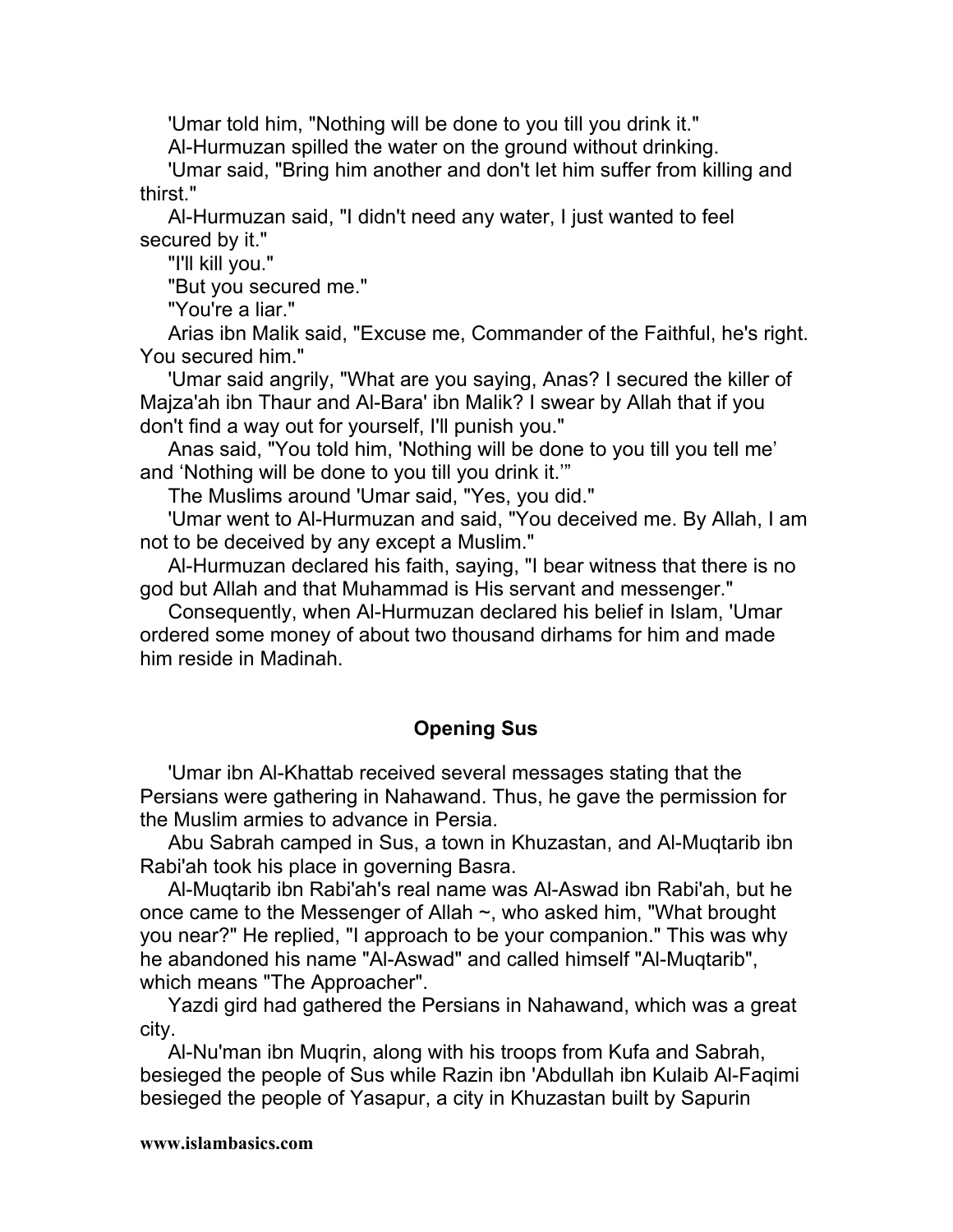Ardashir and thus named after him.

Al-Nu'man ibn Muqrin received a message from 'Umar ordering him to proceed to Nahawand, so he skirmished with Sus before his departure. Munaf ibn Saiyed, who led Al-Nu'man's cavalry, opened the gates of Sus by force, broke their chains and locks, and allowed the Muslims to storm into the city. The citizens asked for reconciliation and were granted it.

# **The Battle of Nahawand**

Al-Nu'man ibn Muqrin marched towards Nahawand, while Al- Muqtarib ibn Rabi'ah advanced till he camped near Yasapur with Razih ibn 'Abdullah ibn Kulaib. After besieging the town for some time, the Muslims were surprised at the sudden opening of the gates of the city and at the sight of the citizens forsaking the houses and hiding places and leaving the markets open. Astonished, the Muslims sent delegates to inquire, "What forced you to do this?"

 The citizens replied, "You offered us a treaty of peace and we accepted it and agreed to pay jizyah. And in return you will grant us safety and not fight us."

The astonished Muslims said, "We didn't do this."

"We do not lie," replied the army of Yasapur.

The Muslims investigated the issue and learned that one of the slaves called Maknaf, who originally belonged to the army of Yasapur, was the one who offered them peace.

The Muslims said to them, "The one who wrote to you is a slave."

The citizens replied, "We don't know who is the slave and who is the master. He came to us with the offer and we accepted it and we did not betray. If you like, violate the agreement."

The Muslims did not fight and wrote to 'Umar ibn Al-Khattab about what had happened. 'Umar ordered them to respect the treaty, so they left Yasapur.

Meanwhile, when 'Umar ordered Al-Nu'man ibn Muqrin to encounter the Persians in Nahawand, he also ordered, "If Al-Nu'man is killed, Hudhaifah ibn Al-Yaman is to command. If he is killed, Jarir ibn 'Abdullah Al-Bajli is to command."

Al-Nu'man advanced accompanied by Hudhaifah, Al-Mughirah ibn Shu'bah Al-Thaqafi, Al-Ash'ath ibn Qais, Jarir ibn 'Abdullah Al- Bajli and `Abdullah ibn 'Umar ibn Al-Khattab.

On reaching Nahawand, Al-Nu'man said, "O Muslims! I saw that when the Messenger of Allah  $\sim$  did not initiate the battle at the beginning of the day, he delayed the fight till afternoon. Allah, grant Al-Nu'man martyrdom by the victory of the Muslims and help them to conquer."

The people said, "Amen."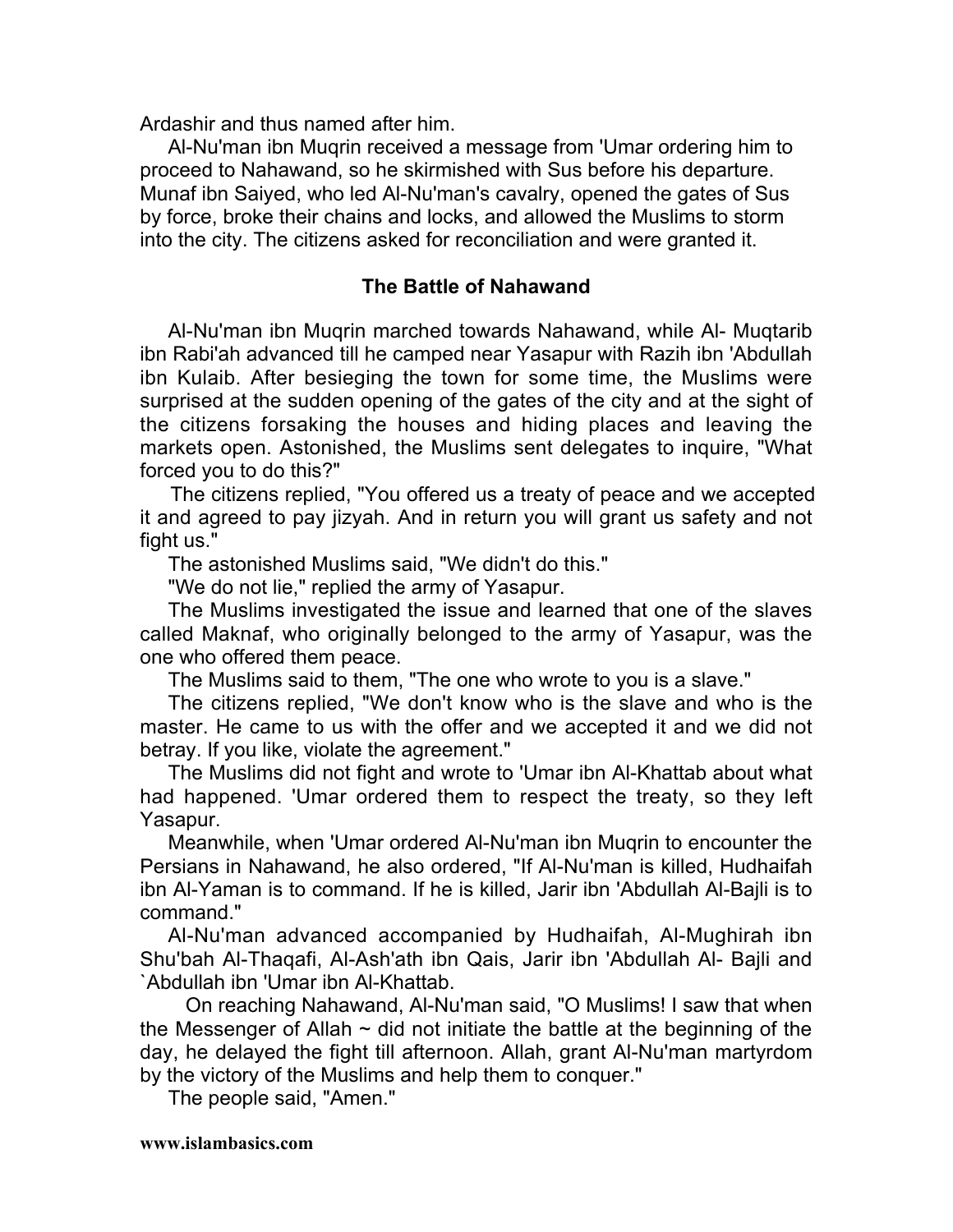Al-Nu'man then added, "I will shake the standard three times. On the third shake, attack, and if I am killed, none of you pay any heed."

When Al-Nu'man shook the standard for the third time, they attacked.

## **The battle**

The Arabs and Persians fought on Wednesday and Thursday with the victory fluctuating between them. On Friday, the Persians hid in their trenches and were surrounded by the Muslims. They intended not to come out unless they wished to. However, Al-Nu'man feared that this situation would last a long time.

He met with his council and said, "As you see, the disbelievers are hiding in their trenches and refuges. They don't come out unless they want to, and we're unable to force them out. You perceive that the Muslims are annoyed by this, so what action do you suggest to make them fight?"

The eldest, 'Amr ibn Thani said, "Besieging them is tougher than fighting them. Leave them in their trenches and attack those who come to you."

Al-Nu'man objected to his opinion.

'Amr ibn Ma'di Karib said, "Resist them, contend stubbornly and do not reduce armaments."

Yet this viewpoint was rejected by them all, "He asks us to fight some walls that are also against us."

Tulaihah ibn Khuwailid Al-Asadi said, "I suggest sending some cavalrymen to entangle them in. a fight, and whenever they mingle with them they return to us one after the other. We'll continue in this process so long as we fight them. If they see this, they'll be lured out and we'll be able to fight them till Allah destines us and them to what He likes."

Tulaihah's suggestion pleased Al-Nu'man, so he ordered Al-Qa'qa' ibn 'Amr, who was responsible for the rear, to combat them. The Persians came out of their trenches as if they were iron mountains, for they had chained themselves together in groups of seven so that they could not run away. They spilled iron spikes on the ground behind them to prevent them from fleeing in defeat.

When they left their trenches, Al-Qa'qa' and his band retreated as if they were defeated. Thus, the Persians took advantage of such action and ran after him. On seeing the Persians chasing Al-Qa'qa', Tulaihah was excited and said, "Here they come! Here they come!"

As soon as the Persians were away from their forts, trenches and positions and Al-Nu'man saw that the distance separating them from their center was enough to initiate a struggle, he ordered the Muslims to stay on the alert but not to fight till he ordered them.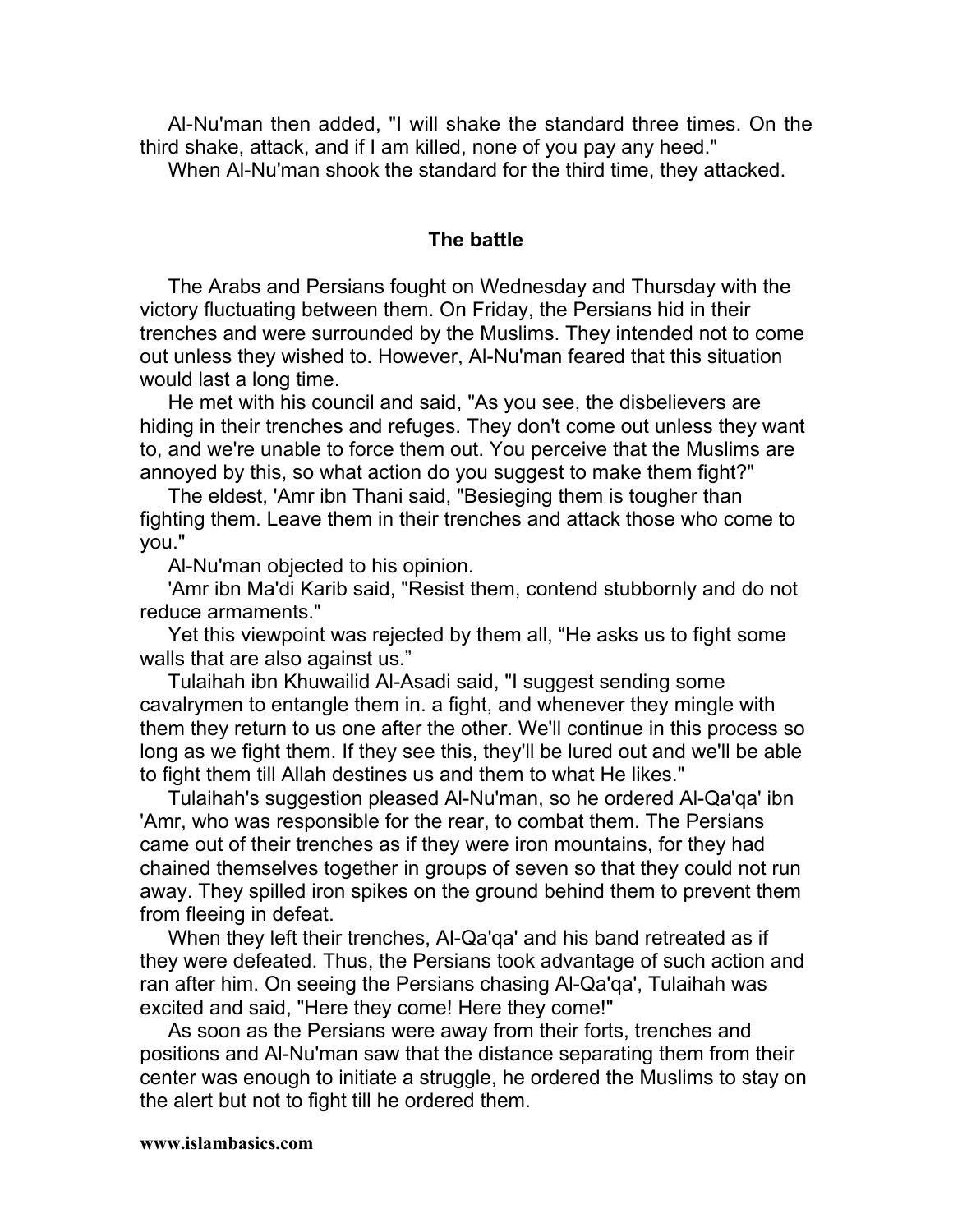They obeyed and took shelter behind the shields and armors to protect themselves from the arrows. The Persians shot the Muslims with arrows till they were badly injured, and some Muslims complained to Al-Nu'man, "Can't you see what we're facing? What are you waiting for? Order your army to fight them."

Al-Nu'man said, "Don't be rash! Don't be rash!" He intended to wait till the Persians were lured gradually. However, on the second day he did not issue an order to attack. He waited for the Prophet's favorite time of day to combat the enemies, which was the afternoon.

Al-Nu'man mounted on his horse and walked around, stood by each standard of the Muslims motivating, encouraging and giving them hope. Then he said, "I will call' Allahu Akbar! Allahu Akbar!' three times. When I cry for the third time, I will attack, so attack with me. If I am killed, let Hudhaifah ibn Al-Yaman command. If he is killed, too, let it be Jarir ibn 'Abdullah Al-Bajli."

He then named seven generals to succeed him, ending with Al-Mughirah ibn Shu'bah Al-Thaqafi. He then prayed, "O Allah, grant power and dignity to Your religion and victory to Your servants. O Allah, let Al-Nu'man be the first martyr today who dignifies Your religion and struggles to gain victory for Your servants. O Allah, I beg You to make me happy by a triumph today that grants honor to Islam, and take my soul as a martyr."

On hearing this, the Muslims were moved to tears.

Al-Nu'man then returned to his former position and cried, "Allahu Akbar!" three times and the two armies fought intensely. None had ever heard of a battle fiercer than that of Nahawand, for no sound was heard except that of the ringing of iron.

The Muslims persevered and fought desperately. In the period of time between the afternoon and darkness, large numbers of Persians were killed so that the battlefield was covered with bodies and soaked in blood that caused the people and animals to slip.

Allah, the All-Hearing and All-Knowing, answered the plea of Al-Nu'man ibn 'Amr ibn Muqrin, whose horse slipped with him on it. One of the Persians shot an arrow into his waist. His soul, thus, went to Paradise and he gained martyrdom on a Friday.

The Companion Hudaifah ibn Al-Yaman took the standard of command and attacked the Persians boldly, forcing them to flee to the mountains surrounding Hamadhan. The Persian leader, Al-Fairuzan, was among the fugitives. The Muslims chased them and killed a majority of them, including Al-Fairuzan, and they took many spoils and seized Hamadhan.

The chiefs of the city came to Hudaifah ibn Al-Yaman and asked for reconciliation on behalf of Hamadhan. It was the second biggest city in Persia and had a very large number of Jews living in it, more than in any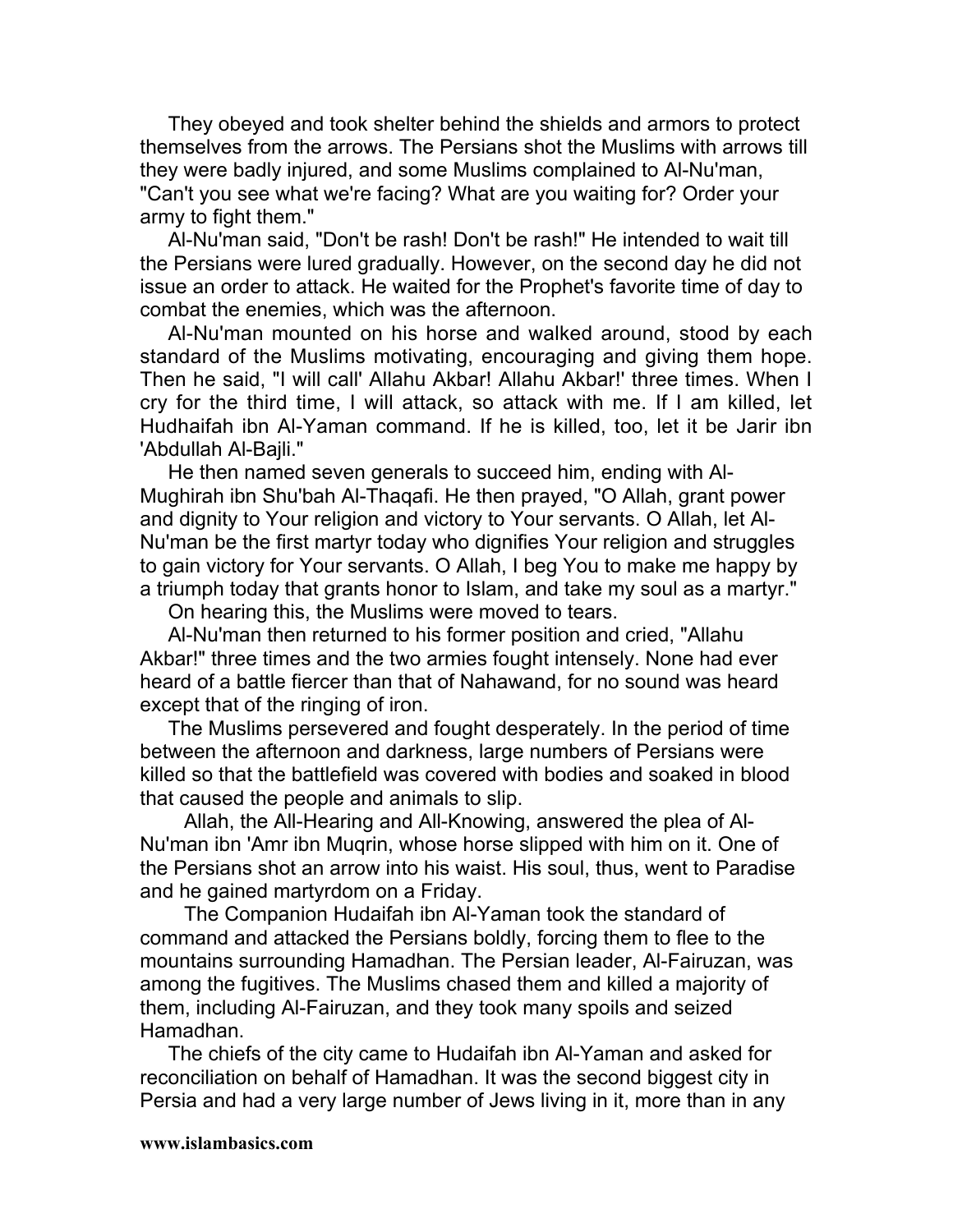other place.

The Muslims called the opening of Nahawand the greatest victory, for no war took place after it, and the Persians after their defeat were unable to restore their power.

When the news reached 'Umar ibn Al-Khattab and he learned about the victory and the death of Al-Nu'man ibn Muqrin, he wept and his heart broke. He went to the people and announced his death from the pulpit, put his hand on his head and cried.

In the battle of Nahawand, the Muslim army consisted of thirty thousand warriors, while the Persians were fifty thousand fighters under the command of Al-Fairuzan. Thirty thousand Persians were killed in the battlefield, whereas Al-Fairuzan fled to Hamadhan, where he was later killed.

# **'Umar Orders the Muslims to Spread in Persia**

After the battle of Nahawand, the Commander of the Faithful ordered the Muslims to increase and spread in Persia, as the Companion AI-Ahnaf ibn Qais had suggested. 'Umar assigned the military leaders to open the cities and sent the standards to the commanders as follows:

Al-Ahnaf ibn Qais was directed to Khurasan.

Mujash'i ibn Mas'ud Al-Salmi was directed to Azdashir Kharah and Sapur. (Azdashir Kharah means "the beauty of Azdashir" and the city of Shiraz lay there.) 'Uthman ibn Abi Al-'As Al-Thaqafi was directed to Istukhur.

Sariyah ibn Zanim Al-Kitani was directed to Fasa and Darabagrid. Fasa was a Persian city that was four days' travel from Shiraz.

Suhail ibn 'Adi was directed to Karman, a city between Persia, Makran Sajistan, and Khurasan.

'Assim ibn 'Amr was directed to Sajistan, a vast province south of Hirah, thirteen leagues from Karman.

Al-Hakam ibn 'Umair Al-Taghlabi was directed to Mukran, a province with Karman to its west, Sajistan to its north, and the sea to its south, and the majority of it was desert.

'Umar reinforced them with people of Kufa. He reinforced Suhail ibn 'Adi with' Abdullah ibn 'Utban; Al-Ahnaf ibn Qais with 'Ulqumah ibn Al-- Nadir, 'Abdullah ibn Abi 'Ukail and Rab'i ibn 'Amir; 'Assim ibn 'Amr with' Abdullah ibn 'Umair Al-Ashja'i; and Al-Hakam ibn 'Umair with Shihab ibn Al-Mukhariq and others.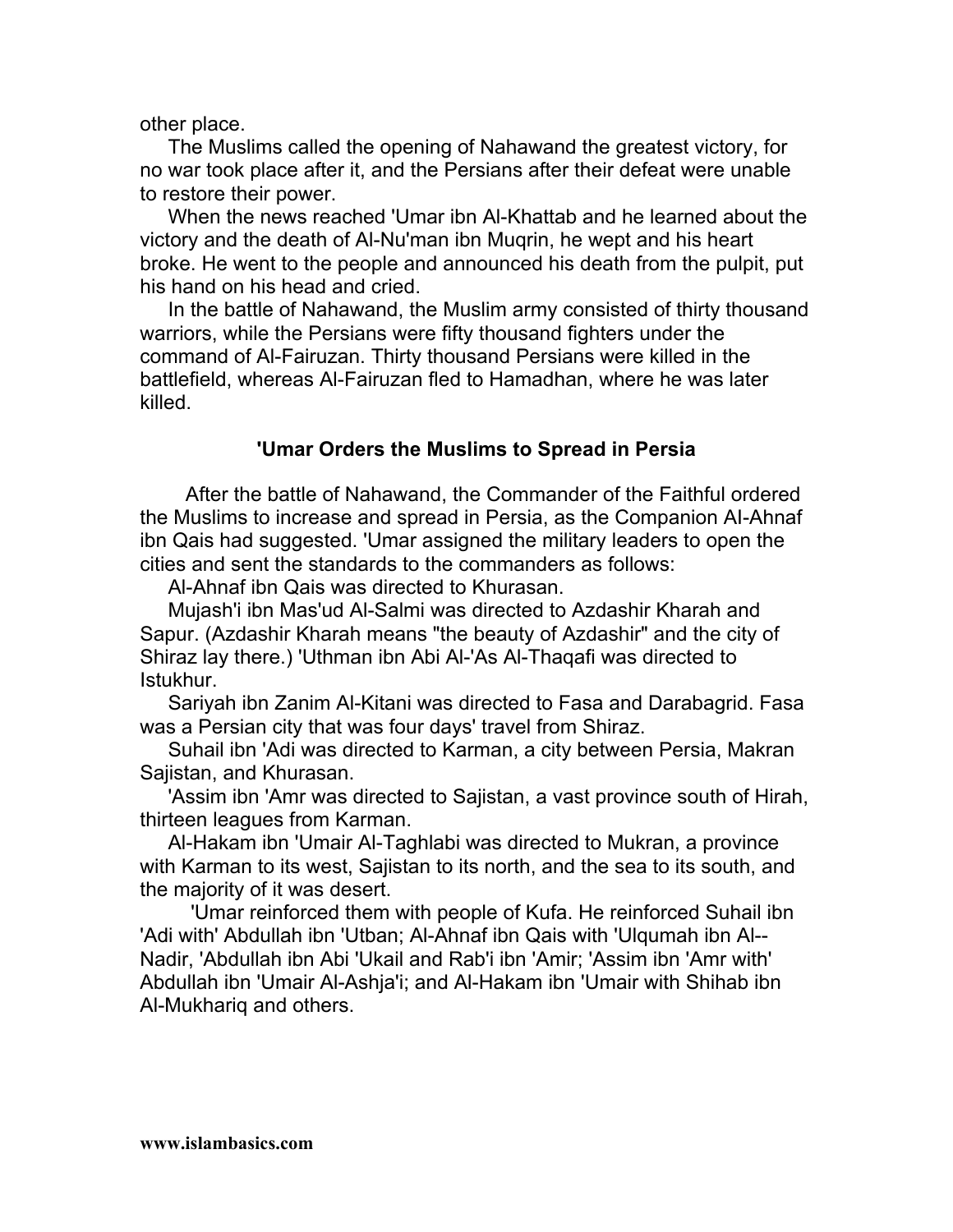# **The Spoils in Nahawand**

After the defeat of the Persians, the Muslims entered the city of Nahawand and took what they found in it and waited for the other booty coming from Hamadhan with their fellows, Al-Qa'qa' ibn `Amr and Na'im ibn Muqrin.

Al-Hurbudh, the master of the House of Fire, came to the Muslims and asked for a treaty of peace. He said to Hudhaifah ibn Al-Yaman, "Will you grant me safety together with others that I like, and in return I will get you some treasures of Khusraw that I possess and keep for the misfortunes of life?" Hudhaifah accepted. Al-Hurbudh then brought precious jewels in two jewelry boxes.

Hudhaifah sent the treasure together with one fifth of the spoils with Al-Sa'ib ibn Al-Aqra' Al-Thaqafi to the Commander of the Faithful.

The next day 'Umar said to Sa'ib, "Take the jewelry boxes and go away and sell them."

Sa'ib asked, "Why, Commander of the Faithful?"

'Umar replied, "Woe to you! The night you arrived with them, I dreamed that the angels were dragging me to the boxes, which were burning. They said to me, 'We will bum you with them.' I said to them, 'I will divide them among the Muslims.' Take them away from me and sell them so that they can be among the portion and allotment of the Muslims."

Each cavalryman gained six thousand dirhams, while the infantryman's portion was two thousand dirhams. Hudhaifah gave the fifth of the spoils to the people.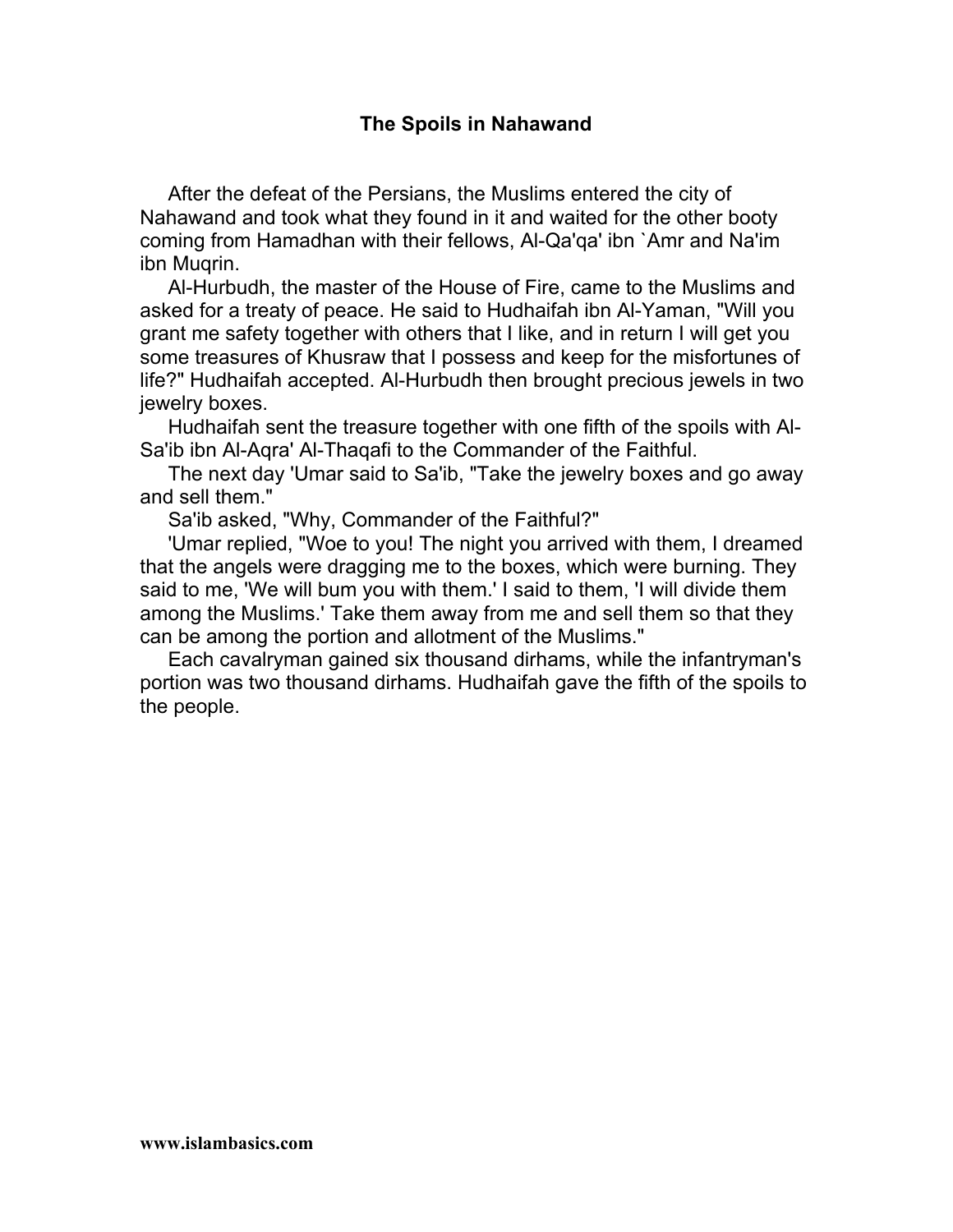# **THE OPENING OF IRAQ 2**

In the beginning of the year 13 A.H., Al-Muthanna ibn Harithah Al-Shaibani came from Hirah to the first caliph in Madinah to ask him to send an expedition to fight the Persians in Iraq. However, Abu Bakr was seriously ill and on his deathbed, so he ordered 'Umar to carry this out later.

Subsequently, the first thing 'Umar did after being chosen caliph was to urge the people before the Fajr Prayer to go to Persia with Al-Muthanna, as was Abu Bakr's will. However, no one responded, for they feared this destination and were reluctant to face them because of their sovereignty, power and oppression of other people.

On the second day, 'Umar repeated the call, but again no one replied. Al-Muthanna ibn Harithah had to talk to the people.. He said, "O people, do not fear this destination of Persia, for we have spread in the Persian countryside and won victory over them in the majority of Iraq, and the Muslims have conquered the Persians on the western side of the Euphrates River. We took half of their land, defeated them, and other people have encroached boldly on them and, Allah willing, we shall resume."

On the fourth day of his caliphate, 'Umar called the people for the fourth time. Abu 'Ubaid ibn Mas'ud Al-Thaqafi said, "I will go." He was followed by Sa'd ibn 'Ubaid and Sulait ibn Qais. Then people joined them one after the other. 'Umar dispatched a thousand men from Madinah and its surroundings under the command of Abu 'Ubaid ibn Mas'ud, who took the standard. This was the first army mobilized by 'Umar ibn Al-Khattab.

#### **The Battle of Namariq**

Al-Muthanna ibn Harith Al-Shaibani returned to Hirah after an absence of one month. During this time, the Persians were distracted from the Muslims by some internal conflicts. One of their princes seized the throne by force, then the princess Boran threw him off by a series of bloodshed, revolts and struggles. Boran then called for Rustom, the famous Persian general, who was in Khurasan, to come to her as soon as possible.

Rustom came to her with an army and reached Mada'in. He defeated every troop of his Persian opponents in their struggle in Mada'in. He defeated Sayawekhsh, Husr and Husr Azermidekht, then he conquered Mada'in, killed Sayawekhsh and crowned Boran. She then ordered him to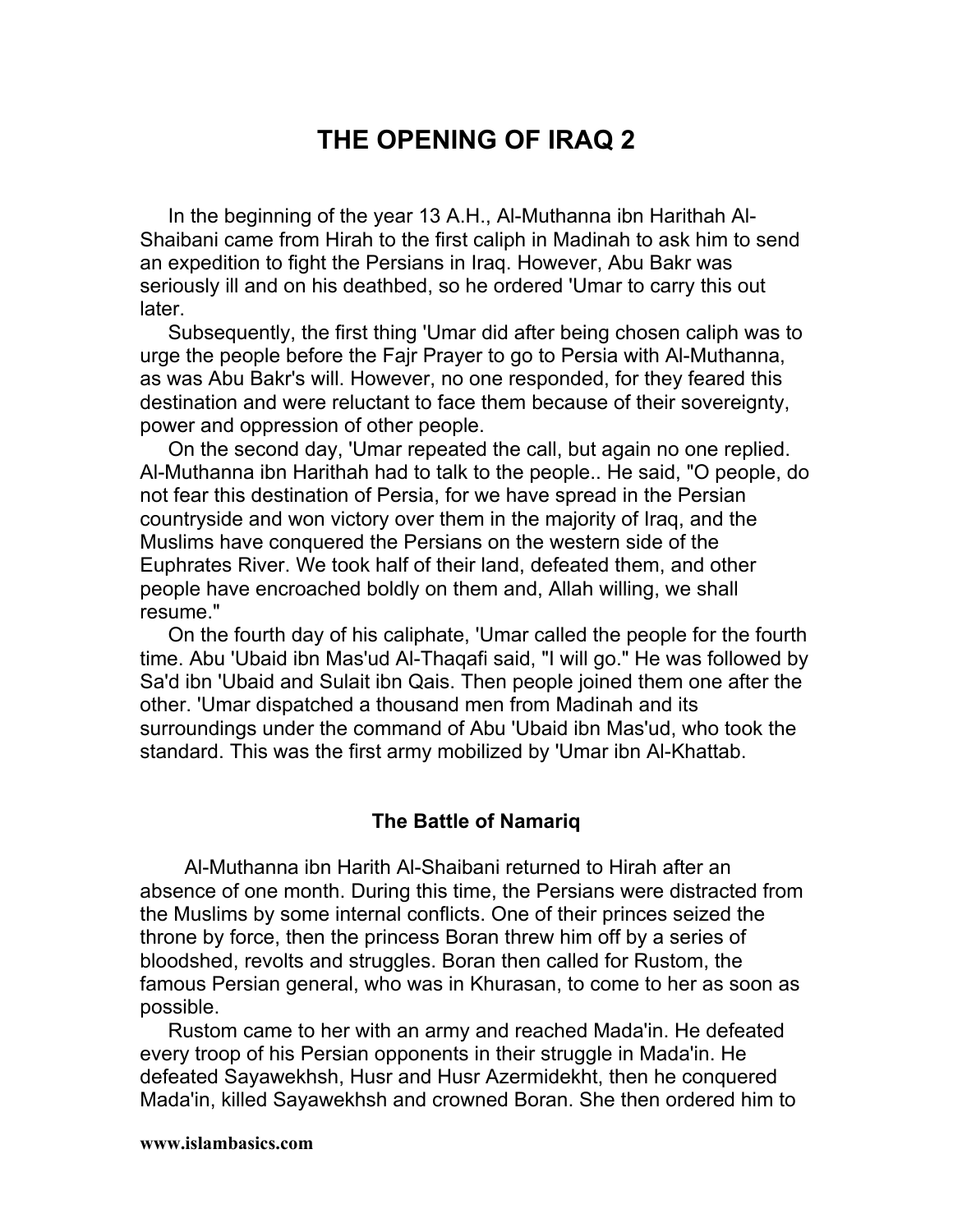lead the Persians, complaining to him about their disagreement, disunity and conflicts.

Rustom said, "I am at your service, obedient and submissive, and I do not ask for any compensation or reward."

When Al-Muthanna arrived at Hirah, Abu 'Ubaid ibn Mas'ud Al- Thaqafi caught up with him after a month. Al-Muthanna stayed in Hirah for fifteen nights. Rustom sent an army to encounter Al-Muthanna in Hirah. When the news reached him, Al-Muthanna advanced with a company till he camped in Khafan, a place on the western Euphrates, so that he would not be attacked from behind. He stayed there till the army of Abu 'Ubaid ibn Mas'ud Al-Thaqafi joined him.

He then arranged the army, putting Waliq ibn Jidarah over the cavalry and right flank, and `Amr ibn Haitham ibn Al-Salit over the left flank.

Rustom assigned Jaban to lead the Persian army and he put over the two flanks Jashans Mah and Mardanashah. The Muslims fiercely attacked Jaban in Namariq. The Persians were beaten by Allah's will and Jaban was captured, but he freed himself by a trick and then had no choice but to run away.

As for Abu 'Ubaid ibn Mas'ud Al- Thaqafi, he crossed the Euphrates and took the second Persian general, Narsi, by surprise. He seized his camp and spoiled great quantities of superb dates called Narsyan, which was a special food, reserved for the king, the generals of his army and his attendants. The neighboring tribes came and offered jizyah willingly as proof of their loyalty to Abu 'Ubaid. They also invited him to a glorious banquet, but he refused to go without his army, so the troops all attended with him.

# **The Battle of the Bridge**

Rustom was furious at the defeat of the two armies led by Jaban and Narsi at the hands of Abu 'Ubaid's army. He asked his fellows, "Which Persian do you think is the fiercest on the Arabs?"

They said, "Bahman Jadhweh." He was known as Dhul Hajib, "The One with the Eyebrows" because he used to bind his eyebrows with a bandage as sign of pride and arrogance.

Rustom, at once, ordered him to fight and supplied him with powerful elephants. Bahman Jadhweh marched with his army raising the standard of Khusraw. It was made of tiger skin and was twelve ells tall and eight ells wide. Bahman camped in Qiss Al-Natif, which was near Kufa on the eastern side of the Euphrates. Abu 'Ubaid, meanwhile, camped on the western side in a place called Mirwahah opposing the Persian army.

Bahman sent to Abu 'Ubaid saying, "Choose whether to cross to us and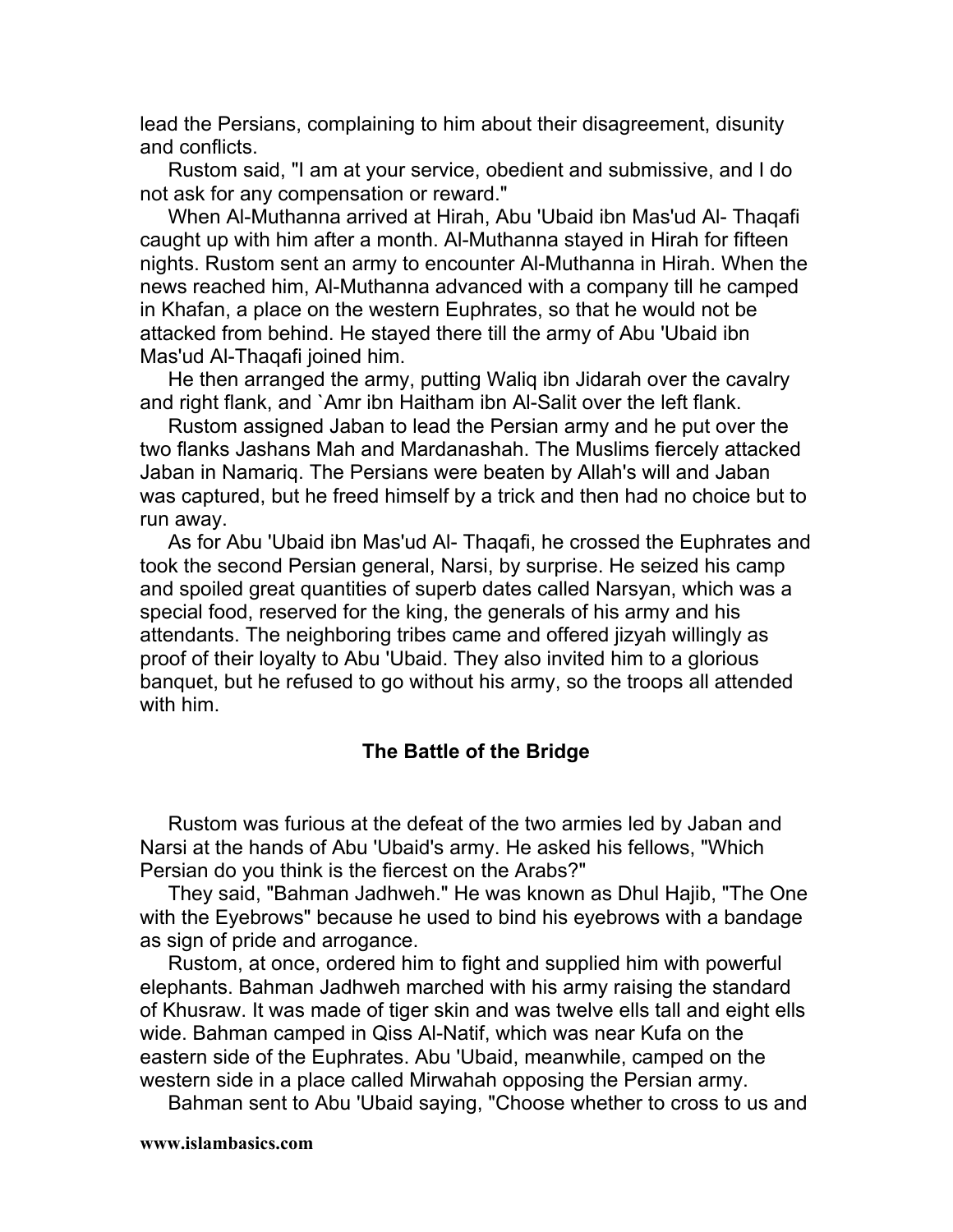we will allow you to do so, or let us cross to you."

Some of the Muslim generals said to Abu 'Ubaid, "Don't cross to him, Abu 'Ubaid. We forbid you from crossing."

He replied, "They're not more daring to face death than we are." He crossed with his army on a bridge of boats tied together. The two armies confronted each other in a serious battle.

When the Muslims' horses caught the strange sight of elephants, they were afraid and reluctant to proceed. Therefore, the Persians assaulted the Muslims and distracted their horses, making them terrified and confused. They also shot arrows at them.

The Muslims were suffering so that Abu 'Ubaid dismounted his terrified horse, and so did all his troops. They advanced towards the Persians on foot and there was a fierce battle. Abu 'Ubaid cried to his army, "People! Attack the elephants! Cut their belts and throw off their loads of people and things."

Abu 'Ubaid himself attacked the white elephant and cut its belts so that the people on its back fell down. The Muslims did as their leader did. They did not spare an elephant without attacking its load and killing the men on its back. The elephant knelt down to Abu 'Ubaid, so he struck it with his sword aiming to cut its trunk. Yet, the elephant was quicker and attacked Abu 'Ubaid with its trunk or leg. Abu 'Ubaid fell to the ground and the animal crushed him.

On seeing Abu 'Ubaid under the elephant, the Muslims raged with anger. They rushed to save him from the savage beast, but during their trial seven men of Thaqif were killed. Before their death they handed the standard one to the other among them until finally Al-Muthanna ibn Harithah took it, but the people ran away from him.

When' Abdullah ibn Mirthad Al-Thaqafi realized what had happened to Abu 'Ubaid and what the people were running from, he hurried to the bridge that the Muslims had crossed to face the army of Bahman. He cut the bridge and said, "O people! Die hard as your leaders did or win victory!"

The Persians then forced the Muslims to the bridge. The Muslims jumped into the Euphrates, and those who did not endure were drowned, while some of them reached the other side. Al-Muthanna and some cavalrymen urged the Muslims saying, "I am behind you, so cross slowly and carefully and do not be confused and drown yourselves."

'Urwah ibn Zaid Al-Khair fought hard, and so did Abu Mahjan Al-Thaqafi and Abu Zaid Al-Ta'i. This last fought for the sake of the Arab race, for he was a Christian who had gone to Hirah on business.

Al-Muthanna ibn Harithah called out, "Cross and save yourselves!" He reconnected the bridge and they crossed.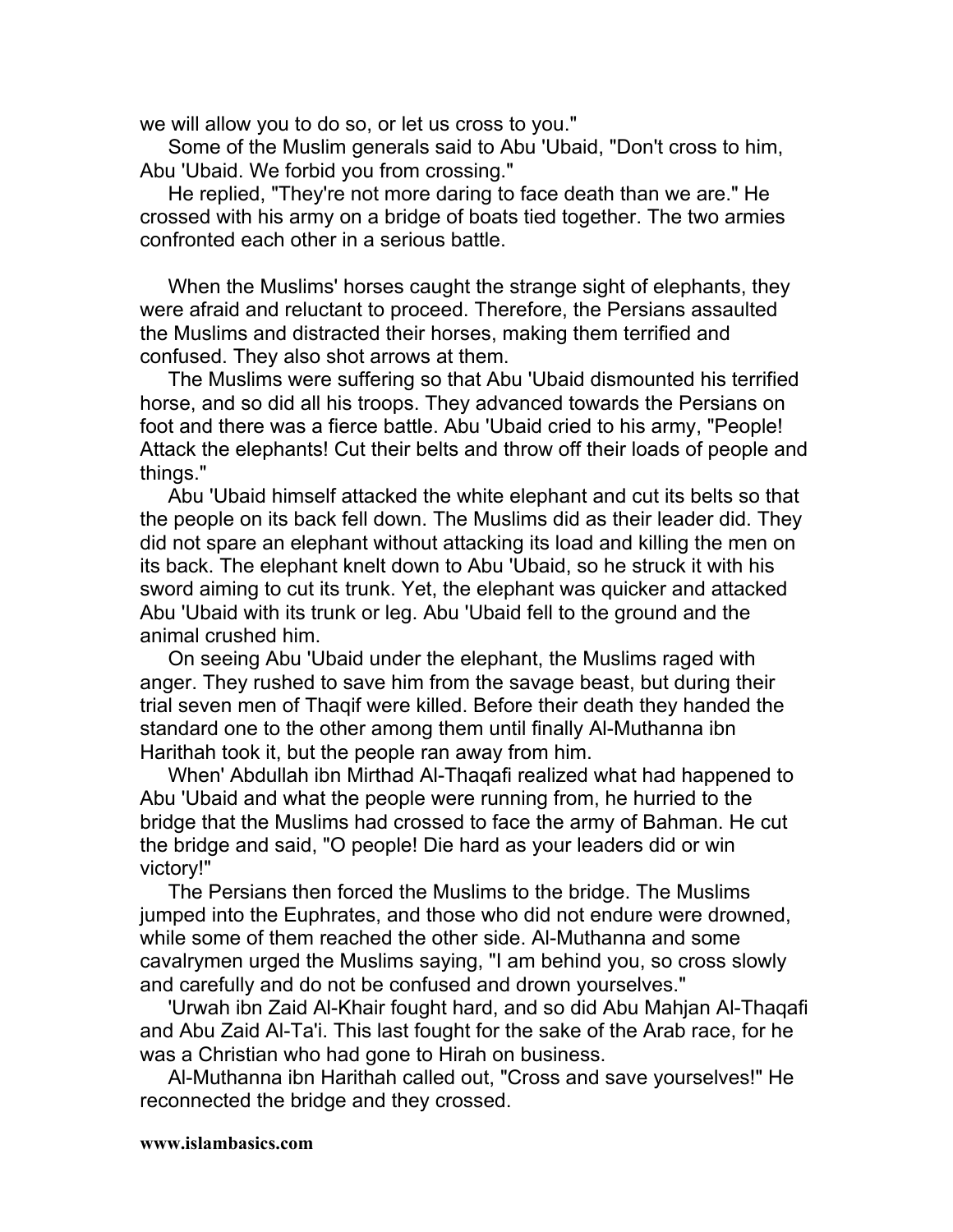The last one killed at the bridge was Sulait ibn Qais, and Al- Muthanna was injured. However, he crossed the bridge and protected its western end. Dhul Hajib wanted to get them, but he was unable. The people of Madinah who were with the army returned to Madinah, while others resided in the deserts. Al-Muthanna stayed behind with some of his army.

When 'Umar learned about the defeat of the Muslims and that some Muslims were wandering around feeling guilty and ashamed of their defeat, he was sorrowful and said, "O Allah! Every Muslim is not to be blamed by me. I am a party to every Muslim. Be merciful to Abu 'Ubaid, for if he had retreated to me, I would have been his party."

The first to reach Madinah with the unhappy news of this battle was `Abdullah ibn Al-Hasan Al-Khatami. Mu'adh, the reciter of the Qur'an, was one of those who retreated to Madinah. Whenever he recited the verse meaning (And whoever turns away in desertion from them on such a day, unless it be for maneuvering or removing to join another host, he is laden with the burden of Allah's wrath, and his abode is Hell, and an evil destination it is!) (Al-Anfal 8: 16) he cried. 'Umar, thus, said to him, "Don't cry, Mu'adh, for I am your own party and you retreated to me."

The number of Muslims at the Battle of the Bridge was nine thousand. Four thousand were killed, drowned or injured. Two thousand retreated, and three thousand survived with Al-Muthanna; whereas six thousand Persians were killed.

# **The Internal Conflicts in Persia**

After the war ended, Bahman Jadhweh intended to cross the Euphrates River to resume his victories. However, he had some information that a rebellion had broken out in Mada'in, the Persian capital, with the aim of getting rid of Rustom and violating the pact between him and his party. Thus, they split into two parties.

Therefore, the internal conflicts in Persia were the reason behind their inability to pursue the Muslims. Their engagement in their own affairs gave the Muslims a chance to rest, reunite themselves and restore their energy.

#### **Reasons for the Muslim Defeat in the Battle of the Bridge**

The Muslims were defeated in the Battle of the Bridge because they crossed to where the Persians were, although the generals had warned Abu 'Ubaid against the serious consequences of crossing. Yet, he thought crossing to them displayed courage and power. Also, it was a fatal mistake on the part of 'Abdullah ibn Mirthad Al-Thaqafi to cut the bridge because the Muslims were encircled and perplexed, and many of them were

#### **www.islambasics.com**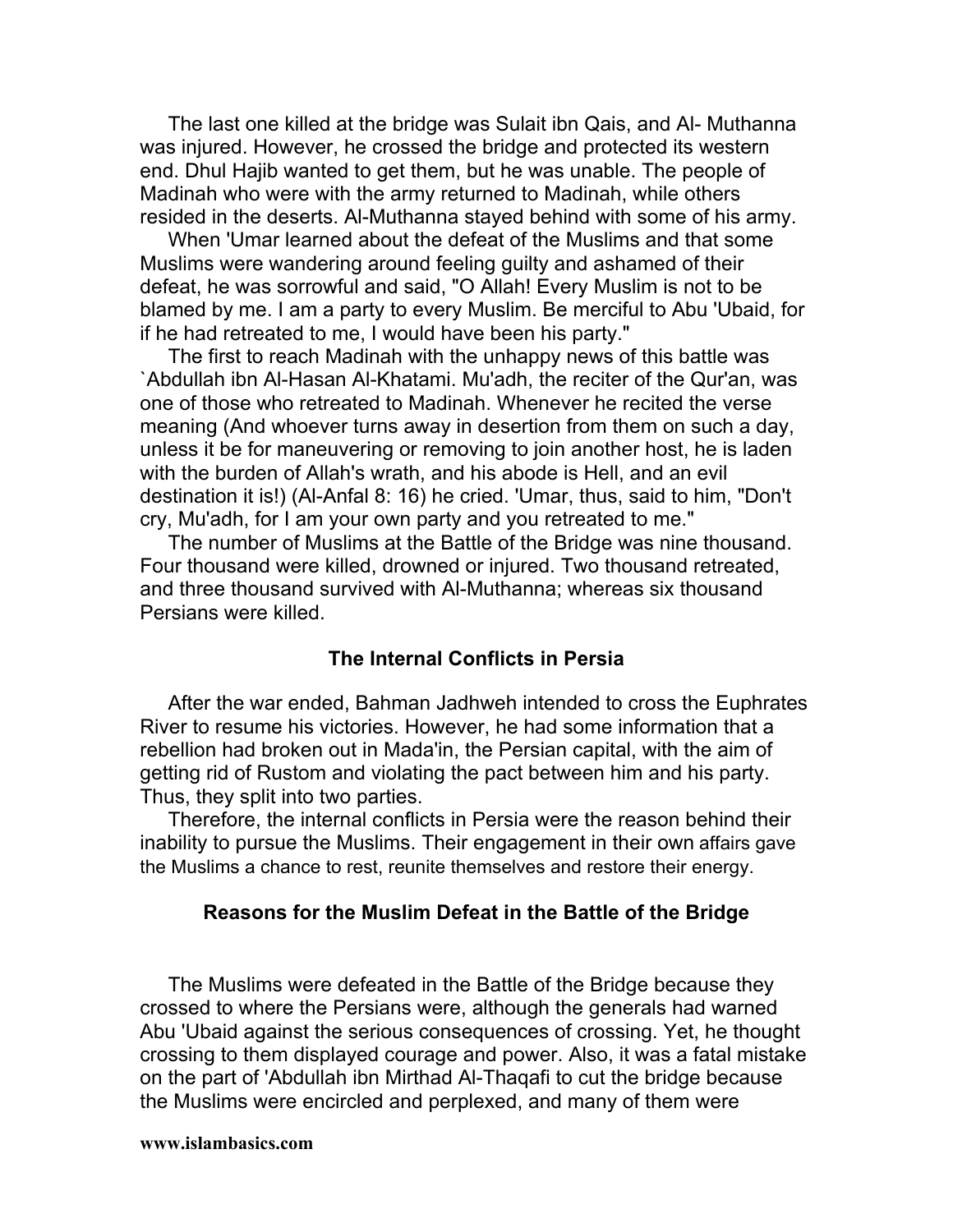drowned.

The death of the commander, Abu 'Ubaid ibn Mas'ud Al-Thaqafi, under the elephant had a bad effect on his army. For undoubtedly the death of the leader frustrates the souls of his army because the soldiers consider it a death for them all, and his defeat is a public dilemma.

## **The Battle of Buwaib**

Buwaib was a river in Iraq. This battle took place in Ramadan 13 A.H. The Commander of the Faithful received the news of the Muslims' defeat in the Battle of the Bridge calmly, in spite of his grief at their rout. He did not blame them for the retreat but asked them to reinforce Al-Muthanna ibn Harithah in Iraq. Bujailah was in the company, and they were led by Jarir ibn 'Abdullah and 'Ismah ibn 'Abdullah Al-Dabbi and his fellows. They marched to join Al-Muthanna.

'Umar sent all the generals and armies who came from fighting against the apostates to Al-Muthanna as well. Al-Muthanna, on his part, sent to all the surrounding Arab tribes asking for their help. They advanced to assist him in huge numbers, including Anas ibn Hilal Al-Nair, who came with a large number of his Christian tribe, the Namir, who said, "We will fight with Our Arab people."

Rustom and Al-Fairuzan's spies told them about the arrangements and reinforcements of Al-Muthanna, so they schemed to send Mahran Al-Hamadhani with some cavalry to Hirah. While Al-Muthanna was in a place between Qadisiyah and Khafan, a place near Kufa, one of his spies brought him the news of the Persian march. The spy also told him that the internal affairs in Mada'in had stabilized and that a huge army was sent to encounter him.

Al-Muthanna camped in the bottom of a valley in Furat Badiqli and then wrote to Jarir ibn 'Abdullah Al-Bajli, 'lsmah ibn 'Abdullah Al-Dabbi, and all the reinforcements telling them to head for Buwaib on the western side of the Euphrates, where they were to meet.

Mahran Al-Hamadhani was camping opposite to Al-Muthanna on the eastern side of the Euphrates. He sent to Al-Muthanna "Cross to us!" but he refused because 'Umar had warned him beforehand against such action. So, Mahran crossed with his army and camped on the river.

Al- Muthanna ordered his troops to break their fast so that they would be able to fight and endure the struggle against their enemies, as the Prophet  $\sim$  had done in the Battle of Badr. They obeyed the order.

The Persians advanced in three rows, each with an elephant. The infantry were leading and making noise. Al-Muthanna said to the Muslims,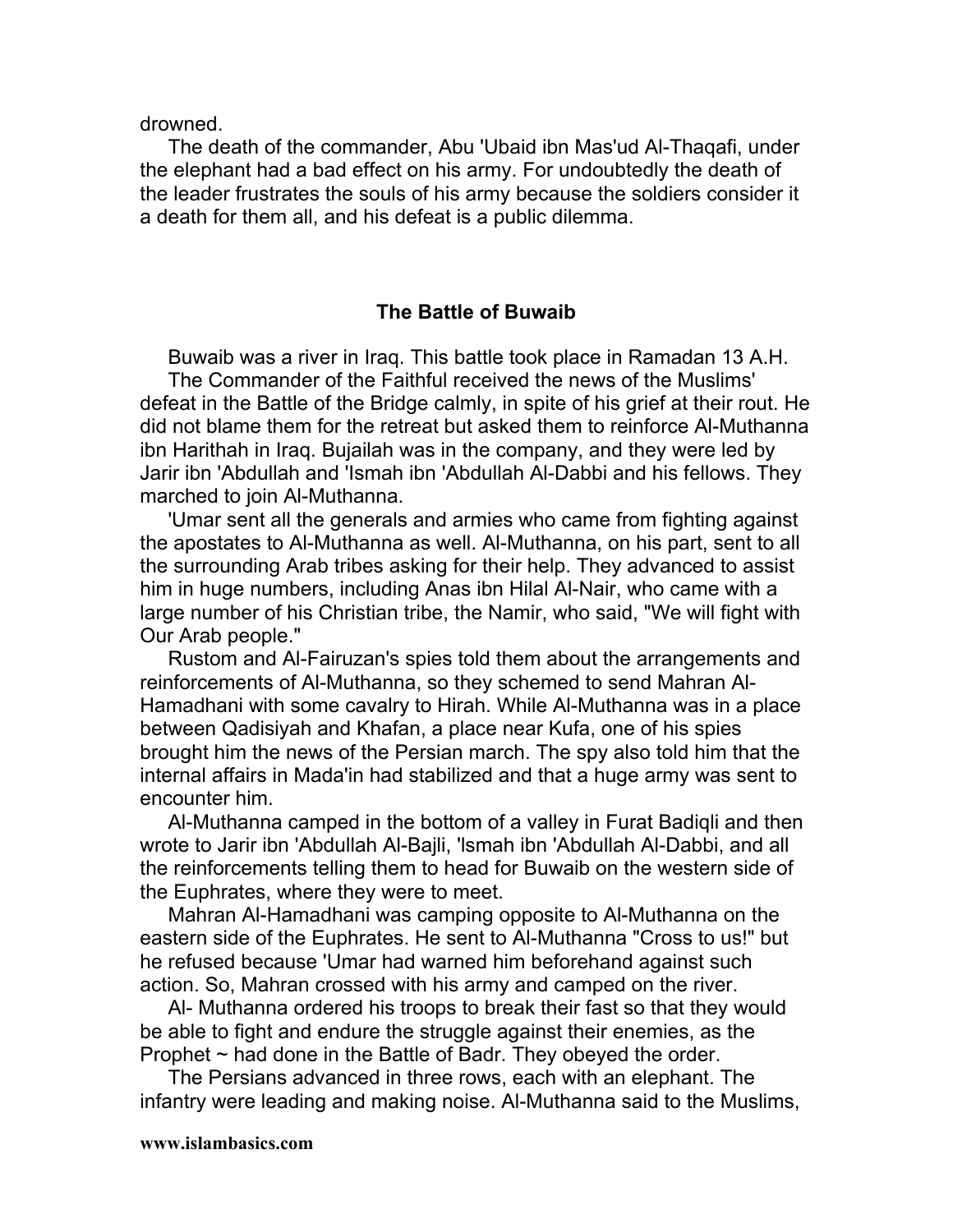"What you hear is nothing, so keep silent."

Al-Muthanna was assuring his army, riding his obstinate horse that he only rode when he intended to fight. He stood by the standard bearers heartening and encouraging them by saying, "I hope that the Muslims will not be attacked through your positions. By Allah, nothing will please me today except what pleases me for the sake of your rank and file."

They answered in agreement to his words, for they loved him.

He said, "I will cry, 'Allahu Akbar!' three times, so be ready and attack on hearing it for the fourth time."

However, no sooner did he cry, "Allahu Akbar!" than the Persians attacked, confusing their horses. Al-Muthanna noticed some disturbance among the people of the tribe of 'Ijl so he sent a message to them, "The commander salutes you and says, 'Don't embarrass the Muslims today.'" They said, "All right," and organized themselves. He was satisfied and smiled.

When the fight was getting more serious and longer, Al-Muthanna said to Anas ibn Hilal Al-Namiri, "You are an Arab though you are not of our religion. When I attack Mahran Al-Hamadhani, attack with me."

Al-Muthanna attacked Mahran and forced him to leave his position and he got into the right flank of his troops. They mingled together and the two armies were thoroughly engaged in the fight. The dust was raised high and the two parties fought desperately, neither able to end the combat in its favor. Mas'ud, the brother of Al-Muthanna, and his troops were injured. Mas'ud yelled, "O Banu Bakr! Raise your banner! May Allah raise your status and do not be moved by my death." Al-Muthanna said also, "If you see that we are wounded or dead, do not leave what you are doing. Keep your positions and save us the trouble of these who are opposite to you." The centers of the two armies fought vigorously. A Christian youth belonging to the tribe of Taghlib killed Mahran Al-Hamadhani and captured his horse.

Al-Muthanna ibn Harithah fought boldly till he defeated the center of the Persian army. When the Muslims on both flanks perceived this, they attacked the right and left flanks of the Persian army till they overcame them.

Al-Muthanna preceded them to the bridge and blocked the way of the Persians. The Muslim cavalry attacked and killed them. That day was called the Day of the Tens, for every Muslim killed ten Persians on that day. Nearly a hundred thousand Persians were slain.

Al-Muthanna regretted blocking the bridge and said, "I made a mistake, but Allah saved us from its consequences. It was my preceding the Persians to the bridge till I forced them out. Do not do such a thing again, for it was an error, and one should not expel the one who was unable to refuse." He meant that holding the bridge resulted in losing his men.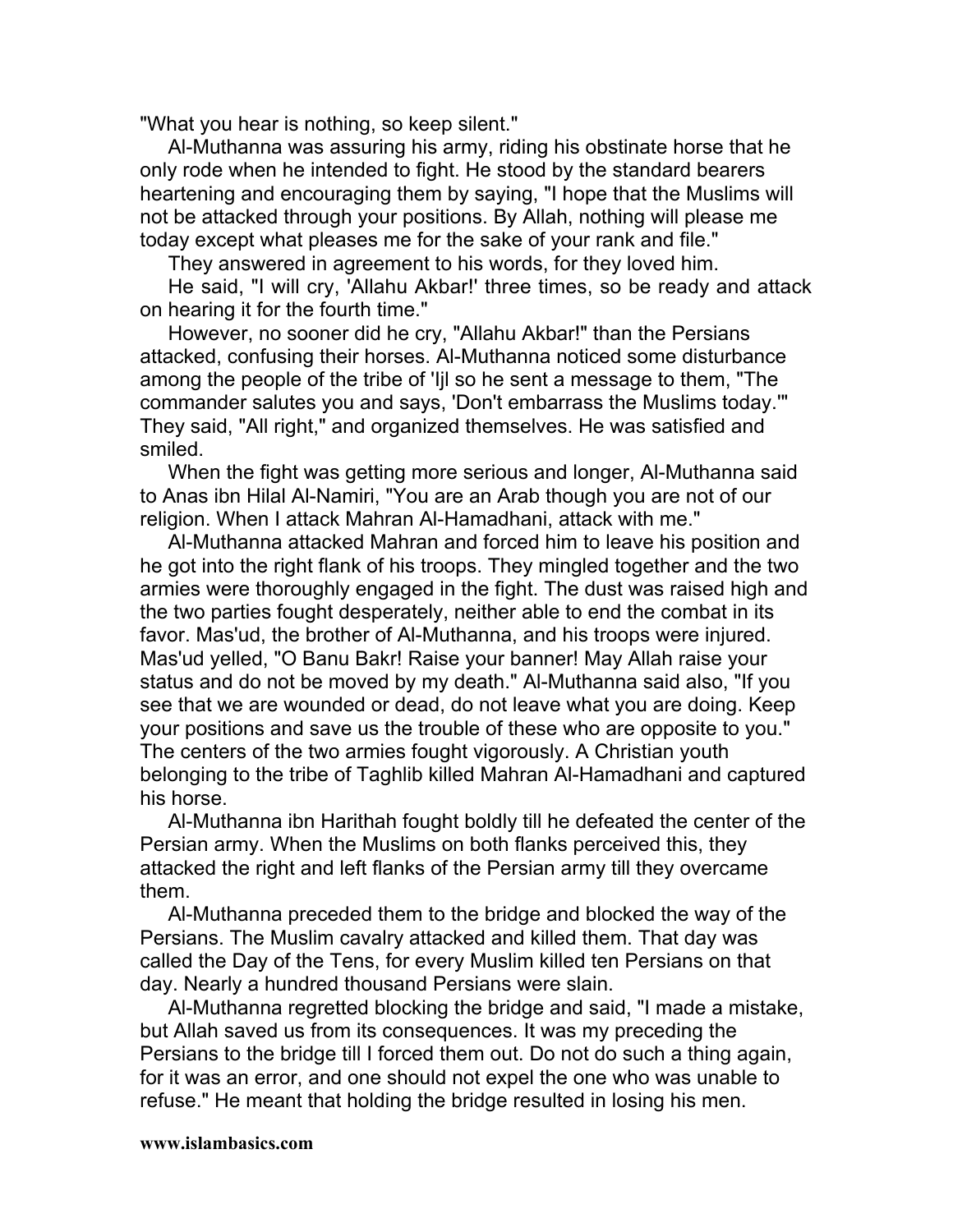Some of the wounded Muslims died, including Mas'ud ibn Harithah Al-Shaibani and Khalid ibn Hilal. Al-Muthanna prayed for them and said, "What relieves my grief is that they endured and witnessed Buwaib and did not retreat."

The war spoils were great, and there were many types of loot consisting of cereals, flour, cows and sheep.

Al-Muthanna divided the spoils among the soldiers of his army and those sent by 'Umar from Madinah as reinforcements.

After that, the Muslim generals `Assim, 'Ismah and Jarir wrote to Al-Muthanna, "Allah the Almighty has granted us victory and safety, and nothing prevents us from the Persians, so allow us to advance." He gave them permission. They marched till they reached Sabat. Its people fortified themselves and the Muslims overcame the towns surrounding it. Then they returned to Al-Muthanna.

# **The Market of Khanafis**

Al-Muthanna ibn Harith advanced through the greater part of Iraq and left Bashir ibn Al-Khasasiyah behind to rule Hirah. He sent Jarir ibn 'Abdullah Al-Bajli to Misan while he himself camped in Alis, a village of Anbar. This battle was called the Last Battle of Alis or the Last Battle of Anbar.

Two men came to Al- Muthanna, one belonging to Anbar and the other to Hirah. Each of them told him about a market. The man from Anbar spoke of the market of Khanafis, while the man from Hirah told him about the market of Baghdad.

Al-Muthanna asked, "Which market is nearer?"

They said, "The market of Khanafis."

"What is the distance between them?"

"A distance of a few days' travel."

They told him that the market of Khanafis had many people who came to it and people from the tribes of Rabi'ah and Quda'ah assembled to guard them. Al-Muthanna prepared to raid the city. He marched and attacked Khanafis on the market day. It had two groups of cavalry present from Rabi'ah and Quda'ah. Rumans ibn Wabarah led Quda'ah and Al-Salil ibn Qais led Rabi'ah and they were called the Verdant Ones.

Al-Muthanna scattered the market and those in it, plundered the Verdant Ones, then retreated to his former position. On that day, the chiefs of Anbar strengthened themselves against him, but later on they came to him and brought fodder and food. They also brought guides to lead him to Baghdad, so he raided it on the morning of the market day and killed many and took what Allah wanted them to take.

Al-Muthanna said to them, "Don't take anything but gold and silver.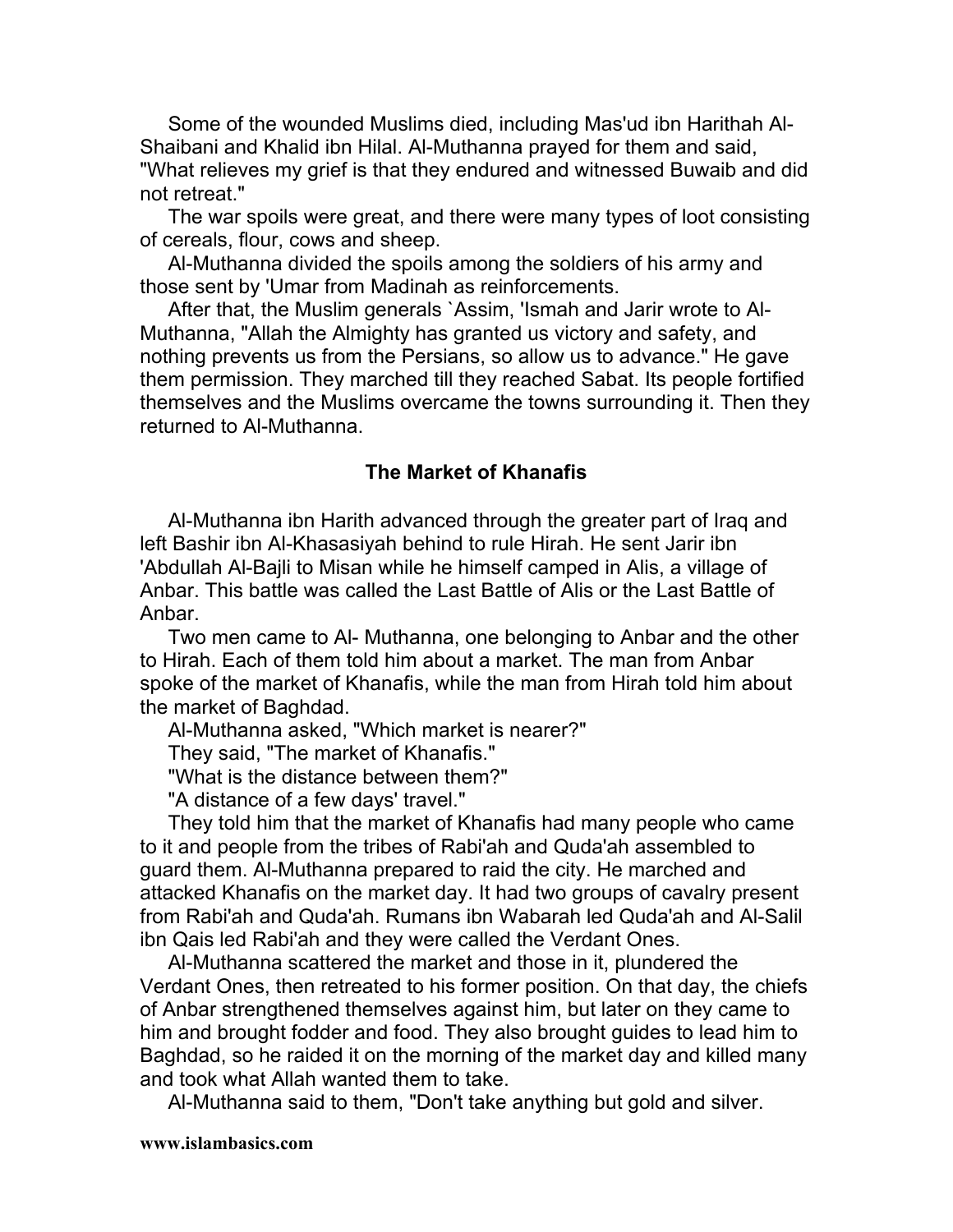Don't take baggage except what one can load unto his animal." The people in the market ran away and the Muslims filled their hands with gold and silver.

Al-Muthanna said to his people, "People!

Depart and fulfill your desires, then be ready to leave thanking Allah and asking Him for His grace."

He heard them whispering to each other, "They will pursue us quickly." Al-Muthanna said, "Whisper good words and don't whisper bad speech among yourselves. Think about things and estimate them, then talk."

He then added, "If the guards chase you from eyesight they could not seize you till you reach your camps and people. If they seize you, I would fight them for two reasons: to be rewarded by Allah and to win victory. Trust and think good of Allah, for He has granted you victory several times, though they were more than you in number.

He then returned with his army to stay on the Silhin River in Anbar. Then he resumed his march till he reached the north of Tikrit. He wrote to 'Umar telling him about his raids.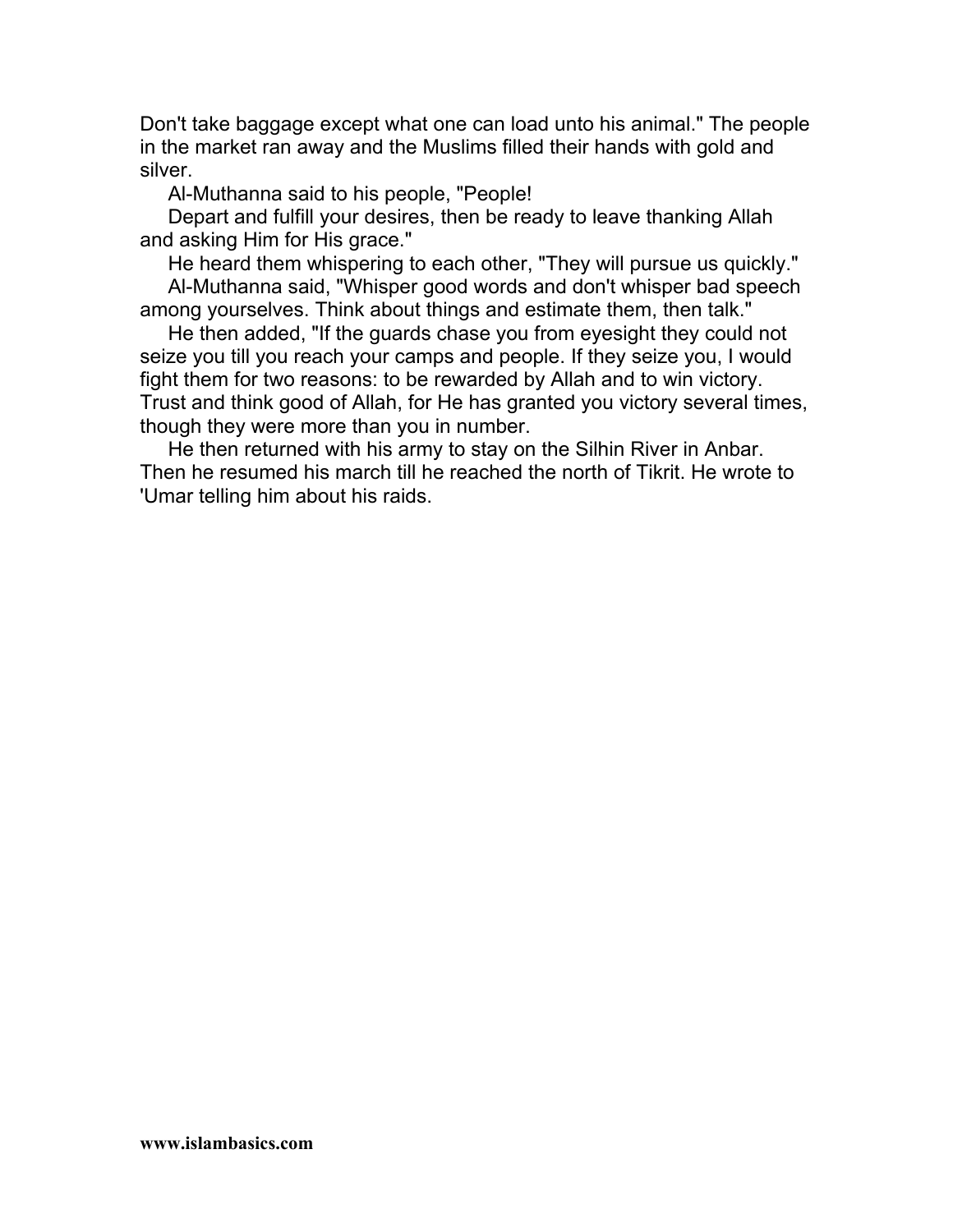# **THE OPENING OF KHURASAN**

## **The Battle of Tuburstan**

The battle took place in 30 A.H. Tuburstan was an ancient Iranian province southeast of the Caspian Sea. It was bordered by Kilan (or Jilan) on the west, Iraq on the south, and Khurasan on the east. Among its towns were Istrabadh and Dinbawand (or Dimaqand). Its name meant "the place of axes".

#### **The First Muslim Directed to Open Tuburstan**

The first to determine to open Tuburstan was Suwaid ibn Muqrin, who was sent by his brother Na'im ibn Muqrin at the instructions Caliph 'Umar. Suwaid marched to Qoms and entered it peacefully, then he entered Jirjan. It was said that he settled a treaty with its ruler, Al-Asbahand, the ruler of Tuburstan.

Then it was invaded by Sa'id ibn Al-'As, except for `Abdullah ibn 'Amir, who left Basra to advance to Khurasan, thus preceding Sa'id ibn Al-'As. 'Abdullah ibn 'Amir camped in Abrashahar, which Sa'id ibn Al-'As left and headed with his army to Qoms and reconciled with its citizens.

Sa'id then reached Tamyah, a coastal city of Tuburstan on the border of Jirjan. Its citizens fought him and he prayed the Fear Prayer while engaged in the battle. Sa'id hit a Persian on his shoulder and the point of the sword came out from beneath his arm. Sa'id besieged them till they asked for a treaty of peace and safety. He agreed to the condition that he would not kill one of them. However, when they opened the fort, he killed them all saving one man and took as spoils everything that was there. Sa'id ibn Al-'As also opened Namyah, which was a desert devoid of any houses or life, before returning to Kufa. When he settled a treaty with them, they sometimes paid jizyah and other times refused to pay, thus violating their agreement.

## **Opening Khurasan**

In 31 A.H., after Abu Lu'lu'ah Al-Majusi stabbed the Commander of the Faithful and killed him as a martyr, the citizens of Khurasan violated the pact and betrayed the Muslims.

Later, when the Muslims chose 'Uthman ibn 'Affan to succeed 'Umar, he appointed `Abdullah ibn 'Amir as governor of Basra. 'Abdullah managed to open some Persian towns and cities. He invaded Khurasan and left Ziyad ibn Abi Sufyan to succeed him in Basra. He marched towards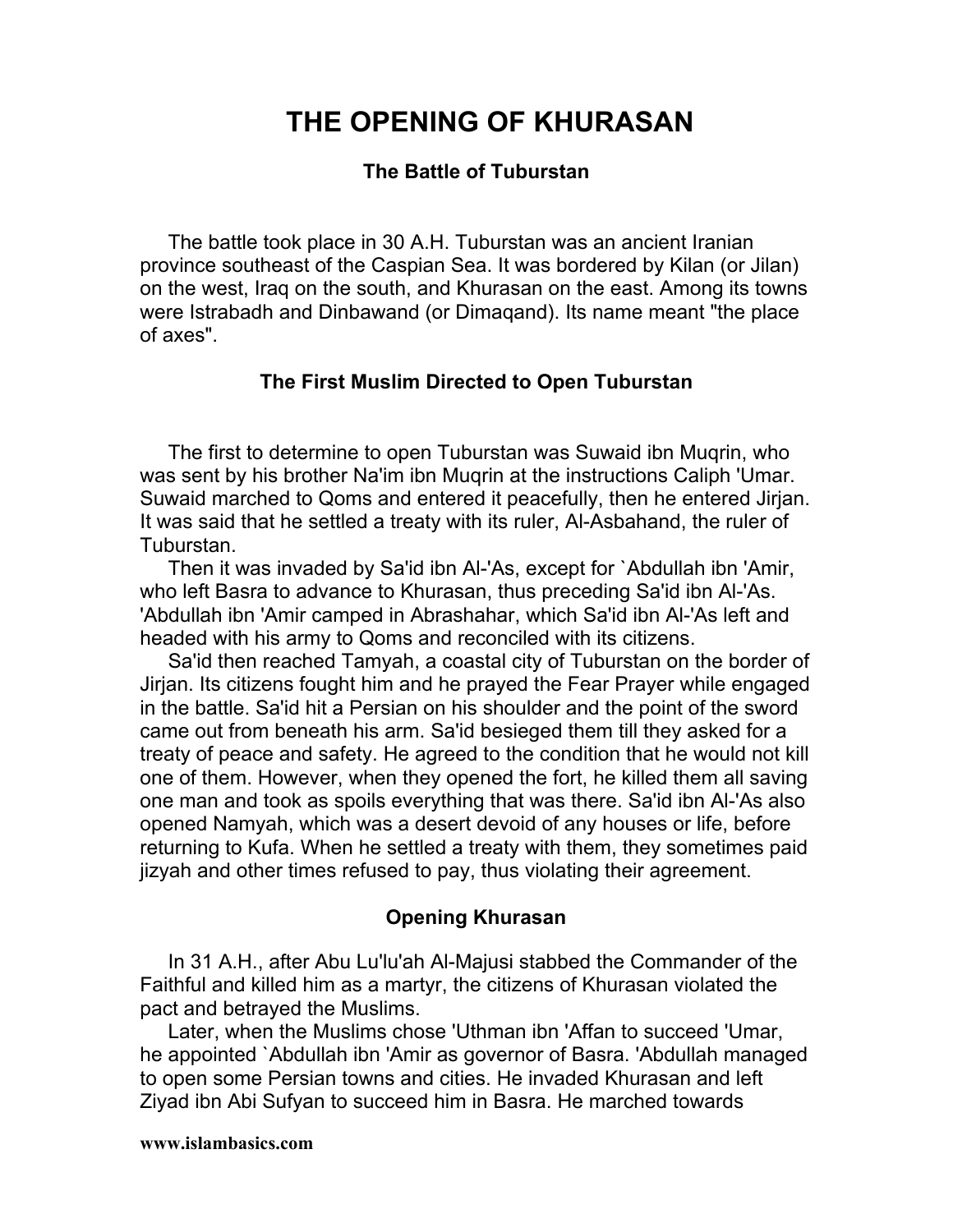Karman and ordered Mujashi' ibn Mas'ud Al-Salmi to fight its people who had betrayed the Muslims and violated the agreement.

He also ordered Al-Rabi' ibn Ziyad Al-Harithi to fight against Sajistan, a city one league from Karman that had broken the treaty. Abdullah ibn 'Amir advanced to Nisapur With Al-Ahnaf Ibn Qais in the vanguard of the army. He reached Al-Tabsin, which had two forts arid was the gate of Khurasan. The citizens reconciled with him.

Afterwards, he progressed to Kahistan, but its people resisted him, fighting desperately till they sought refuge in their fort.

'Abdullah ibn 'Amir sent a company to Rustaq Zam, a small city of Nisapur, which they opened after encountering its people. Allah also granted him the opening of Bakharz and Juwin, two cities of Nisapur, and he took many captives.

After that, 'Abdullah directed Al-Aswad ibn Kulthum ibn 'Adi to Baihaq, a city' after Nisapur. He and some of his army entered from an opening in its walls, but the enemies blocked the way and fought fiercely. Al-Aswad and some of his men were killed. After his death, his brother Adham resumed the struggle till he overcame them after a weary battle. Adham ibn Kulthum buried all the martyrs except his brother Al-Aswad, who used to pray Allah to resurrect him from the stomachs of birds and wild animals. So he did not bury the body.

Allah granted victory to 'Abdullah ibn 'Amir over small cities of Nisapur like Bisht, Ashbandh, Rakh, Zarah, Khuwaf, Asfara'in and Ar'iyan.

Then he came to Abrashahr, the capital of Nisapur, and besieged it for many months. The city was divided into four zones, each with a man in charge. One of the men in charge of a zone came to 'Abdullah ibn 'Amir asking for a treaty of peace and security in return for allowing the Muslims into the city.

'Abdullah accepted the deal, and the man helped the Muslims to enter the city by night and opened the gates for them. The satrap of the city took shelter in its fortified castle together with others. He then asked for a peace treaty on behalf of all Nisapur and agreed to pay the annual jizyah. When `Abdullah accomplished the opening Nisapur, he assigned Qais ibn Al-Haitham Al*-*Salmi to rule it.

Then `Abdullah directed `Abdullah ibn Khazim Al-Salmi to the village of Hamrandar of Nasa. He opened it, and the governor of Nasa came to him offering to reconcile on the harvest of the land, and in return no citizens were to be killed or captured. Bahmana, the supreme ruler of Abyurd, reconciled with `Abdullah ibn 'Amir on a payment off our thousand dirhams.

Also, 'Abdullah ordered `Abdullah ibn Khazim to advance to Sarkhas, a city between Nisapur and Merv. He attacked them till the satrap of the city, Zadhwih, came to him asking for a pact to grant safety to a hundred men and in return he would give them their women. The satrap's daughter came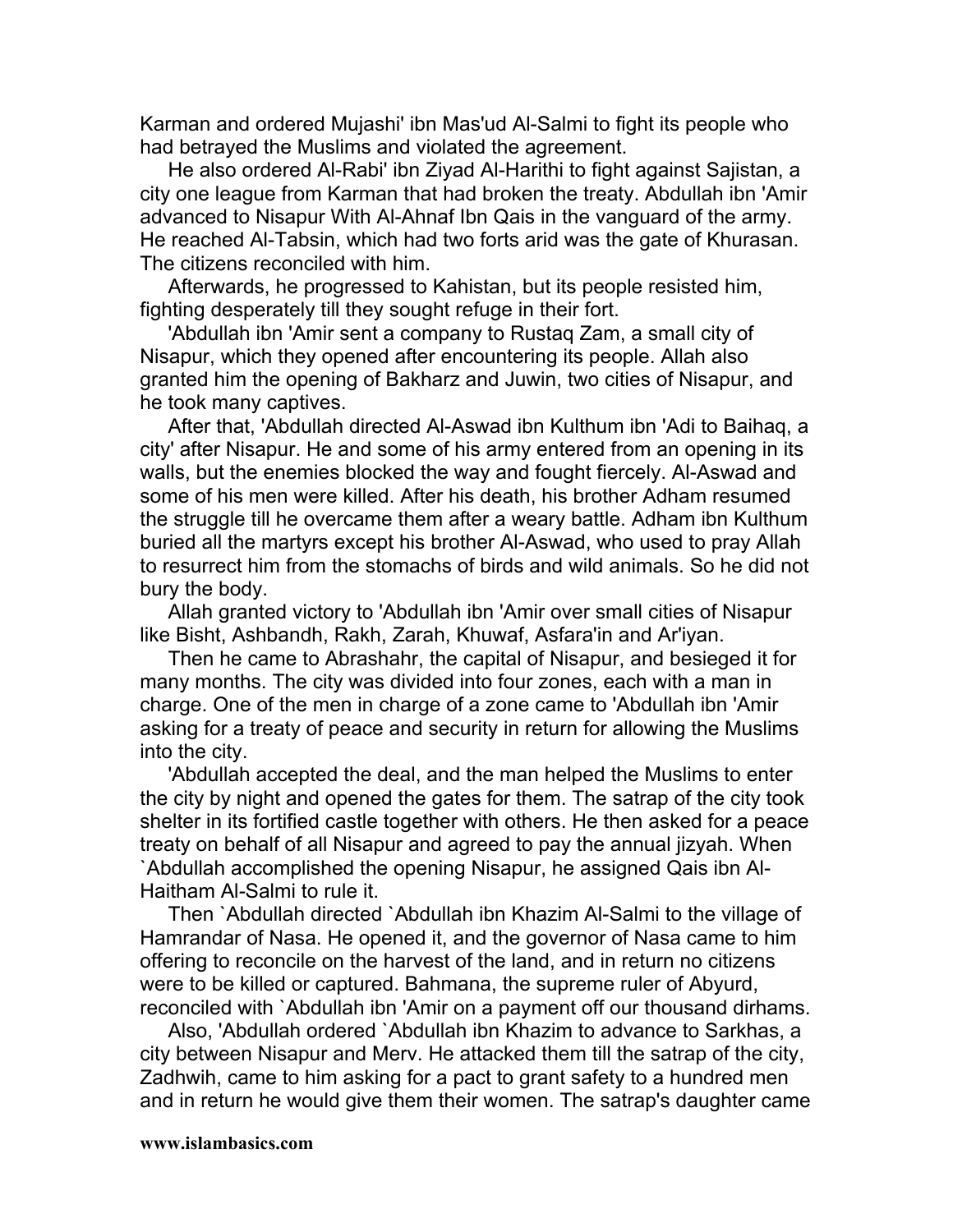into the possession of 'Abdullah ibn Khazim and he took her for himself and called her Misa'.

From Sarkhas, `Abdullah ibn Khazim directed Yazid ibn Salim, the slave of Sharik Al-A'war to Khiva and Binah, which he opened. Kanaztik, the satrap of Tus, came to 'Abdullah ibn `Amir and reconciled with him on behalf on Tus for six hundred thousand dirhams.

'Abdullah ibn 'Amir sent to Harah an army led by Aus ibn Tha'labah. Having learned about this, the satrap of Harah came to 'Abdullah and settled a treaty for Harah, Badghis and Bushneh. As for Taghun and Baghun, they were both opened by force.

This is what `Abdullah ibn 'Amir wrote:

In the name of Allah, the Most Merciful, the Ever Merciful. This is what `Abdullah ibn 'Amir ordered on the satrap of Bushneh and Badghis. He ordered him to fear Allah and to assist the Muslims and to take care of the two cities under his authority. He reconciled with him on behalf of the plains and maintains of Harah, on the condition that he pays jizyah for those regions. This jizyah is to be shared by the two cities equally and the one that refuses to pay the appointed sum is out of the pact and the agreement.

The witnesses to this are Rab'i ibn Nahshal and Jathim ibn 'Amir.

Shahajan, the satrap of Merv, wrote to 'Abdullah ibn 'Amir asking for reconciliation, so 'Abdullah sent Hatim ibn Al-Nu'man Al-Bahili to him to sign an agreement with its people. The treaty stated that they were to enlarge the houses for the Muslims and to share money with them, and the Muslims were only to take small amounts. Thus, Merv was opened peacefully expect for one village called Sanh, which was opened by force.

'Abdullah ibn 'Amir sent Al-Ahnaf ibn Qais to Merv Al-Ruz, which was a fort known as the fort of Ahnaf or Bashq Al-Jard. He besieged its people till they came to him asking for a treaty. He reconciled with them on the condition that one of his men enter the castle to make the adhan for the prayers and stay among them till Al-Ahnaf ibn Qais departed. The pact was on behalf of all of Rustaq.

Al-Ahnaf resumed his march towards Merv Al-Ruz and besieged it, but the people resisted him boldly. However, the Muslims overcame them and broke through their fortresses. The satrap, who was one of the sons of Badham, came and agreed on a jizyah of sixty thousand dirhams.

Later, Al-Ahnaf ibn Qais sent Al-Aqra' ibn Habis Al-Tamimi to Juzjan with some cavalry. Al-Aqra' said to his group, "O Banu Tamimi! Love one another and sacrifice for one another, then your affairs will be set rightly. Start by fighting against your stomachs and desires; thus your religion will be right. Do not go to extremes or exaggerate; thus your fighting will be right."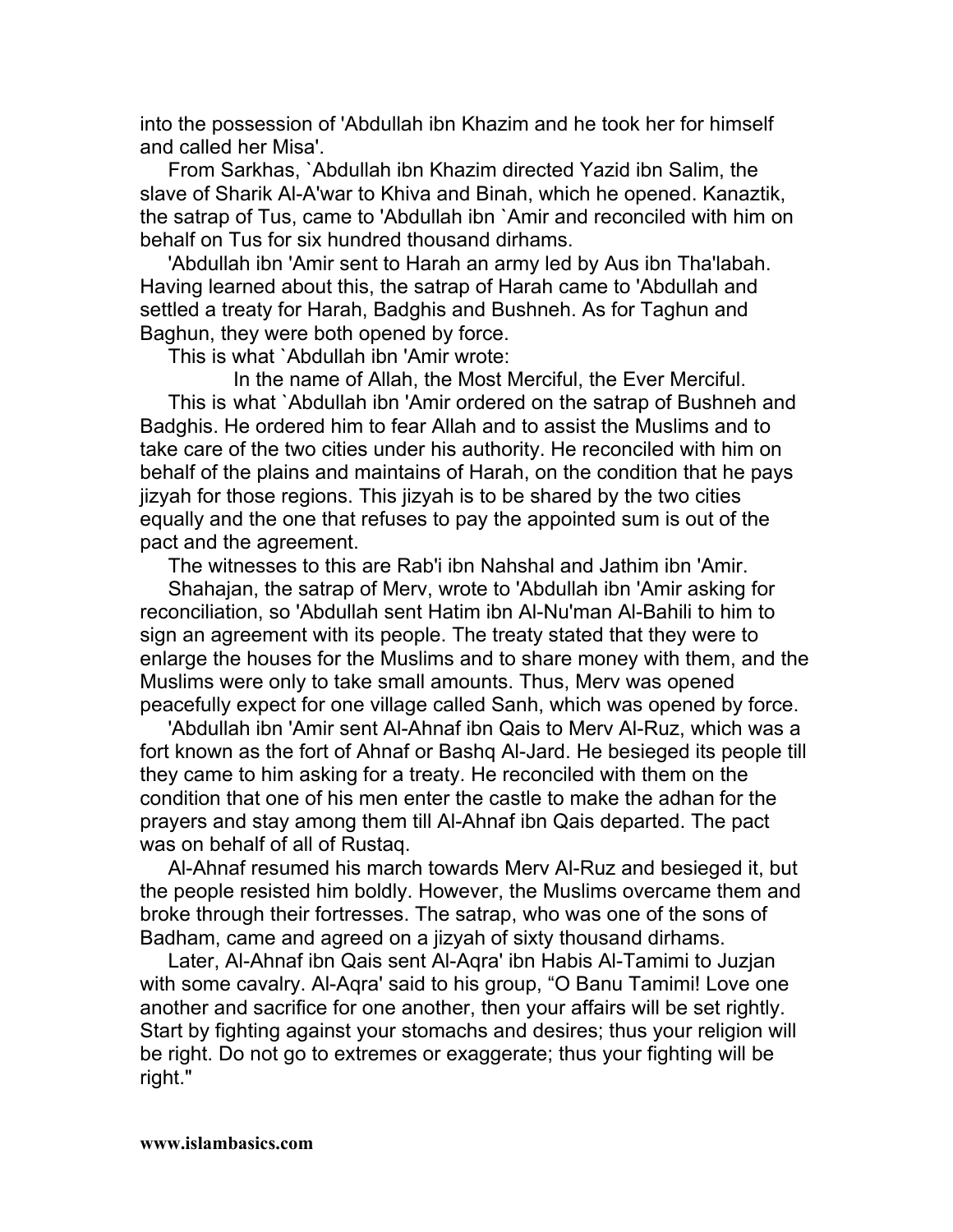Al-Aqra' then confronted his enemy boldly and vigorously. At first the Muslims were about to be defeated, but they continued struggling and overcame their enemies, opening Juzjan by force.

Al-Talqan was opened peacefully by Al-Ahnaf ibn Qais. Then he also opened Al-Fariyab. Afterwards, he marched towards Balkh, a city in Talkhara and reconciled with its citizens for four hundred thousand dirhams. He assigned Arsid ibn Al-Mutshamash as governor. He resumed the advance to Khuwarizam but was unable to take it. Then Arsid ibn Al-Mutshamash returned to Balkh and collected the jizyah.

When `Abdullah ibn 'Amir succeeded in all these openings in Khurasan, people said to him, "Allah did not grant victory to anyone before as He did to you." He said, "My thanks to Allah for this will be that I will depart in a state of ritual consecration *(ihram)* from this very place." So 'Abdullah ibn 'Amir decided to perform 'Umra from Nisapur and left Qais ibn Al-Haitham to govern Khurasan. He then went to Caliph 'Uthman ibn 'Affan.

### **Opening Istukhur**

Istukhur was a one of the Persian lands that had many towns and villages, such as Baida', Niriz, Abarquh, Yazid and others. It also contained the treasures of the kings before Islam, and in Darabgrid, one of its villages, was found mercury. In Istukhur, when it was at its greatest, Histasib wrote the book Zaradisht the Prophet of the Magi. In ancient times, Istukhur was known by the name of Barsiyulis and it was the center of the Persian sovereignty and had many wells.

With the advent of Islam, the first to invade this land was Al-'Ala' ibn Al-Hadrami during the caliphate of 'Umar in the year 17 A.H. Al-'Ala' went with his army by sea and landed in Istukhur.

They fought its people in a difficult battle that ended with the victory of the Persians. In the same year, Abu Musa Al-Ash'ari ('Abdullah ibn Qais) entered Persia and gave the responsibility to fight Istukhur to 'Uthman ibn Abi Al-'As Al- Thaqafi, who assigned the standards among his men.

The Muslims encountered the people of Istukhur in Gur and defeated them. They opened Gur, then advanced to Istukhur and killed many of its citizens while others ran away. 'Uthman ibn Abi Al-'As invited them to settle a treaty and pay jizyah, and Al-Hurbudh, their satrap, agreed. The two parties ceased the battle in 18 A.H. or maybe later.

During the caliphate of 'Uthman ibn 'Affan, the people of Istukhur violated the pact and betrayed the Muslims. When' Abdullah ibn 'Amir knew about the violation, he marched towards them with a huge army. They met in Istukhur and the Persians were defeated and the city was opened by force.

Afterwards, 'Abdullah ibn 'Amir led his army to Darabgrid, whose people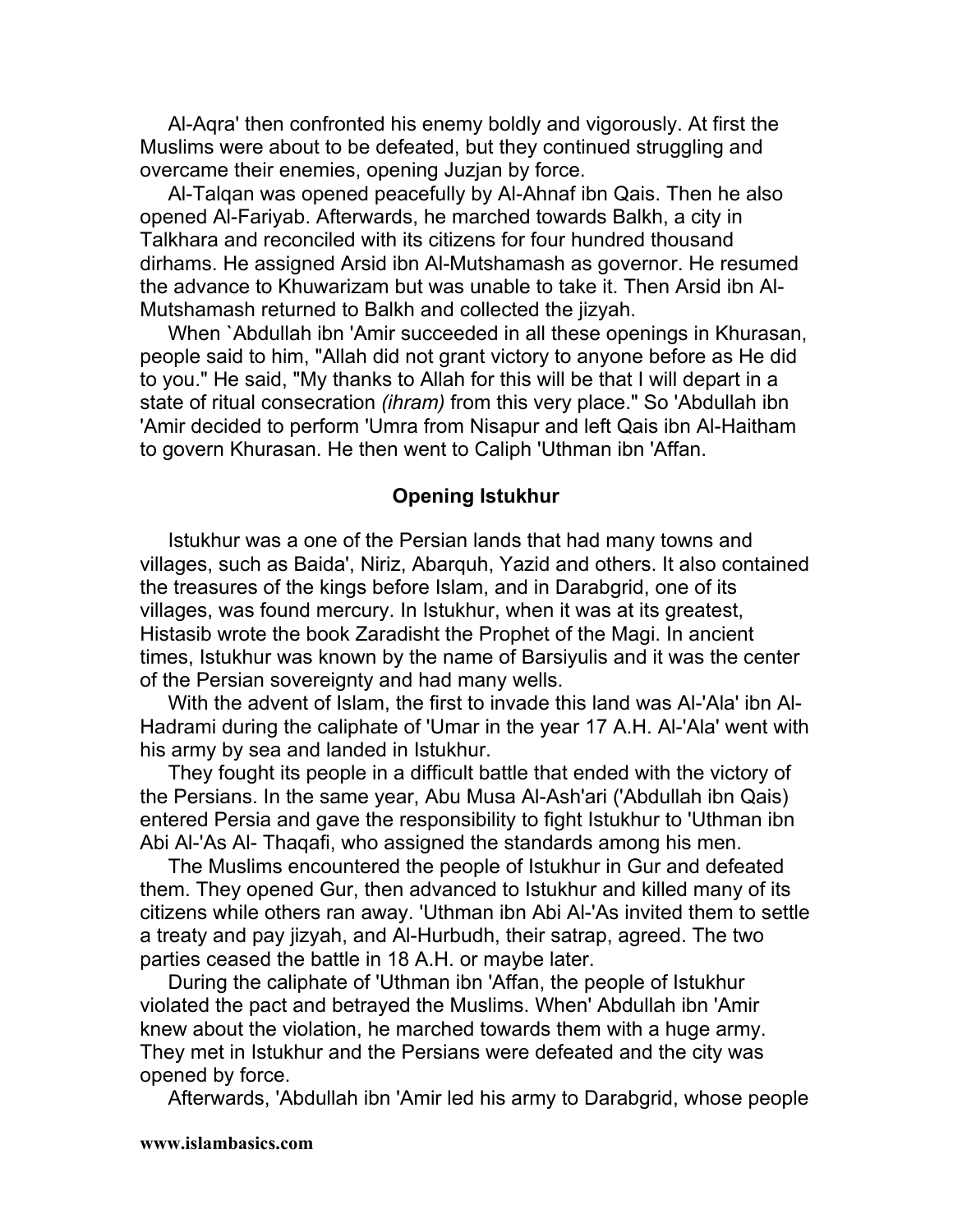had also violated the agreement. He opened it, like Gur, by force.

After Istukhur had violated the pact, `Abdullah ibn 'Amir returned to it and besieged it.

He fought, killing many people and destroying the majority of its houses, including the houses of some distinguished Persians who had sought refuge in it. It was said that nearly forty thousand were killed. 'Abdullah ibn 'Amir left Shuraik ibn Al-A'war Al-Harithi to govern Istukhur, and he was the one who built its mosque.

## **Opening Karman**

When 'Abdullah ibn 'Amir went to Persia, he sent Mujashi' ibn Mas'ud Al-Salmi to Karman because its people had betrayed the Muslims and violated the agreement. Mujashi' opened Bimint by force, asked its citizens to stay, and granted them safety for their lives and properties. He built a palace known as the Palace of Mujashi'.

Mujashi' also opened Barukharwah and went to Shirjan, a city of Karman, where he besieged its citizens in their forts for some days. Then the people came out on their horses to fight the Muslims. Mujashi` fought them fiercely till he overcame them and opened the city by force. Many people of Karman fled to the sea, some of them reached Makran, and some of them entered Sajistan. The Muslims divided their houses and lands among them. They lived there and planted, paid the zakah and dug many canals.

## **Opening Sajistan**

Sajistan lay to the southwest of Afghanistan. After the murder of 'Umar ibn Al-Khattab, the people of Sajistan and Khurasan violated the agreement with the Muslims.

When the Muslims chose 'Uthman ibn 'Affan to be the third caliph, he appointed 'Abdullah ibn 'Amir governor of Basra, so Ibn 'Amir headed to Khurasan. He also ordered AIRabi' ibn Ziyad Al-Harithi to go to Sajistan. Rabi' arrived at the fortress of Zaliq and attacked it on a feast day. He captured its chief, who redeemed himself by ramming a stick into the ground then covering it completely with gold and silver. He settled a pact to guarantee his safety and agreed to a pact like that of the people of Persia.

Al-Rabi' ibn Ziyad resumed his progress till he reached a village called Karkawiyah five miles from Zaliq. Its citizens reconciled with him peacefully. Later, he went to Zaliq and took a guide to lead him to Zirinj. He advanced to Handamind and arrived at Izdisht, which was in Zirinj. The people fought him and many Muslims were injured and killed. The Muslims attacked Izdisht and defeated them, forcing them to retreat to their city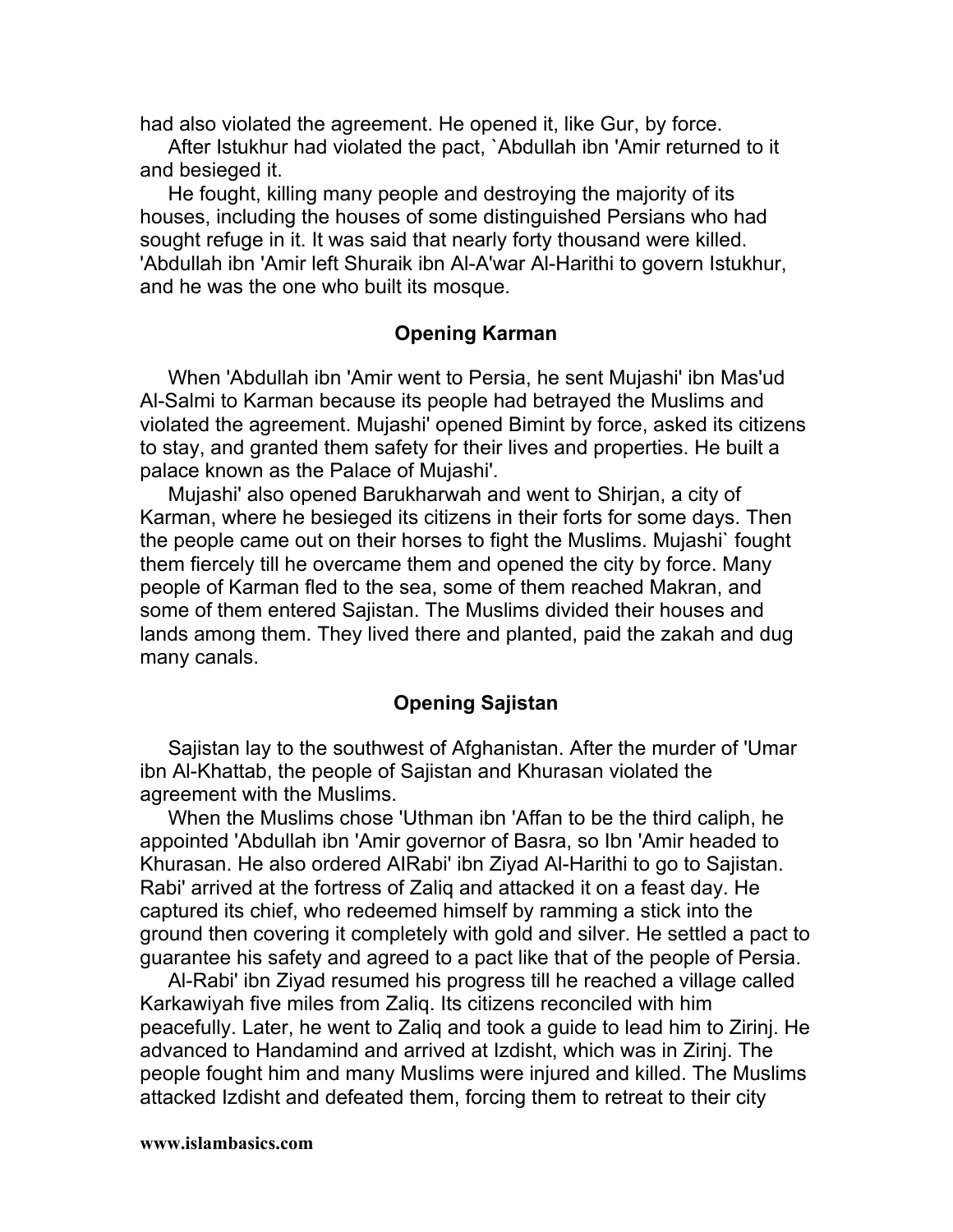after many of them were killed.

Then Ibn Ziyad went to Nashrudh and Shirwadh, two villages of Zirinj. He gained a victory and overcame them, then besieged the city of Zirinj after attacking its people. The satrap, Abirwiz, sent to him asking for a peace treaty. They agreed to a thousand Persian servants, each with a bulging long-necked bottle of gold. The Muslims then entered Zirinj.

Al-Rabi' then went to a valley in Sajistan called Sanarudh Maghbarah and attacked and defeated two cities there. Afterwards, he returned to Zirinj and resided in it for two years. 'Abdullah ibn 'Amir then appointed over it a man of the tribe of Banu Al-Harith ibn Ka'b. Unfortunately, the people forced him out and locked the city against the Muslims.

However, `Abdullah ibn 'Amir had appointed 'Abdul Rahman ibn Samra ibn Habib over Sajistan, so he went and besieged Zirinj and its satrap in his palace on one of their feast days. The satrap agreed to pay large sums of money.

Ibn Samra then succeeded in overcoming the Persians in the regions between Zirinj and Kush near India, as well as on the route to Rakhaj between Persia and the land of Dawar. On reaching Dawar, he surrounded them in the mountain of Zur, then reconciled with them. He entered a temple where the idol called Zur was located. It was a golden idol with two rubies as its eyes. He damaged its hands and took out the jewels saying to the satrap, "Take the gold and the jewels. I just wanted to prove to you that it is a thing that can do neither harm nor good." 'Abdul Rahman ibn Samra opened Kabul and Azabalistan and then resided in Zirinj.

## **The Turks Advance to Fight the Muslims**

Many Turks left the region of Khurasan. They were nearly forty thousand fighters led by their king, Qarin, aiming to fight the Muslims. They reached Tabsin, where the people of Badhghis and Harah and Qahistan gathered to support them. 'Abdullah ibn Khazim was appointed by, Abdullah ibn 'Amir to rule Khurasan. Thus, he advanced to confront the Turks and combat them together with four thousand men, telling them, "Take with you some fat."

When the Muslim army approached the Turkish army of Qarin, 'Abdullah ibn Khazim ordered them to tie cloth or cotton over their spear tips and soak them in fat. They marched till the evening. He started with the vanguards, who were seven hundred fighters, then followed them with the rest saying, "Light the spear tips."

The Muslim vanguard reached the camp of Qarin near midnight and attacked. The Turks were confused and enraged, for they were camping in a safe place and had no fear that anyone could reach them.

When Ibn Khazim approached with his troops and the Turks saw the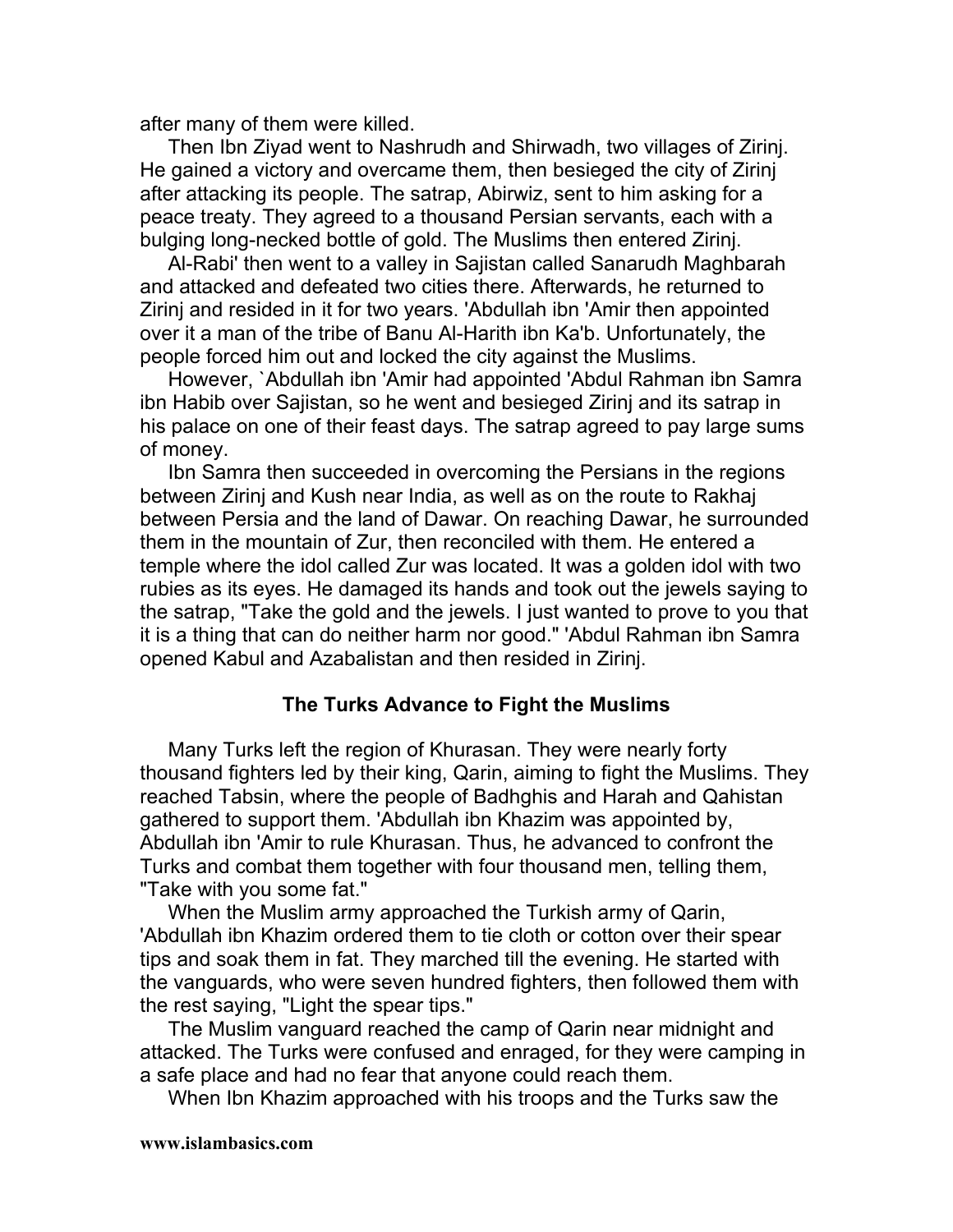burning fires on the right and left, now progressing, now retreating, now raised, now lowered, they were terrified and horrified. The Muslims attacked determinedly, killing and injuring till they killed King Qarin.

The Turks were defeated and the Muslims pursued them, killing and capturing. They seized many women and children. After that, 'Abdullah ibn Khazim wrote to 'Abdullah ibn 'Amir telling him about the victory, and he was satisfied with it and ordered him to govern Khurasan.

The strategy that `Abdullah ibn Khazim used in burning the spear tips and attacking at night was the first military trick of that kind in Islamic history. 'Abdullah innovated it and the enemies were terrified at the sight, and this terror and panic were the main reason for the triumph of the Muslims over the Turks in this battle.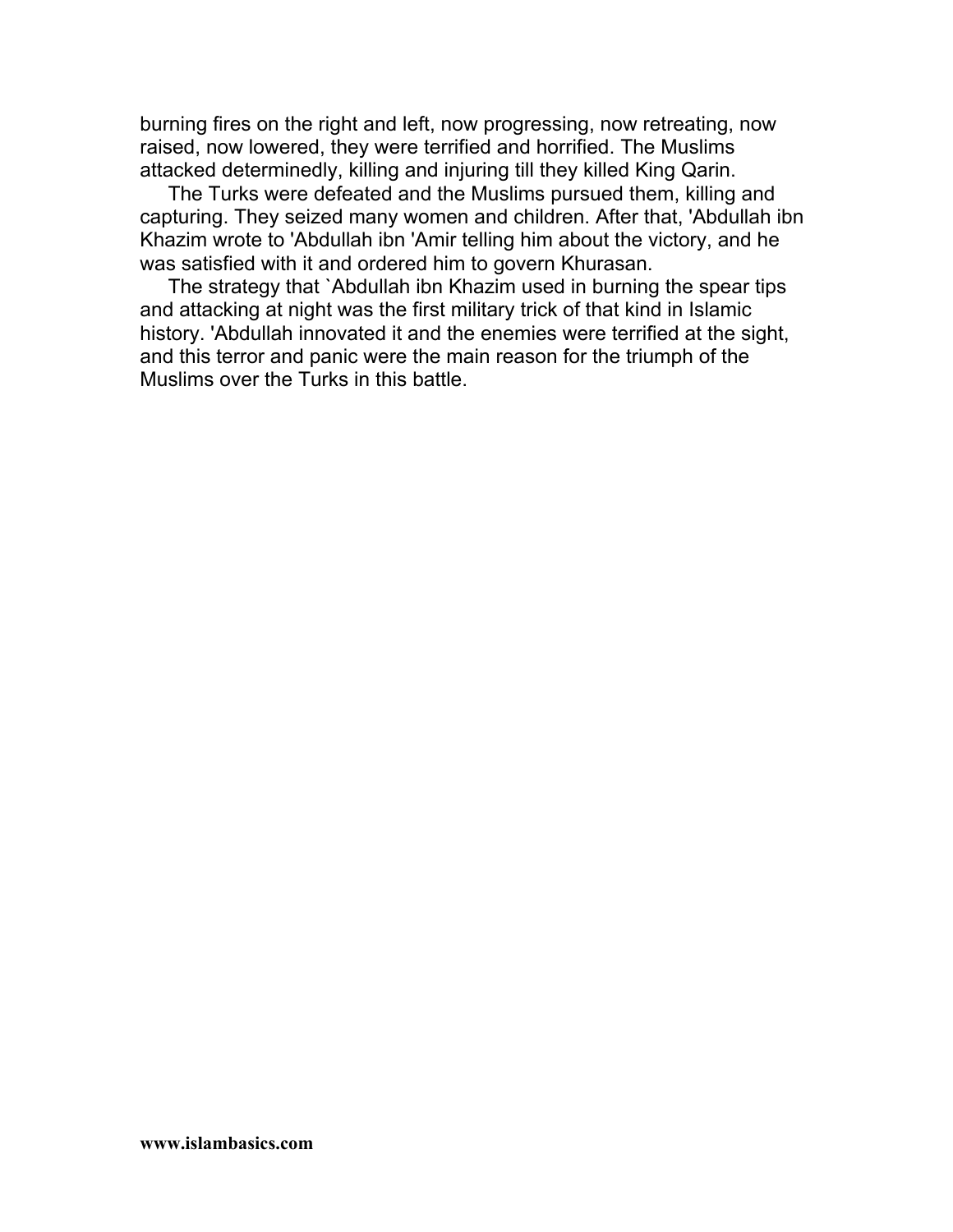# **OPENING NORTH AFRICA**

#### **The Berbers**

The Arab regions to the west of Egypt were called AI-Maghrib. These lay in North Africa -or Ifriqiyah as the Arabs called it -and the Arabs' first contact with the natives of these lands was during the caliphate of 'Umar ibn Al-Khattab after the opening of Egypt between the years 22 to 26 A.H. The Arabs knew the people of Ifriqiyah as the Berbers. The Berbers consisted of two major groups, one called Al-Baranis and the other called Al-Bathar. Each group consisted of a number of tribes that varied in population.

It is obvious that these Berber groups were formed by the people who moved to North Africa during many long ancient eras. They came from Asia, Arab countries, Egypt and Europe.

When the Muslims came to open these lands, they found their people similar to their traditions, styles of living and in some characteristics. The natives were either Christians or Pagans, with the latter the dominating belief in many regions.

### **Opening Tripoli**

After `Amr ibn Al-'As finished opening Alexandria in 22 A.H., he marched with his army to Burqa in Libya. In Burqa, he signed a treaty with its people to pay jizyah and to sell whom they liked of their young ones.

When he was finished with Burqa, he went to Tripoli, which he besieged for a month but could not defeat. He was camping on the eastern side. One day, a man of the tribe of Banu Mudlaj went to hunt with seven other men to the west of the city. On their way back, they suffered from severely hot weather, so they decided to take a path along the sea. However, the city walls were not extended to the sea and the Byzantines' ships were in the harbors opposite to their houses. Al-Mudlaji and his friends discovered a passage between the sea and the town, so they broke into the town through it crying, "Allahu Akbar! Allahu Akbar!"

The Byzantines' only refuge was their ships, for they thought the Muslims had invaded their houses. 'Amr ibn Al-'As and his troops heard the clash of swords and the tumult, so he advanced with the army and entered the town. The Byzantines fled, taking only lightweight things onto their ships.

Meanwhile, the people of the fort of Sabrah had fortified themselves against `Amr when he headed to Tripoli. When the people of Tripoli resisted him firmly, the people of Sabrah felt assured and secure. However, when Tripoli fell into `Amr' s hands, he directed a huge army to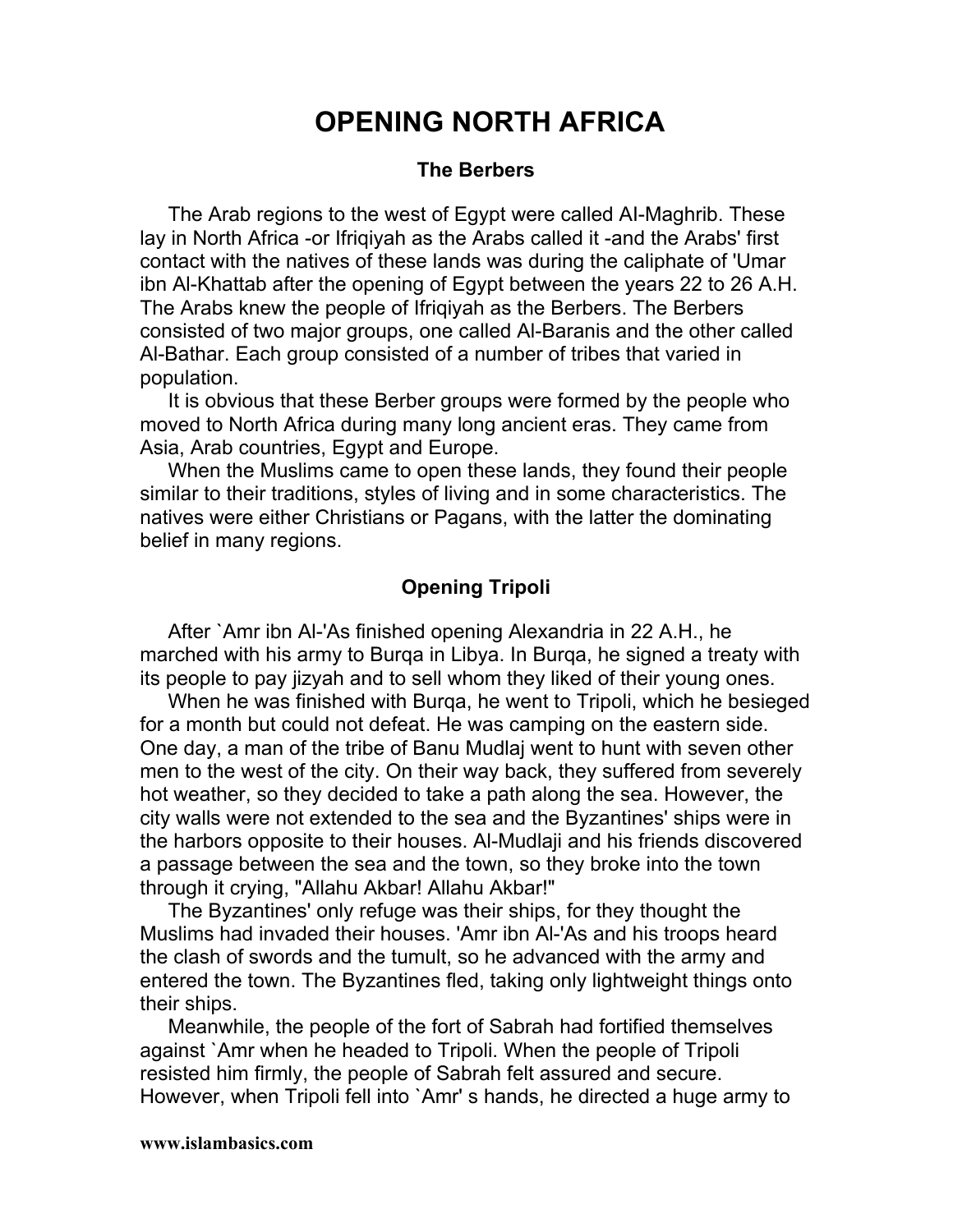Sabrah. They arrived there on a morning when the people had opened the gates and taken their cattle to breed, unaware of what had happened to Tripoli. The Muslims attacked them, broke into the town and looted it, then returned to 'Amr triumphantly.

Afterwards, 'Amr ibn Al-'As opened Libdah and Sabratah and took those regions by force from the Byzantines. He then directed his brigades and detachments in many raid inland to force the tribes to yield and to explore the land towards Tunisia.

'Amr wrote to 'Umar ibn Al-Khattab telling him about his achievements and asking for permission to resume the planned advance. But 'Umar refused to allow him to expand further, saying, "No, for Africa is deceiving," The Arabs had a plan to advance and push into North Africa, and they had sufficient information about the land and its inhabitants.

When 'Umar died and the Muslims consented to the caliphate of 'Uthman ibn `Affan, 'Uthman dismissed `Amr ibn Al-'As from governing Egypt and appointed `Abdullah ibn Abi Sarh.

### **'Uthman Gives Permission to Proceed**

`Abdullah ibn Sa'd ibn Abi Sarh was one of the soldiers of Egypt who was in charge of the money of its tributes. In 25 A.H., 'Uthman ibn 'Affan ordered `Amr to direct `Abdullah to the borders of Ifriqiyah. When he launched his plan, `Amr reinforced him with an army, and they had

lots of spoils. When' Abdullah ibn Sa' d returned, he wrote to his foster brother, 'Uthman ibn 'Affan, asking for permission to invade Ifriqiyah. 'Uthman granted permission and said, "If Allah grants you victory your share of the spoils will be one fifth of the fifth."

He ordered 'Abdullah ibn Nafi' ibn Abdul Qais and `Abdullah ibn Nafi' ibn Al-Harith to head an army and sent them to Egypt, commanding them to join `Abdullah ibn Sa'd in his mission in Ifriqiyah, so they proceeded till they crossed the Egyptian lands.

'Abdullah ibn Sa'd ibn Abi Sarh, the governor of Egypt and part of Al-Maghrib, sent some troops on horseback to Ifriqiyah. The detachments gained some spoils and explored the land and people. When the expedition had fulfilled its objectives, 'Abdullah sent to 'Uthman for permission to invade Ifriqiyah and asked for reinforcements. North Africa at that time was under the control of the Byzantines.

The Commander of the Faithful, 'Uthman ibn 'Affan, reinforced `Abdullah ibn Sa'd ibn Abi Sarh with a distinguished army that included many of the best fighters and Companions and their sons, such as 'Abdullah ibn 'Umar, 'Abdullah ibn 'Amr ibn Al-'As, 'Abdullah ibn 'Abbas, 'Abdullah ibn Ja'far ibn Abi Talib, Al-Hassan and Al-Hussain (the grandsons of the Prophet) as well as Marwan ibn Al-Hakam, Ma'bid ibn Al-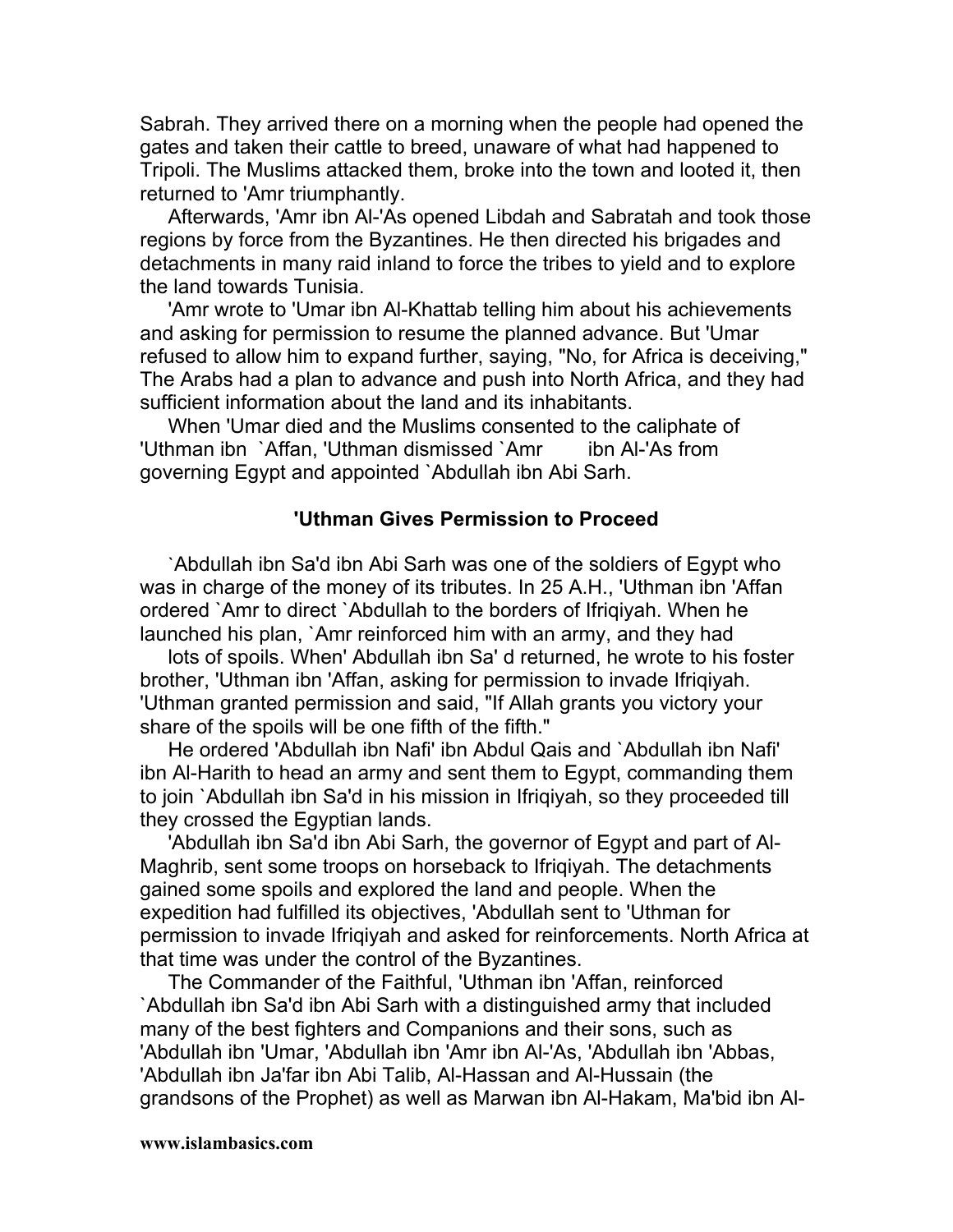'Abbas ibn 'Abdul Muttalib, 'Abdul Rahman ibn Abi Bakr and many other men.

'Abdullah ibn Abi Sarh marched with his army till they reached Burqa, where they met 'Uqbah ibn Nafi' and his troops. Then they resumed the march to Tripoli in an army of forty thousand men. They captured the Byzantines who were there, then marched to the north of Ifriqiyah and the detachments were sent everywhere.

The king of the north of Ifriqiyah at that time was Jurjir and his kingdom was from Tripoli to Tanja. He was appointed by Heraclius, the Byzantine emperor, and had to give him tribute every year. Jurjir was a general of the army of the Byzantine Emperor, but he revolted against him and declared his independence and took the city of Subaitilah, which lay seventy miles from Qairawan, as his capital. It was a well-fortified city.

When King Jurjir knew about the Muslim's designs, he mobilized his army and gathered soldiers from the Berber tribes who were natives of the land. His army had about a hundred and twenty thousand men. The two armies encountered in a place that was a day-and-a-half distance from Subaitilah. The Muslim army fought every day in the morning from sunrise to noon. 'Abdullah ibn Abi Sarh sent to King Jurjir asking him to embrace Islam or pay jizyah, but he refused both suggestions.

# **'Uthman sends `Abdullah ibn AI-Zubair**

When the news of the army was cut from 'Uthman, he sent `Abdullah ibn Al-Zubair with some men to see what was wrong with' Abdullah ibn Abi Sarh and his army.

Ibn Al-Zubair marched steadily day and night till he reached them. When he and his party arrived, the other Muslims rejoiced and cried, "Allahu Akbar!"

King Jurjir was astonished by the tumult and asked, "What happened?" He was answered, "They had some reinforcements sent to them."

This information terrified Jurjir. The disturbance and worries put an end to his stamina and enthusiasm.

When Ibn Al-Zubair arrived, he did not see 'Abdullah ibn Sa'd, so he asked "Where is Ibn Abi Sarh?"

He was answered, "He heard the King's crier say that the one who kills `Abdullah ibn Sa'd will get a hundred thousand dinars and marry the king's daughter, so he is worried about himself"

'Abdullah ibn Al-Zubair went to 'Abdullah ibn Sa'd in his tent and said, "Order an announcement to be made: He who brings me the head of Jurjir will be given a hundred thousand dinars and will be married to his daughter and will rule his land." So he did, and King Jurjir was more afraid than `Abdullah ibn Abi Sarh.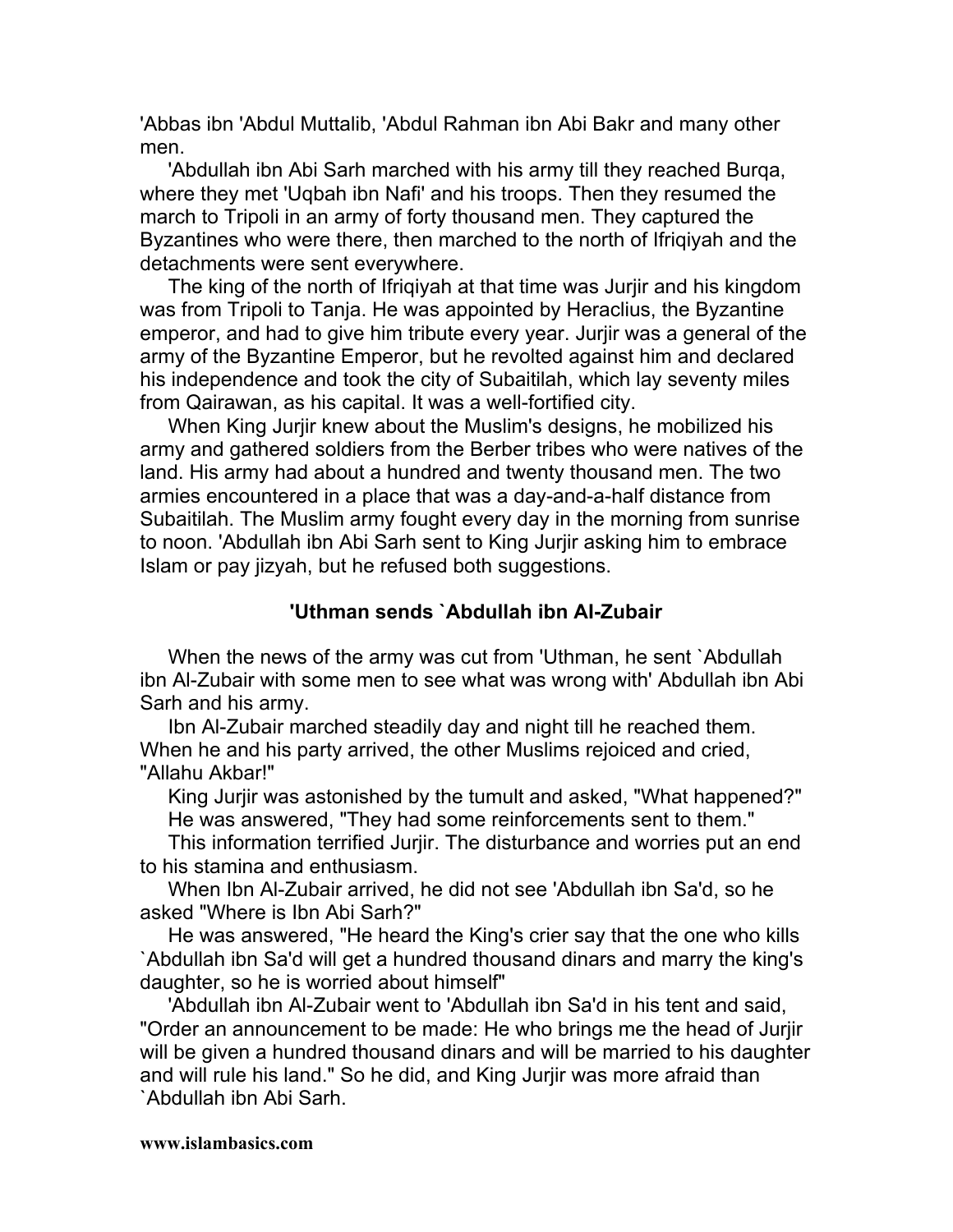When `Abdullah ibn Al-Zubair observed that the two armies fought from morning till midday, he said to 'Abdullah ibn Sa'd, "If the fight continues in that fashion, it will take us a long time, for they have reinforcements coming in turn, and they are in their own land, while we are cut off from the Muslims."

`Abdullah ibn Abi Sarh asked, "What do you suggest?"

Ibn Al-Zubair said, "I suggest that tomorrow we leave a good group of the boldest Muslims ready in their tents while we go to fight the Byzantines with the rest of the army till they are fed up and bored. When they and the Muslims return to their camps, the Muslims who stayed resting in their camps and did not fight will have their turn to take the Byzantines by surprise. Thus may Allah grant us victory over them."

'Abdullah ibn Sa'd said, "Do you mean dividing the army into two parts, one part to fight and the other to have some rest?"

Al-Zubair replied, "Exactly."

`Abdullah ibn Sa'd consulted with the wisest of the Companions, and they agreed to Al-Zubair's plan.

The next day, 'Abdullah ibn Al-Zubair executed the plan and made all the boldest of the Muslims rest in their tents with their horses present with them and ready to go. The other group of the Muslims went to fight the Byzantines fiercely till noon.

When the adhan for Zhuhr Prayer was made, the Byzantines started to retreat and cease the battle, as they were accustomed to do every day. 'Abdullah ibn Al-Zubair forbade them and provoked them to fight till they were exhausted. Subsequently, he retreated with his group and both armies dropped their arms out of fatigue.

As soon as the Byzantines were completely exhausted, 'Abdullah ibn Al-Zubair brought the boldest Muslims and their most distinguished heroes and dashed towards the Byzantines, who did not notice their coming until they mingled with them and attacked, crying, "Allahu Akbar!"

The Byzantines were confused and unable to arm themselves, and the Muslims assaulted them and defeated them completely. The Muslim victory over them enabled them to take countless spoils.

'Abdullah ibn Al-Zubair captured King Jurjir, who was injured, and his daughter.

'Abdullah ibn 'Abbas talked to Jurjir, who admired his knowledge and logic. Jurjir said to him, "You alone deserve to be the Learned Man of the Arabs." Thus, King Jurjir was the first to call 'Abdullah ibn 'Abbas with the title "the Learned Man of the Arabs." Then Jurjir died of his wounds.

Afterwards, `Abdullah ibn Sa'd ibn Abi Sarh sent detachments through the lands till they reached a small town called Qafsah, which was a three days' march from Qairawan. The people of the city took shelter in a fortress called Ajam, but Ibn Sa'd besieged it and opened it peacefully by a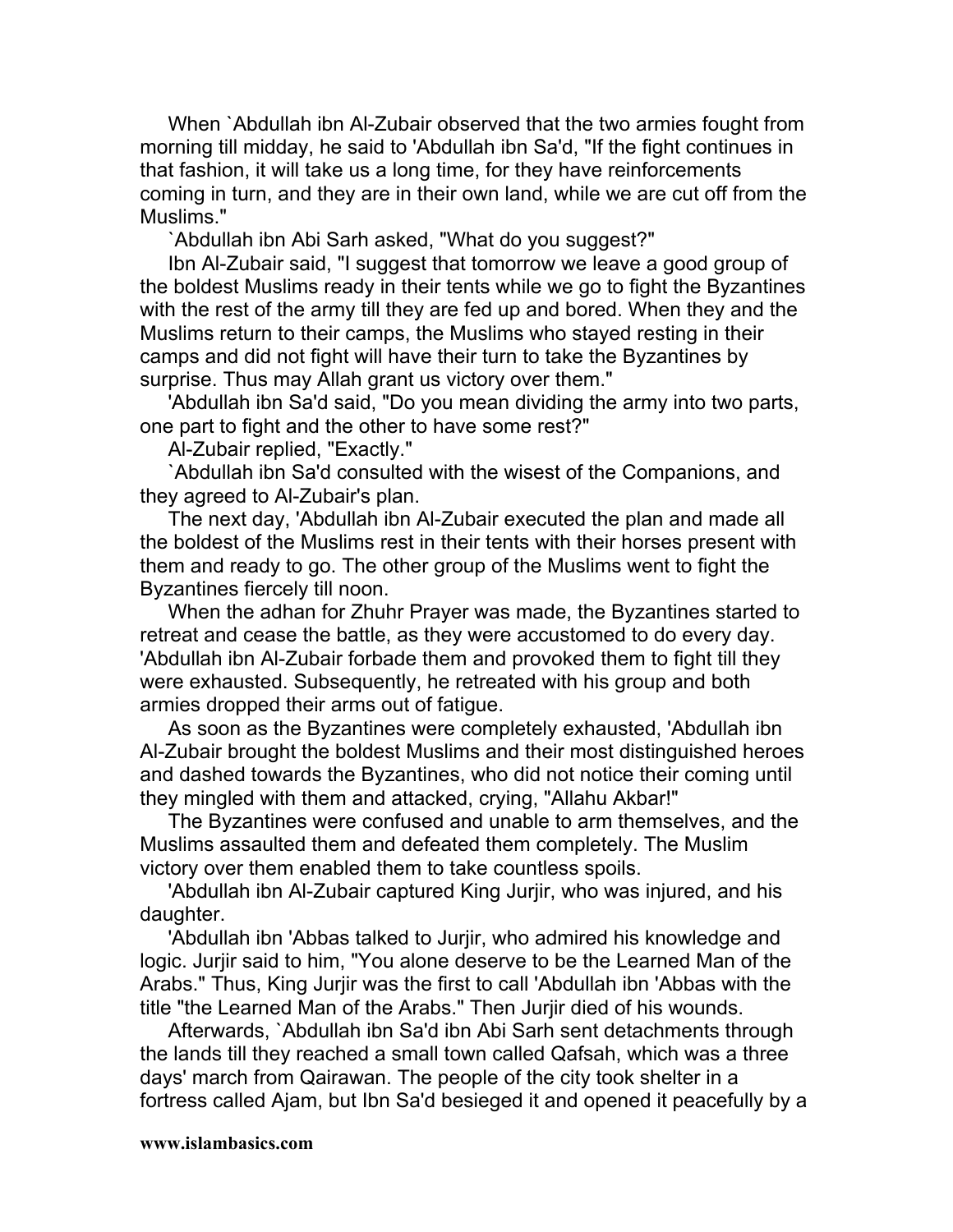treaty with the natives to pay large amounts of money. He reconciled with the Byzantines on the condition that they pay three hundred quintals of gold, and in return he was to depart their land and stop fighting them. 'Abdullah ibn Sa'd sent the glad tidings of victory to 'Uthman ibn 'Affan in the year 27 A.H.

It was said that Jurjir's daughter -who fought with her father and was a good horseback rider and knew how to use swords and weapons -was among the loot of `Abdullah ibn Al-Zubair, who returned to 'Uthman bearing the good news of the opening.

It was also said that she was among the loot of a man of the Ansar. He put her on a camel and led her, chanting on how her destiny 4ad changed.

'Abdullah ibn Abi Sarh returned to Egypt after he had stayed in Ifriqiyah for a year and three months. He sent a fifth of the spoils to Madinah, but it was bought by Marwan ibn Al-Hakam for five hundred thousand dinars. 'Uthman then took it from him, and this was considered a mistake of his. It was also claimed that 'Uthman ibn 'Affan, the Commander of the Faithful, gave one fifth of the spoils to `Abdullah ibn Abi Sarh or to Marwan ibn Al-Hakam.

### **African Breaks the Agreement and Is Opened Again**

When the caliphate to Mu'awiyah ibn Abi Sufyan, he appointed `Arnr ibn Al-'As to rule Egypt, so 'Amr resumed his designs to open Ifriqiyah.

In the year 41 A.H., 'Amr ibn Al-'As appointed his cousin 'Uqbah ibn Nafi' Al-Fahri to rule Ifriqiyah. Consequently, 'Uqbah launched many raids into Ifriqiyah for three consecutive years.

In 44 A.H., 'Amr ibn Al-'As ibn Wa'il Al-Sahmi died.

Heraclius, the king of Constantinople, forced every Christian king to pay tribute to him from Egypt, North Africa, Andalusia and other places. When the Africans had a treaty with `Abdullah ibn Abi Sarh, Heraclius sent one of his patriarchs ordering him to collect in taxes as much as they gave the Muslims. The patriarch resided in Qirtaja and gathered the North Africans and told them the orders of King Heraclius. The Africans refused and said, "We pay to the Muslims what he used to take from us. He should pardon us for what the Muslims have taken from us."

After the death of King Jurjir, another Byzantine succeeded him. The patriarch banished this man after some conflicts. The banished ruler went to Al-Sham, where he met Caliph Mu'awiyah ibn Abi Sufyan. He described the situation in North Africa for him and asked him to send an army with him to restore it. Mu'awiyah agreed and sent Mu'awiyah ibn Khadij Al-Sakuni. When they arrived at Alexandria, the Byzantine man died, but Mu'awiyah ibn Khadij resumed the march to Ifriqiyah and advanced to

#### **www.islambasics.com**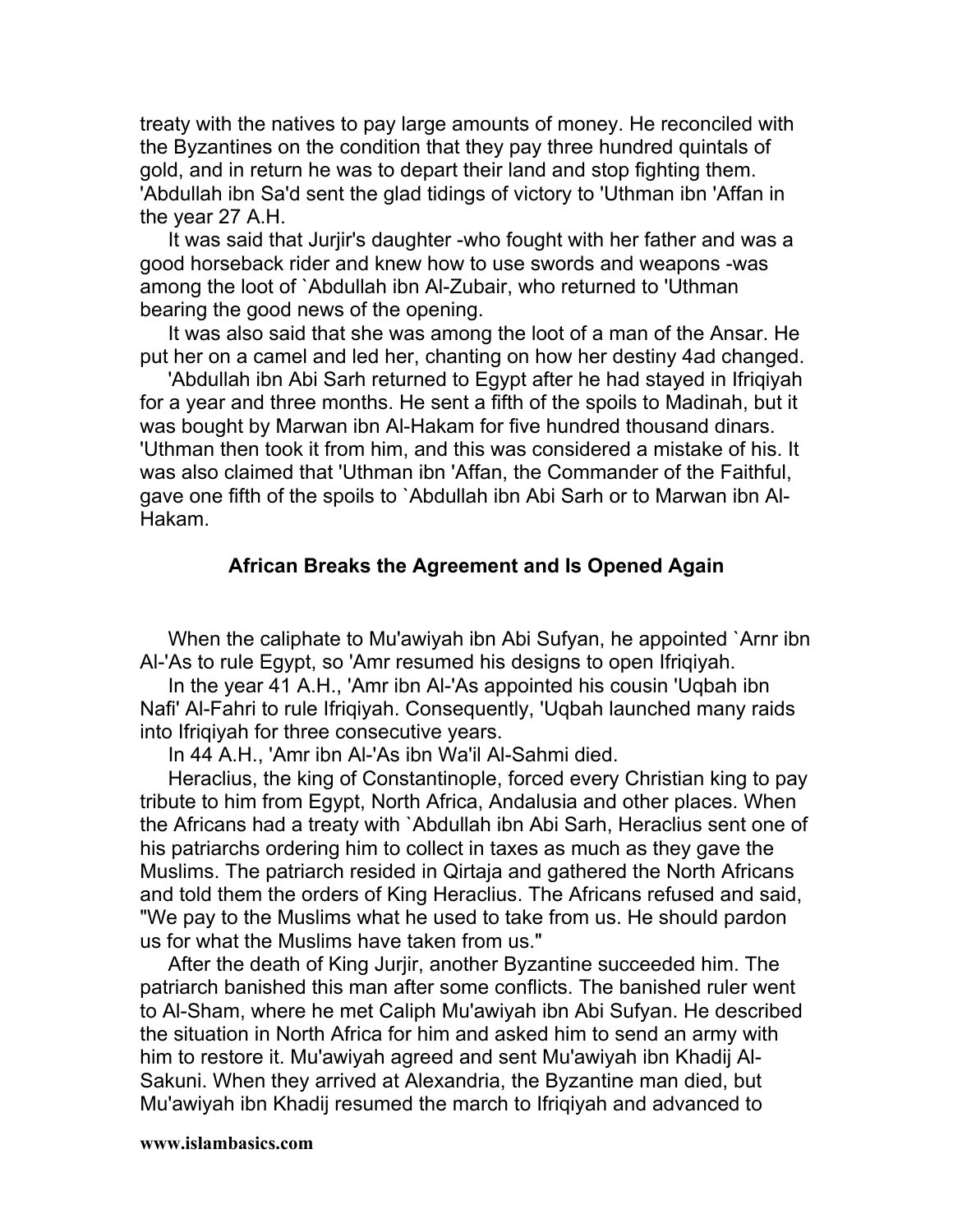Burqa and Tripoli.

When Mu'awiyah ibn Khadij explored in an area near Qairawan, he learned that a Byzantine campaign had landed between Safaqis and Susa in an area known for its coast and massive olive trees. Fortunately, he succeeded to defeat the Byzantines and opened some territories.

The patriarch sent an army of thirty thousand fighters, but Mu'awiyah sent forth an army that defeated the Byzantines and besieged the castle of Jalula', but they could not overcome it. Later, the walls of the fort collapsed and the Muslims looted what was in it. After that, Mu'awiyah sent his brigades to raid inside Ifriqiyah for more than a year. The Africans, thus, were obedient and helpless. Then Mu'awiyah returned to Egypt.

# **Establishing Qairawan**

In the year 50 A.H., Mu'awiyah ibn Abi Sufyan sent 'Uqbah ibn Nafi' to North Africa. He planned to build and establish Qairawan, the first Islamic city in Tunisia. 'Uqbah resided in Qairawan for three years.

The establishment of Qairawan had a great influence in the region. He planned it to be the capital of the region in Al-Maghrib, a center of the army, and an advanced Arab base from which to send the army to further victories. He wanted it to be a center to spread Islam and the Arabic influence in the land and among the people.

It was said that when 'Uqbah witnessed the completion of the building of Qairawan, he gathered his army, took a tour round it and prayed, "O Allah, enrich it with knowledge and religion. Fill it with Your servants and devotees, and let it be a source of honor for Your religion and a source of humiliation for those who disbelieve in You. O Allah, grant power to Islam through it and guard it against the tyrants of the earth."

## **The Death of 'Uqbah ibn Nafi**

'Uqbah intended to depart, so he sent back the majority of his soldiers and generals together with the spoils and stayed behind with a small army. He had one of the chiefs of the Berbers called Kasilah with him, but he succeeded to escape and mustered his tribe and allied with the Byzantines.

When 'Uqbah ibn Nafi' approached Qairawan he managed to reach Tahudah, but Kasilah surrounded him, thus enabling Kasilah to block the way before 'Uqbah.

Near the city of Tahudah 'Uqbah suddenly found himself facing a large group. He did not hesitate to engage with them in a fatal battle, and he fell as a martyr. He was buried in Tahudah and later on, the city was renamed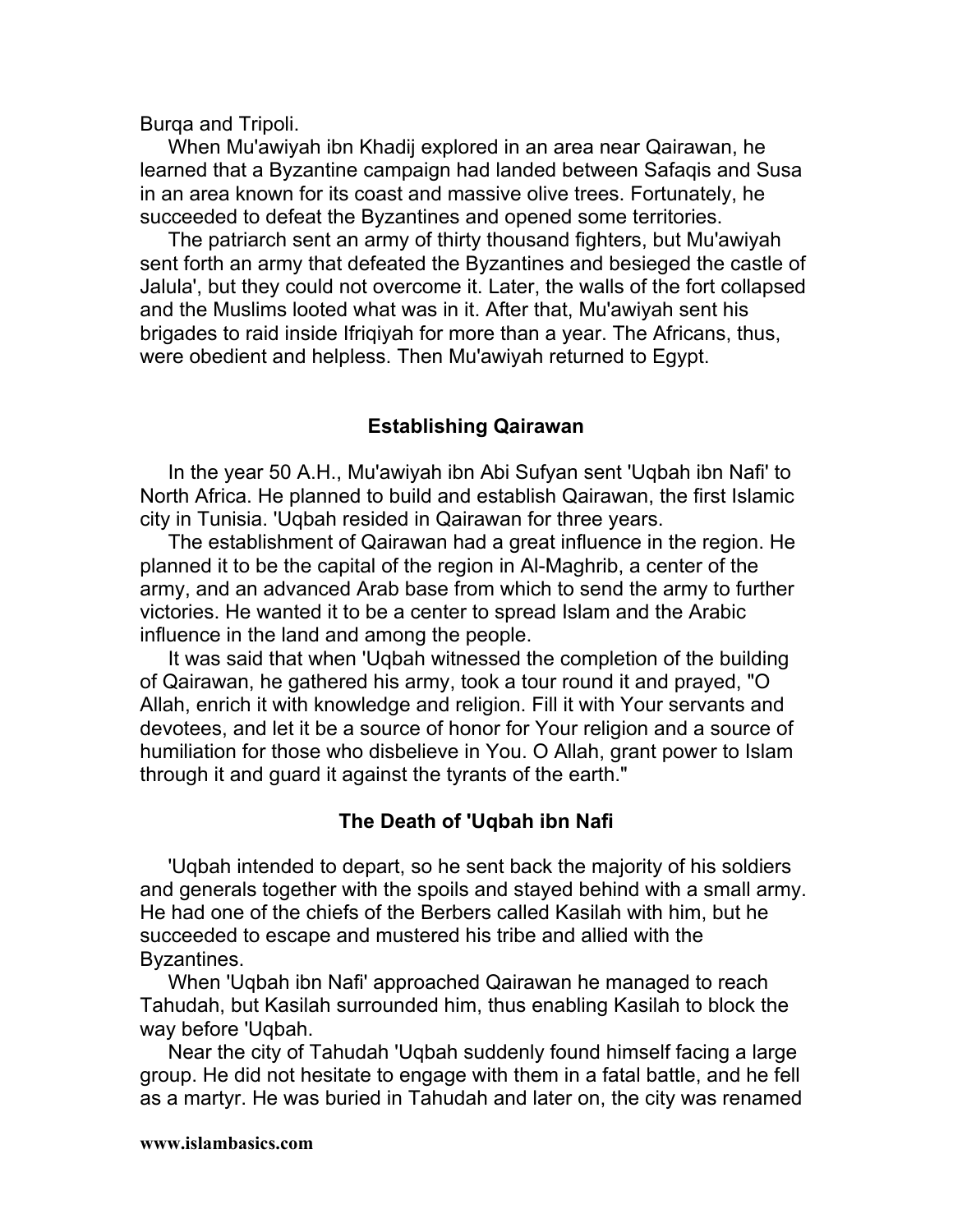Sidi 'Uqbah (Master `Uqbah) after him.

# **The Collapse of Qairawan**

Kasilah and his group succeeded in entering Qairawan and subjugating it. The death of 'Uqbah ibn Nafi' occurred at the same time as the death of Yazid ibn Mu'awiyah, and this resulted in the civil wars of Ash-Sham.

# **'Abdul Malik ibn Marwan tries to restore Qairawan**

When the caliphate passed to 'Abdul Malik ibn Marwan, he sent quickly to Zuhair ibn Qais Al-Balwi, 'Uqbah's deputy, who had withdrawn from Qairawan and stationed himself in Burqah. 'Abdul Malik ordered him to march with his cavalry to save Qairawan and its Muslims and return it. Zuhair ibn Qais wrote to 'Abdul Malik informing him of the large numbers of people and supporters of Kasilah among the Berbers and Byzantines and asked him to reinforce him with men and money.

'Abdul Malik comprehended the situation and asked his brother `Abdul `Aziz ibn Marwan, the governor of Egypt, to send to Zuhair the distinguished armies of Ash-Sham supplied with much money. This was in the year 69 A.H.

Zuhair advanced towards Qairawan and when he approached it, Kasilah withdrew and camped in a place called Hamsh, which was one day's travel from Qairawan.

The two armies fought in Hamsh in a bold struggle. Many men were killed on both sides till the people despaired of life. Allah assured His army and they were patient till Kasilah was killed and, consequently, his party was defeated. Zuhair's army pursued the routed troops of Kasilah. Afterwards, Al-Maghrib territories lived peacefully till the year 71 A.H., and then Zuhair returned eastwards.

# **The Death of Zuhair ibn Qais AI-Balwi**

The Byzantines took advantage of Zuhair's departure and absence by landing some troops, which raided in Burqa and other areas. They captured many Muslims and plundered their money. The Muslims sent to Zuhair for help and he responded at once, telling his fellows, "Let's go to them. May Allah be merciful to us."

They went and encountered huge numbers of Byzantines. The enemy struggled desperately and killed all the Muslims, including Zuhair ibn Qais and his group.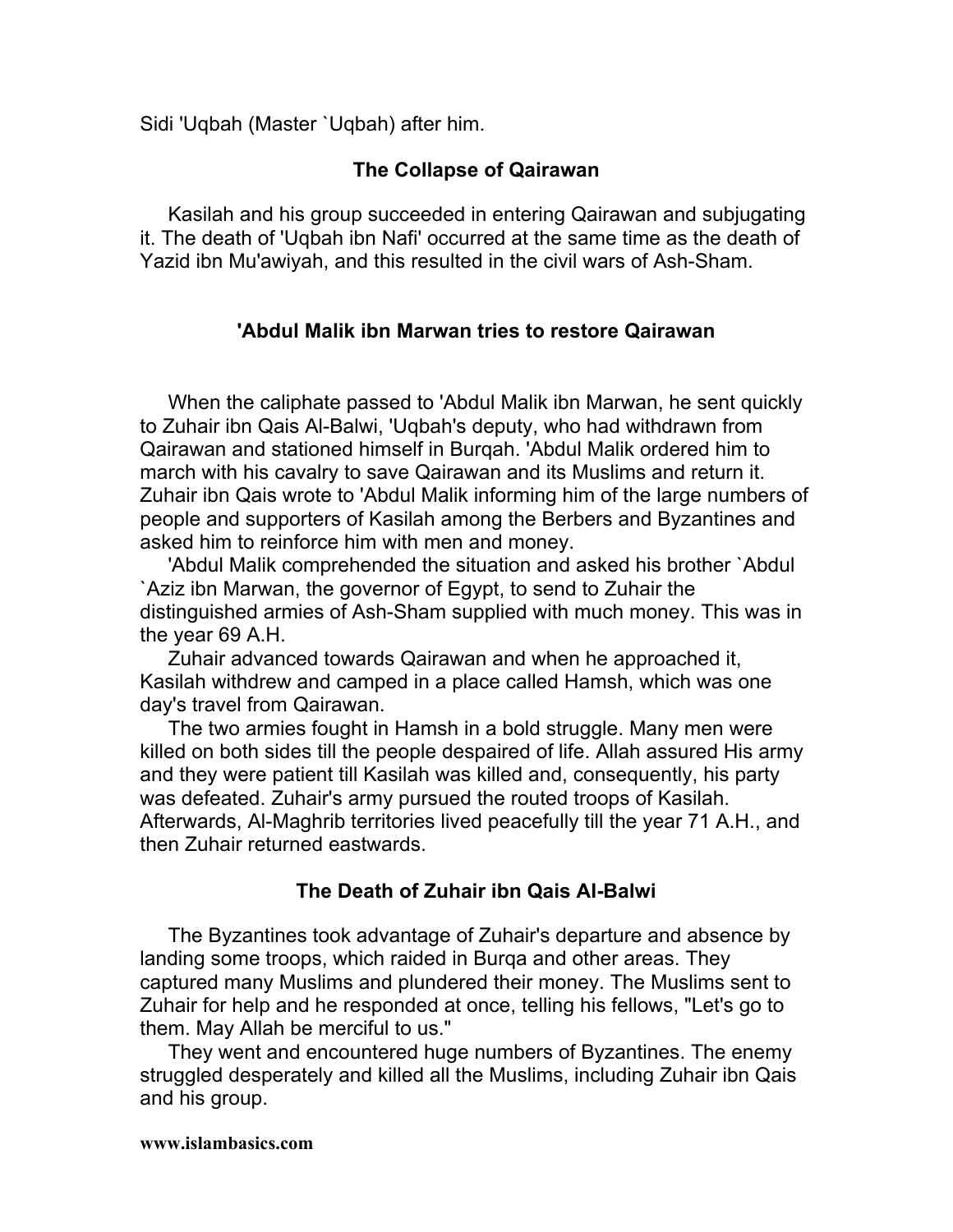When the grievous tidings of the death of Zuhair and his group were carried to 'Abdul Malik ibn Marwan, who was having conflicts with Zuhair, he was shaken by misery and agonized as when 'Uqbah was killed.

#### **The Soothsayer**

After the conflict between `Abdul Malik ibn Marwan and `Abdullah ibn Zubair came to an end and the caliphate was given to 'Abdul Malik, he directed his efforts to the territories of Al-Maghrib. He mobilized a huge army under Hassan ibn Al-Nu'man Al-Ghassani, who marched to Egypt and from there resumed his advance to Tripoli, then to Qurtajanah. He was determined to put an end to the Byzantine power in Al-Maghrib areas. By abolishing their military, it would be easy to fight, for nothing would be left except the Berber forces.

Hassan ibn Al-Nu'man Al-Ghassani succeeded in overcoming the troops of Qurtajanah after a number of grave encounters, and thus all areas of Al-Maghrib yielded to him. However, he had some information about an alliance among the tribe of Uras led by a woman known as The Soothsayer.

Hassan's army fought with the army of The Soothsayer, but he was defeated and withdrew to Tripoli, where he resided for five years. When huge reinforcements reached him from Al-Sham, Hassan resumed the struggle against the army of The Soothsayer. But this time, Allah the Most Powerful granted victory to His servants and The Soothsayer and the majority of her army were killed. The rest of the Berber tribes fled, and so the Maghrib territories were for the Arabs, and many of the natives embraced Islam. The land enjoyed a life of peace and stability and the Muslims organized its affairs and arranged its government.

#### **The Dismissal of Hassan and Appointment of Musa**

'Abdul Aziz ibn Marwan, the brother of Caliph `Abdul Malik ibn Marwan and the father of the pious caliph 'Umar ibn 'Abdul Aziz, managed to dismiss Hassan and appoint Musa ibn Nussair instead. This was in 84 A.H.

When Musa ibn Nussair took over after Hassan, it was a decisive event in the history of Al-Maghrib. This was because Musa energized the military action and drove it to the extremes of Maghribi territories. Musa's strategy enabled him to have the obedience of all the tribes that accepted to Islam. He also succeeded in purging the area of all the gangs, cells and brigades of the Byzantine or Berber resistance in all the cities and forts.

Musa's progress was not within his territory only, but some of his troops raided on the coasts of Cyprus and the Iberian Peninsula. After Musa was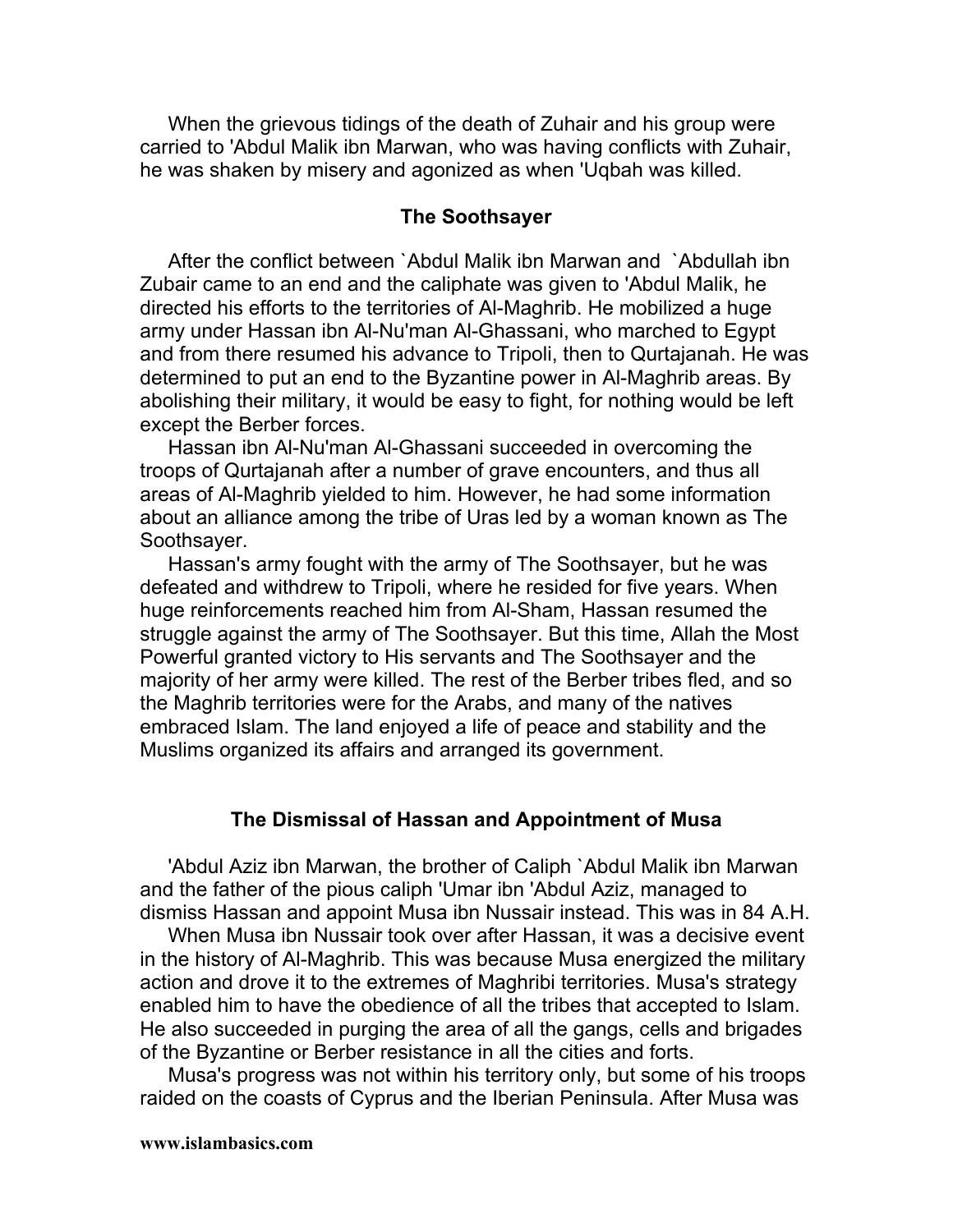assured of the submission of the area and the spoils of money, loot and captives, he started to scheme for a new conquest, which was later known as the opening of Andalus.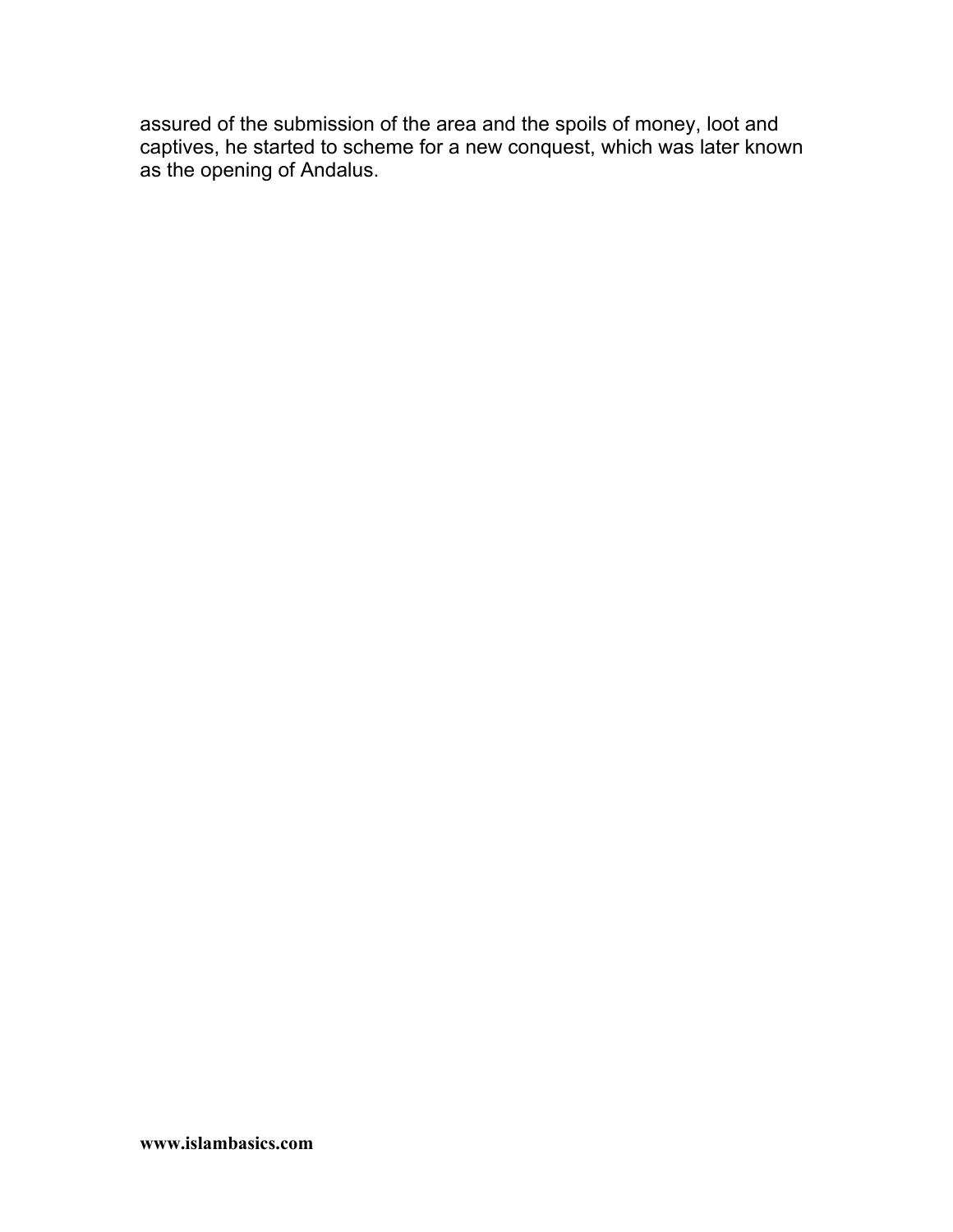# **OPENING CYPRUS**

Cyprus was opened in the year 28 A.H. by Mu'awiyah ibn Abi Sufyan during the caliphate of 'Uthman ibn 'Affan. Some said it was in the year 23 or 33.

Another narration stated that it was opened in the year 33 because its people violated their treaty, so the Muslims invaded it. In this year, when Mu'awiyah invaded it, he was accompanied by many Companions such as Abu Dhar Al-Ghaffari, 'Ubadah ibn Al-Samit and his wife Umm Hiram ibn Malhan, Abul Darda' and Shaddad ibn Aus.

Mu'awiyah ibn Abu Sufyan had asked 'Umar ibn Al-Khattab several times to allow him to invade the Mediterranean and cross it to Cyprus. He told him the Byzantine lands were not far from Horns. "There is a place in Horns from which can be heard the barking of the Byzantine dogs and the crowing of their chickens."

'Umar ibn Al-Khattab wrote to 'Amr ibn Al'As, "Describe to me this sea and the conditions facing the one who wants to cross it." 'Amr wrote, "I saw a huge creature embarked by a minor creature. Nothing surrounds you except the sky and the water. If the sea is calm, the hearts are agitated and if it runs high the minds are anxious. Certainty in it becomes more uncertain and doubt is aroused. People in the sea are like worms clinging to a stick. If it tilts they are drowned and if they survive they are delighted."

When 'Umar read the message, he wrote to Mu'awiyah "I swear by Him Who sent Muhammad with the Truth, I will never launch a Muslim in it. I had some information that the sea of Al-Sham overlooks the longest and vastest piece of land and every day and night it asks Allah to drown the land. How, then, am I to let the armies embark on this dangerous creature? By Allah, one Muslim is more precious to me than the treasures of Rome. Don't you ever disobey me, for you know how `Ala' was punished by me." (Al-Ala' ibn Al-Hadrami was the governor of Bahrain and asked 'Umar to allow him to open part of Persia through Bahrain. 'Umar forbade him due to his fears and worries about the Muslims. However, 'Ala' disobeyed and headed with his army to Persia, where the Persians burned his ships and besieged him. He was about to be ruined but for the help of Sa'd ibn Abi Waqqas and 'Utbah ibn Ghazwan, the ruler of Basra. They reinforced him with some armies that defeated the Persians and saved Al-'Ala' and his company from Bahrain. 'Umar was furious with him, dismissed him from office and punished him.)

The Byzantine king wrote to the Commander of the Faithful, 'Umar ibn Al-Khattab, trying to befriend him and his wife, Umm Kulthum bint `Ali ibn Abi Talib. Umm Kulthum sent some perfumes and a feminine gift to the king's wife with the messenger. The messenger delivered it to the king' s wife, who prepared a gift in return to Umm Kulthum, including a precious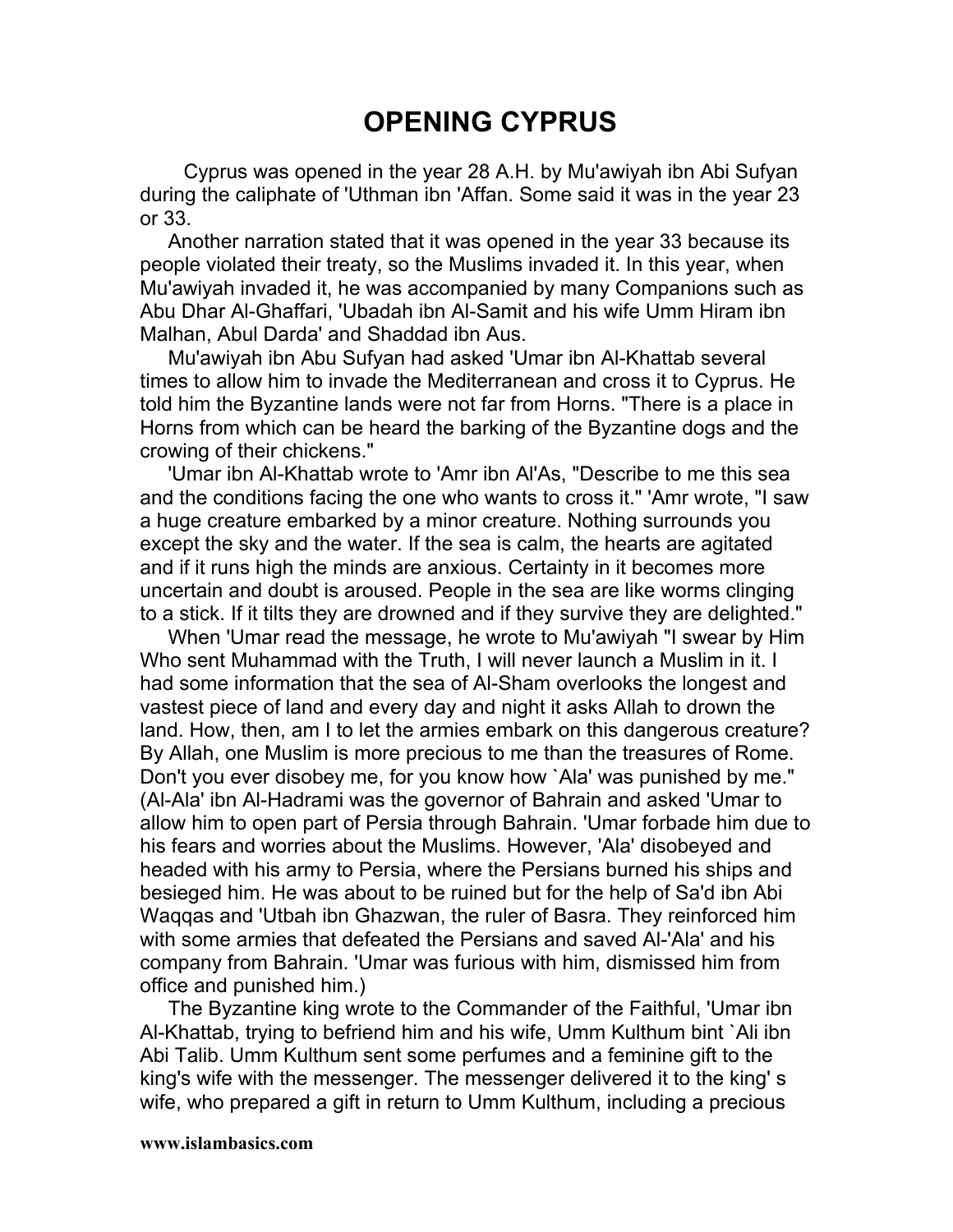necklace.

When the messenger returned, 'Umar took what was with him and announced, "Gather for prayers," and the Muslims gathered. 'Umar told them about gifts exchanged between the two ladies.

Some said, "She (the caliph's wife) deserves it in exchange for her present, and the wife of the Byzantine king is not under a treaty to flatter or bribe you."

Others said, "We used to give presents in order to benefit."

However, 'Umar said, "But the messenger is the messenger of the Muslims and the mail is theirs and the Muslims will not be content." So 'Umar ordered the present of the Byzantine lady to be given to the treasury and gave Umm Kulthum a compensation for the gift she sent.

When it was the caliphate of `Uthman ibn 'Affan, his cousin Mu'awiyah ibn Abi Sufyan wrote to him asking for permission to invade by sea. He repeated the demand several times and his persistence forced 'Uthman to answer him, "Do not choose the people yourself and do not force them. Give them the freedom to choose. He who willingly chooses to raid, mobilize him, and support him."

Mu'awiyah did what 'Uthman commanded. He charged `Abdullah ibn Qais Al-Jasi, one of the Ansar of Banu Fazara to lead the army. The Muslims set out from Al-Sham to Cyprus. From Egypt, 'Abdullah ibn Sa'd ibn Abi Sarh set out also, and they joined forces. The people of Cyprus entered into a covenant with them to pay an annual jizyah of seven thousand dinars. They were to pay the same amount to the Byzantines, and the Muslims did not forbid them from that commitment. The Muslims were not obliged to defend them against their enemies that were behind them. The people of Cyprus were obliged to inform them about the advance or plans of their Byzantine enemy, and the Muslims were to attack the Byzantines by land.

Jubair ibn Nufair said, "When Cyprus was opened and the captives were seized, I looked at Abul Darda' (the Prophet  $\sim$  called him the wise man of this nation) and found he was crying. I asked him, "Why do you cry on such a day on which Allah has granted victory and honor to Islam and to the Muslims?" The wise man of the nation put his hand on Jubair's shoulder and said, "How trivial the creatures become to Allah when they ignore His orders! This nation was a mighty and great nation that had power, but they violated the orders of Allah, and thus they were degraded to the conditions you see. Allah imposed captivity on them and whenever Allah imposes such a fate as captivity on any people, this means that He did not care about them."

In this battle, Umm Hiram bint Malhan, the wife of 'Ubadah ibn Al-Samit died when her mule threw her off its back in Cyprus and her neck was broken. She died to fulfill what the Prophet  $\sim$  told her about being among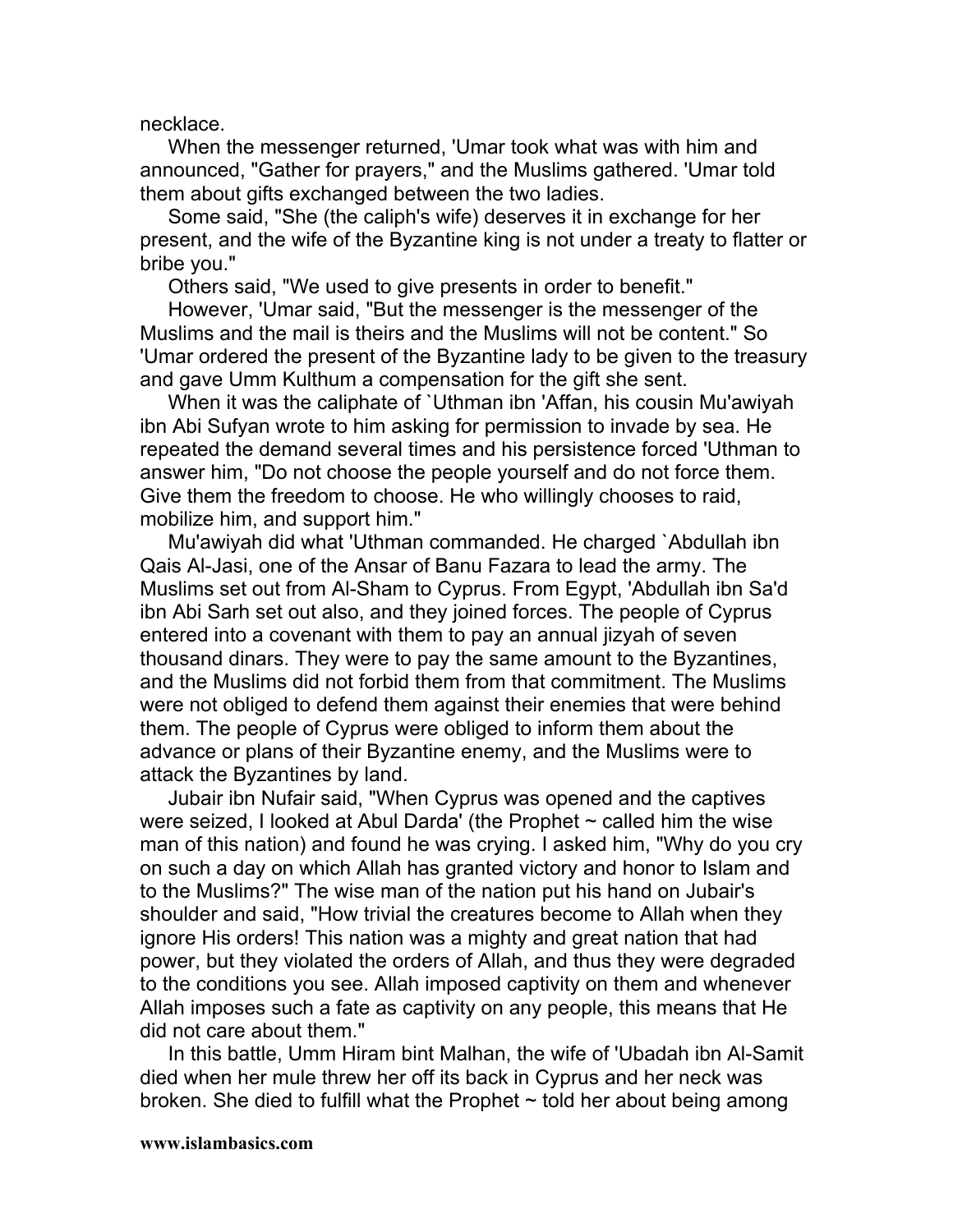the first to invade by the sea and that she would be a martyr.

'Abdullah ibn Qais Al-Jasi remained in charge of the navy and had about fifty battles and invasions between Shatiyah and Sa'ifah by land and sea. None of his army drowned or failed, for he used to pay to Allah to secure his army and Allah the Almighty answered his plea.

When Allah destined to hurt his body, He let him go in a boat, and `Abdullah landed in a harbor in the Byzantine lands. There were some poor people begging at the harbor, and' Abdullah gave generously to them. A woman returned to the town and said, '" Abdullah ibn Qais is in the harbor." The citizens hurried and attacked him, killing him and injuring the sailor accompanying him, who survived till his fellows came and he informed them of the misfortune.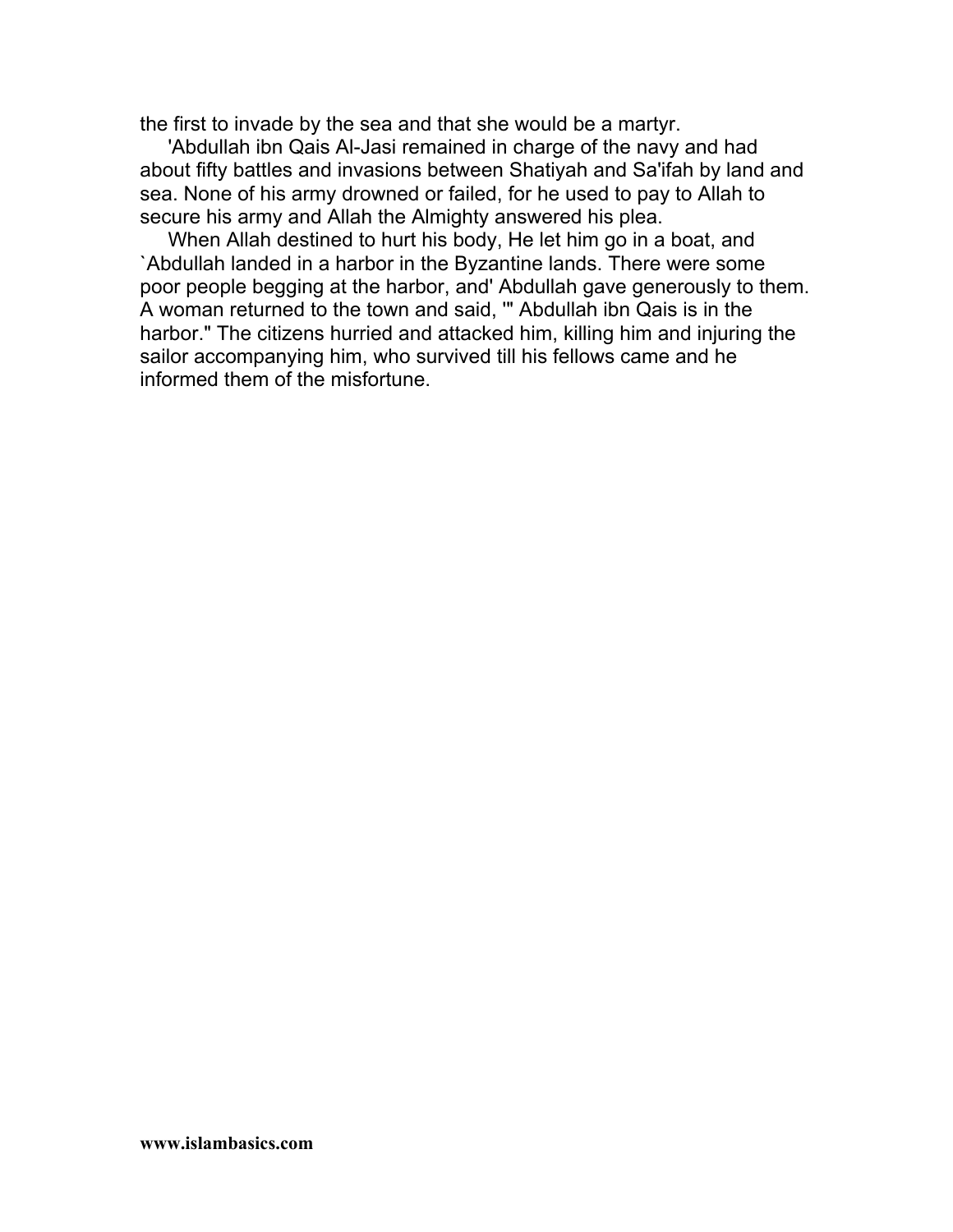# **OPENING CONSTANTINOPLE**

Constantinople was built by the Byzantine Emperor Constantine the Great in a fortified position that was hard to attack yet easy to defend. It enjoyed a distinguished geographical location. It was built on seven hills that overlooked the sea, Europe and Asia, making it a crossroads between the east and the west and between the Black Sea and the Mediterranean Sea. It also overlooked the Sea of Marmara with its beautiful natural setting.

It was known for its moderate weather and fortified fortresses and strongholds that resisted the attacks of the Berbers, the Russians and Bulgars. It was also a difficult object for the invading Arabs, Persians and others.

# **The Muslims Aim to Have Constantinople**

Opening Constantinople was a cherished ambition since they established their reign, and they tried several times before Muhammad Al-Fatih to open it. In Damascus, Mu'awiyah ibn Abi Sufyan aimed at fighting the Byzantines and banishing them from Constantinople. Such an opening would be a gain and strengthen his caliphate. The battles round it were always grave and the Muslims were defeated badly.

In one of these campaigns, the Companion Khalid ibn Zaid, known as Abu Aiyub Al-Ansari, in whose house the Prophet  $\sim$  resided when he first came to Madinah, died and was buried there under the fortified walls of Constantinople.

The second trial to open this city was during the caliphate of Sulaiman ibn 'Abdul Malik. Al-Walid ibn 'Abdul Malik launched a well-supplied campaign to open it by land or sea. However, both schemes were doomed to failure. Later on, the caliph Muslimah ibn 'Abdul Malik launched a campaign by land and sea to attack Constantinople, but he failed as had his ancestors.

When the Abbasside dynasty took over, they were occupied with inhabiting the houses of the Byzantines rather than fighting against them and opening their city. When the 'Uthmanides came to the caliphate, they made their first trial. They besieged the city and tried to open it at the hands of Sultan Bayazid I. However, he was forced to lift the siege when he knew that the Tartars had invaded his city. Later, Sultan Murad II besieged it, but withdrew because his naval force was too weak and his arrangements insufficient. In the year 1452 C.E., Sultan Murad II died and was succeeded by Sultan Muhammad II, who, though only 22 years old, dreamed of opening Constantinople.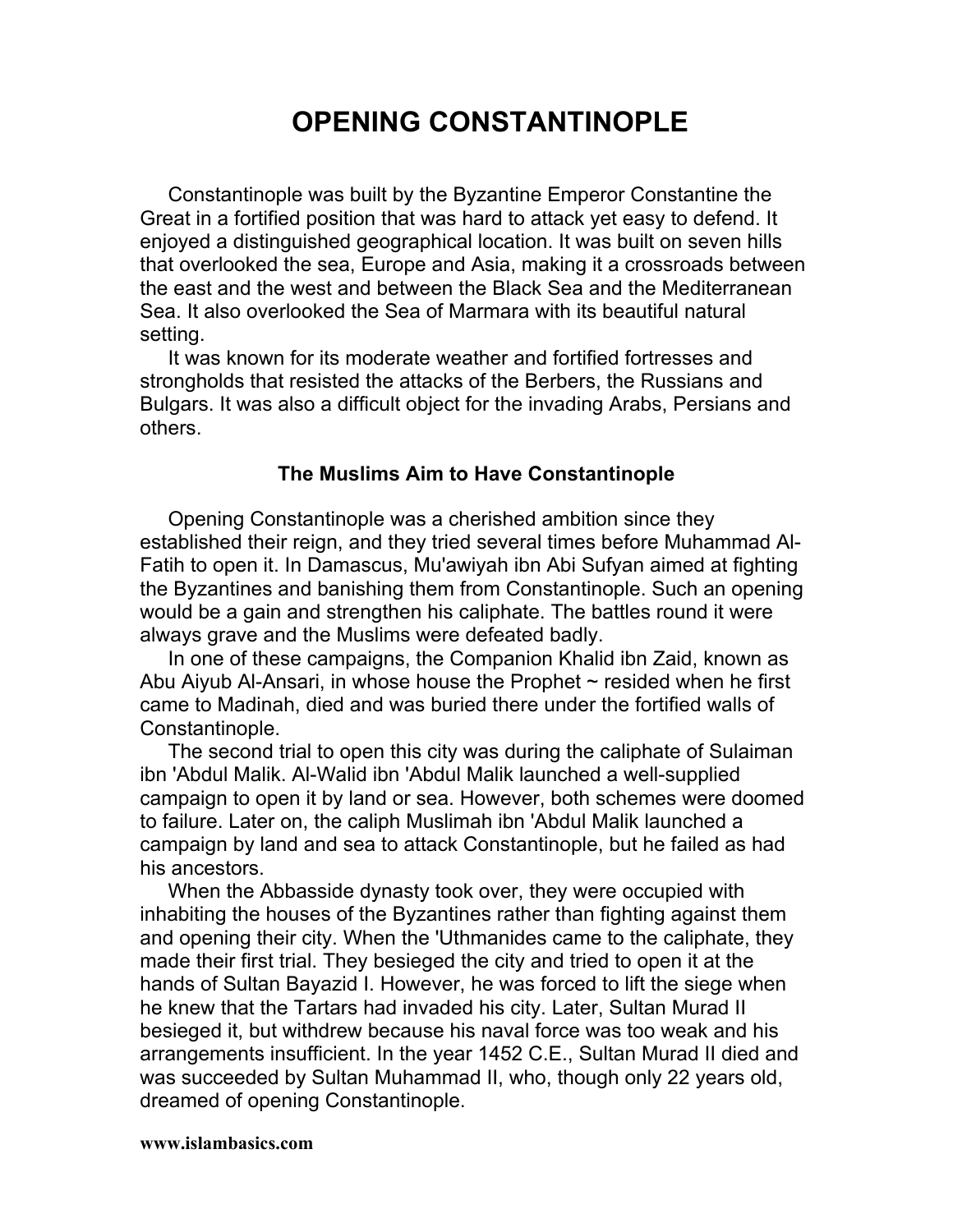#### **Siege of Constantinople**

Sultan Muhammad II managed to surround the city. He built a fort opposite the one that had been built by Sultan Bayazid I and another one to face the first. The two strongholds, Anaduli Hisar and Rumilia Hisar, enabled the Sultan's armies to completely secure the Bosporus Strait and the entrance of the Black Sea. Sultan Muhammad II equipped his fort with firearms, cannons, arms and ammunition. He also had full control over the Sea of Marmara and the naval passages. The fortresses enabled him to control the Sea of Marmara and overlook the sea routes leading to the city from the north and west. Thus, Constantinople was deprived of any military reinforcements or other help from any place. The Byzantines who lived in the city and its citizens were dismayed by existence of the forts.

Sultan Muhammad II stationed the best and boldest men his army to guard the fort under the command of Fairuz Agha. He ordered him to prevent any ship from passing through the Strait of Bosporus without paying a heavy tax. He supplied the fortress with powerful cannons and mortars to force the respect of his orders.

### **An Expedition**

Sultan Muhammad II came with his army, then ordered fifty thousand soldiers to camp near the walls of Constantinople, while he returned to Adirnah. The Byzantines did not attack them. The reason for the Sultan's quick expedition -which was only three days -was to investigate and observe the conditions of the city and study its walls and towers. He worked hard to prevent the Emperor's two brothers from sending any reinforcements to him.

To protect the rear of his army, the Sultan seized all the remaining castles in Taraqia and also occupied all the cities on the Black Sea and Sea of Marmara. His army spread allover the suburbs of the capital and the citizens were dismayed and completely disturbed.

Meanwhile, Emperor Constantine and some of his knights were fortifying the city and preparing all the means of defense to defend it as well as they could. They repaired the broken walls, which were ancient and damaged by the raids and campaigns of successive ages. They gathered weapons and ammunition as fast as possible, as well as sufficient supplies. In addition, they sent messengers calling for the help of Europe, asking for food, arms and reinforcements. They were lamenting the destiny of Christianity in each and every Christian land, which once enjoyed power.

#### **www.islambasics.com**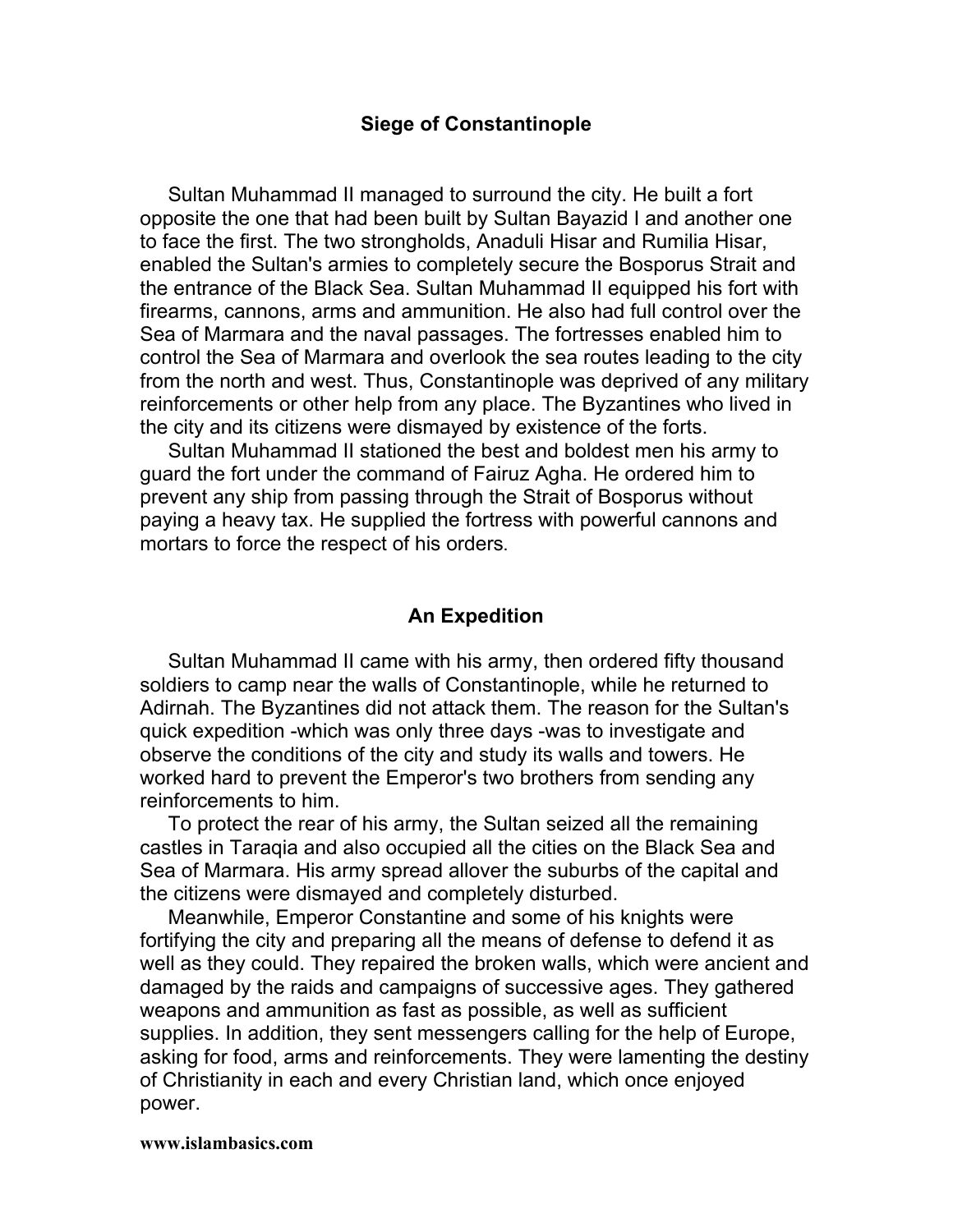## **The Reinforcements Reach the Emperor**

Sultan Muhammad II devoted himself to arranging his army to attack Constantinople. He gathered a huge army of a quarter million fighters and assembled an immense fleet. In addition, he filled his forts with arms and ammunition to open this big city. The Muslims and the Byzantines spent all winter mustering their forces and scheming.

Two ships of reinforcements coming from Venice managed to cross the Bosporus with difficulty and succeeded in reaching Constantinople, but they were powerless aids.

John Justiniani of Genoa, Italy arrived on a ship loaded with ammunitions and arms and accompanying another ship with five hundred soldiers on board. The total number of fighters on the two ships was seven hundred fighters. The Emperor received them respectfully and assigned him as a general of the land forces.

The citizens of the city increased the depth of the trenches on the eastern side. The Emperor motivated his army and gave them confidence, arousing their enthusiasm and zeal. He assigned to John Justiniani and his men the responsibility of defending the critical positions and important gates.

## **Sultan Muhammad Prepares His Army to Attack**

The 'Uthmanide Muslim army Positioned itself at the walls of Constantinople blessed by prayers of the scholars and the honorable members of the family of the Prophet. The army was perfectly organized. The brigades were positioned beside each other with standards raised and the sounds of drums and horns echoing loudly. There were also cavalry and fourteen batteries of cannon totaling sixty-two cannons.

The pavilion of Sultan Muhammad II was erected on the left side of the Likus Valley. It was surrounded by ditches and faced the Gate of Saint Romanus. The powerful, far-reaching cannons were directed to the gate. The Sultan faced the Qiblah and prayed two rak'ahs, and all the army followed him.

He made the brigades of Anatolia, who were the majority, position themselves on the right of the pavilion to the Sea of Marmara. The European brigades were in the north of these brigades and on his left side to the Golden Horn. The Sultan's guards surrounded him and were responsible for the attack at the side of the Gate of Saint Romanus, for it was the weakest point in the defense.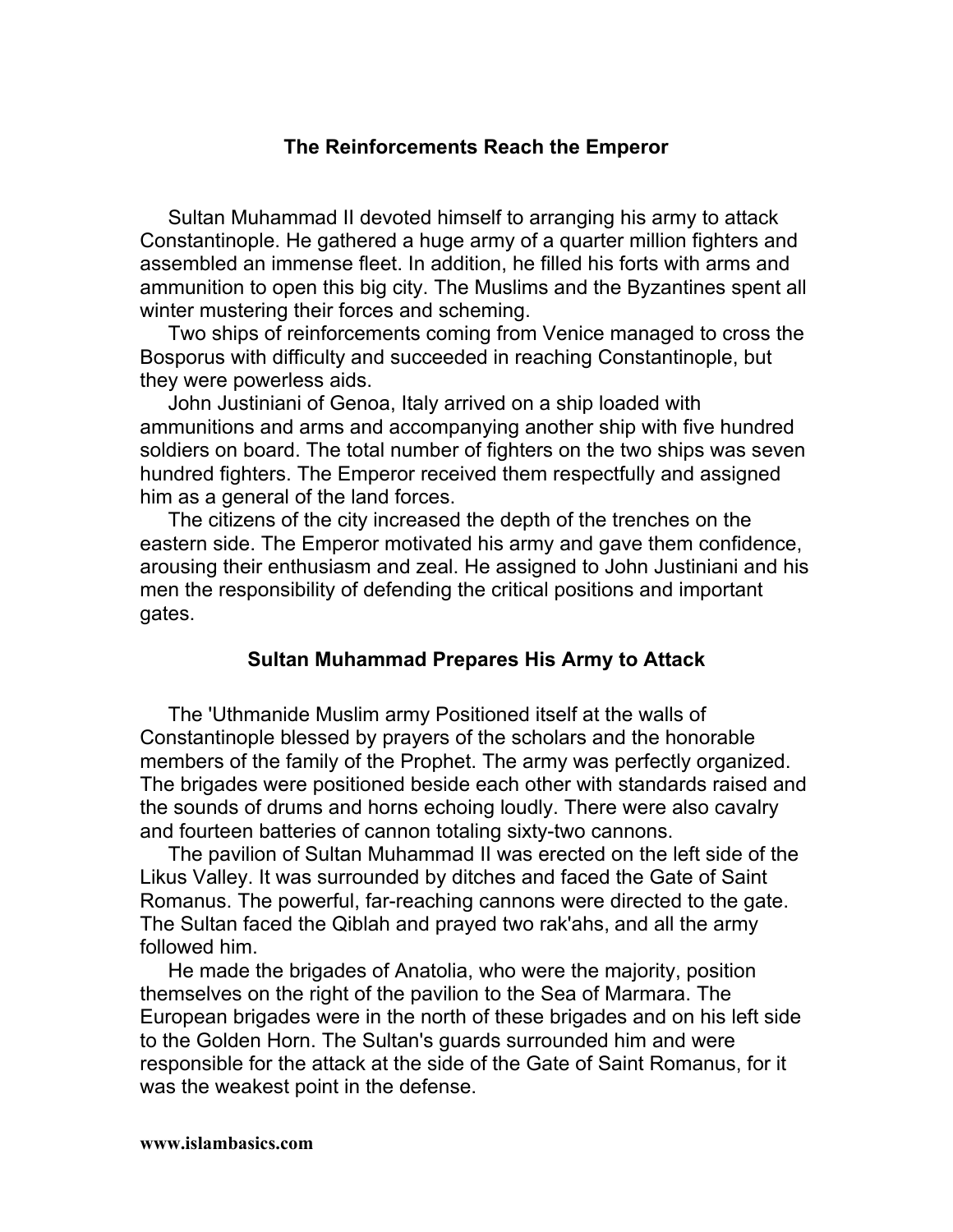The Muslim army approached the walls and the Sultan asked Emperor Constantine to surrender the city to them, promising him to respect the lives and property of its citizens. He did so to prevent bloodshed and to be merciful. However, the Emperor stubbornly refused. Sultan Muhammad had no other choice but to fight.

He organized the leadership of his army as follows. The general Arghanus, who was of Albanian origin and had embraced Islam, was over the irregular army at the heights of Birah. This irregular army was to watch the inhabitants of Ghalta, who were Genoese, and to prevent any reinforcements from reaching them.

He also assigned General Sarijah Pasha over the march and his duty was to attack the city from the top of the Golden Horn. Ishaq Pasha and Mahmud Pasha were responsible for leading the Asian soldiers of Anatolia. Both generals were known for their distinguished and peerless experience in wars. The Sultan himself and Khalil Pasha led the center of the army.

The Sultan's fleet consisted of nearly three hundred ships. Though not a small number, they were still not to be compared with the number and power of their enemies. The fleet's mission was to block any supplies or reinforcements from reaching the Emperor's army as well as to attack the Christian ships that blockaded the Golden Horn. In addition to this, the fleet besieged Constantinople together with the troops on land.

Behind the walls of Constantinople and behind the gate of Saint Romanus, eight thousand denizens stood to defend their city against the Muslims. The most important group of Byzantine defenders was that of the foreigners, which consisted of three thousand defenders belonging to Genoa, Venice, Crete, Rhodes and Spain, in addition to some mercenaries.

The Emperor camped and concentrated his troops at the side of the valley of Likus at the gate of Saint Romanus, which was the weakest point in the walls.

He held war councils to organize the defense and charged John Justiniani to defend this area. Their cannons and mortars were not powerful and they were unable to put them on the ancient walls, which were weak and ready to collapse if any cannon were put on them.

The Turkish Muslims spread out their powerful cannons before the towers and attacked the city and bombarded its walls with shells weighing two hundred ratl. They triggered their mortars enthusiastically.

At the beginning there were some scrimmages by the irregular army. They broke through the battlefield like bold lions facing death and enduring all kinds of danger and hardships, rushing to attack. Thus, the encircled Byzantines were unable to rest for a second due to these continuous attacks and the threatened naval attack that was expected from the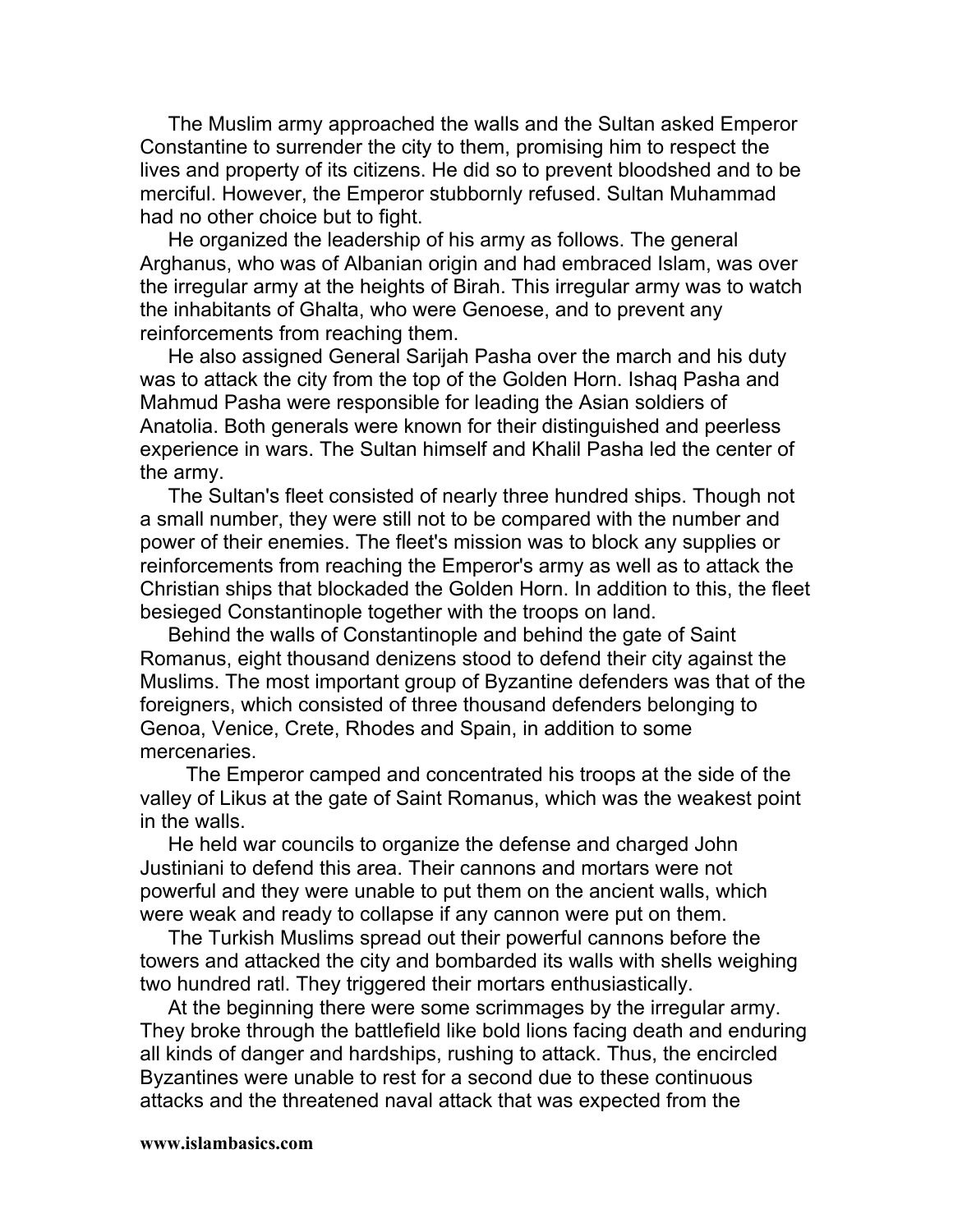Golden Horn.

Sultan Muhamn1ad II determined to focus the assault on the gates of Saint Romanus. The Muslims attacked the walls overlooking the Gulf of the Golden Horn, but it was in vain. They also tried to dig under the walls and they succeeded to a certain extent but for the resistance of the Byzantines. The efforts of the Muslims caused the inhabitants to be worried and terrified and unable to sleep for fear that the Muslims would break through the city every night by such strategy.

Lastly, Sultan Muhammad built a quick movable siege engine in front of the walls, horrifying the hearts of the besieged inhabitants. This movable fort was designed to resist flames and at the same time it hit all the firearms in the city, jeopardizing the defenders. The fort also succeeded in collapsing four towers and thus filling in the trenches. This enabled the Muslims to launch a great attack from the side of the gate of Saint Romanus. However, they were forced to withdraw by the desperate resistance of the Byzantines, and their swift movable fort was ruined completely.

## **Constantine Unable to Surrender the City**

Despair never knew its way to the heart of Sultan Muhammad II, so he resumed scheming his strategies. He focused the assault of the powerful cannons in three positions, the Gate of Edirne, the Gate of Saint Romanus, and the military gate. He sent his messenger, Isma'il Hamzah Asfindyar Aughli, with a message to Emperor Constantine: resuming the war was of no avail, for the city would be defeated by force. It would be captured, its men would be killed, and the women and children would be captives or sold in the markets. The sultan suggested that the emperor leave the city with his family, attendants and any of the citizens. His departure would be granted peacefully, and the sultan promised to protect and preserve the lives and properties of all the natives. Thus, all that Constantine had to do was surrender the city.

However, the emperor replied, "I have no authority that gives me the right to surrender the city, even if it costs me my soul."

# **Opening the Great City**

After Emperor Constantine refused to surrender, Sultan Muhammad's only option was to open it by force. He held his war council on 27 May 1453 C.E. in his camp opposing the walls. He took council with his generals, and they were of two viewpoints. One was that there was no need to exert such great effort and all these military operations on the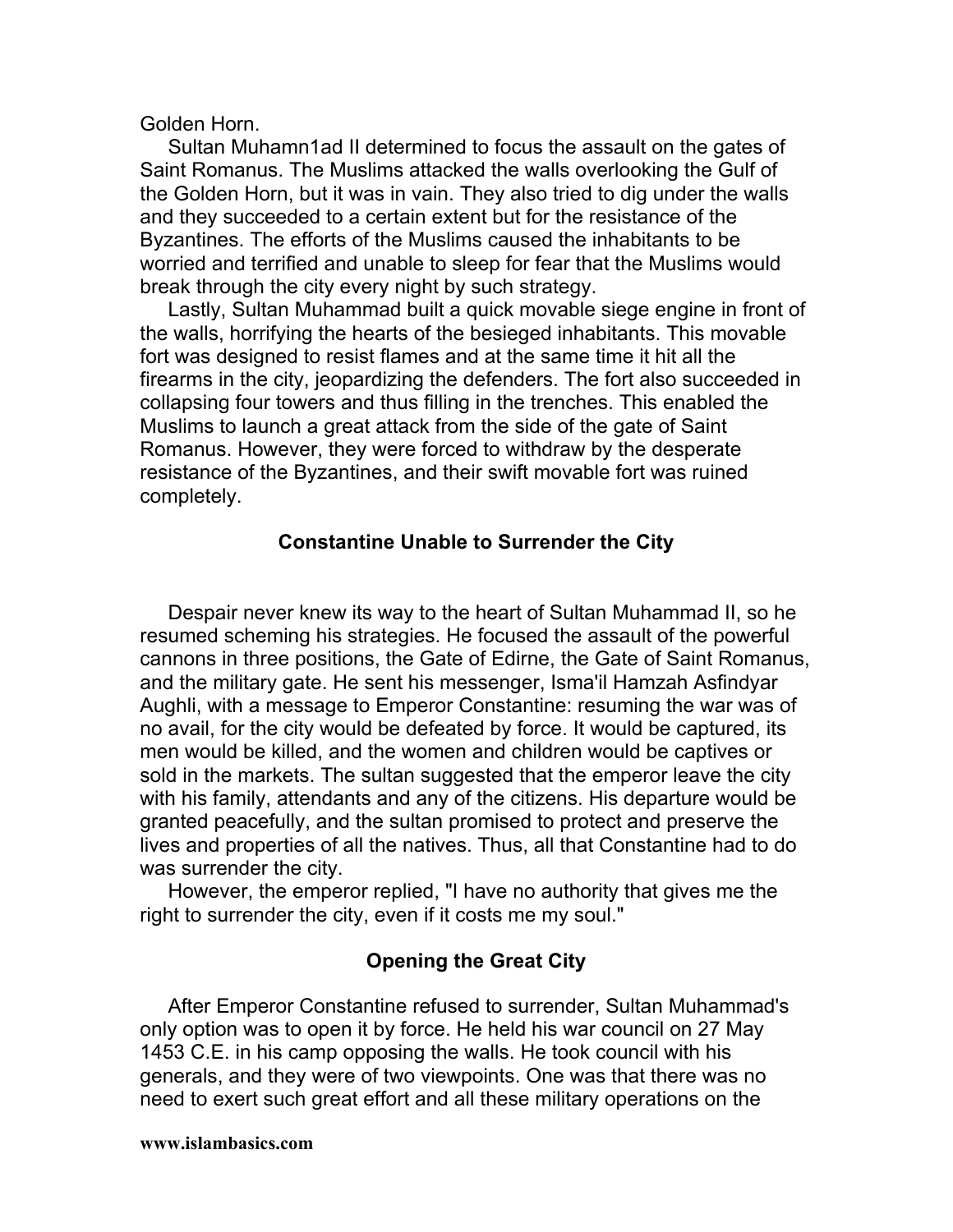besieged city, for it would surrender sooner or later. It would be useful to leave the city as it was so that the Muslims could increase in power and zeal, and at the same time the defenders would be frustrated and completely exhausted. Thus, the city would be an easy prey.

The second viewpoint advised the army to endure patiently, to strengthen its stamina and attack. This viewpoint was accepted by the senior officers, including the sultan himself.

On the morning of 27 May, the Sultan planned an all-out attack on the city. All the army fasted and prayed to Allah to grant them victory and help them to achieve their goal.

He ordered the artillery to devastate the walls at the Valley of Likus, and they did. He organized the companies that would launch the attacks so that each company would attack from a certain position, then clear the way for the next company to attack. These shifts enabled the attackers to have some rest while their colleagues attacked the defenders, who were exhausted and worn out.

Sultan Muhammad II passed by all the divisions of the army that was besieging the city. He encouraged the troops and enkindled their souls with the spirit of enthusiasm and sacrifice.

The artillery attacked mercilessly and constantly. John Justiniani, the commander of the defenders, was seriously injured by the shelling and had to be carried into the city.

The Sultan arranged his army in a unique style and delivered a speech in which he said that through strong will, honest determination, immediate obedience in executing orders and obeying the leadership, victory could be achieved by the will of Allah the Almighty.

In the deep prevailing darkness, the Muslims crept closer to the walls. The 'Uthmani fleet proceeded and occupied the positions planned for it and launched a fierce attack on many locations. Yet, the main attack was by the Valley of Likus. During the attacks, the Muslims cried, "Allahu Akbar!" and their voices were raised with their prayers to Allah to grant them victory.

The noise and tumult was mingled among the attackers and the defenders. The Muslims succeeded in opening a gap and attacked the outer wall. Their assault was like a blasting storm. When the sultan realized that the lines of the defenders were disordered as planned, he forced his janissary fighters, who had not yet shared in the battle, to march towards the Likus Valley like fierce lions. They were resisted by defenders exhausted by fatigue and hunger and suffering from deep wounds. When the Muslims approached the walls, they snatched the flag of the Byzantine Emperor and the flag of Venice and raised the banners and flags of Islam.

The emperor, who was forty-nine years old, was killed and the city came under the authority and possession of the Muslims. Forty thousand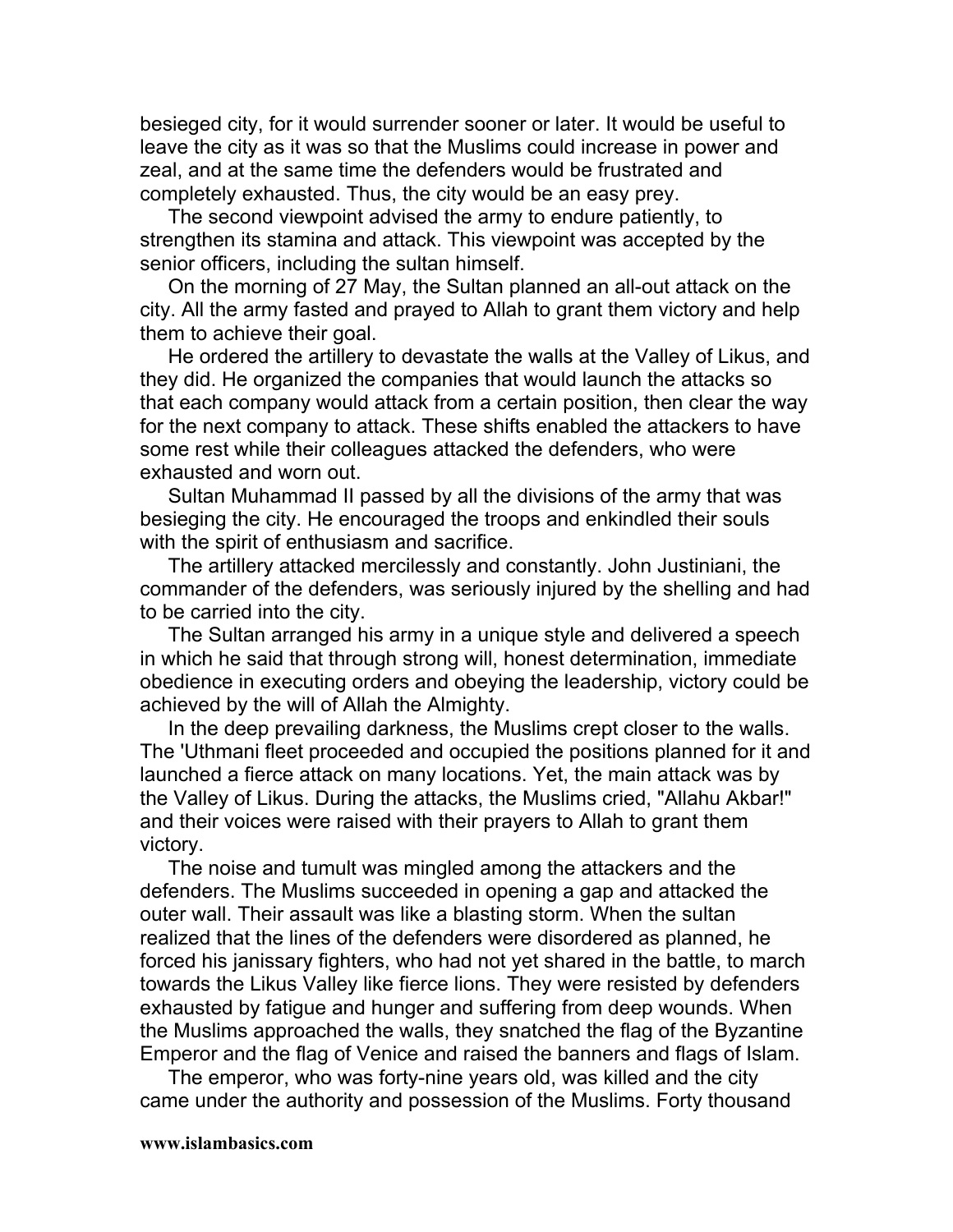Christian Byzantines were killed in the siege and the attack. A large number of Greeks were killed and their children were taken by the Muslims to be taught the Arabic language and the Qur'an. The women were added to the harem of the Sultan and his men.

At noon, Sultan Muhammad II entered Constantinople through the Gate of Saint Romanus riding his horse in a great procession followed by his ministers, generals and soldiers. He walked in the street that led to the church, and when he reached the altar he found the priests and monks who sought refuge in it. He was kind to them and guaranteed their security. He asked the Christians present in the church to depart safely to their houses, then he had the adhan called for the prayers.

For the first time, the Sultan and the Muslims attending with him prayed in the church. The church, afterwards, became the mosque of Aya Sufiya, which is one of the finest mosques. The Sultan sent to the leaders and governors of the Muslims everywhere on earth telling them about the great opening of Constantinople.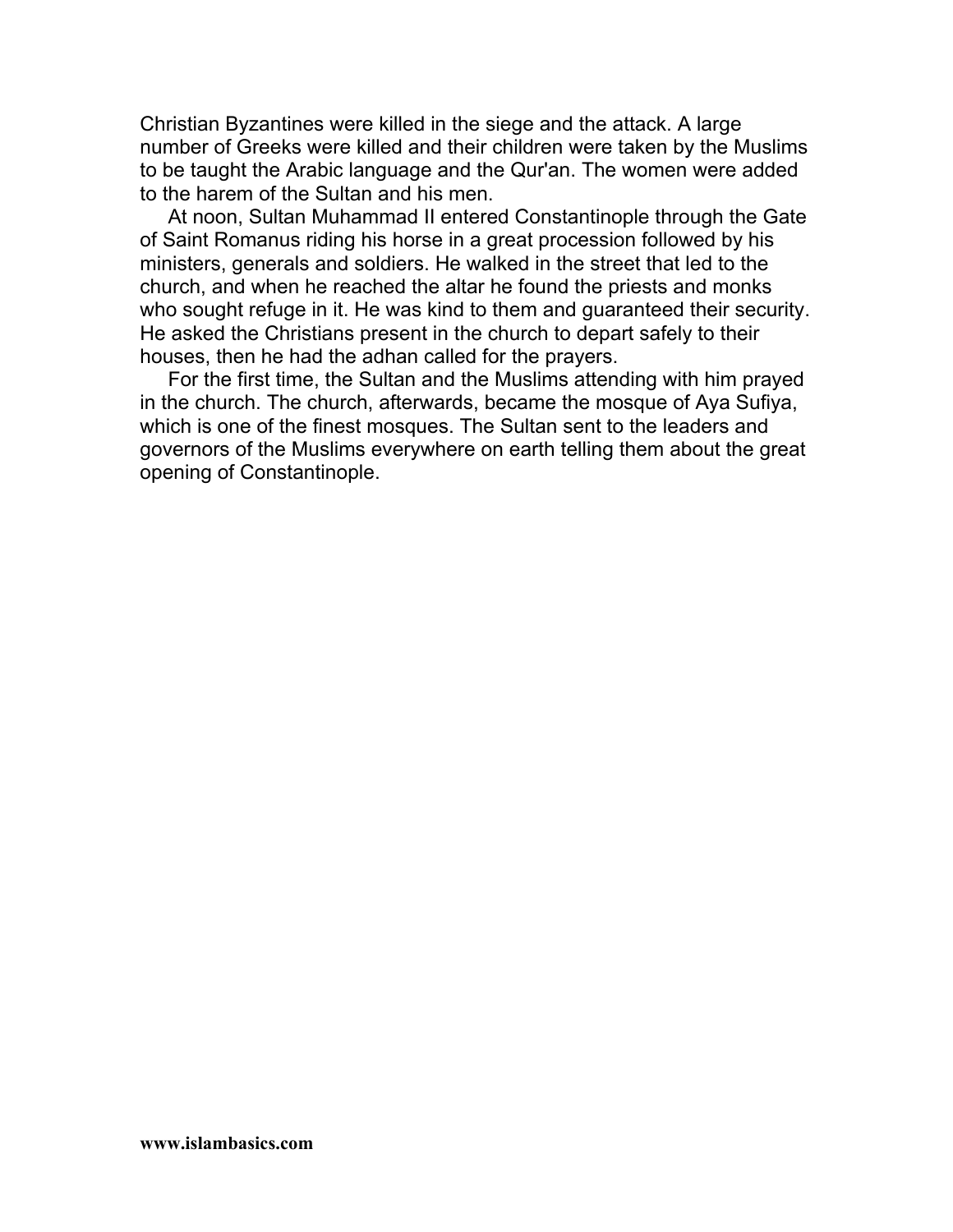# **OPENING SPAIN**

#### **The Visigoths**

The Iberian Peninsula was governed by the Visigoths, who invaded it in the year 414 C.E. They dominated the northeastern area and were Christians. After a hundred years or more, they succeeded in establishing a united kingdom that dominated all the Iberian Peninsula, in addition to a small piece of land in southern France.

It is worth saying that the succeeding Visigoth kings had only weak control over the land. Because of their invading and taking the land by force, many conflicts took place between them and the natives. This resulted in the existence of the nobility that were favored by the throne. They had the responsibility to form a powerful and capable army to defend the king and the country.

Apart from the nobles were the natives of the land who were of Spanish origin. In addition, there were large numbers of farmers and others who suffered various kinds of misery and hardships in their lives. This resulted in the corruption, poor conditions and injustice that prevailed in the land. Social injustice was a daily complaint because of the exploitation of the lower ranks by the higher ones, and people grumbled about the rulers. Hostility and vengeance spread between the various categories of people.

The disunity of the people was increased by the struggle for the throne. Some historic references mentioned that a son and his father ruled the Iberian Peninsula since 687 C.E. The son, Winza, intended to have one of his sons, Akhila, to succeed him on the throne, so he gave him a dukedom in the northeast section of the kingdom and made him the crown prince. After the death of Winza in 710 C.E., the nobles refused to accept Akhila and chose Roderick as king from among themselves.

However, Akhila kept his dukedom and coined his own money. He considered Roderick a thief and managed to dethrone him and seize the kingdom himself. Roderick fought more than one battle against Akhila. When the Muslims landed in Spain, he was engaged in a war in the north. Some historic sources mentioned about the opening of Spain that Akhila contacted Tariq ibn Ziyad, who was camping in Tanjah with an army of twelve thousand men. The message was, "My father died and a noble patriarch called Roderick seized the throne unlawfully. I have heard about your power and I invite you to invade Spain and I will be your guide to it."

Thus, we see the divisions between the nobles. The miserable subjects who were suffering from oppression looked to the Muslims as saviors who would save them from tyranny and injustice.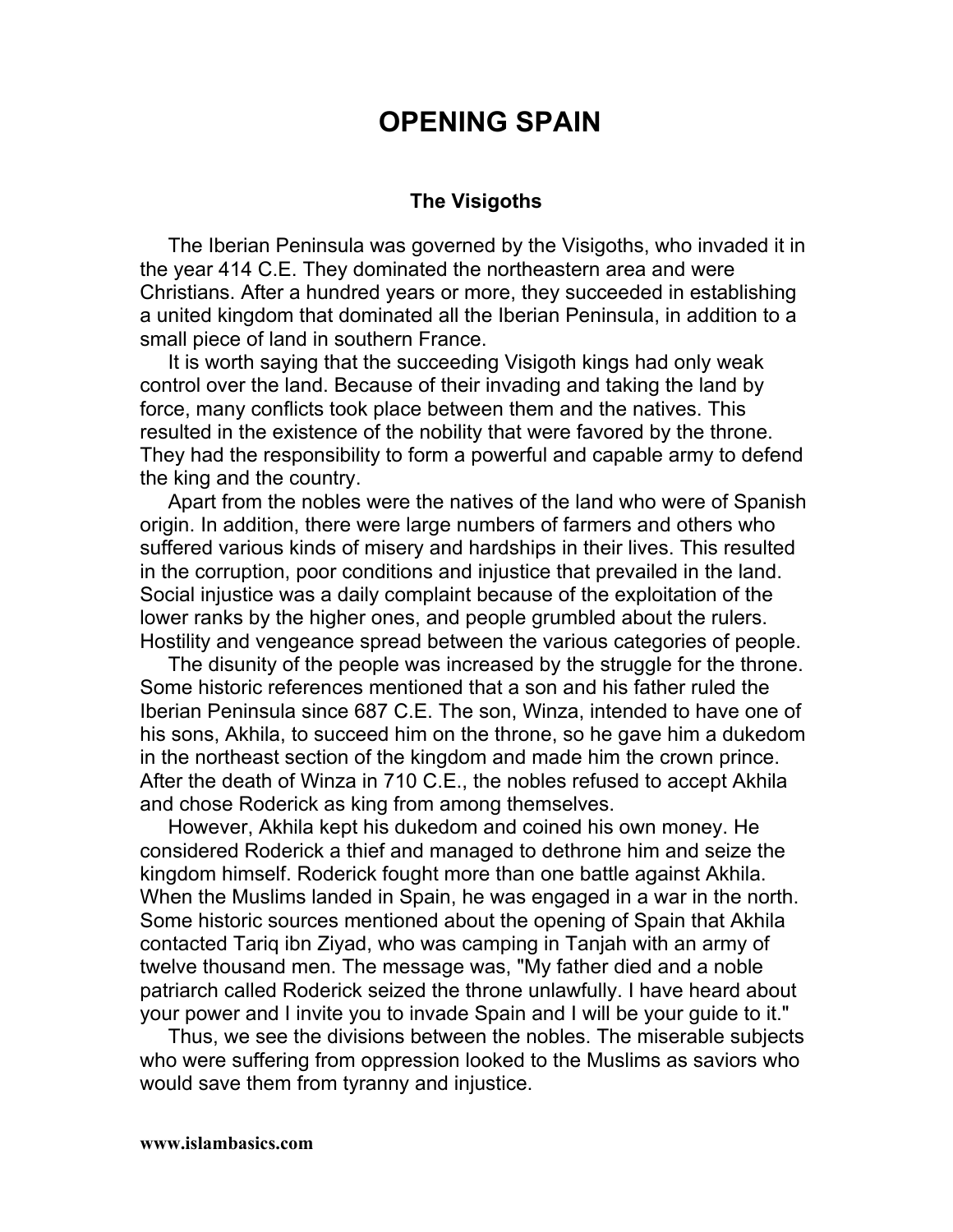# **The Arrangements of the Opening**

After Hassan ibn Al-Nu'man Al-Ghassani overcame the rebellion of The Soothsayer, he had authority over all the land of Ifriqiyah (North Africa). And when Musa ibn Nusair took over, he resumed the military operations in Ifriqiyah. He fought many campaigns that forced the entire North African coast to yield to the Muslims. He spread stability and peace allover the land, and the only city that remained beyond his authority was the Byzantine city of Sebtah, which was under the sovereignty of a Byzantine ruler called Julian. Later, he concluded a pact with the Muslim leaders on behalf of Sebtah and, thus, he retained his position and supplied the Muslims with material aid, advice and information.

In the year 91 A.H. (710 C.E.), Musa ibn

Nusair won the approval of Caliph Al-Walid ibn Abdul Malik to open Spain on the condition that there first be an exploratory operation. Musa sent Tarif ibn Malik, one of his generals, with four hundred infantrymen and a hundred cavalrymen to raid on the coasts of the south of Spain. They embarked in six ships, which anchored near a small peninsula known now as Green Island or Tarif's Island. The raid of Tarif ibn Malik was a success and the spoils were many. They returned bearing information about the unstable conditions of the land. This motivated Musa to execute the planned opening.

## **The Advance towards the Opening**

Musa had a Berber servant named Tariq ibn Ziyad whom he joined to his army. In 92 A.H., Musa ibn Nusair sent Tariq ibn Ziyad at the head of seven thousand fighters, most of whom were Berbers, to invade the Iberian Peninsula. Then he reinforced them with five thousand more Berbers.

Tariq ibn Ziyad crossed the sea with his army, then determined to bum the ships. It was also said that Tariq ordered the ships to return to North Africa to bring reinforcements. He anchored near a huge mountain which still bears his name, together with the strait (Gibraltar, Jabl Tariq in Arabic).

Tariq then delivered a speech to his army: "The sea is behind you, the enemy is in front of you, and nothing is left to you except truthfulness and patience." When Tariq landed with his army in the south of Spain in Rajab 92 A.H. (April 711 C.E.), Roderick was absent with his army to establish a base in the northern part of the peninsula.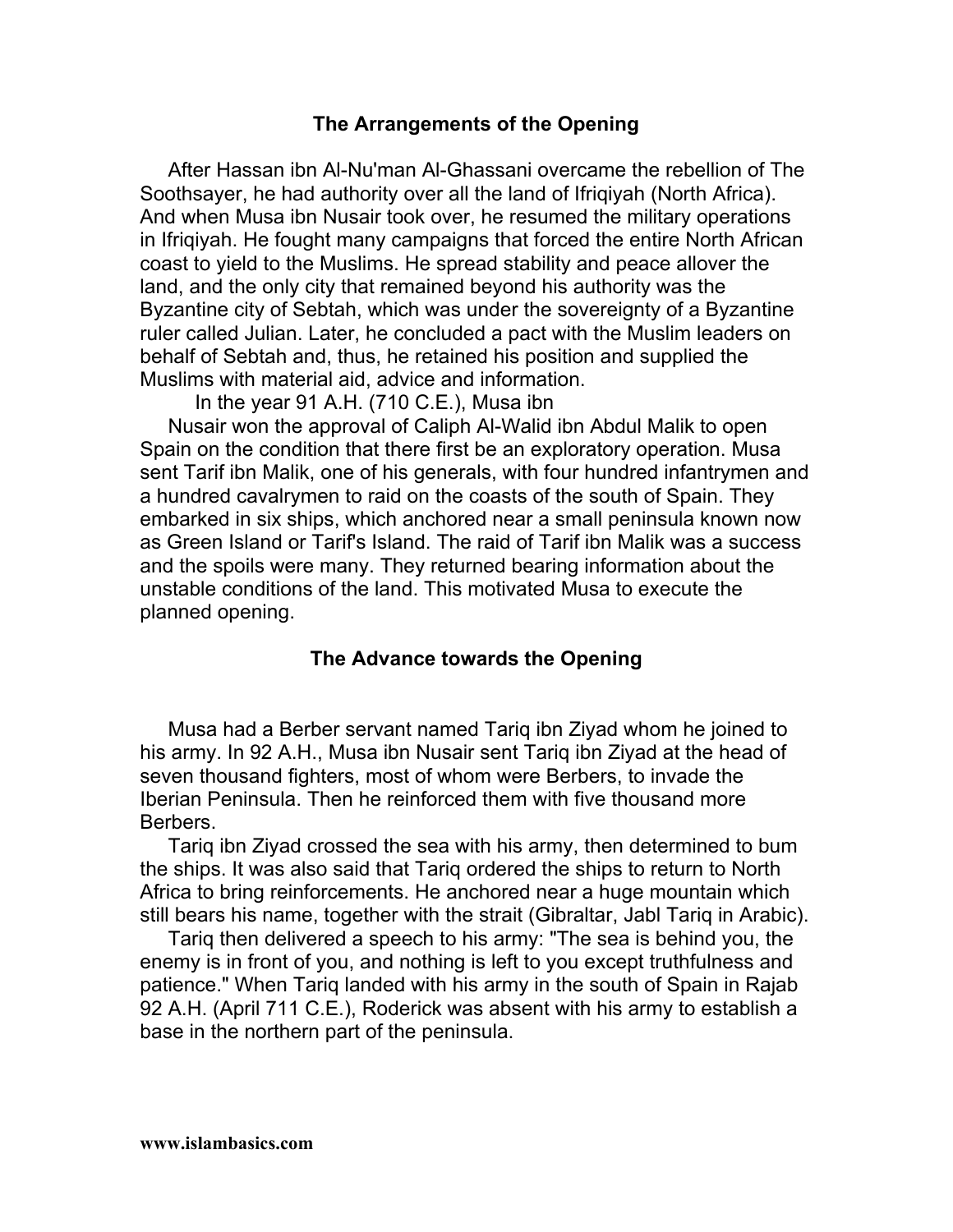## **The Battle of Lake Valley**

When Roderick knew about Tariq, he was furious and returned to his land, gathering a large force of nearly a hundred thousand fighters to resist Tariq. The two parties encountered in a battle called Lake Valley on 28 Ramadan 92 A.H.

The grave battle lasted for eight consecutive days. They fought seriously and many were killed so that the people thought it was a day of perishing and no one would survive. Allah assured His pious servants, and the enemy was defeated and Tariq and his army achieved victory.

The Muslims pursued their enemies and killed Roderick. It was said that he drowned in the river in the Valley of Mud. The Muslims pounced on the backs of the enemies and killed and injured them. Although the mountain was difficult, the Muslims were quick to catch their enemies and chased them everywhere till they finished them.

## **Opening Cordoba**

In this battle, Tariq ibn Ziyad put an end to the major military power of the Visigoths. He caused their governmental and political system to collapse in Spain. This battle was also the most difficult one in Spain, for the Muslims did not face anything similar afterwards.

Tariq camped at a spring or well that is still called after him, four miles from Istijah. Tariq realized that opening Spain had become easy and nothing stood in the way to achieving his goals. Tariq advanced towards Cordoba and opened it. Then he marched towards Toledo, the capital city and one of the most important centers. He faced some resistance but finally succeeded to open it.

Afterwards, he marched to the Valley of Rocks and crossed a mountain, reaching a city that lay behind a mountain called the City of the Table. There he found the table of Prophet Sulaiman ibn Dawud (peace be on them). It was of green emerald and its edges and legs were inlaid with pearls, corals and rubies. It had three hundred sixty erect legs.

The only remaining city was Sakasta, so he sent some exploratory troops to it.

#### **Musa ibn Nusair opens Ishbiliyah**

When Musa ibn Nusair learned about the triumph Allah had granted His servant Tariq ibn Ziyad, he moved to share in the opening. He went from Ifriqiyah to Tanjah, then crossed the sea with eighteen thousand fighters in Ramadan 93 A.H. (July 712 C.E.). He advanced with his army towards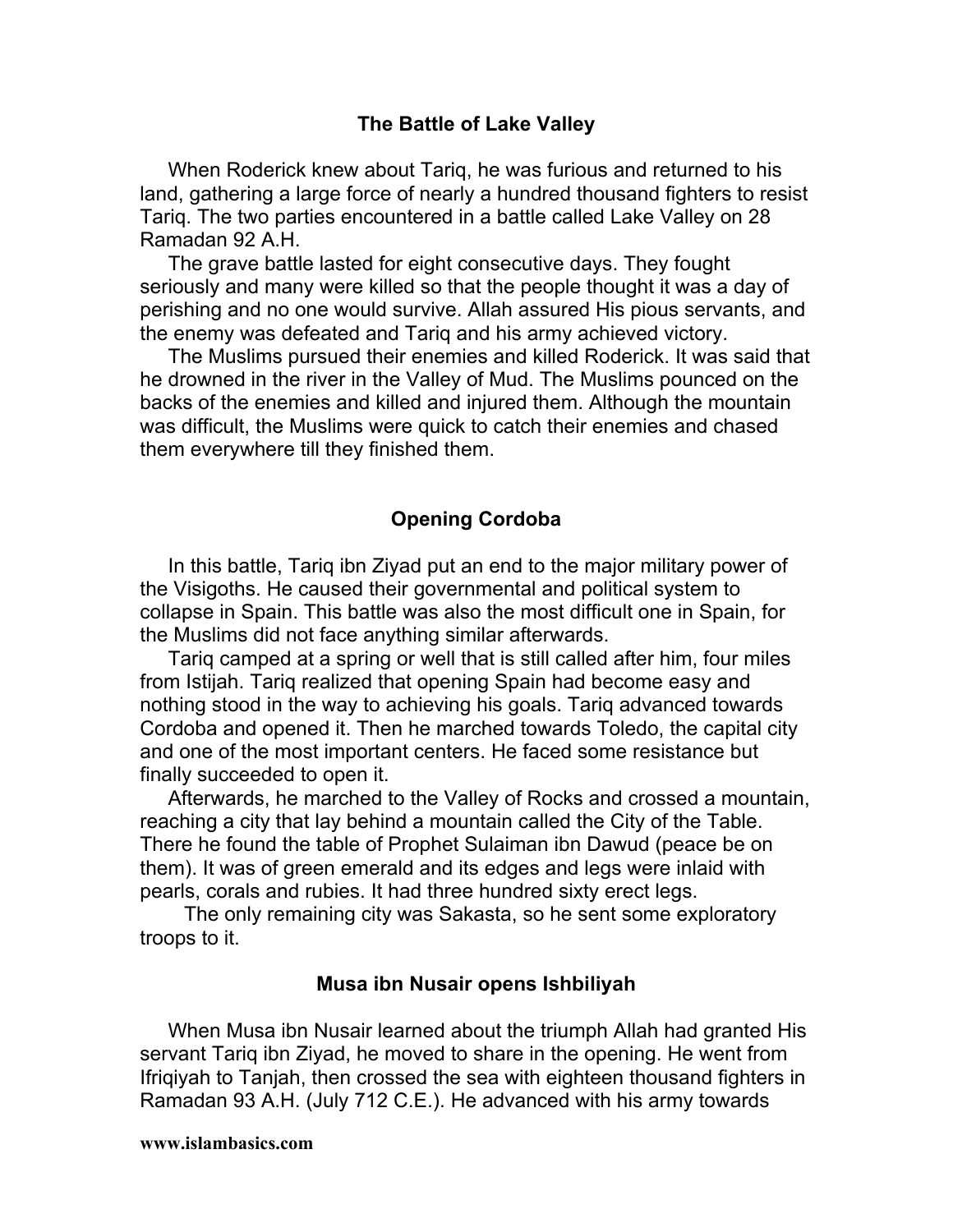Ishbiliyah, which was one of the greatest cities of Spain in its architecture and was full of historical relics. He besieged it for months and opened it after great resistance and fierce struggle. Afterwards, he proceeded to Mardah to the north of Ishbiliyah, where the remaining Visigoth troops that had retreated were residing. He besieged it, also.

The people of Mardah came out and fought boldly against Musa ibn Nusair. Musa and his army hid from them between the rocks, so the Visigoths did not see them. In the early hours of the next day, Musa marched towards them, and, as usual, they came out to combat the Muslims. But Musa and his troops left their hiding places and blocked the way between them and their city. They had a desperate encounter and few people survived.

Musa resumed the siege and achieved the opening on the day of 'Id Al-Fitr 94 A.H. He concluded a treaty with them that stated that all the possessions of the men slain on the day of the ambush, the properties of the runaways, and the churches with their fortunes belonged to the Muslims.

#### **Musa ibn Nusair Meets Tariq ibn Ziyad**

Musa ibn Nussair departed Mardah in Shawwal 94 A.H. heading to Toledo. Tariq came out to receive him and Musa rebuked him, "Why did you invade the land before taking my permission or at least informing me?" Tariq ibn Ziyad replied, "This opening is because of you and is yours, and I am only your servant."

Musa accepted his excuses and they marched together to Toledo, where they spent the winter of that year, 713-714 C.E. They started the first organization of the lands they had opened, and Musa coined the first Arab Islamic coins in Europe.

From Toledo, Musa ibn Nusair sent a messenger to Caliph Al-Walid ibn 'Abdul Malik in Damascus telling him all about the openings in Spain.

#### **Musa and Tariq Return to Damascus**

One year later, Musa ibn Ziyad marched towards Sarqasta and opened it, and from there they sent an exploratory expedition, which reached Arbona. The Visigoth kingdom encompassed lands in the southeast of France, in addition to lands on the Mediterranean. Musa then advanced with his troops and delved into the coastal area of Asturias. Tariq opened Lyon and the town of Ashturqah. He also forced Argonne to yield.

At that time, the messenger of Caliph Al-Walid ibn 'Abdul Malik arrived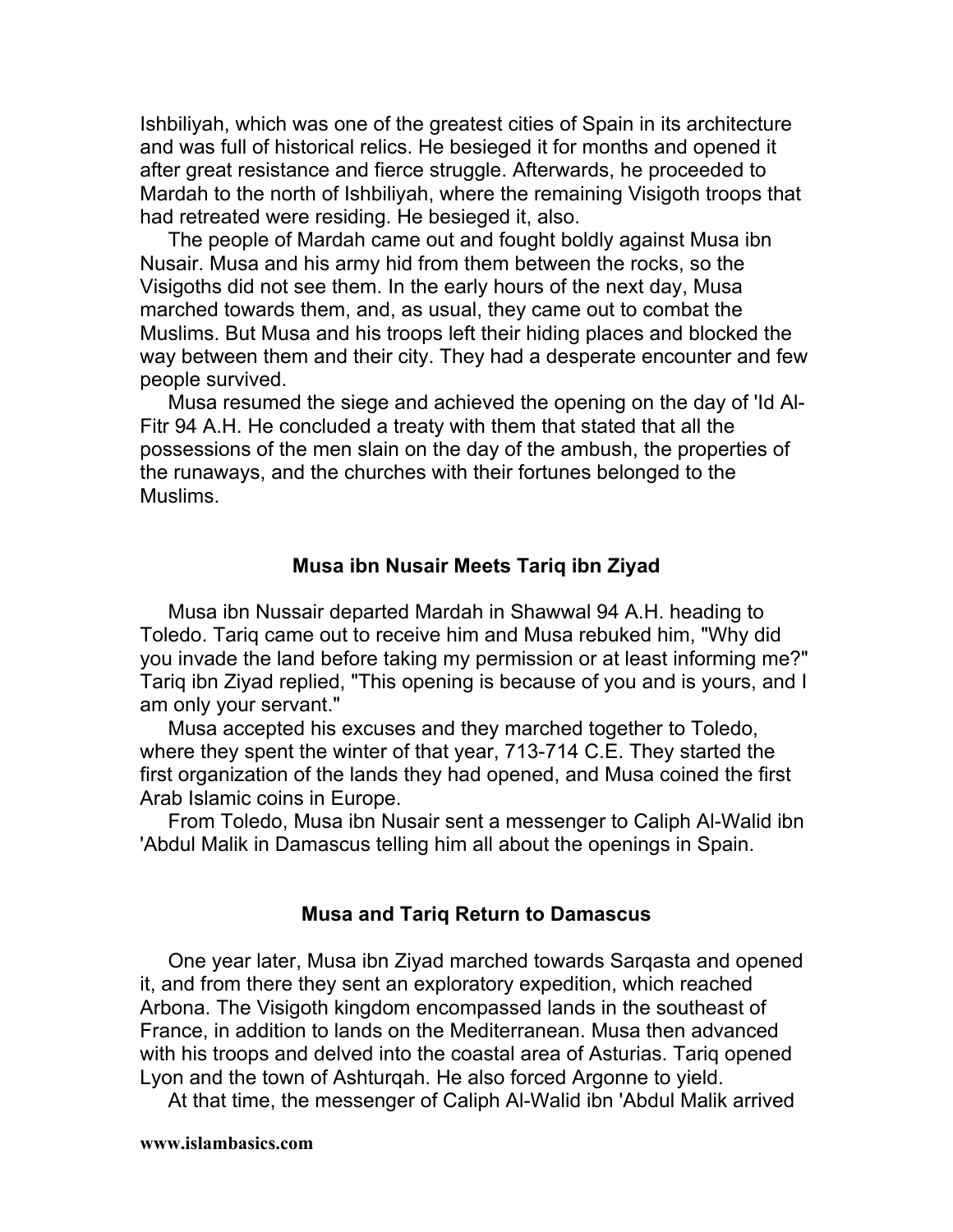with an order for Musa to leave Spain and return to Damascus to meet the caliph. However, Musa delayed his departure and received another message urging him return to Damascus. Musa ibn Nusair met with Tariq ibn Ziyad, and they both returned to Caliph Al-Walid ibn `Abdul Malik.

#### **The Reasons for the Caliph's Summons**

The caliph wanted to know directly from Musa and Tariq about their victories in these lands. He also wanted to plan the future with them, as well as settle an account of the spoils and how much they used and spent of them. Perhaps the caliph felt that Musa was intending to declare his independence from the Sufyani reign, especially after he knew that Musa had appointed his son' Abdullah as governor of Ifriqiyah, his son 'Abdul Malik over Al-Maghrib, and his son 'Abdul `Aziz over Ishbiliyah, from which he could rule Spain.

## **Musa ibn Nusair Confined**

In the winter of the year 95 A.H., Musa ibn Nusair and his servant Tariq ibn Ziyad departed from Spain. This was after Musa had appointed his son `Abdul Malik to govern Al-Maghrib and his elder son `Abdullah was in charge of Ifriqiyah. Musa and Tariq were accompanied by a huge caravan carrying many fortunes, treasures and jewels. The Caravan crossed Egypt and when they passed by Arish Musa received a message from Caliph Al-Walid asking him to hasten.

Musa and his company hurried till they reached Damascus. When Musa arrived there, he gave the fortunes and all that was loaded in the caravan to the caliph. Three days later, Caliph Al-Walid died and was succeeded by his brother Sulaiman ibn 'Abdul Malik, who was angry with Musa and imprisoned him and ordered severe punishment.

It was said that Musa ibn Nusair and Tariq ibn Ziyad entered Damascus with forty princes and noblemen of the Visigoth royal family. They were crowned and accompanied by a large number of leaders and captives loaded with abundant spoils and rare treasures.

Musa and Tariq entered Damascus in the year 96 A.H. (715 C.E.).

Caliph Al-Walid ibn 'Abdul Malik had ordered the greatest and most honored reception for the victorious generals in the Sufyani mosque, where hundreds of Spaniards and many captives showed their obedience to the Commander of the Faithful.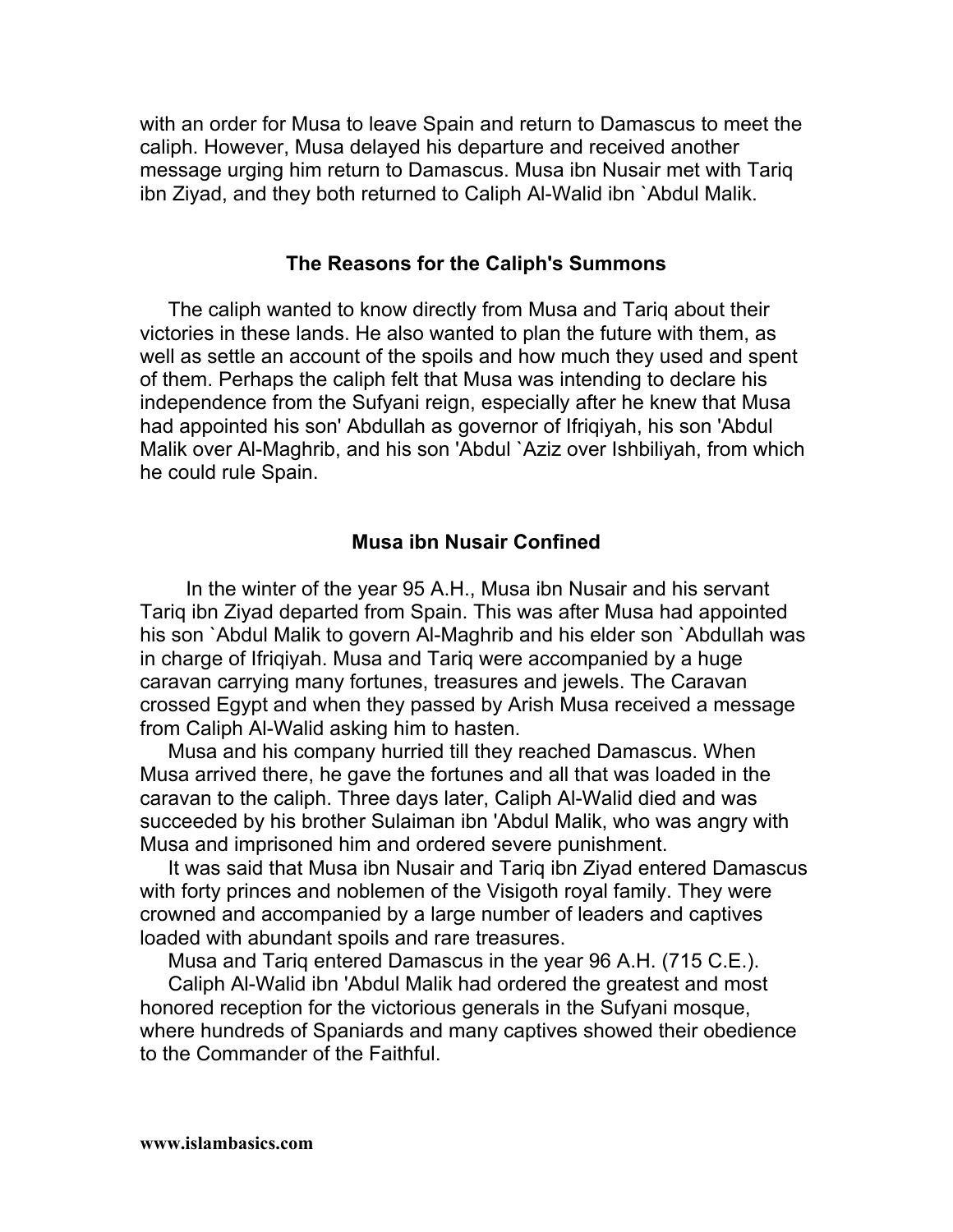# **Many Years Later**

Many years passed and many governors succeeded each other, for nearly twenty rulers governed Spain after the death of `Abdul 'Aziz ibn Musa ibn Nusair, who was appointed by his father before the latter departed to the caliph in Damascus.

The rule of some of those governors lasted for more than five years, and some of them were temporary until the caliph appointed someone else when his rule was short due to facing foreign wars by the vanquished Visigoths or civil wars.

Among the most famous governors were 'Abdul Rahman ibn 'Abdullah Al-Ghafiqi, who ruled from 112 to 114 A.H., and' Abdul Rahman ibn Mu'awiyah ibn Hashim ibn 'Abdul Malik, who was later known as Al-Dakhil.

During his rule, 'Abdul Rahman Al-Dakhil succeeded in overcoming the rebellions and civil conflicts that erupted continually. He also had a greater success in confronting the army of Charlemange after he and his armies crossed the Pyrenees Mountains. The Muslims defeated Charlemange's army and many noblemen were killed. Thus, 'Abdul Rahman Al-Dakhil was appreciated and highly admired by those who lived at his time, and Abu Ja'far Al-Mansur, the Abbassid caliph, called him the "Hawk of the Quraish".

After the death of `Abdul Rahman Al-Dakhil, many rulers succeeded each other till the reign of 'Abdul Rahman III, who called himself "Al-Nasir", meaning The Victorious.

Al-Nasir declared himself caliph in the year 716 A.H. What prompted him to take that step was the weakness of the Abbassid government in the east and the establishment of the Fatimid caliphate in Al-Maghrib. During the first twenty years of his reign, he succeeded in uniting Spain and restoring the sovereignty of the Muslims over it.